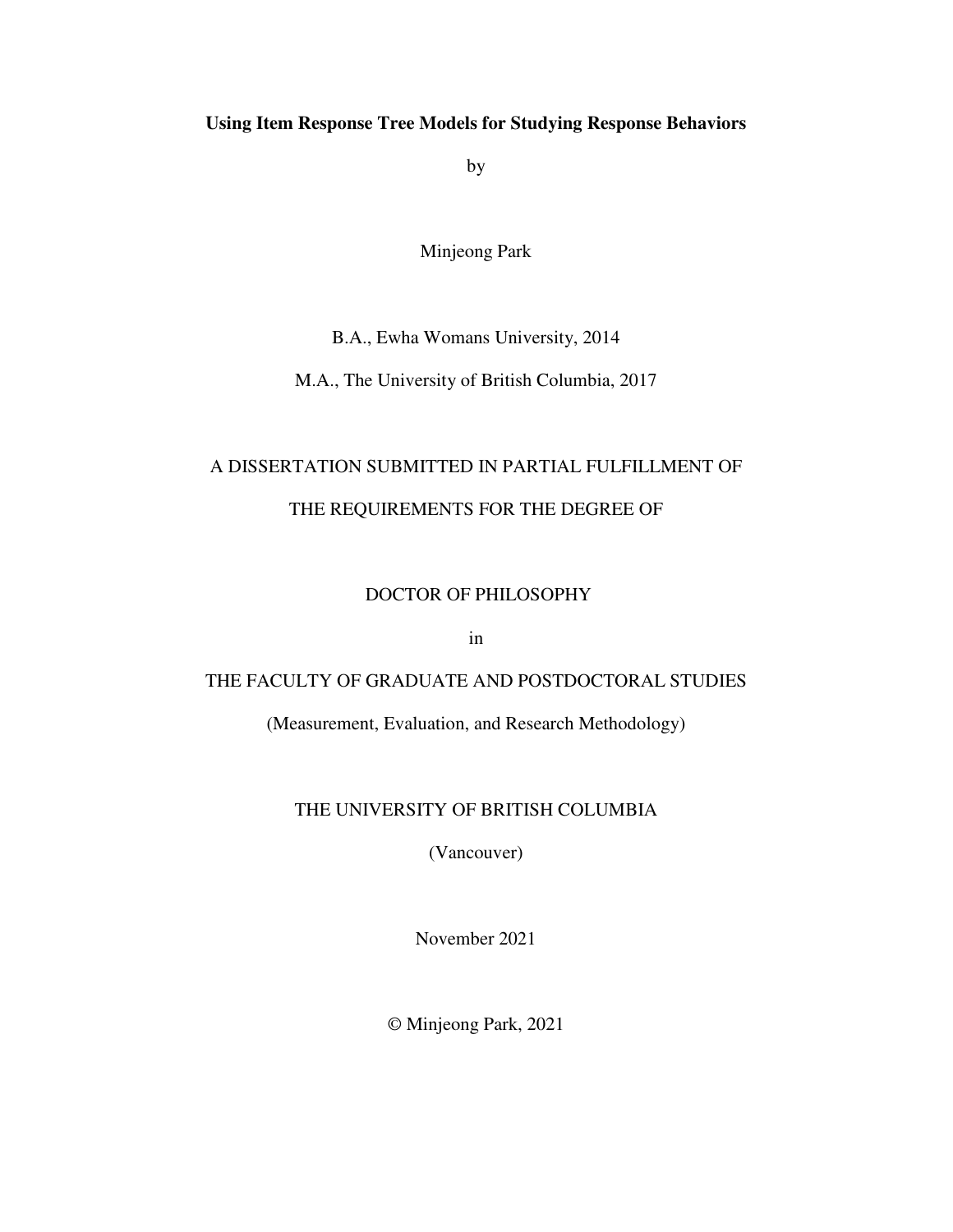The following individuals certify that they have read, and recommend to the Faculty of Graduate and Postdoctoral Studies for acceptance, the dissertation entitled:

Using Item Response Tree Models for Studying Response Behaviors

| submitted by                        | Minjeong Park                                                   | in partial fulfillment of the requirements for |  |  |  |  |
|-------------------------------------|-----------------------------------------------------------------|------------------------------------------------|--|--|--|--|
|                                     | the degree of Doctor of Philosophy                              |                                                |  |  |  |  |
| in                                  | Measurement, Evaluation, and Research Methodology               |                                                |  |  |  |  |
|                                     | <b>Examining Committee:</b>                                     |                                                |  |  |  |  |
|                                     | Dr. Amery D. Wu, Associate professor, Faculty of Education, UBC |                                                |  |  |  |  |
| Supervisor                          |                                                                 |                                                |  |  |  |  |
|                                     | Dr. Sterett H. Mercer, Professor, Faculty of Education, UBC     |                                                |  |  |  |  |
| <b>Supervisory Committee Member</b> |                                                                 |                                                |  |  |  |  |
|                                     | Dr. Farinaz Havaei, Assistant Professor, School of Nursing, UBC |                                                |  |  |  |  |
|                                     | <b>Supervisory Committee Member</b>                             |                                                |  |  |  |  |
|                                     | Dr. Gunderson Lee, Professor, Faculty of Education, UBC         |                                                |  |  |  |  |
| University Examiner                 |                                                                 |                                                |  |  |  |  |
|                                     | Dr. Jeremy Biesanz, Associate professor, Faculty of Arts, UBC   |                                                |  |  |  |  |

University Examiner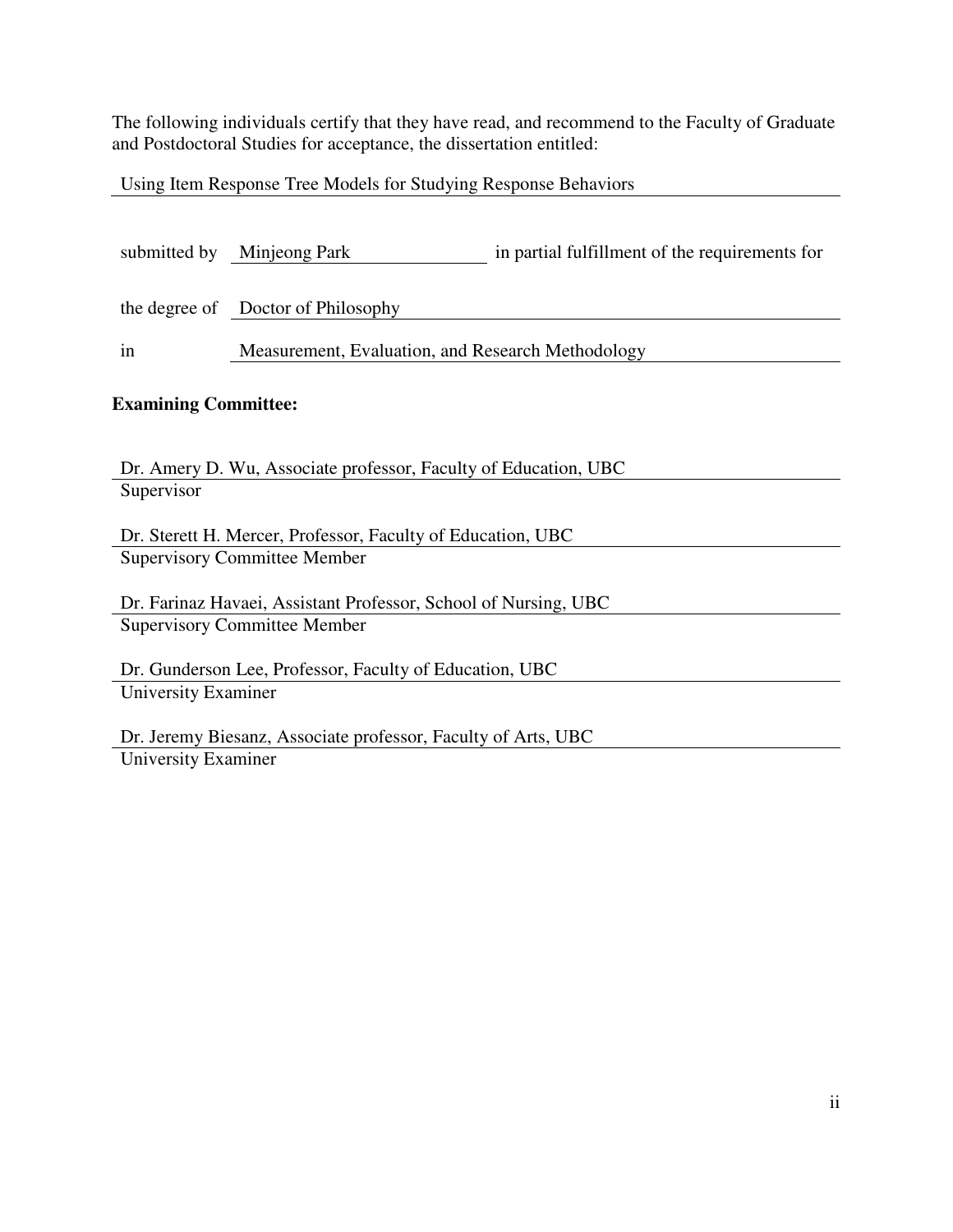#### **Abstract**

In psychological and educational testing, test-takers' response behaviors are a critical issue because they have significant impacts on the measurement of the trait and ability. The item response tree (IRTree) model is recently introduced as a promising tool for studying response behaviors. In this dissertation, I focused on the *explanatory IRTree model* that allows the researchers to include person and item characteristic variables to "explain" response behaviors. Although the explanatory IRTree model provides a useful way to address various queries about response behaviors, it has not gained much attention in the literature. Thus, the goal of this dissertation is to draw researchers' attention to the potential of the explanatory IRTree model. To do so, I first introduced the IRTree model within an explanatory item response modeling framework. Taking this framework, I explicated how the standard IRTree model (a.k.a., descriptive IRTree model) can be easily extended to the explanatory IRTree model.

Following that, I showcased two real-data applications. Study-1 used both the descriptive and explanatory IRTree models to inspect the response styles when answering the Rosenberg's Self-esteem Scale. As the main findings, this study found the presence of two distinct extreme response styles and the acquiescence response style. Study-2 used the explanatory IRTree model to investigate the effects of person and item characteristics on nonresponse behaviors (notreached and omitted) when taking the reading test of the Progress in International Reading Literacy Study. The findings showed that item nonresponse behaviors occurred differently depending on gender, test language, item location, and item format.

There are three unique contributions of this dissertation. First, it expanded the utility of the IRTree model to be a tool for "explaining" response behaviors. Second, it provided an indepth understanding of response styles in Likert-type psychological rating scales and

iii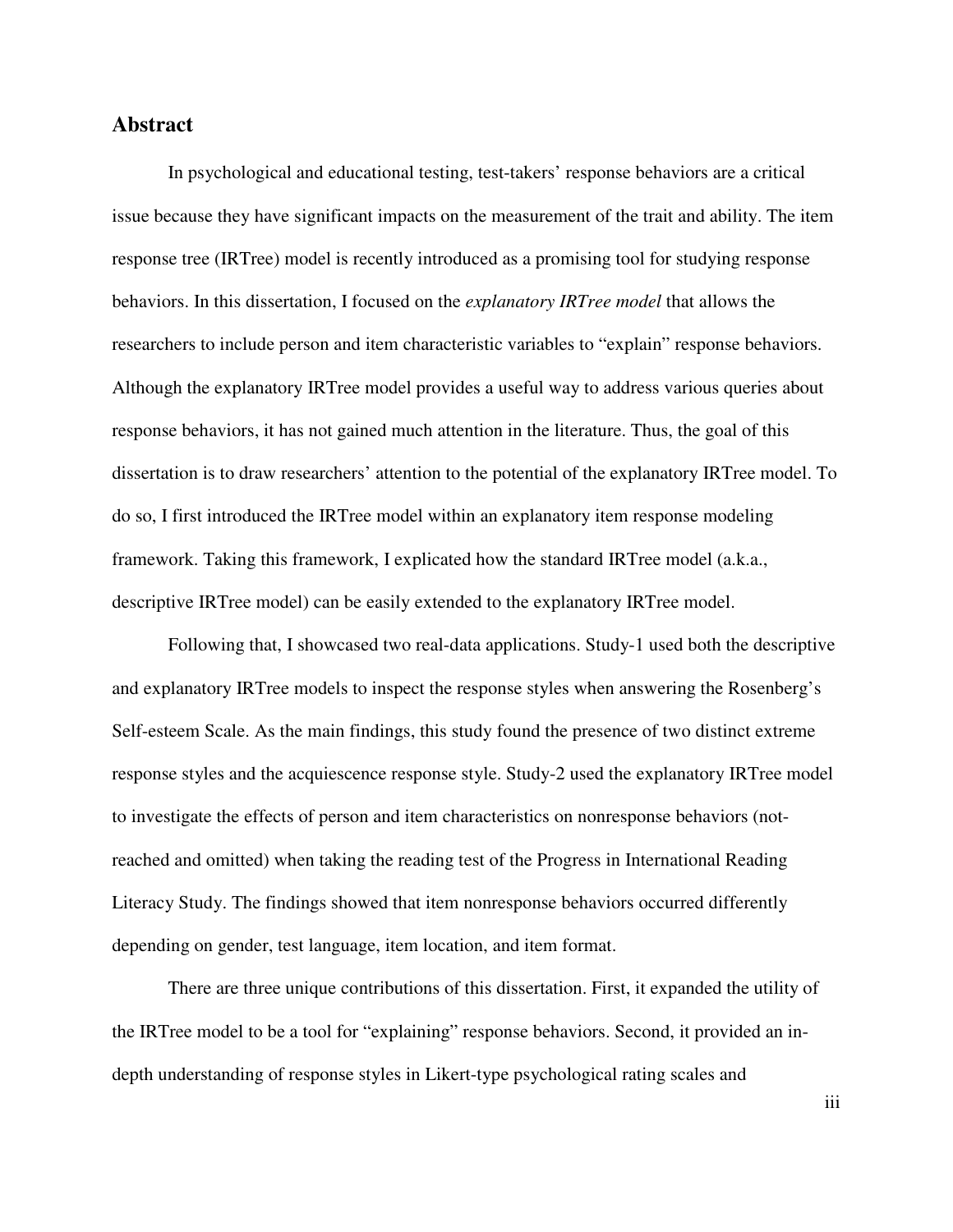nonresponse behaviors in educational testing. Finally, the method and findings of the two studies offered practical implications on the test/scale development and validation.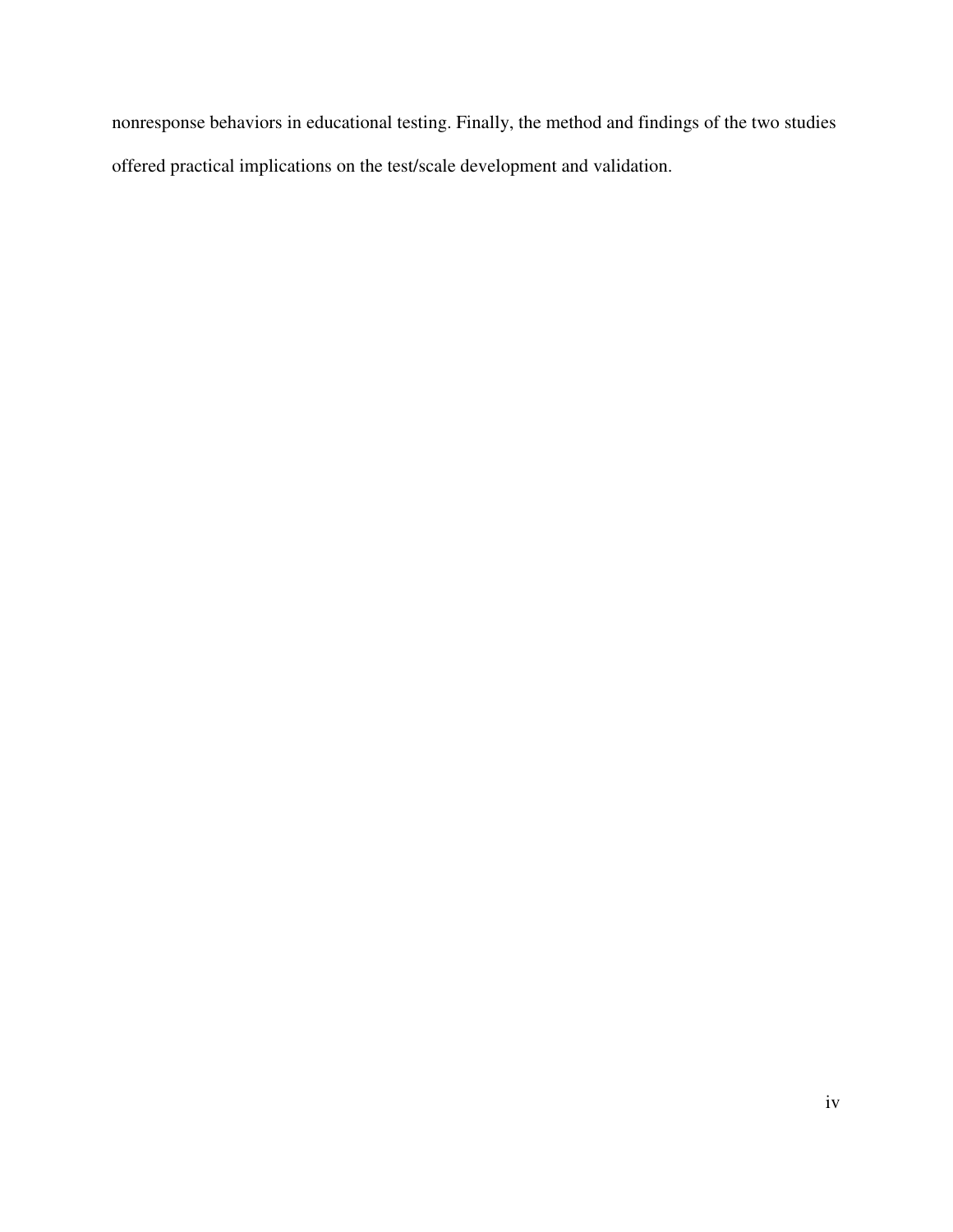#### **Lay Summary**

In psychological and educational testing, individuals' response behaviors can have significant impacts on the meaning of the measured scores. The item response tree (IRTree) model is recently introduced as a promising tool for studying individuals' response behaviors. This dissertation expanded the standard IRTree model to become a tool for explaining response behaviors by introducing the *explanatory* IRTree model. Moreover, I showcased its applications in the context of studying two common response behaviors: response styles and item nonresponses. Study-1 investigated response styles (i.e., individuals' tendencies to prefer or avoid particular response categories) when answering the psychological rating scale called Rosenberg's Self-esteem Scale. Study-2 examined nonresponse behaviors (i.e., omitting the questions, not completing the test) in taking the reading test called Progress in International Reading Literacy Study. Through these applications, this dissertation showed the benefits of the explanatory IRTree model and discussed the implications of the findings from the two studies.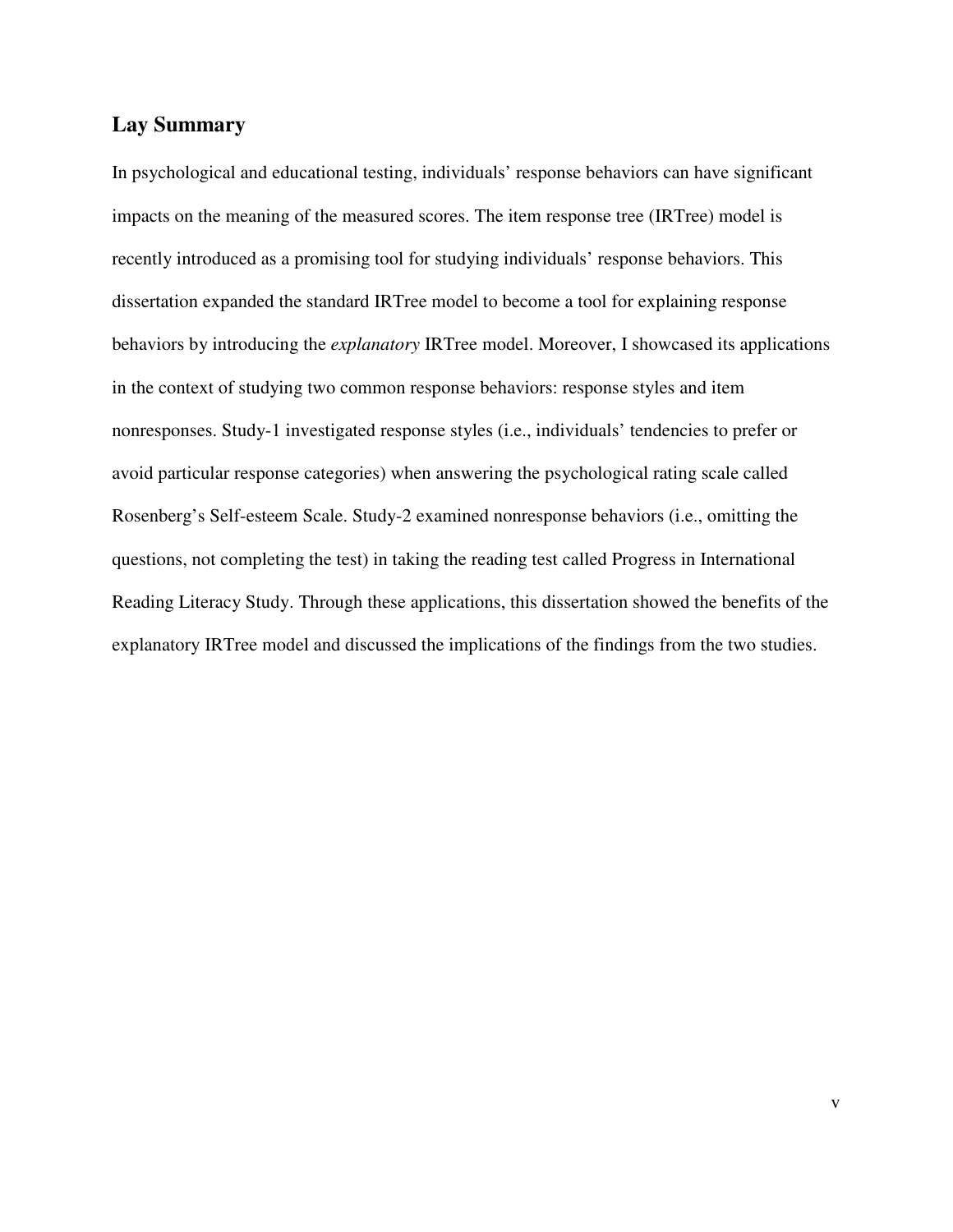#### **Preface**

This dissertation is an original intellectual product of the author, Minjeong Park.

A version of Chapter 3 has been published in a peer-reviewed journal. The citation in APA style is given below:

Park, M., & Wu, A. D. (2019). Item response tree models to investigate acquiescence and extreme response styles in Likert-type rating scales. *Educational and Psychological Measurement,* 79(5), 911-930.

I was the lead investigator of this research article, responsible for formulating the research questions, data analyses, and the writing of most of the article. Dr. Wu, my dissertation supervisor, provided guidance and feedback throughout the entire project from generating the initial idea to the final publication.

Chapter 4 was written as a stand-alone manuscript. Dr. Wu and I played similar roles to those in the article of Chapter 3, except that this manuscript has not yet been published, nor was it peerreviewed by any journals.

I did not collect any data for this dissertation. Study-1 and Study-2 were conducted based on publicly available data for secondary use. No individual identification was revealed in these two datasets. Thus, no ethics approvals were needed. The first dataset was retrieved from the 2005 Longitudinal Study of Generation in California (Silverstein & Bengtson, 2008) and the second dataset was retrieved from the Progress in International Reading Literacy Study 2016 (Mullis, Martin, Foy, & Hooper, 2017).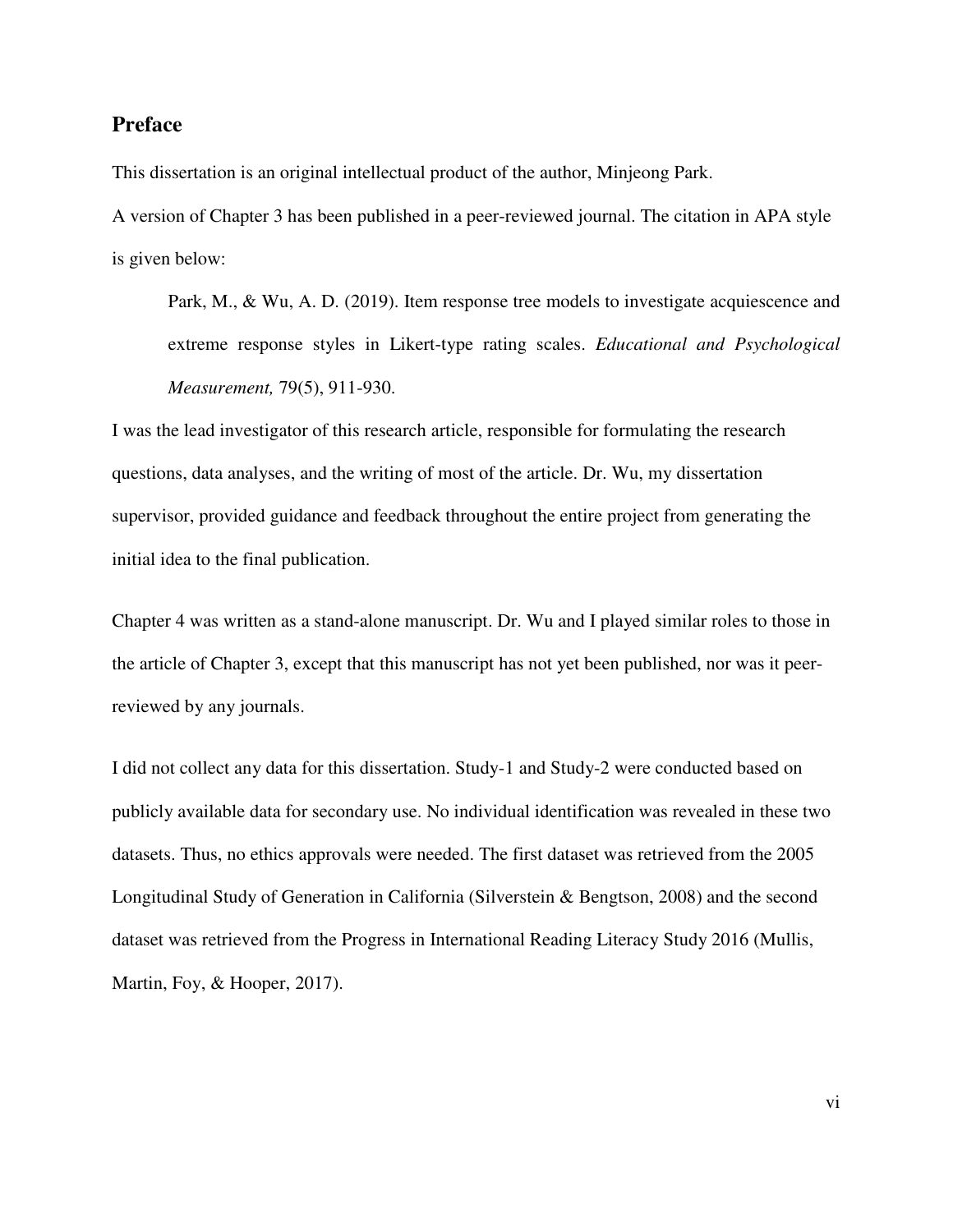## **Table of Contents**

| 1.1   |
|-------|
| 1.2   |
| 1.3   |
|       |
| 2.1   |
| 2.1.1 |
|       |
| 2.1.3 |
| 2.2   |
| 2.2.1 |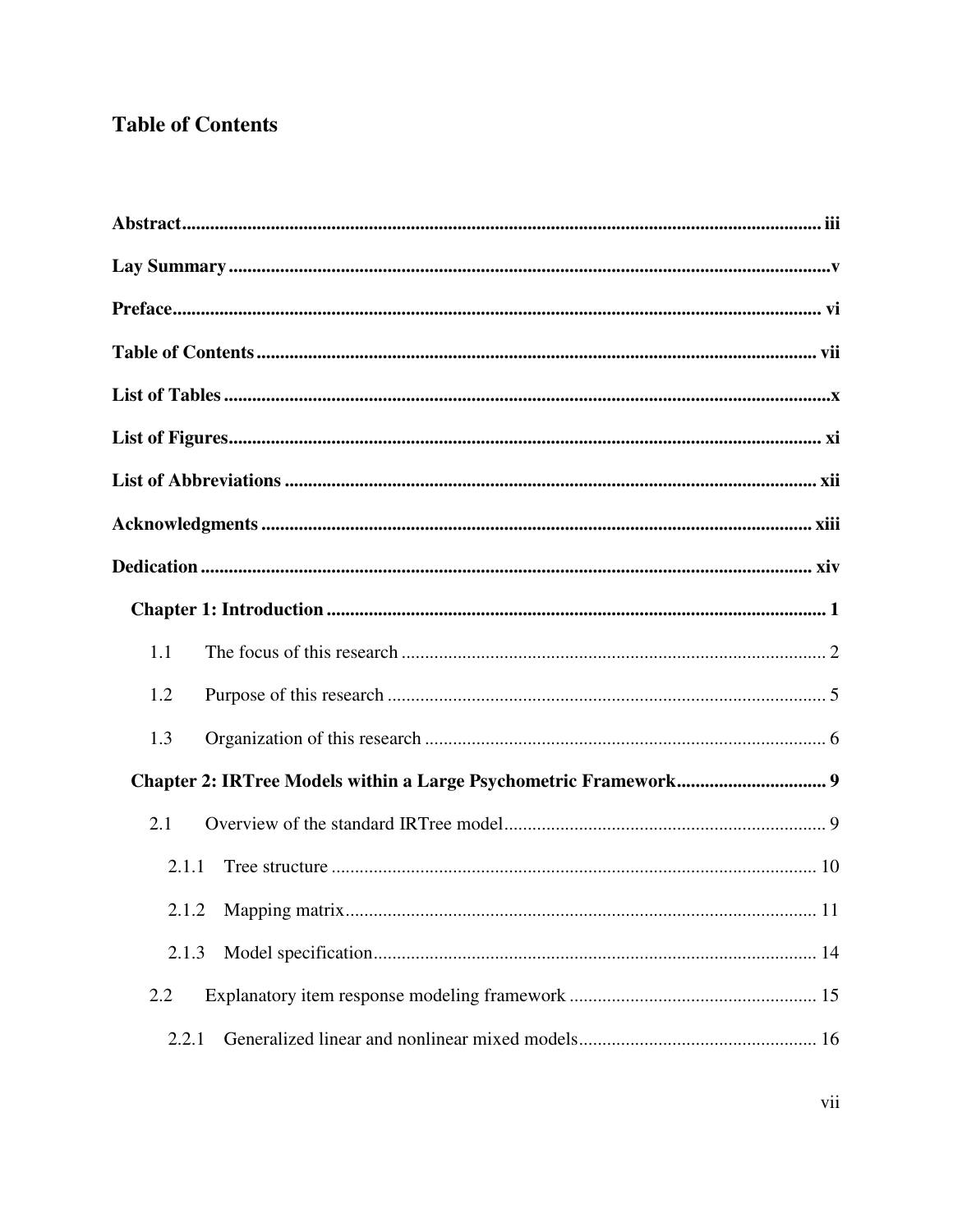| 2.3   |                                                                                      |      |
|-------|--------------------------------------------------------------------------------------|------|
| 2.4   |                                                                                      |      |
|       | <b>Chapter 3: Item Response Tree Models to Investigate Acquiescence and Extreme</b>  |      |
|       |                                                                                      |      |
| 3.1   |                                                                                      |      |
|       |                                                                                      |      |
| 3.2   |                                                                                      |      |
| 3.2.1 |                                                                                      |      |
| 3.2.2 |                                                                                      |      |
| 3.3   |                                                                                      |      |
| 3.3.1 |                                                                                      |      |
| 3.3.2 | Explanatory IRTree Model for Acquiescence and Disacquiescence Response               |      |
|       |                                                                                      |      |
| 3.4   |                                                                                      |      |
|       | Chapter 4: Examining Person and Item Characteristics Associated with Not-reached and |      |
|       |                                                                                      |      |
| 4.1   |                                                                                      |      |
| 4.1.1 |                                                                                      |      |
| 4.2   |                                                                                      |      |
| 4.2.1 |                                                                                      |      |
| 4.2.2 |                                                                                      |      |
| 4.3   |                                                                                      |      |
|       |                                                                                      | viii |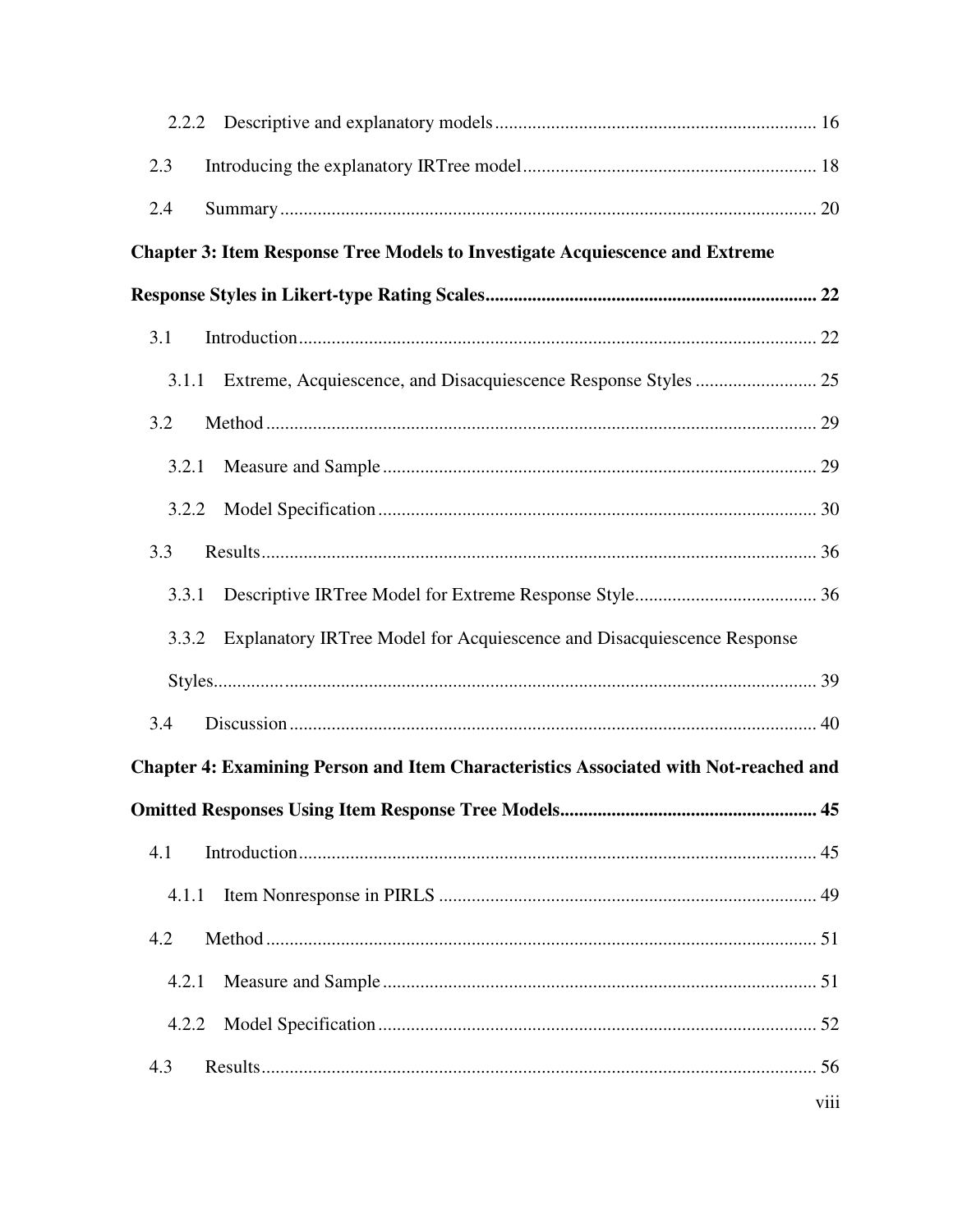| 4.4 |  |
|-----|--|
|     |  |
| 5.1 |  |
| 5.2 |  |
| 5.3 |  |
| 5.4 |  |
| 5.5 |  |
|     |  |
|     |  |
|     |  |
|     |  |
|     |  |
|     |  |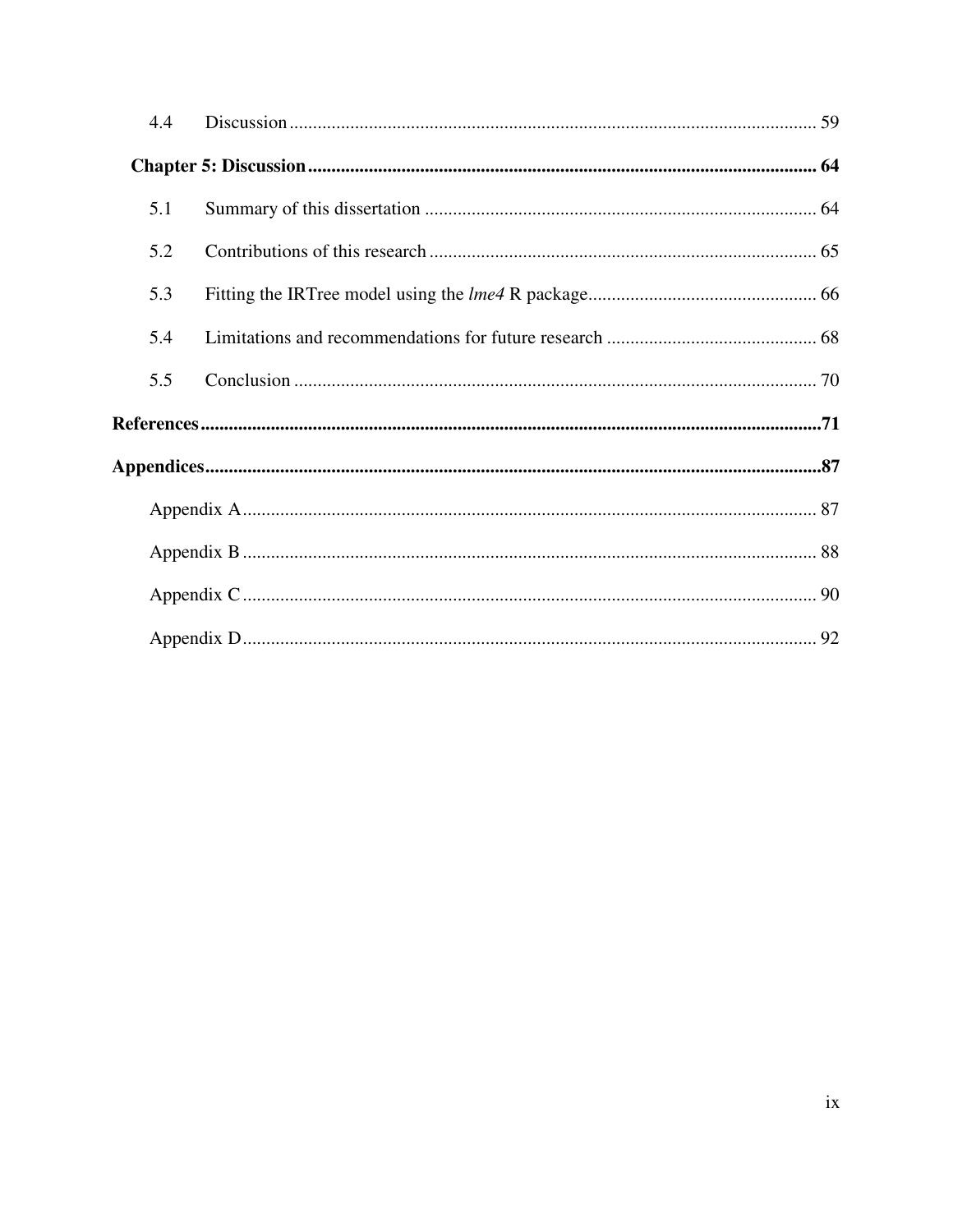## **List of Tables**

| Table 2.3 Long format of an example data matrix for fitting the IRTree model 13               |
|-----------------------------------------------------------------------------------------------|
|                                                                                               |
| Table 2.5 An example data matrix applying the mapping matrix with person and item             |
|                                                                                               |
|                                                                                               |
| Table 3.2 Estimates of fixed effects for items in the descriptive IRTree model  38            |
| Table 3.3 Estimates of fixed effects for item keying in the explanatory IRTree model 40       |
|                                                                                               |
|                                                                                               |
| Table 4.3 The fixed effects of the person and item characteristics in the explanatory IRTree  |
|                                                                                               |
| Table B.1 Long format of an example data matrix for fitting the IRTree model in Chapter 4  88 |
| Table C.1 Model fits of descriptive and explanatory IRTree models (with the second random     |
|                                                                                               |
| Table C.2 The fixed effects of the person and item characteristics in the explanatory IRTree  |
|                                                                                               |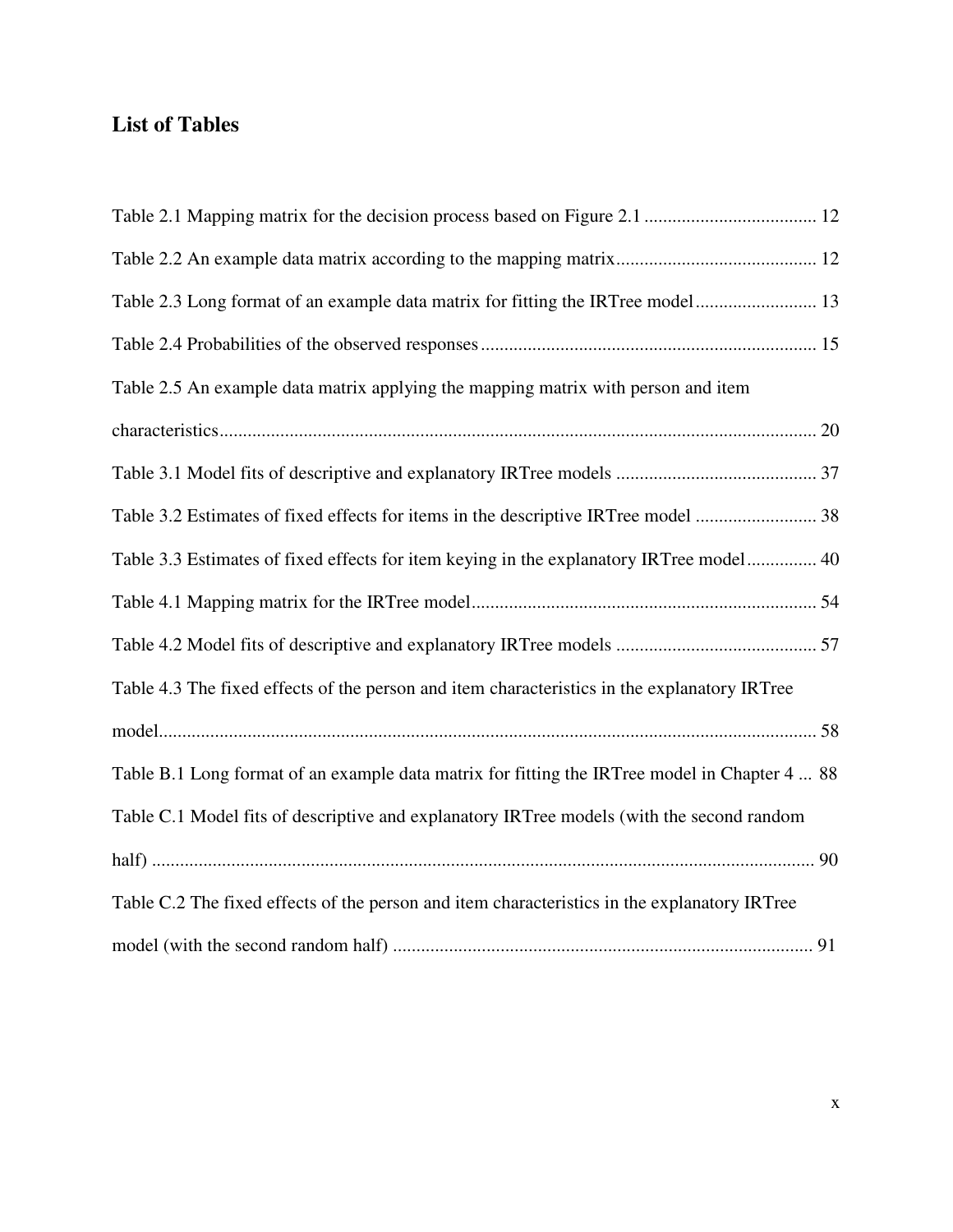## **List of Figures**

| Figure 3.1 Presence of acquiescence and disacquiescence based on the pattern of item        |  |
|---------------------------------------------------------------------------------------------|--|
|                                                                                             |  |
| Figure 3.2 Tree structure for detecting extreme, acquiescence, and disacquiescence response |  |
|                                                                                             |  |
|                                                                                             |  |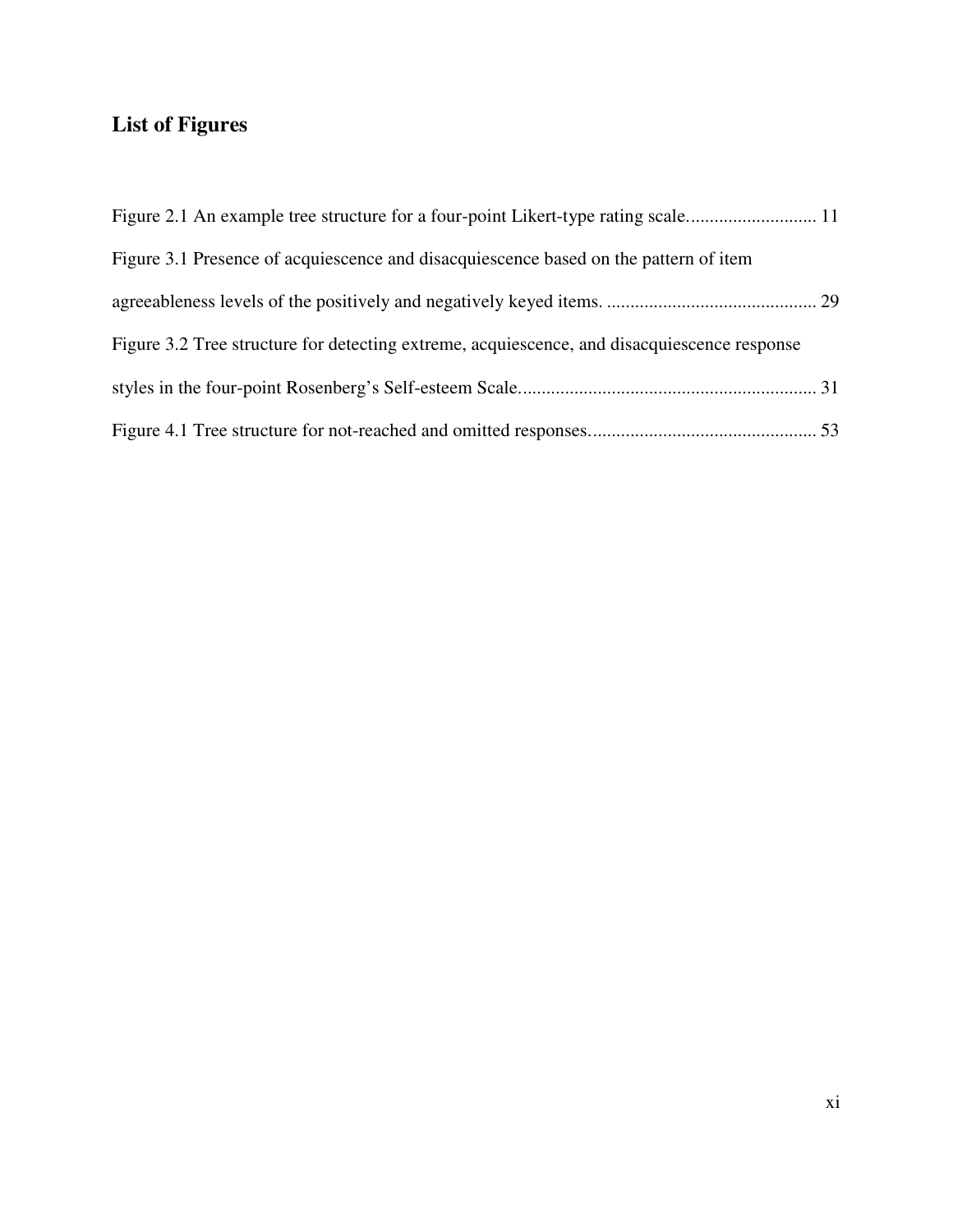## **List of Abbreviations**

-2 LL: -2 times log likelihood AIC: Akaike information criterion BIC: Bayesian information criterion GLNMM: Generalized linear and nonlinear mixed model IRT: Item response theory IRTree: Item response tree SEM: Structural equation modeling VIF: Variance inflation factor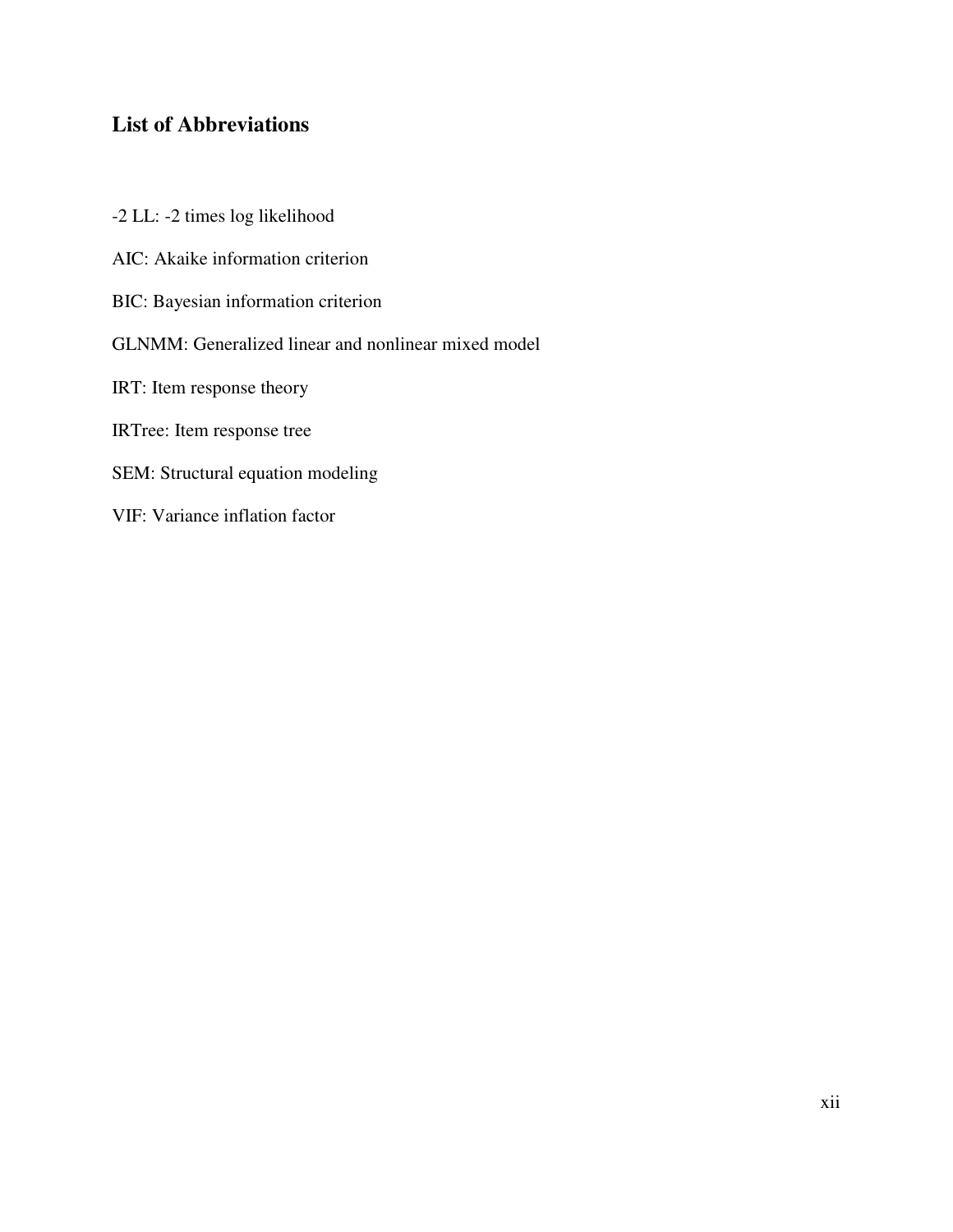## **Acknowledgments**

Throughout my dissertation journey, I have received a great deal of support.

I would like to thank my supervisor Dr. Amery D. Wu for her support, encouragement, and guidance during my studies. The courses, meetings, and conversations with you inspired me to continue my work in this field and complete this dissertation. I also wish to thank my committee members, Dr. Sterett H. Mercer and Dr. Farinaz Havaei, for their support and critical feedback.

I would like to give my gratitude to the faculty, fellow students, and coworkers I have met during my studies, who have given me great learning opportunities and memories at UBC. All these experiences meant a great deal to me.

Special thanks are owed to my family for all the support and encouragement you have shown me throughout my studies.

And my biggest thanks to Stephen for your enduring support and encouragement. With you, my journey was a lot smoother and joyful. For my little furry friend Nana, thank you for always cheering me up and giving me happy distractions to rest and comfort my mind.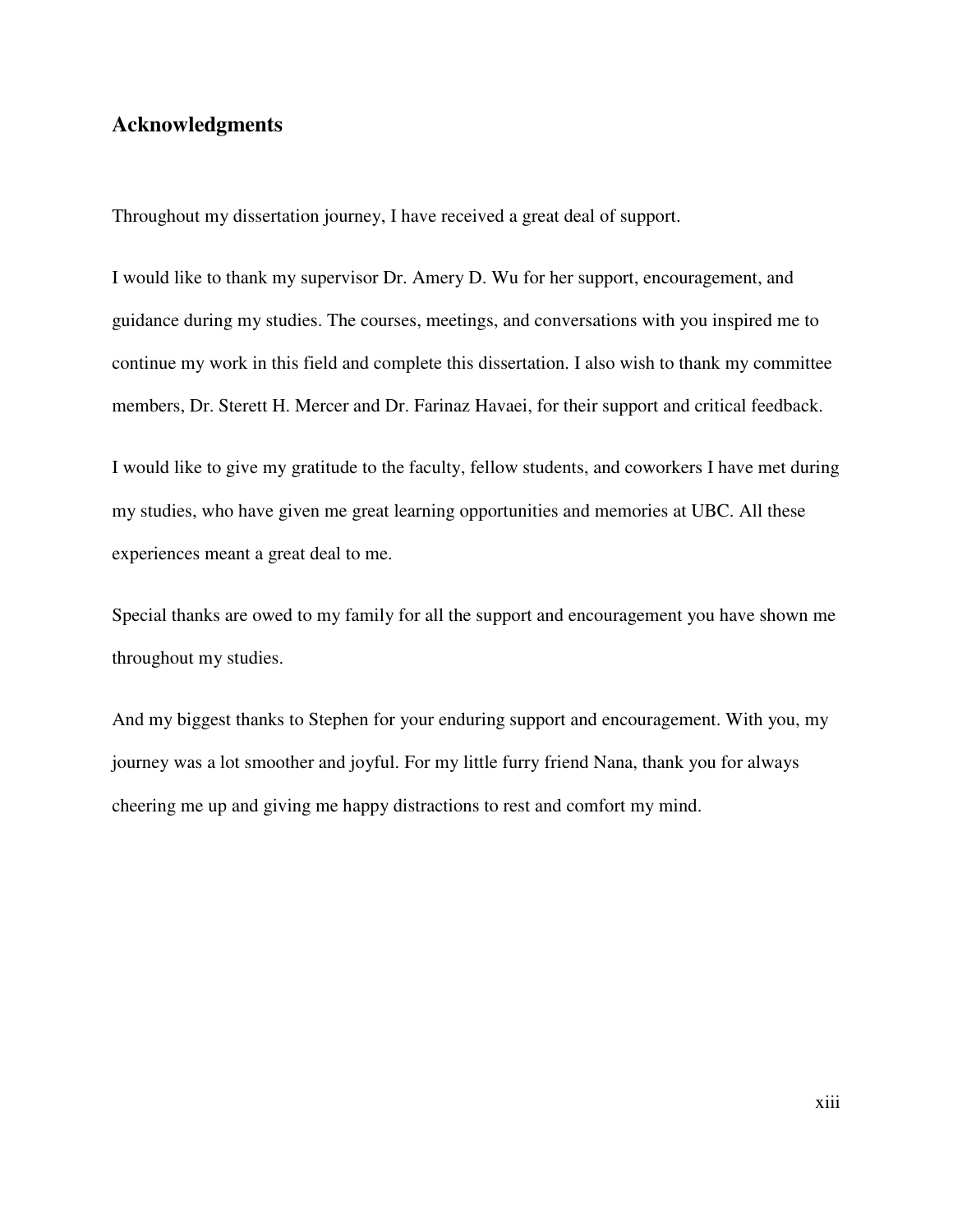## **Dedication**

*In memory of my grandmother*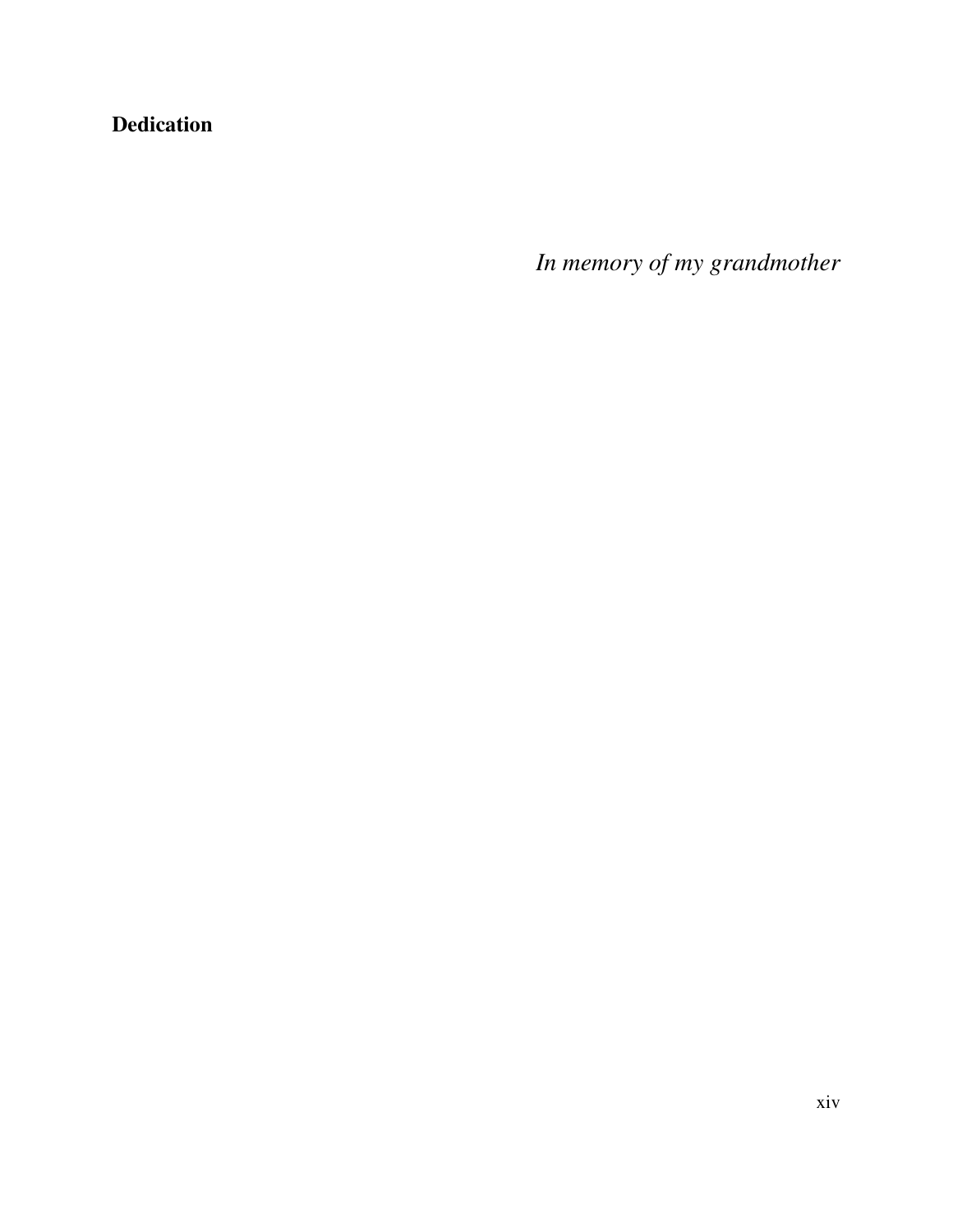## **Chapter 1: Introduction**

Psychological and educational tests have been widely used to measure test-takers' underlying traits and abilities. In many disciplines, psychological tests are developed to measure personal traits such as personality, attitude, interest, and psychological status. Well-developed psychological tests have contributed to decision-making in various settings including diagnosis, intervention, judicial and government decisions, and personal awareness (AERA et al., 2014). By contrast, educational tests are commonly adopted to assess test-takers' learning, knowledge, and skills. This type of test ranges from classroom assessments to large-scale standardized tests. Examples include the Scholastic Aptitude Test, American College Testing, Progress in International Reading Literacy Study, and National Assessment of Educational Progress. The results of these educational tests are widely used to make judgments about students' learning progress and provide valuable insights into teaching, performance development, and educational policy (AERA et al., 2014; Cresswell et al., 2015).

In psychological and educational testing, test-takers' response behaviors are a critical issue because they have a significant implication on the measurement of trait and ability. In this dissertation, I will use the term response behavior to refer to the way in which test-takers respond to the test. Specifically, unintended/undesirable response behaviors have been intensively investigated because they can cause serious biases in the measurement. Such examples include omitting the items (e.g., Di Chiacchio et al., 2016; Köhler et al., 2015), misunderstanding of the questions/statement (e.g., Barrett, 2004; Finlay & Lyons, 2001; Lavrakas, 2008b), preferring/avoiding particular response categories (e.g., Böckenholt, 2017; Khorramdel & von Davier, 2014), responding carelessly (e.g., Meade & Craig, 2012; Rios et al., 2017), providing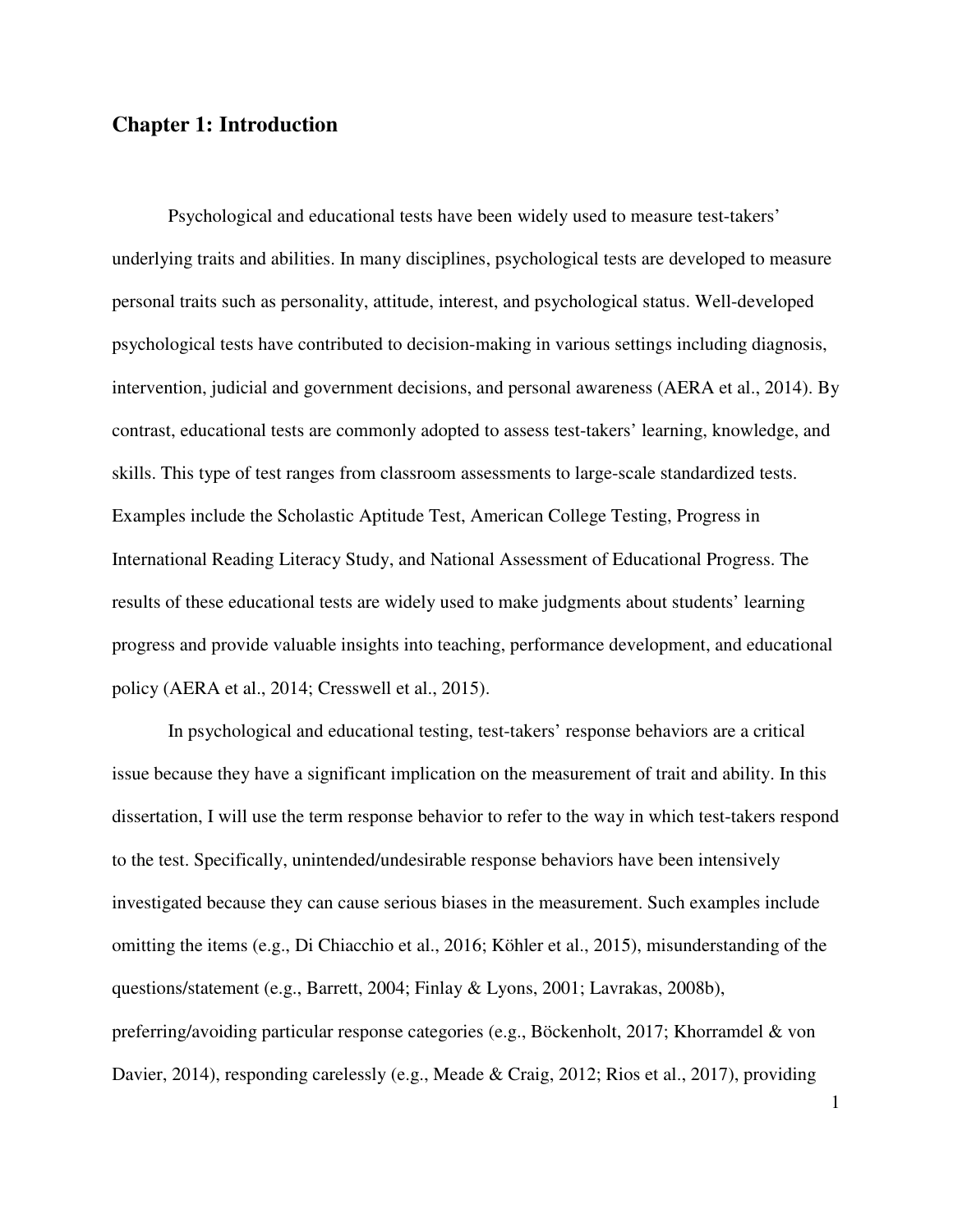dishonest responses (e.g., Austin, 1992; Foulds & Warehime, 1971), and guessing answers (e.g., Parker & Ryan, 1993; Pokropek, 2016). In test development and validation, identifying these unintended/undesirable response behaviors and their adverse effects on the measurement provides valuable insight.

#### **1.1 The focus of this research**

In psychometrics, response behaviors have been commonly investigated by applying traditional item response models such as the Rasch model (Rasch, 1960), the graded response model (Samejima, 1969), the partial credit model (Masters, 1982), and the nominal response model (Bock, 1972). Recently, other types of item response models have been used to investigate response behaviors. One such model is the item response tree (IRTree) model. The IRTree model (also known as multi-process item response theory model or multinomial processing tree model) is a tree-based item response model introduced by Böckenholt (2012) and De Boeck and Partchev (2012). In essence, this approach enables researchers to postulate a decision process in a tree structure and analyze the data accordingly. For example, in a test including four response categories of 'Strongly agree' to 'Strongly disagree' with no neutral/middle point, researchers can hypothesize the following decision process: (1) test-takers decide whether they agree (i.e., choose either of the agree categories) or disagree (i.e., choose either of the disagree categories) with the statement and (2) test-takers then determine how strongly they agree or disagree (i.e., choose extreme categories or mild categories). In doing so, the IRTree model allows researchers to examine the underlying trait/ability and item parameters associated with different decision steps. A detailed overview of the IRTree model will be provided in Chapter 2.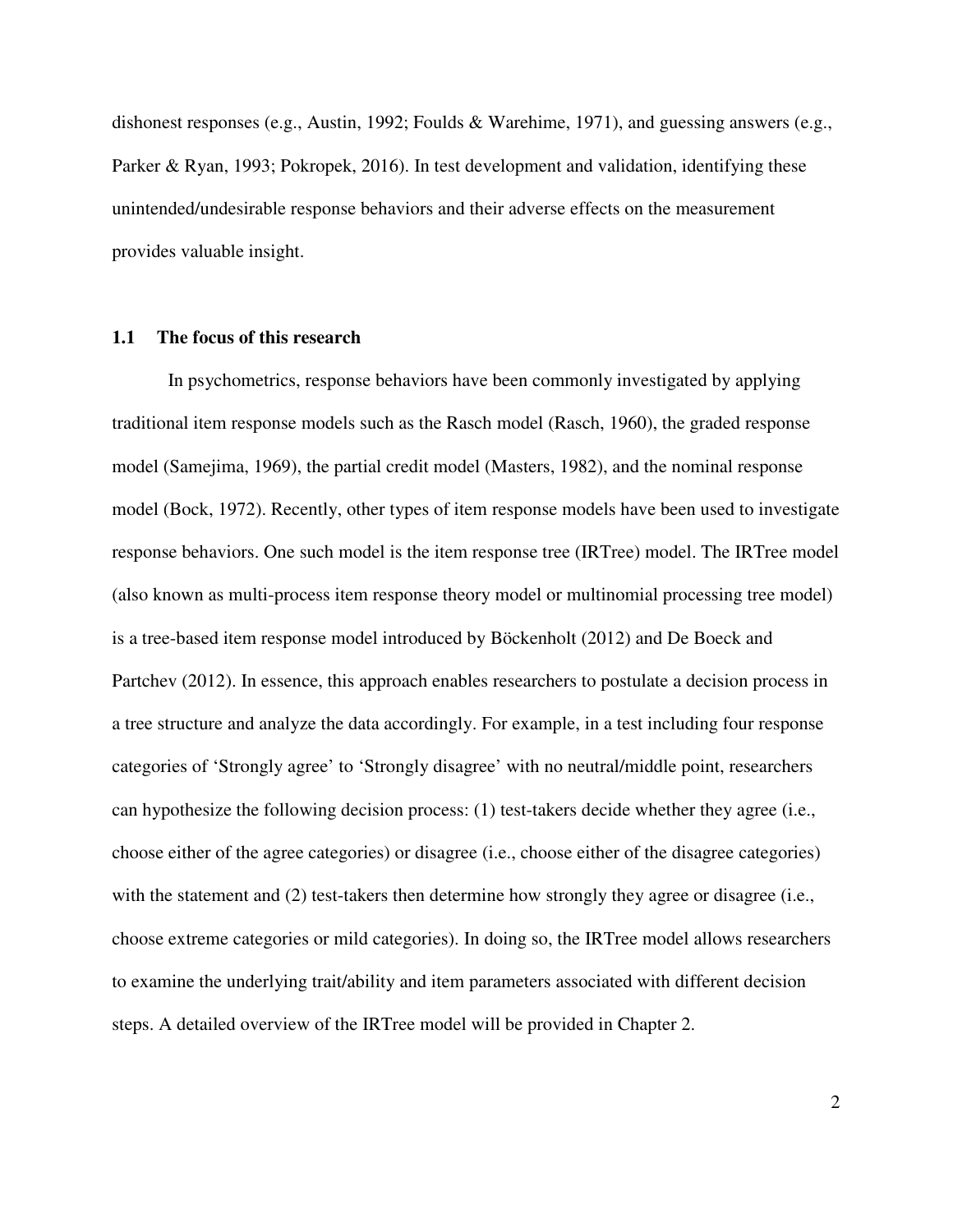Since the introduction of the IRTree model in 2012, there had only been periodic yet infrequent publications on it. To my best knowledge, I had exhausted all the records I could find at the time of conducting the literature review for the dissertation, using the keyword 'IRTree' and its synonyms – 'item response tree model', 'multi-process item response theory model', and 'multinomial processing tree.' That said, I am aware that the IRTree model is gaining much more attention today, and there may be new publications that have not been included in this dissertation.

In the literature, the IRTree model has been considered a promising tool for studying various response behaviors. In particular, it has gained popularity in the study of response styles (i.e., test-takers' tendencies to prefer/avoid a particular type of response categories such as extreme categories). By explicitly modeling the process of choosing response categories ('Strongly agree' to 'Strongly disagree') in the IRTree model, previous studies have examined the tendencies to use extreme and mid-point response styles (e.g., Böckenholt, 2012; Khorramdel & Davier, 2014; Plieninger & Meiser, 2014; Zettler et al., 2016).

Meanwhile, other studies showed that the IRTree model is useful for investigating response behaviors that occur sequentially. For example, Jeon et al. (2017) modeled test-takers' answer change behaviors in a math test (e.g., changing from the incorrect answer to correct answer; from the correct answer to incorrect answer). By modeling it as a process via an IRTree model, they tested the underlying abilities associated with different changing patterns. Moreover, some research analyzed test-takers' fast and slow response behaviors based on the two-step process in an IRTree model (DiTrapani et al., 2016; Partchev & De Boeck, 2012). They first specified whether test-takers provided fast or slow responses and then whether they provided a correct or incorrect response for fast and slow responses, respectively. In doing so, they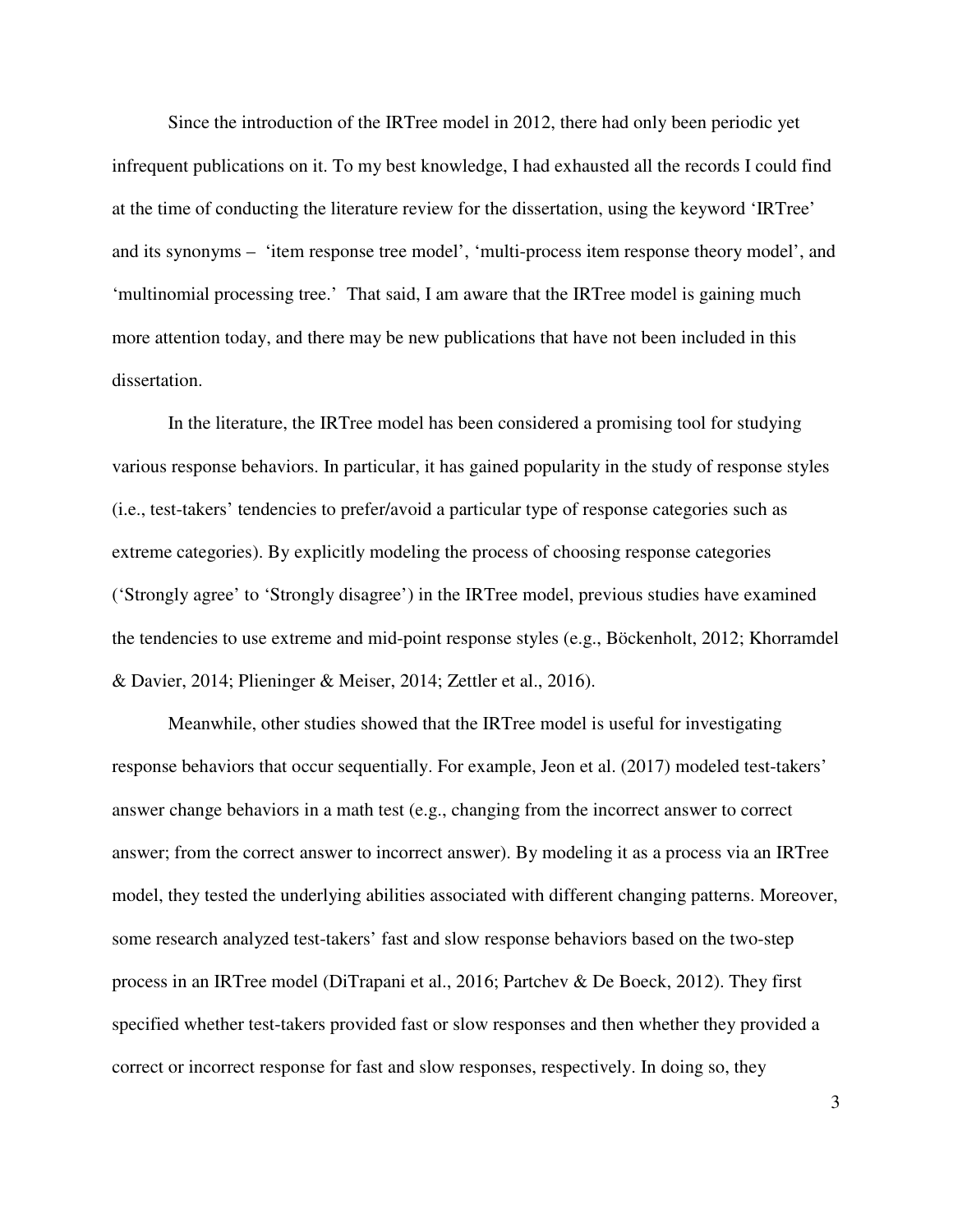examined the underlying abilities differentiated by response time. Likewise, several studies examined test-takers' nonresponding behaviors (e.g., omitting) by postulating the sequential process of producing missing and valid responses in educational tests (Debeer et al., 2017; Okumura, 2014). More recently, the IRTree model was also applied in other various contexts such as raters' scoring processes (Myers et al., 2020), eye-tracking data (Cho et al., 2020), and response processes (LaHuis et al., 2019).

The IRTree model can further provide great opportunities to study response behaviors when incorporating person and item characteristics to explain response behaviors. In this dissertation, I will call an IRTree model with person and item characteristics an *explanatory IRTree model*. In the explanatory IRTree model, the researchers can explain the systematic effects of test-taker and item characteristics on the decision process, over and beyond the trait/ability that the test intends to measure. This can extend the use of the IRTree model to address substantive research questions about response behaviors. For example, it helps researchers examine whether and how response behaviors occur differently depending on person characteristics such as gender, ethnicity, and education level. Similarly, researchers can test whether test-takers respond to the items differently depending on item features such as item format. Thereby, it can greatly enhance our understanding of response behaviors.

To date, the literature regarding the explanatory IRTree model is still scant. As a pioneer work, Okumura (2014) applied the explanatory IRTree model and examined how omitting response behavior occurred differently depending on factors such as item format, sex, and enjoyment of reading. More recently, two studies used the explanatory IRTree model to examine how test-takers' response patterns were affected by item features, such as item keying (reversely scored or not) and item wording (positively or negatively wording) (Böckenholt, 2019; Wu &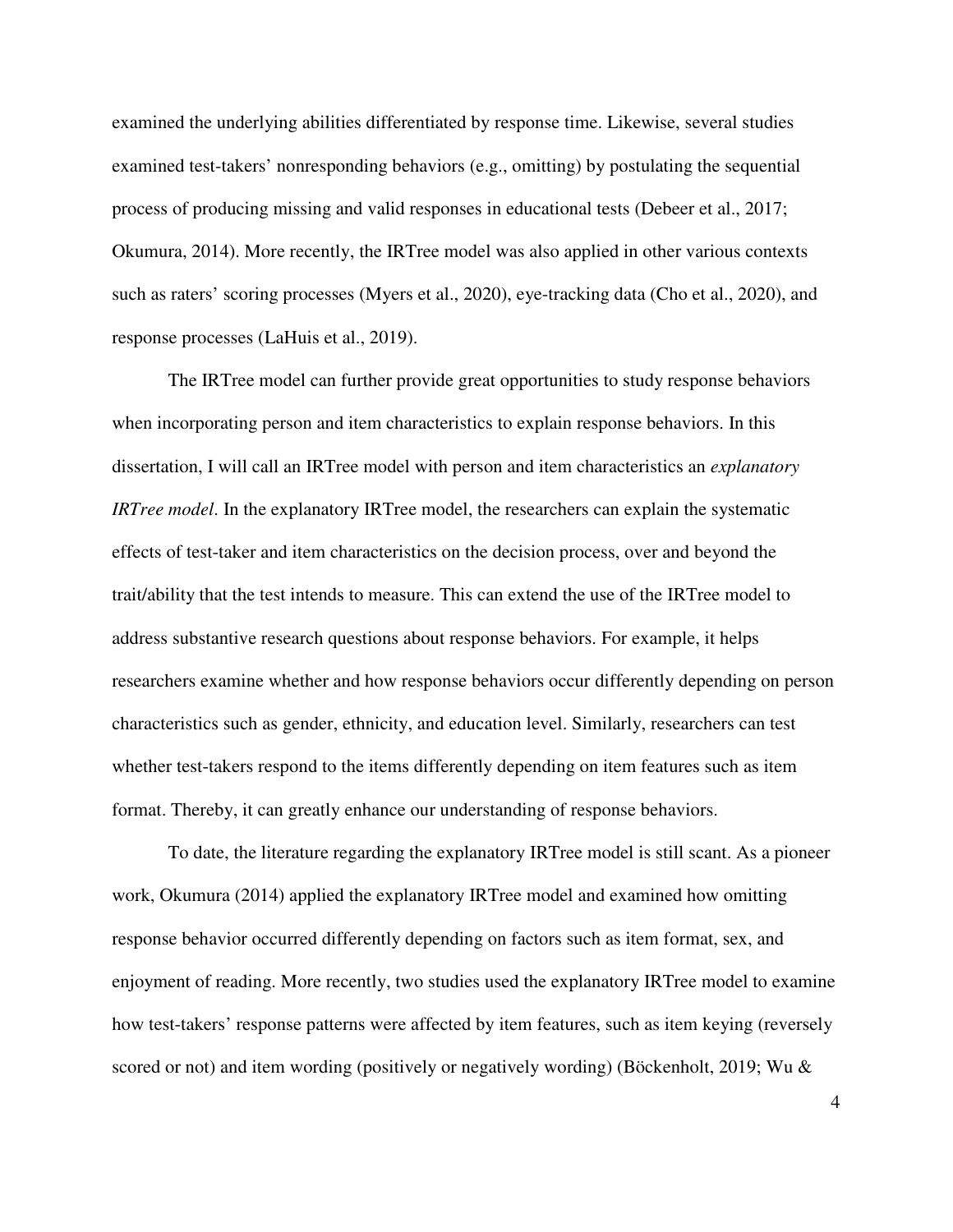Jin, 2020). Meanwhile, Jeon and De Boeck (2016) and Debeer et al. (2017) pointed out that a standard IRTree model can be generally extended to an explanatory model. However, despite these previous works, the explanatory IRTree model has not gained much attention and remained, by and large, unexplained to the applied researchers.

#### **1.2 Purpose of this research**

This research aims to draw researchers' attention to the explanatory IRTree model and its potential in the study of response behaviors. This approach can provide unique opportunities to address substantive research questions by incorporating person and item characteristics in the IRTree model. However, such a possibility was hardly discussed in the literature. In this dissertation, I will elaborate on the explanatory IRTree model and shed light on its usefulness. To do so, this research includes the following specific objectives.

First, I will introduce the IRTree model within a large psychometric framework, *explanatory item response modeling*, proposed by De Boeck and Wilson (2004). This framework enables the researchers to go beyond the standard item response models (called descriptive models) and formulate the explanatory models in a straightforward way. Because of this benefit, the explanatory item response modeling framework has been adopted in various applications (e.g., Briggs, 2008; Hartig et al., 2012; Min et al., 2018; Randall et al., 2011; Stanke & Bulut, 2019). By the same token, the IRTree model can take benefit from this framework. However, to my knowledge, this framework has not been applied to the IRTree model. In this dissertation, I will introduce the IRTree model in this framework and explicate how the standard descriptive IRTree model can be easily extended to the explanatory IRTree model.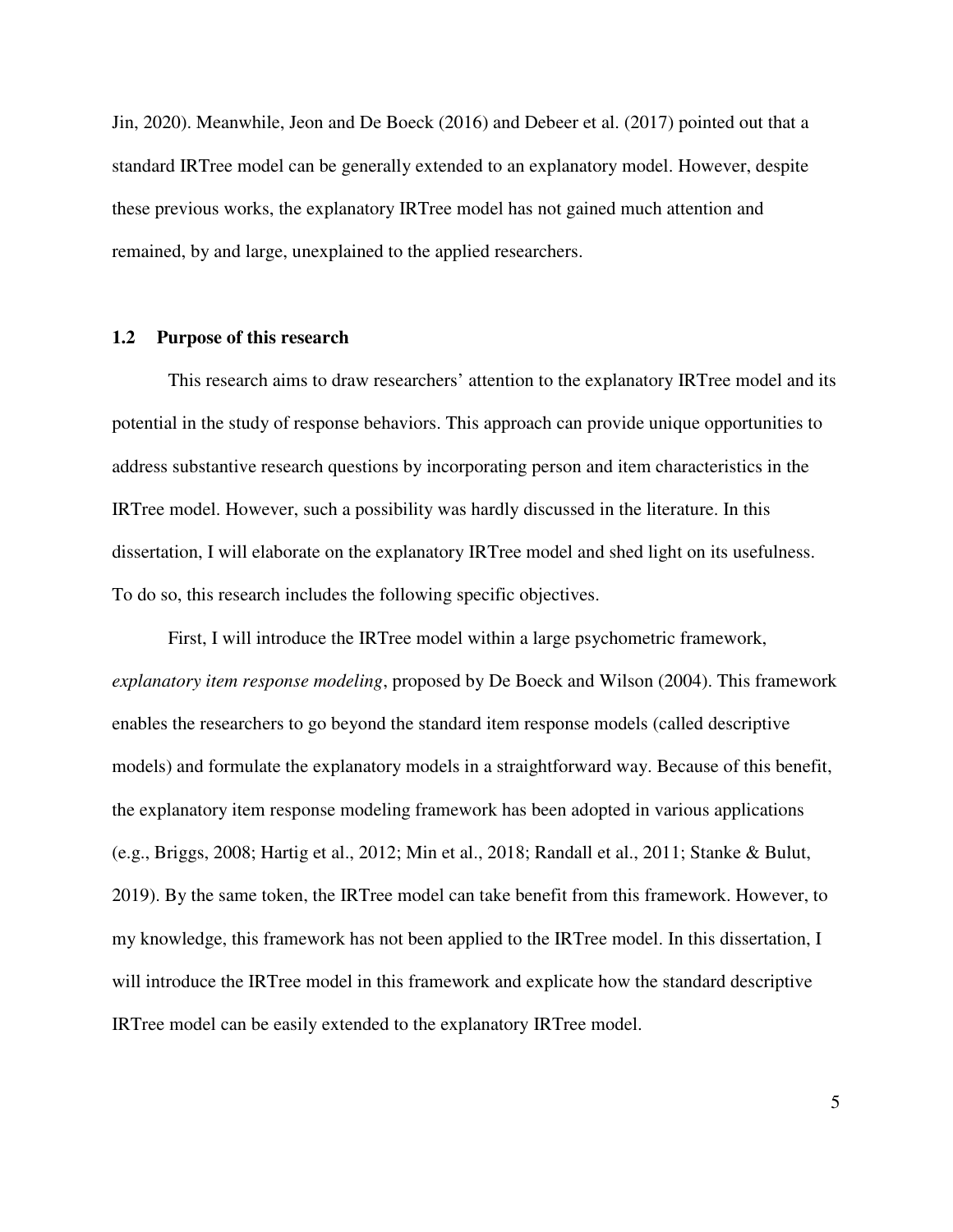Second, this dissertation will show two novel applications of the IRTree model with empirical data. In Study-1, I will showcase the application for studying response styles. Response styles are individuals' tendencies to prefer or avoid particular response categories (e.g., extreme categories), which are commonly observed in psychological measurement (Cronbach, 1946; Jackson & Messick, 1958; Paulhus, 1991). In this study, I will use both the descriptive and explanatory IRTree models for investigating extreme, acquiescence, and disacquiescence response styles in the Rosenberg's Self-esteem Scale. In Study-2, I will focus on item nonresponse behaviors. In large-scale educational tests, it is not uncommon that test-takers omit the items or fail to complete the test. Such behaviors are generally referred to as item nonresponse (De Leeuw et al., 2003; Groves, 1989; Huisman, 1999; Köhler et al., 2017). By applying the explanatory IRTree model, I will examine the effects of person and item characteristics on two types of item nonresponse (not-reached and omitted responses) in the Progress in International Reading Literacy Study.

#### **1.3 Organization of this research**

There are five chapters in this dissertation. Chapter 1, the current chapter, introduces the background, research purpose, and an overview of the dissertation. Chapter 2 will explicate the IRTree model under the explanatory item response modeling framework. In this chapter, I will first introduce the standard IRTree model with an illustrative example. Then, I will review the explanatory item response modeling framework. Based on that, I will show how this framework subsumes the IRTree model and extend it to the explanatory IRTree model.

In Chapter 3 and Chapter 4, I will introduce the two studies applying the IRTree model. Chapter 3 will present Study-1 titled "Item response tree models to investigate acquiescence and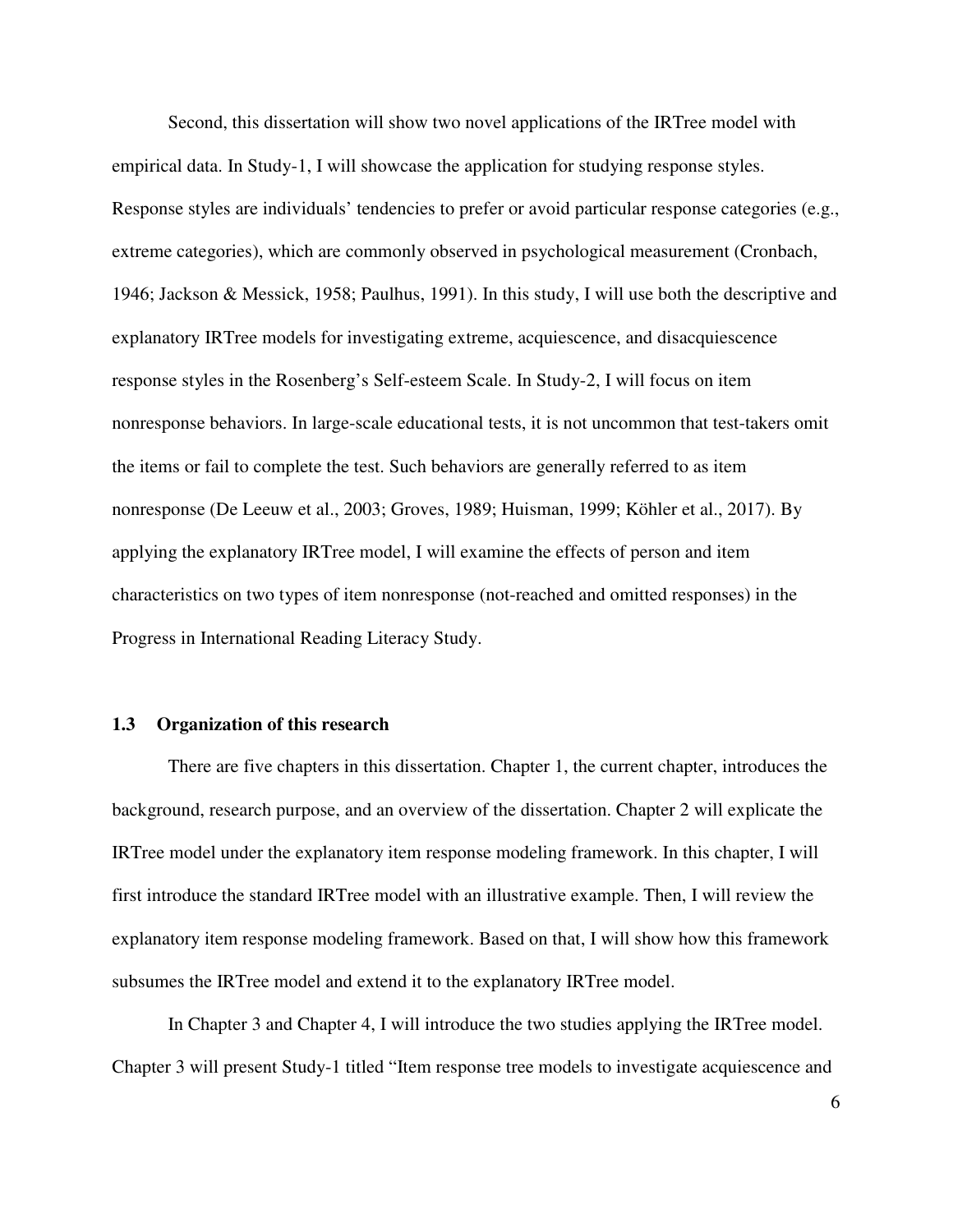extreme response styles in Likert-type rating scales." This chapter is a journal article published in the peer-reviewed journal *Educational and Psychological Measurement*. In this chapter, I will first introduce response styles and provide a review of the related statistical approaches and the response styles of interest. Following that, I will discuss the specification of the descriptive and explanatory IRTree models for examining the extreme, acquiescence, and disacquiescence response styles. These models will then be demonstrated with the Rosenberg's Self-esteem Scale.

Chapter 4 will present Study-2 which is titled "Examining person and item characteristics associated with not-reached and omitted responses using item response tree models." It is written in a manuscript format for publication. This chapter will begin by introducing item nonresponse behaviors in large-scale educational tests. I will then provide a literature review on person and item characteristics related to item nonresponse and different statistical approaches. Next, I will explain the specification of the explanatory IRTree model to investigate the two types of item nonresponse (not-reached and omitted) and the factors associated with them. This application will be demonstrated with the data from the Progress in International Reading Literacy Study 2016.

Lastly, Chapter 5 will provide a discussion. This chapter will first summarize the entire work presented in this dissertation. I will then highlight the contributions and novelties. Following that, I will talk about several issues that may arise in fitting the IRTree model, in particular, when using the *lme4* R package. Finally, the limitations of the current work and the recommendations for future research will be discussed.

Note that Chapters 3 and 4 are written in a manuscript format. Although Chapter 3 has already been published, I have made minor modifications for better flow with the rest of this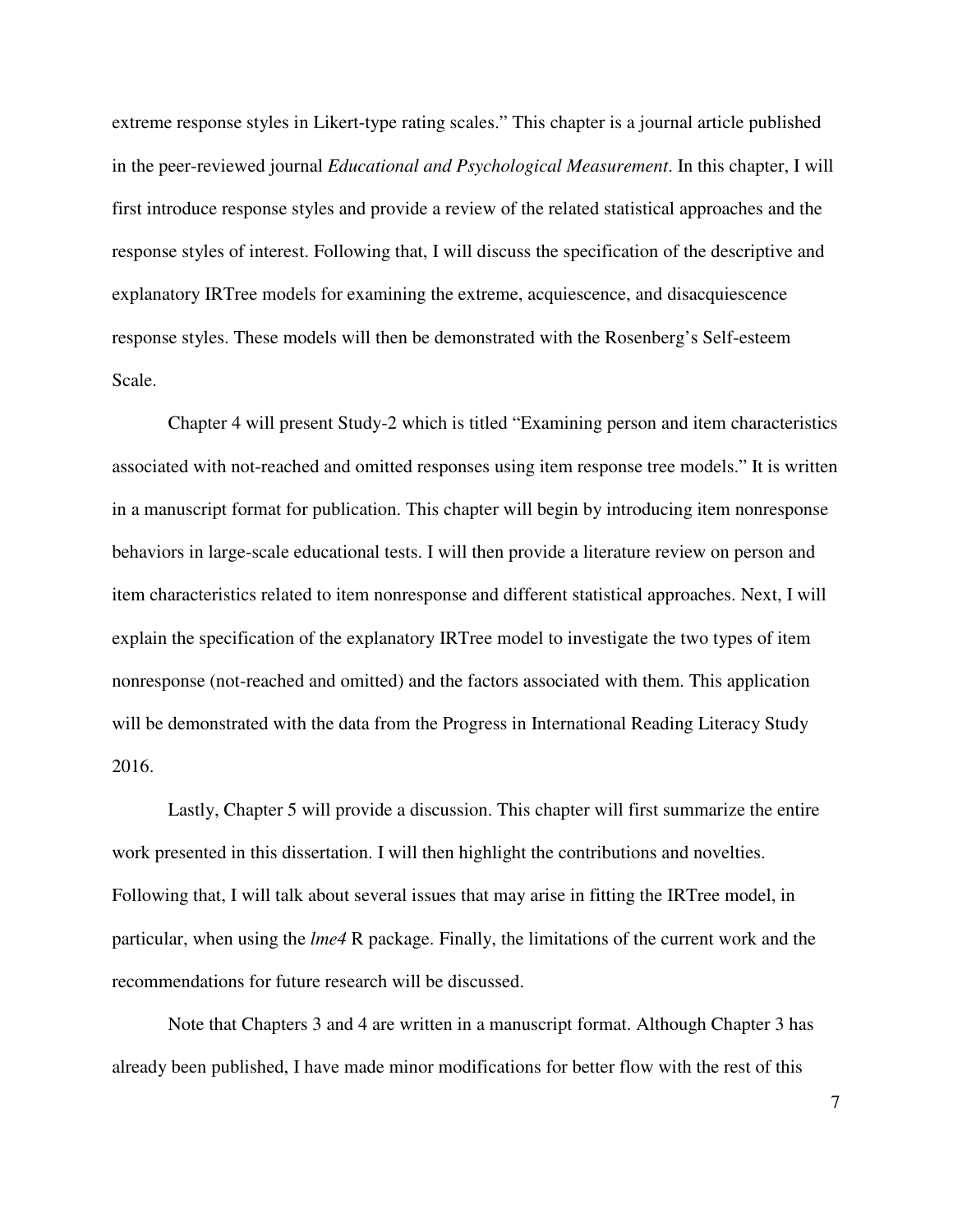dissertation. This includes removing redundant content and adding extra comments. Likewise, Chapter 4 is written to submit for publication and I removed the redundant content for fluency.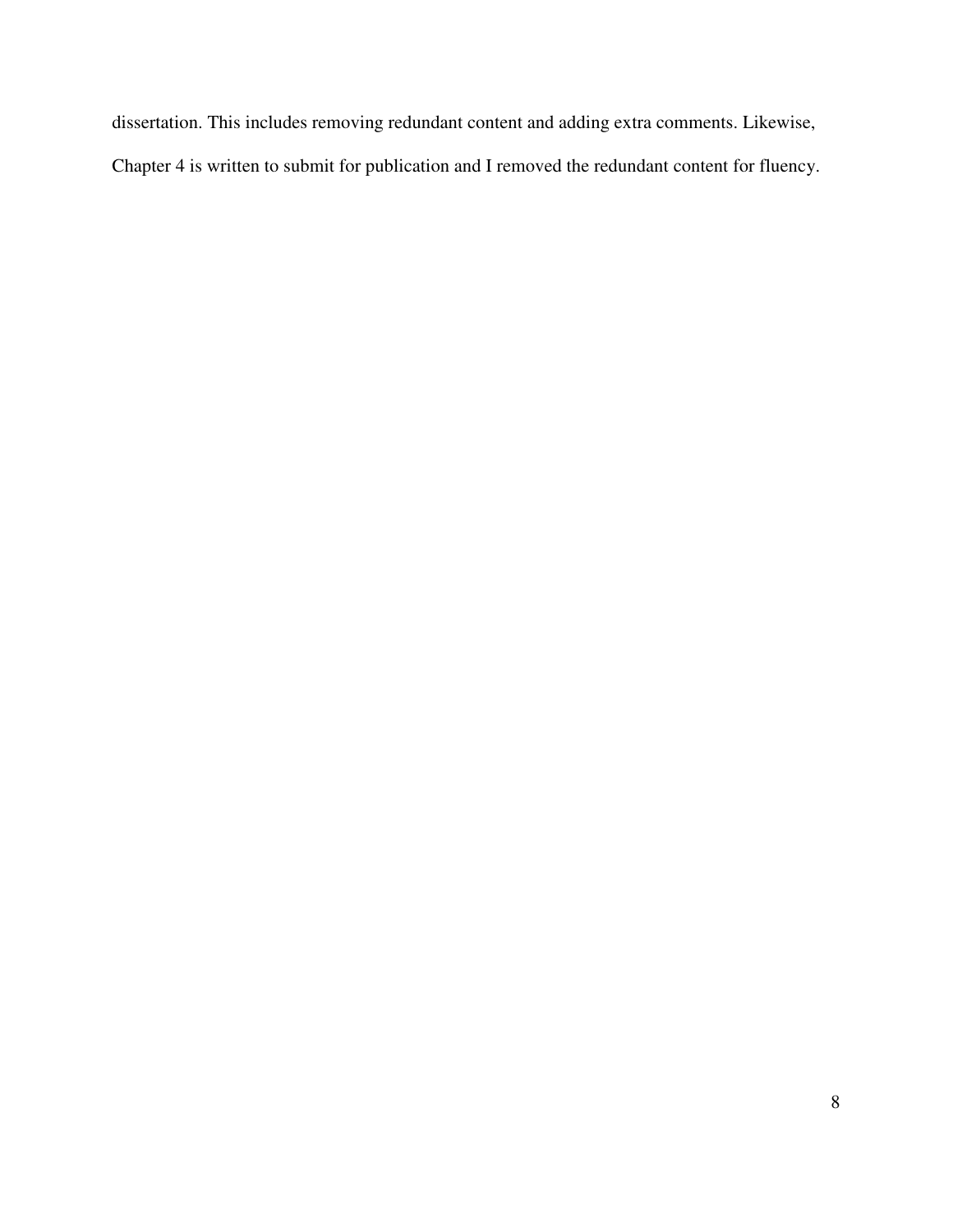### **Chapter 2: IRTree Models within a Large Psychometric Framework**

In this chapter, I will introduce the IRTree model under a large psychometric framework, called explanatory item response modeling, introduced by De Boeck and Wilson (2004). To facilitate readers' understanding, I will first provide an overview of the standard IRTree model with an illustrative example. Thereafter, I will introduce the explanatory item response modeling framework and then explain how the standard IRTree model can be extended to the explanatory IRTree model within this framework.

#### **2.1 Overview of the standard IRTree model**

A variety of item response models (also referred to as item response theory models) have been introduced to analyze categorical item responses. Most well-known examples include the Rasch model (Rasch, 1960), the graded response model (Samejima, 1969), the partial credit model (Masters, 1982), and the nominal response model (Bock, 1972). The IRTree model, as a new type of item response model, was introduced by Böckenholt (2012) and De Boeck and Partchev (2012). The IRTree model differs from the traditional item response models in that it enables the users to postulate a decision process in item responding. This feature is particularly beneficial to study various response behaviors involved in the process. In this section, I will give an introduction to the standard IRTree model. In the following, I will first describe an illustrative example and, based on that, explain the key components of the IRTree model including the tree structure, mapping matrix, and model specification.

In psychological tests, test-takers are often asked to choose from a set of response categories indicating different levels of agreement (e.g., Strongly agree to Strongly disagree).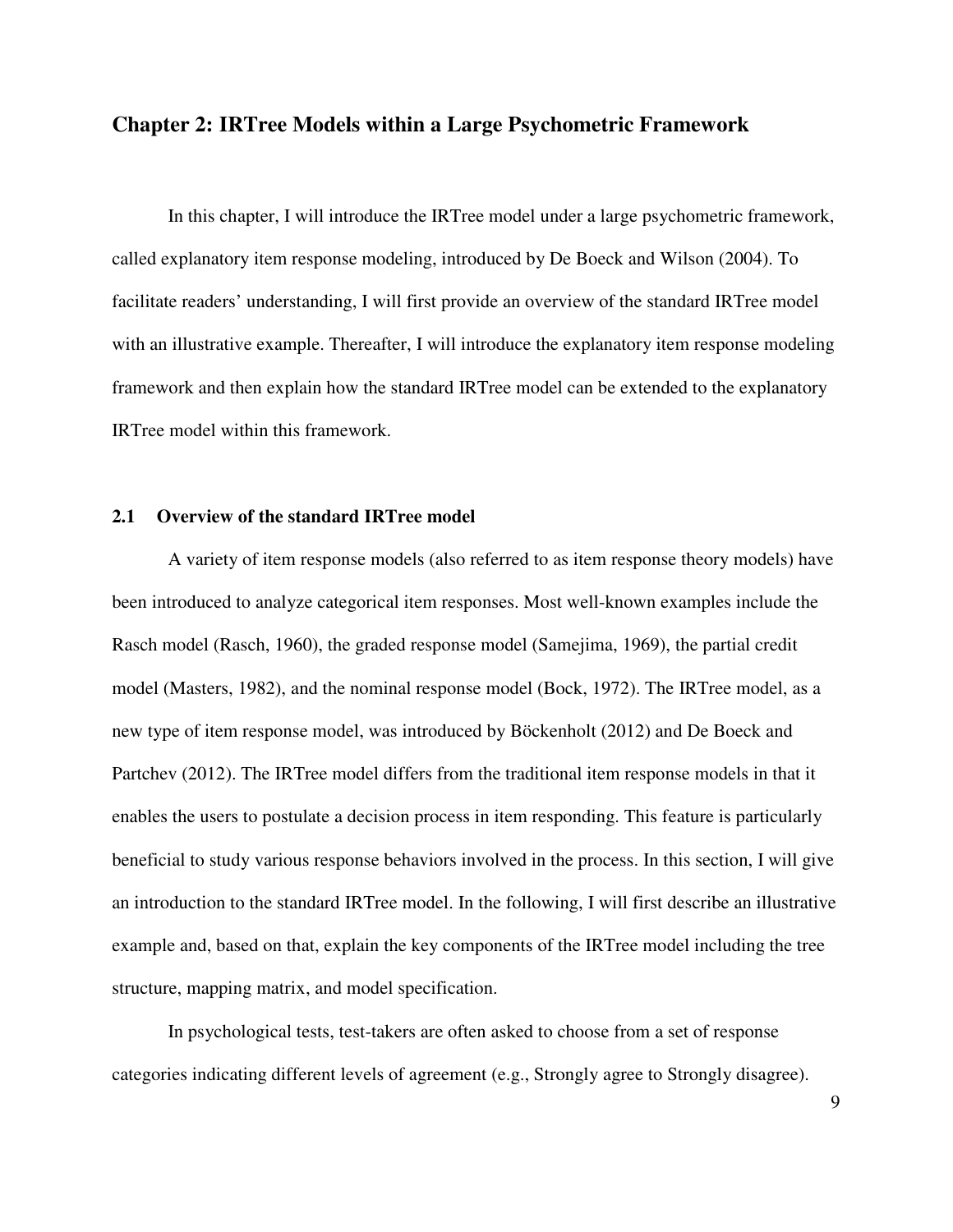This response format is often referred to as a Likert-type rating scale. Suppose that a four-point Likert-type rating scale comprises of Strongly agree (SA), Agree (A), Disagree (D), and Strongly disagree (SD) response categories. Within this scale, researchers can postulate that individuals' item responses are derived from a decision process. As an example, the following decision process can be specified: (1) the respondents first decide whether they agree or disagree with an item statement, and (2) they then determine how strongly they agree or disagree with the statement.

#### **2.1.1 Tree structure**

In the standard IRTree model, this decision process can be depicted by a series of *nodes* and *branches* in a tree structure as shown in Figure 2.1*.* Each node represents a decision query, and the branches represent the decisions made at each node. Note that the nodes are sometimes called pseudo items or sub-items in the literature (e.g., Böckenholt, 2017; De Boeck & Partchev, 2012). In Figure 2.1, Node-1 represents whether the agree categories (SA and A) or disagree categories (SD and D) are chosen (agree  $= 1$ , leading to the left branch; disagree  $= 0$ , leading to the right branch). If the decision at the first node is 1 (i.e., A or SA is chosen), Node-2 represents whether the extreme category  $(SA)$  or mild category  $(A)$  is chosen (extreme  $= 1$  leading to the left branch; mild = 0 leading to the right branch). If the decision at the first node is 0 (i.e., D or SD is chosen), Node-3 represents whether the extreme category (SD) or mild category (D) is chosen (extreme  $= 1$  leading to the right branch; mild  $= 0$  leading to the left branch).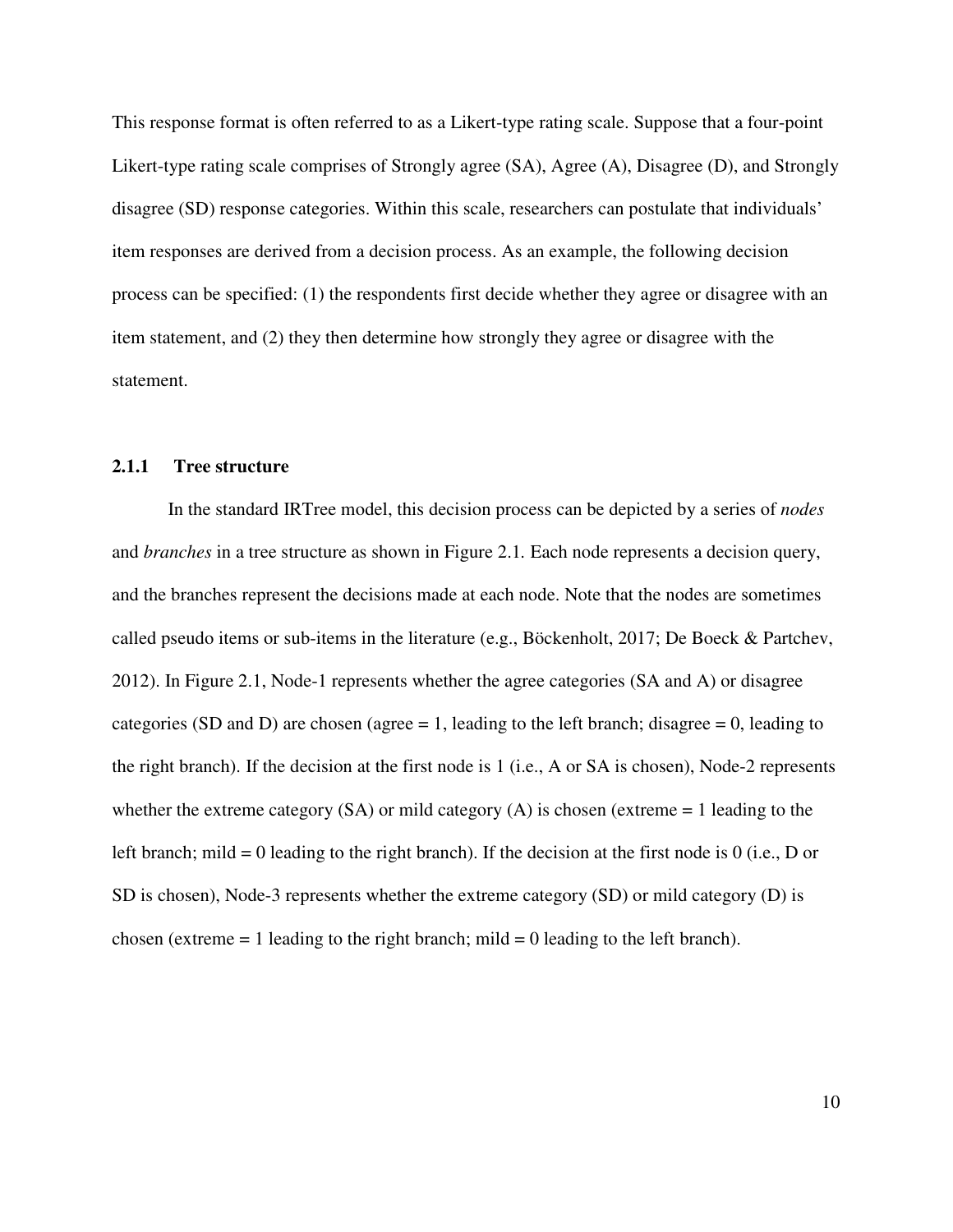Figure 2.1 An example tree structure for a four-point Likert-type rating scale.



#### **2.1.2 Mapping matrix**

Following the hypothesized tree structure, the IRTree model re-represents each observed response (i.e., SA, A, D, SD) by a set of outcomes for Node-1, Node-2, and Node-3 as shown in Table 2.1. This table is referred to as a *mapping matrix* (De Boeck & Partchev, 2012). For example, the observed response 'Agree' is represented by (1, 0, NA) for the three nodes. Note that the irrelevant decision query is recoded as not applicable (NA). As an example, for the observed responses 'Agree' and 'Strongly agree', Node-3 (choosing between the disagree categories of SD and D) is irrelevant to the process. Therefore, Node-3 is coded as NA for these responses. For the observed responses 'Disagree' and 'Strongly disagree', the situation is reversed. Node-2 (choosing between the agree categories of SA and A) is irrelevant and therefore coded as NA.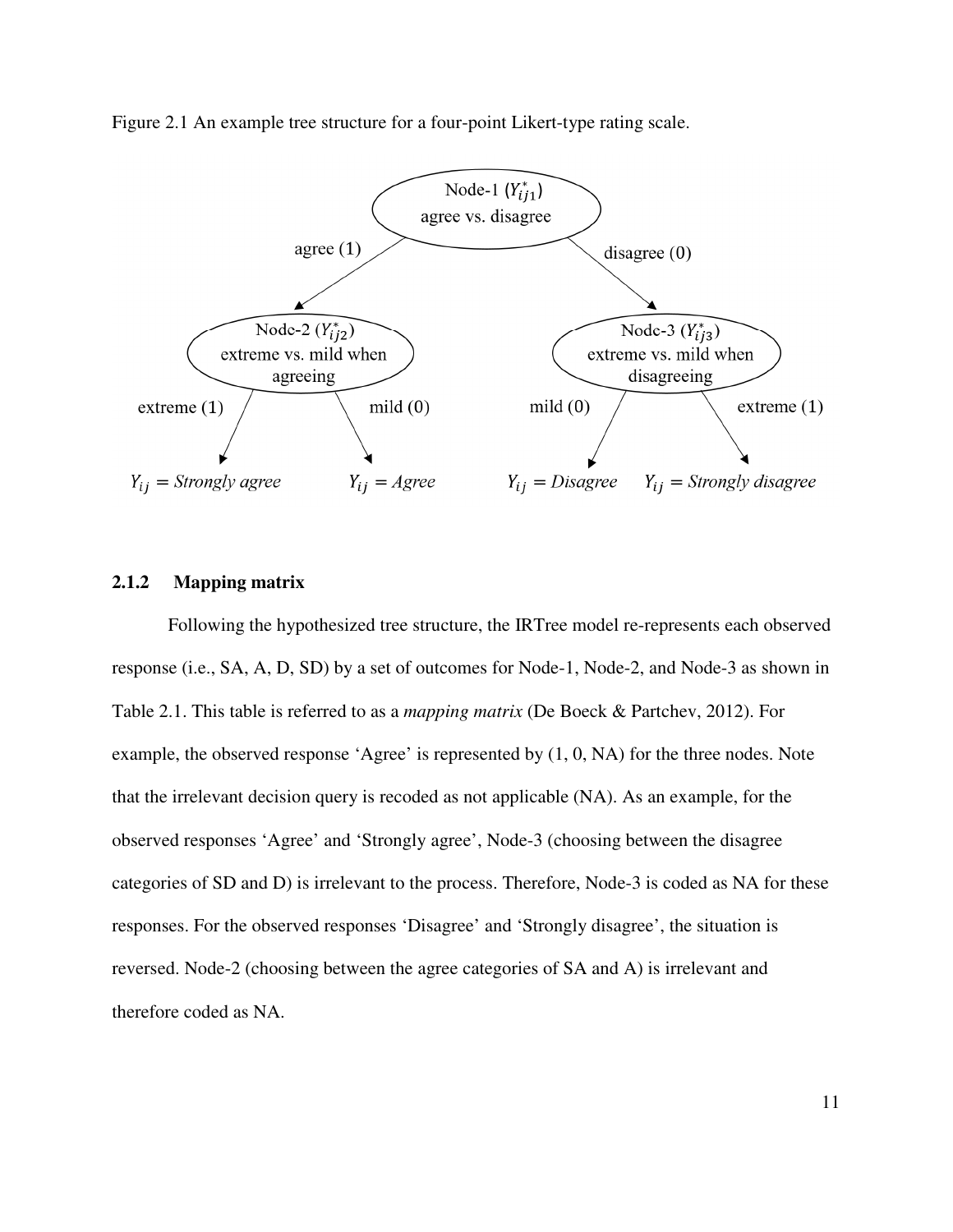| Responses $(Y_{ij})$ | Node-1 $(Y_{ij1}^*)$ | Node-2 $(Y_{i12}^*)$ | Node-3 $(Y_{i j 3}^*)$ |
|----------------------|----------------------|----------------------|------------------------|
| Strongly agree       |                      |                      | <b>NA</b>              |
| Agree                |                      | $\overline{0}$       | <b>NA</b>              |
| Disagree             | $\theta$             | <b>NA</b>            | $\overline{0}$         |
| Strongly disagree    | $\overline{0}$       | <b>NA</b>            |                        |
|                      |                      |                      |                        |

Table 2.1 Mapping matrix for the decision process based on Figure 2.1

*Note*. NA denotes not applicable.

By applying the mapping matrix, we can transform the original item response into a data matrix shown in Table 2.2. This table presents some examples of the data values transformed based on the mapping matrix in Table 2.1. For example, in the first row of Table 2.2, person 1's observed response to Item-1 is 'Agree', so this response is transformed to node outcomes (1, 0, NA), shown under the columns for the three nodes.

Table 2.2 An example data matrix according to the mapping matrix

|          | Person Item (original responses) Node-1 $(Y_{ii1}^*)$ Node-2 $(Y_{ii2}^*)$ Node-3 $(Y_{ii3}^*)$ |          |                |           |
|----------|-------------------------------------------------------------------------------------------------|----------|----------------|-----------|
|          |                                                                                                 |          |                |           |
|          | Item-1 $(A)$                                                                                    |          | $\overline{0}$ | <b>NA</b> |
| 1        | Item-2 $(SD)$                                                                                   | $\theta$ | <b>NA</b>      |           |
| $\cdots$ | $\cdots$                                                                                        | $\cdots$ | $\cdots$       | $\cdots$  |
| 100      | Item-1 $(D)$                                                                                    | $\theta$ | <b>NA</b>      | 0         |
| 100      | Item-2 $(SA)$                                                                                   | 1        | 1              | <b>NA</b> |
| .        | $\cdots$                                                                                        | $\cdots$ | $\cdots$       | $\cdots$  |

*Note.* A = agree;  $SA =$  strongly agree;  $D =$  disagree;  $SD =$  strongly disagree;  $NA =$  not applicable.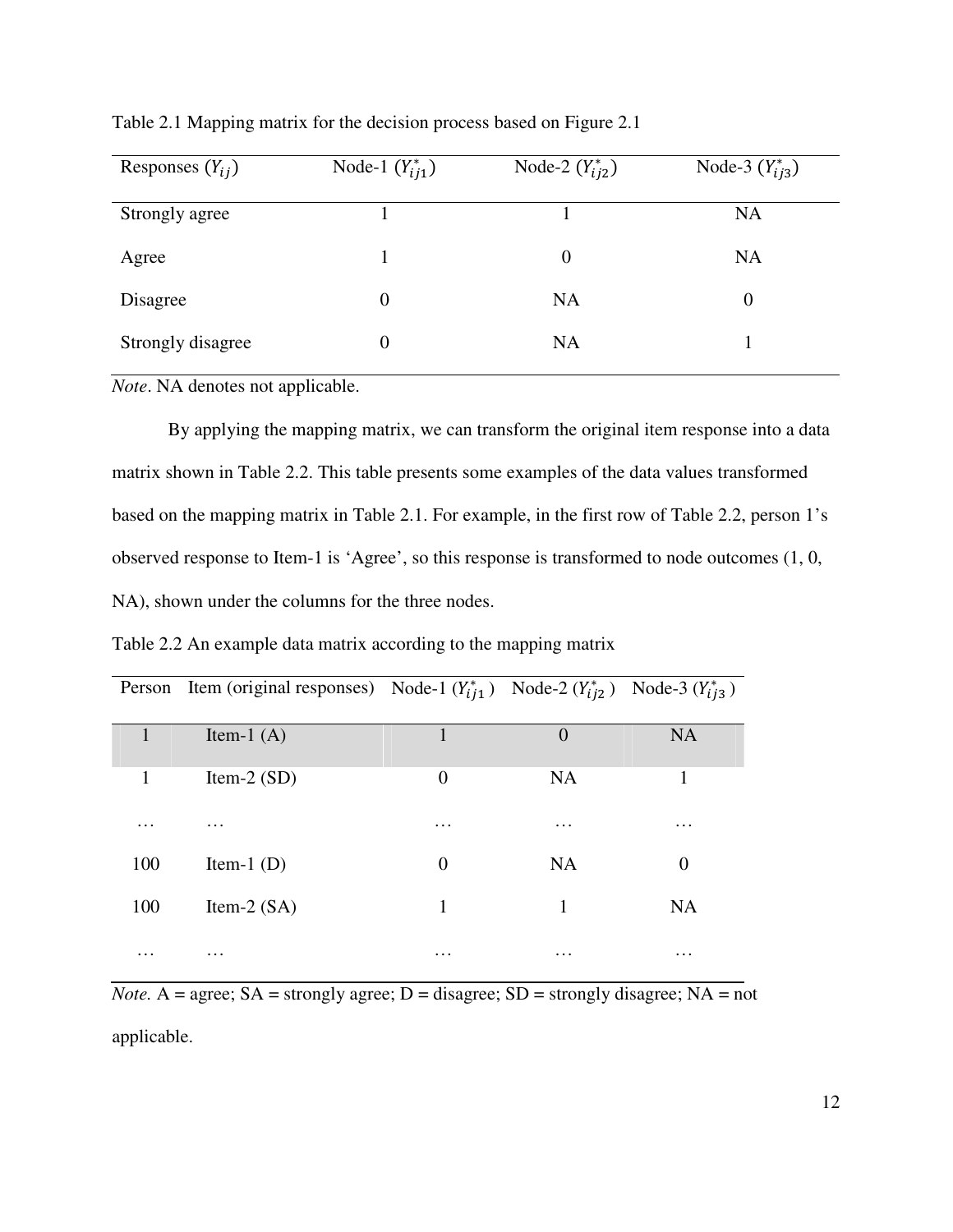Finally, we should reshape the data matrix into a long format in order to fit the IRTree model, as presented in Table 2.3. The "Node" column indicates the three nodes, and the corresponding outcomes are presented in the "Node outcome" column. For example, the first three rows of node outcomes now represent person 1's 'Agree' response to Item-1. Table 2.3 Long format of an example data matrix for fitting the IRTree model

| Person       | Item (original responses) | Node   | Node outcome     |
|--------------|---------------------------|--------|------------------|
| $\mathbf{1}$ | Item-1 $(A)$              | Node-1 | $\mathbf{1}$     |
| $\mathbf{1}$ | Item-1 $(A)$              | Node-2 | $\overline{0}$   |
| $\mathbf{1}$ | Item-1 $(A)$              | Node-3 | NA               |
| $\mathbf{1}$ | Item-2 $(SD)$             | Node-1 | $\boldsymbol{0}$ |
| $\mathbf{1}$ | Item-2 $(SD)$             | Node-2 | NA               |
| $\mathbf{1}$ | Item-2 $(SD)$             | Node-3 | $\mathbf 1$      |
|              | .                         |        |                  |
| 100          | Item-1 $(D)$              | Node-1 | $\boldsymbol{0}$ |
| 100          | Item-1 $(D)$              | Node-2 | <b>NA</b>        |
| 100          | Item-1 $(D)$              | Node-3 | $\boldsymbol{0}$ |
| 100          | Item-2 $(SA)$             | Node-1 | $\mathbf{1}$     |
| 100          | Item-2 $(SA)$             | Node-2 | $\mathbf{1}$     |
| 100          | Item-2 $(SA)$             | Node-3 | NA               |
|              | $\ddotsc$                 |        |                  |

*Note.* A = agree; SA = strongly agree; D = disagree; SD = strongly disagree; NA = not

applicable.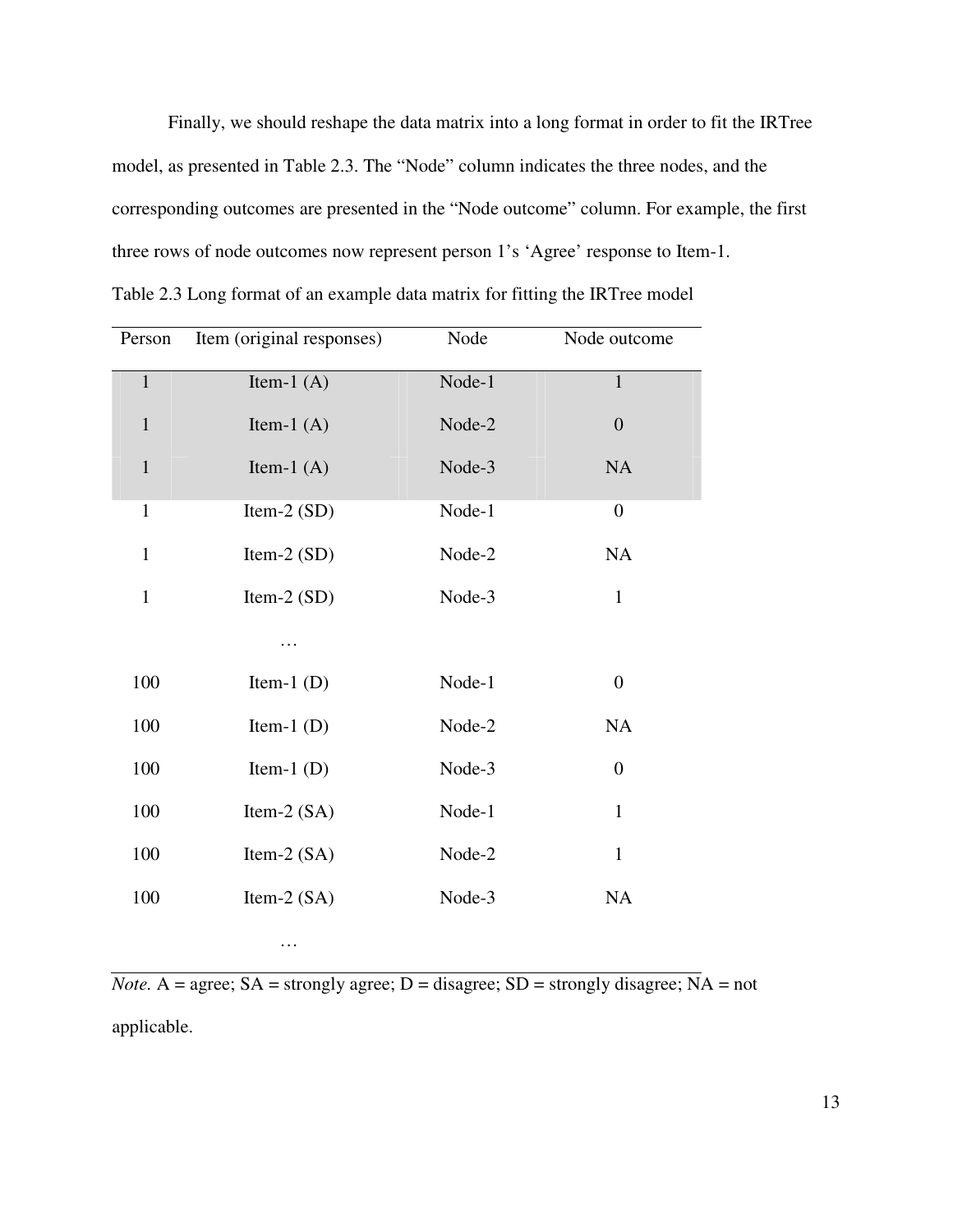#### **2.1.3 Model specification**

Based on the long format data, we can fit the IRTree model to examine the node-specific parameters as discussed by De Boeck and Partchev (2012) and Jeon and De Boeck (2016). That is, the probability of the outcome for each node  $Y_{ijn}^*$  can be specified as,

$$
\pi(Y_{ijn}^* = y_{ijn}^*) = \frac{\exp(\theta_{in} + \beta_{jn})^{y_{ijn}^*}}{[(1 + \exp(\theta_{in} + \beta_{jn}))]} = g^{-1}(\theta_{in} + \beta_{jn}),
$$
\n(2.1)

where  $y_{ijn}^*$  is the outcome of node *n* for person *i* on item *j*. The  $\theta_{in}$  denotes person *i*'s latent trait that is involved in the decision-making at the *n*th node. The  $\beta_{in}$  indicates the item parameter of item *j* for the *n*th node. The  $g^{-1}$  denotes the inverse of the link function (typically a logit or probit link). In this illustrative example, each node has binary outcomes coded as either 0 or 1. Therefore, the probabilities of the binary outcomes at each node are given as,

$$
\pi(Y_{ijn}^* = 0) = \frac{1}{[1 + \exp(\theta_{in} + \beta_{jn})]}
$$
(2.2)

$$
\pi(Y_{ijn}^* = 1) = \frac{\exp(\theta_{in} + \beta_{jn})}{[1 + \exp(\theta_{in} + \beta_{jn})]}
$$
(2.3)

Then, we can compute the probabilities of the originally observed responses (SA, A, D, and SD) based on the joint probability of three node outcomes (Böckenholt, 2017; De Boeck & Partchev, 2012; Jeon & De Boeck, 2016). For example, Table 2.4 presents the probabilities of the four observed responses.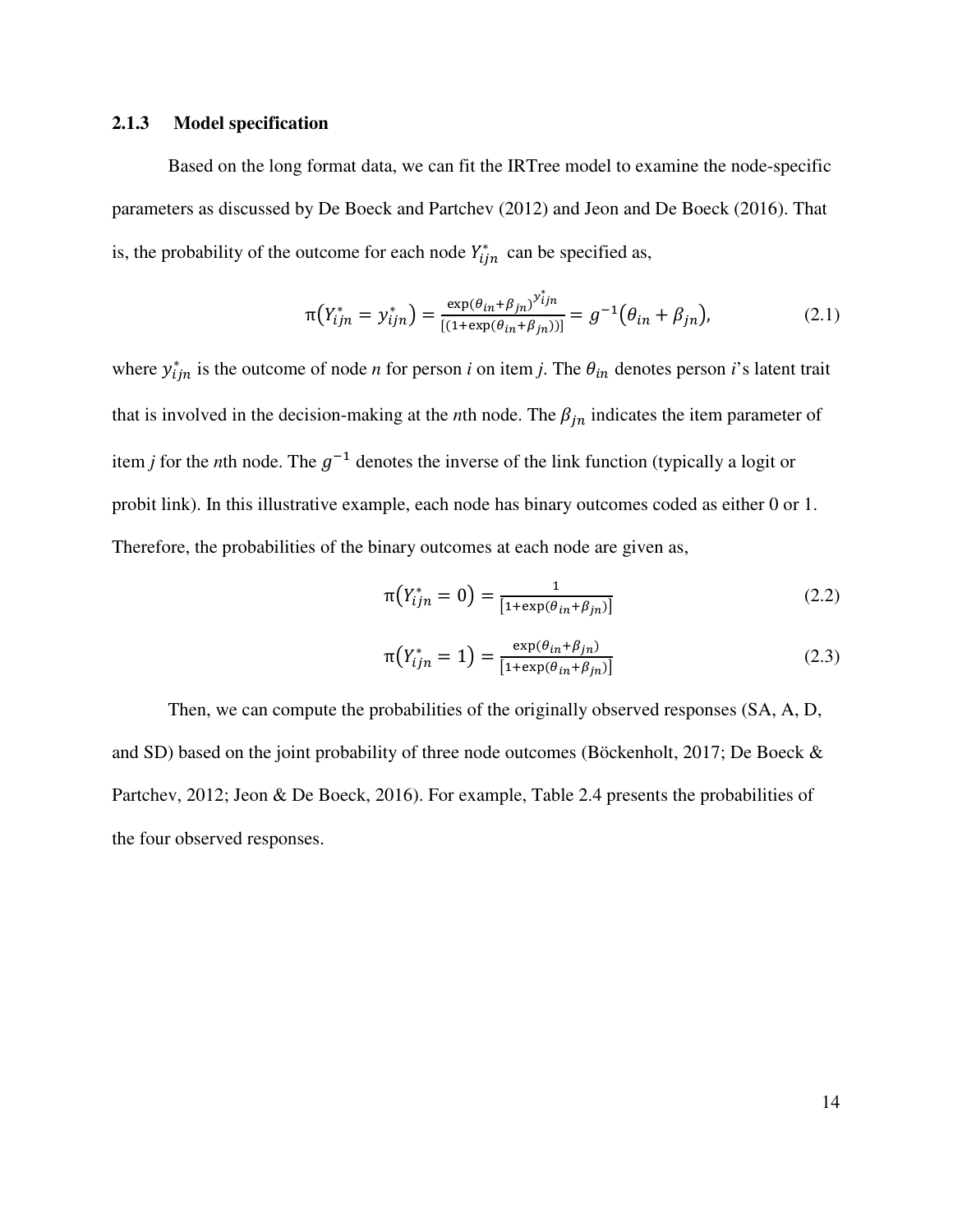|  |  |  | Table 2.4 Probabilities of the observed responses |
|--|--|--|---------------------------------------------------|
|--|--|--|---------------------------------------------------|

| Responses $(Y_{ij})$ | Probability                                                                     |
|----------------------|---------------------------------------------------------------------------------|
| Strongly agree       | $\pi(Y_{ij} = \text{Strongly agree}) = \pi(Y_{ij1}^* = 1) * \pi(Y_{ij2}^* = 1)$ |
| Agree                | $\pi(Y_{ij} = \text{Agree}) = \pi(Y_{ij1}^* = 1) * \pi(Y_{ij2}^* = 0)$          |
| Disagree             | $\pi(Y_{ij} = \text{Disagree}) = \pi(Y_{ij1}^* = 0) * \pi(Y_{ij3}^* = 0)$       |
| Strongly disagree    | $\pi(Y_{ij} =$ Strongly disagree) = $\pi(Y_{ij1}^* = 0) * \pi(Y_{ij3}^* = 1)$   |

So far, I have summarized the standard IRTree model. In the rest of this chapter, I will explicate how we can extend the standard IRTree model to the explanatory IRTree model that includes person and item properties to explain individuals' differences in the decision process. Specifically, I will borrow from the explanatory item response modeling framework articulated by De Boeck and Wilson (2004). In the following section, I will first review the explanatory item response modeling framework and then introduce the explanatory IRTree model within this framework.

#### **2.2 Explanatory item response modeling framework**

Traditionally, many item response models focused on analyzing item responses as a function of latent variables (usually denoted by θs) and item parameters such as item difficulty and item discrimination. These traditional item response models do not incorporate person and item characteristics. The explanatory item response modeling framework, proposed by De Boeck and Wilson (2004), extends the traditional item response models to the explanatory models including person and item characteristic variables to examine their effects on the item responses. In the following, I describe two major aspects of this framework.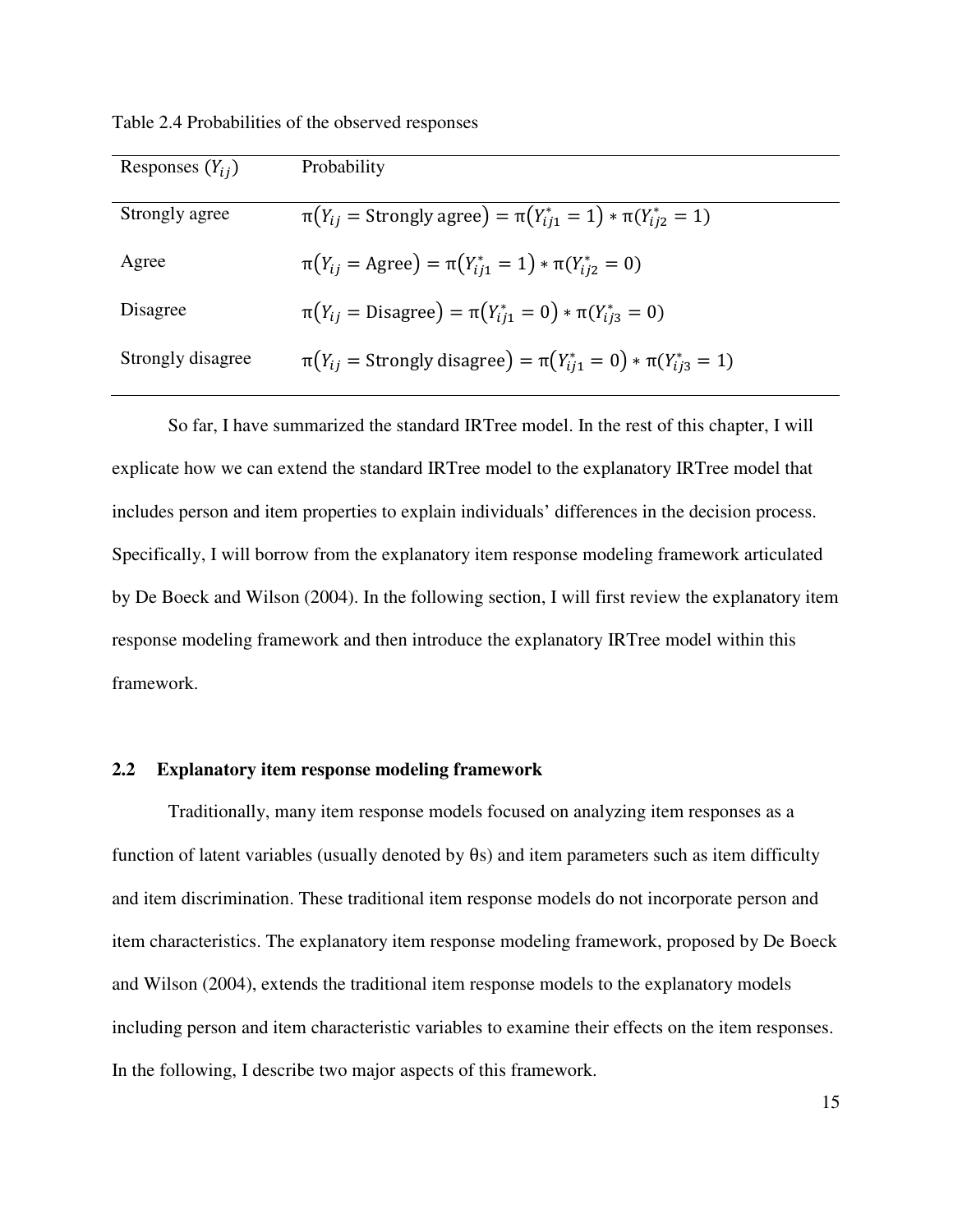#### **2.2.1 Generalized linear and nonlinear mixed models**

*Generalized linear and nonlinear mixed model* (GLNMM) is a broad classification of statistical methods that model the categorical data as a function of the predictors (Baayen et al., 2008; De Boeck & Wilson, 2004; Rijmen et al., 2003). This framework takes the view that item response models are a form of GLNMM. Item response models are "generalized" because the categorical item response data are modeled as a function of the predictors via a link function (typically logit or probit). The relationship between the predictors and the categorical response data can be specified as "linear" or "nonlinear". For example, the one-parameter item response models, fixing the item discrimination parameters to be equal across all items, are linear models. In contrast, the two- and three-parameter models that allow item-specific discrimination parameters are nonlinear models. Meanwhile, item response models can be seen as a "mixed" model because they include both fixed and random effects. For example, in the typical item response models, the latent trait variable is the random effects of persons, and the item parameters are fixed effects of items.

By treating item response models as GLNMMs, this framework showed that a variety of item response models can be formulated as regression-like models.

#### **2.2.2 Descriptive and explanatory models**

With the basis described above, this framework classifies two types of item response models: *descriptive* and *explanatory models*. The key distinction between these two types of models lies in the attribute of the predictors included in the model – indicator vs. property. A model is descriptive when it includes only the indicator variables (e.g., person ID, item ID) as predictors. For example, a common form of descriptive model treats the person indicator variable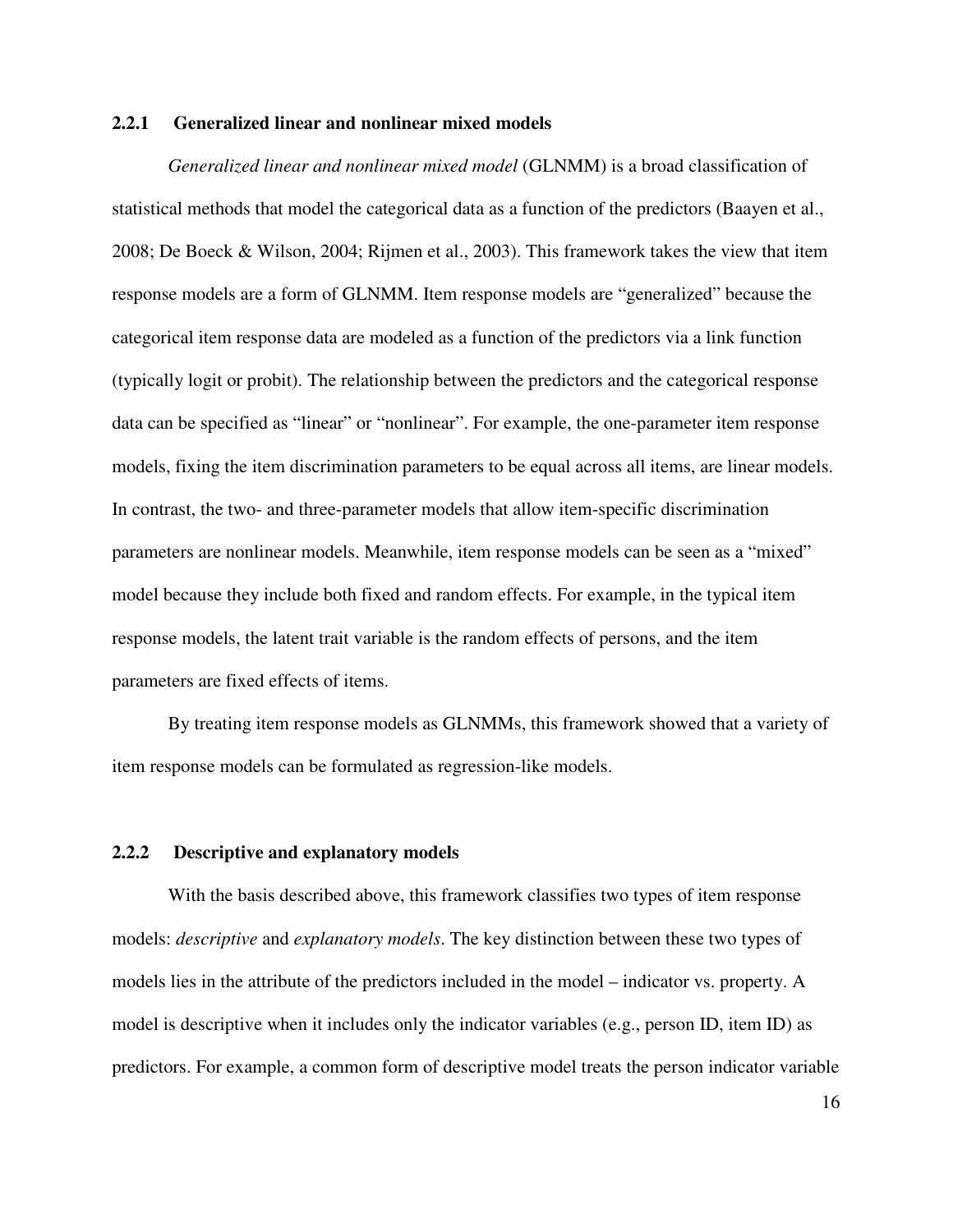as having a random effect (i.e., leading to a latent variable) and the item indicator variable as having a fixed effect (e.g., leading to item difficulty, item discrimination). In this respect, the widely used traditional one- to three-parameter binary IRT models are descriptive models, and so are other popular polytomous IRT models such as the graded response model (Samejima, 1969), the partial credit model (Masters, 1982), and the nominal response model (Bock, 1972). In contrast, an explanatory item response model includes at least one property variable as a predictor, e.g., person properties of gender and ethnicity or item properties of item format, item keying direction, and item wording. Therefore, the key purpose of the explanatory model is to explain the effects of the person/item properties on the responses. The linear logistic test model by Fischer (1973) and its extensions are an example of such models.

In a nutshell, the explanatory item response modeling framework treats all item response models as GLNMM that either includes property variables (explanatory) or indicator variables (descriptive) as predictors for the categorical response outcomes. In doing so, this framework analyzes item response data as a regression-like model that includes a combination of different types of predictors to have fixed or random effects. This perspective is useful to straightforwardly extend a descriptive model to be an explanatory model so as to "explain" the effects of item/person properties on item responses. This flexibility permits the researchers to specify the most suitable models for their research hypotheses and the data at hand. With these advantages, explanatory item response models have been slowly becoming known and used in the literature (e.g., Briggs, 2008; Hartig et al., 2012; Min et al., 2018; Randall et al., 2011; Stanke & Bulut, 2019).

Since the standard IRTree model is a type of descriptive item response model, we can easily extend it to be an explanatory model by the same token. In the next section, I will explain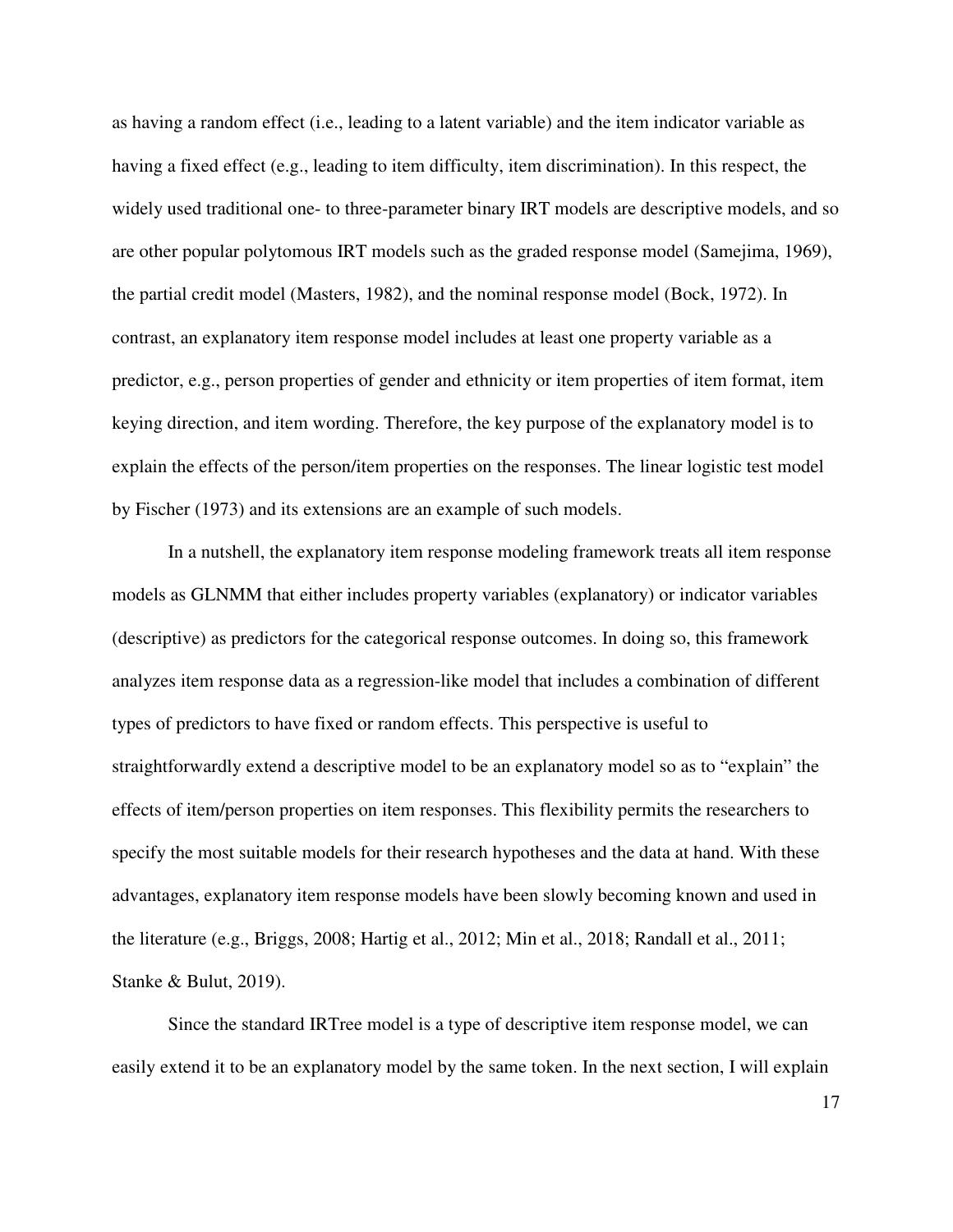how this framework subsumes the IRTree model and explicate the explanatory IRTree model through GLNMM.

#### **2.3 Introducing the explanatory IRTree model**

The IRTree model can be subsumed under the explanatory item response modeling framework. The IRTree model as an item response model fits well into the broader statistical theory of GLNMM. That is, the standard IRTree model shown in equation (2.1) analyzes the categorical node outcomes  $Y_{ijn}^*$  as a function of person and item indicator variables as predictors. Specifically, it treats the person indicators as having random effects (representing the nodespecific latent trait  $\theta_{in}$ ), and the item indicators as having fixed effects (representing the nodespecific item parameters  $\beta_{in}$ ). Through a link function, the categorical node outcomes are modeled as a linear combination of these indicator predictors. Thus, the standard IRTree model can be perceived as a regression-like model and also classified as a descriptive model because it only includes person and item indicators as predictors.

The standard IRTree model turns into an explanatory model by including any person or item property variables as predictors. This allows researchers to test hypothesized effects of item/person property on the decision process. As a GLNMM, it is straightforward to include property variables to "explain" node outcomes according to the researcher's hypothesis. More formally, we can express an explanatory IRTree model as,

$$
\pi(Y_{ijn}^* = y_{ijn}^*) = g^{-1}(\theta_{in} + \beta_{jn} + \sum_{g}^G \beta_{gn} Z_{ijg}).
$$
\n(2.4)

Extending equation (2.1), this equation adds a linear combination  $\sum_{g}^{G} \beta_{gn} Z_{ijg}$ . The newly added combination is the weighted sum of a set of property predictors, where  $Z_{ijg}$  is the person *i*'s and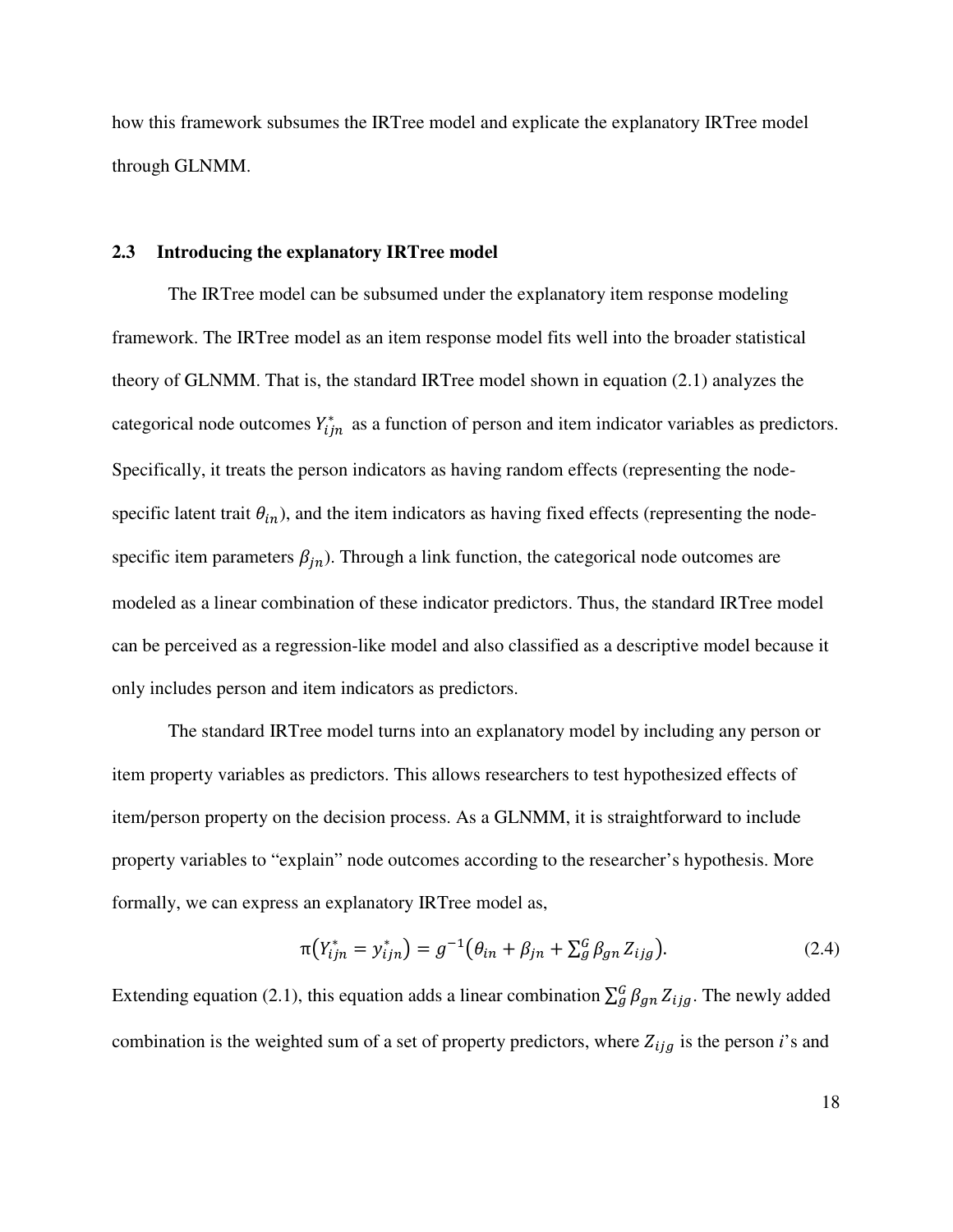item *j*'s value on the *g*th property predictor (g = 1, 2, ..., G); the weight  $\beta_{gn}$  is the slope regression parameter of the *g*th property predictor for the *n*th node. This predictor can be specified as fixed or random effects. Therefore, the probabilities of the binary outcomes at each node can be now calculated as follows.

$$
\pi(Y_{ijn}^* = 0) = \frac{1}{[1 + \exp(\theta_{in} + \beta_{jn} + \sum_{g}^{G} \beta_{gn} z_{ijg})]}
$$
(2.5)

$$
\pi(Y_{ijn}^* = 1) = \frac{\exp(\theta_{in} + \beta_{jn} + \sum_{g}^G \beta_{gn} z_{ijg})}{[1 + \exp(\theta_{in} + \beta_{jn} + \sum_{g}^G \beta_{gn} z_{ijg})]}
$$
(2.6)

For the explanatory IRTree model, item/person properties should be additionally included in data preparation. Table 2.5 shows an example data matrix including sex and item type as property variables. In this table, for each person and item, corresponding values of sex and item type are indicated. For example, the rows from person 1 are coded as 'Male' in the sex column, and the rows from Item-1 are coded as 'positively keyed' in the item type column. This data matrix is then reshaped into a long format similar to Table 2.3 to fit the explanatory IRTree model.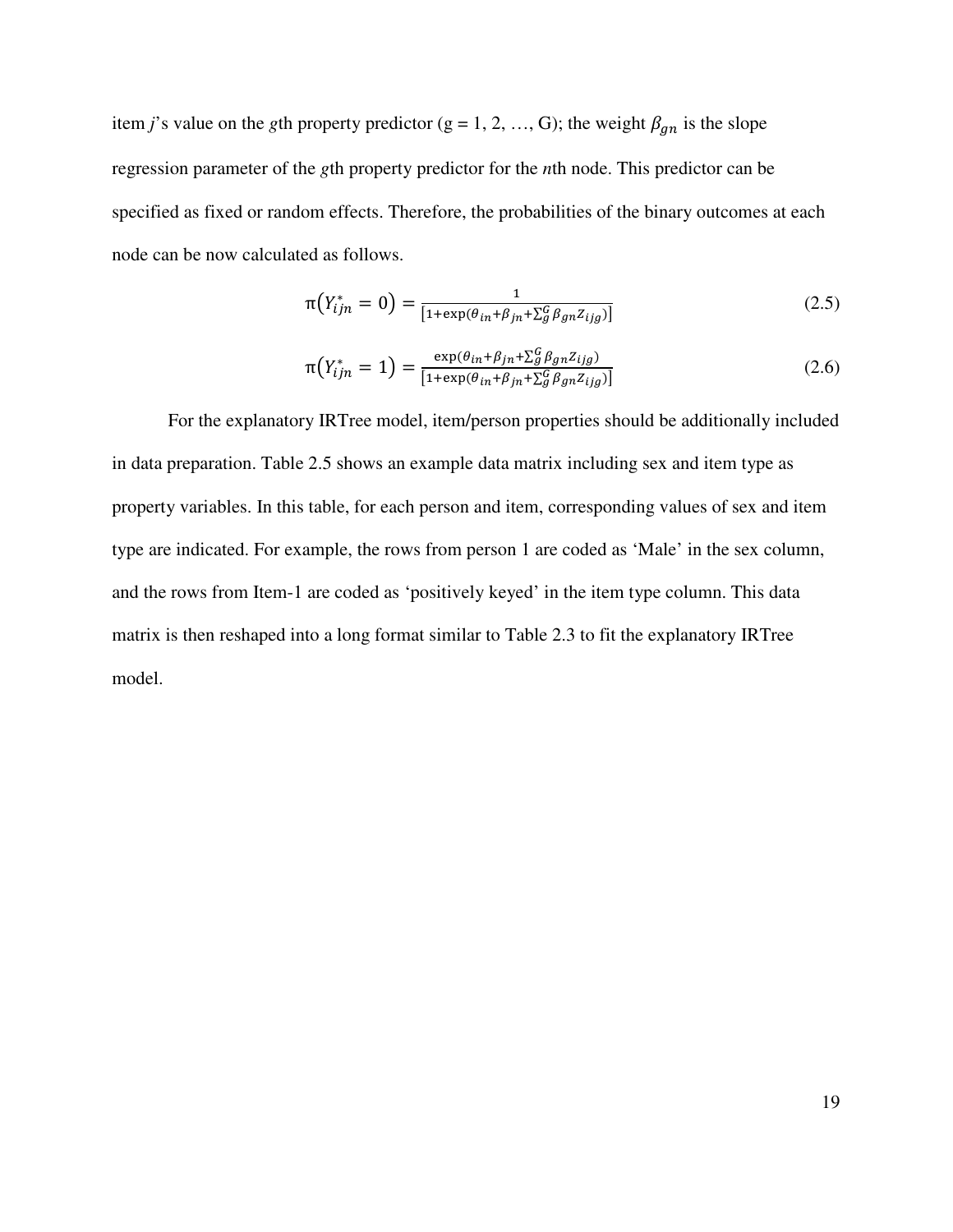| Person   | Item                 | Sex      | Item type | Node-1           | Node-2         | Node-3           |
|----------|----------------------|----------|-----------|------------------|----------------|------------------|
|          | (original responses) |          |           | $(Y_{ij1}^*)$    | $(Y_{ij2}^*)$  | $(Y_{ij3}^*)$    |
| J.       | Item-1 $(A)$         | Male     | PK        | 1                | $\overline{0}$ | <b>NA</b>        |
| 1        | Item-2 $(SD)$        | Male     | <b>NK</b> | $\boldsymbol{0}$ | <b>NA</b>      | $\mathbf{1}$     |
| $\cdots$ | $\cdots$             | $\cdots$ | $\cdots$  | $\cdots$         | $\cdots$       | $\cdots$         |
| 100      | Item-1 $(D)$         | Female   | PK        | $\overline{0}$   | <b>NA</b>      | $\boldsymbol{0}$ |
| 100      | Item-2 $(SA)$        | Female   | <b>NK</b> | $\mathbf{1}$     | $\mathbf{1}$   | <b>NA</b>        |
| $\cdots$ | $\cdots$             | $\cdots$ | $\cdots$  | $\cdots$         | $\cdots$       | $\cdots$         |

Table 2.5 An example data matrix applying the mapping matrix with person and item

*Note.* A = agree; SA = strongly agree; D = disagree; SD = strongly disagree; NA = not applicable;  $PK =$  positively keyed item;  $NK =$  negatively keyed item.

#### **2.4 Summary**

characteristics

This chapter introduced the IRTree model and elaborated on how the standard IRTree model can be extended to an explanatory IRTree model, under the overarching view of explanatory item response modeling. In the following two chapters, I will present two applications of the IRTree model for studying response behaviors with real data. Specifically, Chapter 3 will showcase the application of both descriptive and explanatory IRTree models for investigating extreme, acquiescence, and disacquiescence response styles in the four-point Likert-type Rosenberg's Self-esteem Scale. Chapter 4 will introduce the application of the explanatory IRTree model to examine the effects of test-takers' characteristics and item features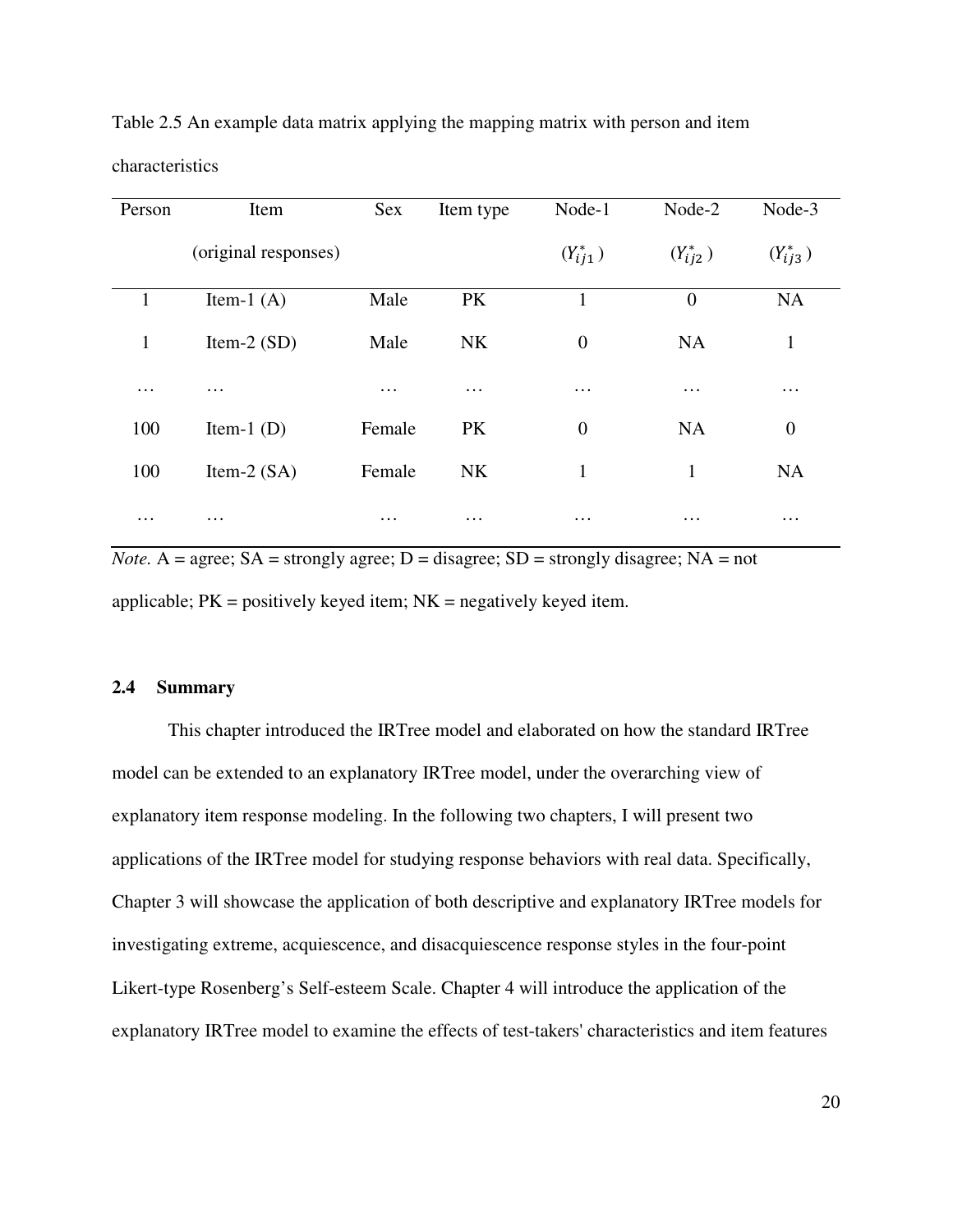on two types of item nonresponse (not-reached and omitted) in the Progress in International Reading Literacy Study.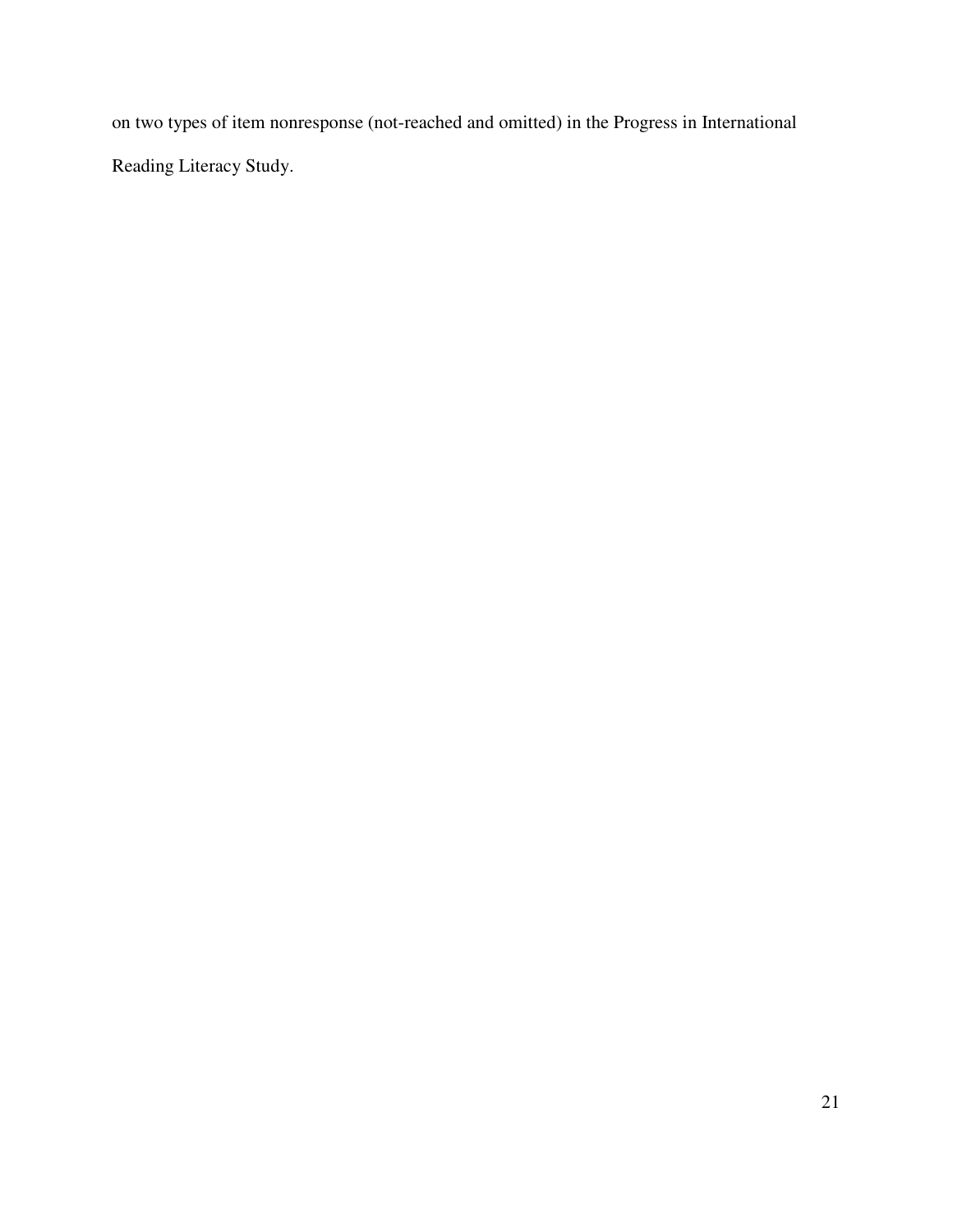# **Chapter 3: Item Response Tree Models to Investigate Acquiescence and Extreme Response Styles in Likert-type Rating Scales**

#### **3.1 Introduction**

A Likert-type rating scale is widely used in many disciplines to measure individual differences in attributes, attitudes, or traits. In this type of scale, the response categories are written to represent different levels of endorsement (e.g., 'Strongly agree' to 'Strongly disagree'). Despite the wide uses of the Likert-type rating scales, this response format has been a concern because the respondents may tend to prefer or avoid particular categories, regardless of the levels of the trait being measured. This phenomenon has been referred to as response style, response set, or response bias in the literature (Cronbach, 1946; Jackson & Messick, 1958; Paulhus, 1991). In this study, we used the term "response style" to express this phenomenon.

The adverse effects of response styles have been widely discussed elsewhere (e.g., Kam & Fan, 2017; Moors, 2012; Weijters et al., 2010). The presence of response styles can cause biases in the measurement of the true trait and also affect the meaning of scores. For example, if the respondents prefer the extreme categories (e.g., 'Strongly agree' and 'Strongly disagree'), their responses can overrepresent or underrepresent the true level of the trait, and therefore the scores are possibly biased. In more extreme cases, the scale scores may be seriously biased by response styles, and they cannot be interpreted as representing the trait of interest. Furthermore, response styles may distort the associations among variables measured by the scales because the biased scale scores can deflate or inflate the correlations among the variables. Due to these undesirable effects, there have been many reports investigating the presence of response styles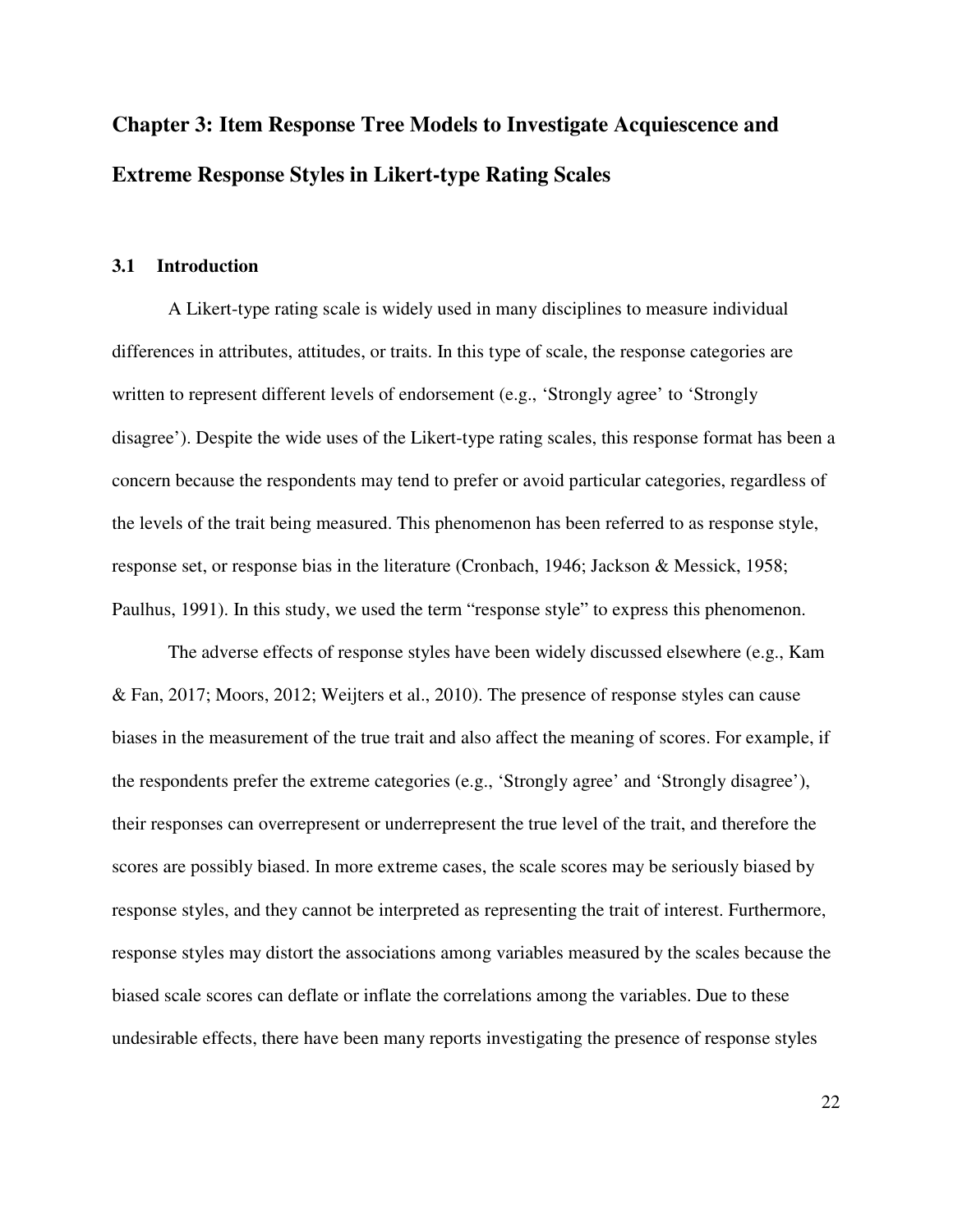(e.g., Hurley, 1998; Meisenberg & Williams, 2008; Moors, 2008, 2012; Schneider, 2016; Weijters et al., 2010). Among them, the most commonly reported are the acquiescence response style, disacquiescence response style, extreme response style, and mid-point response style. A comprehensive summary of these response styles can be found in Baumgartner and Steenkamp (2001) and Van Vaerenbergh and Thomas (2013).

 Generally, response styles have been examined by two different approaches depending on how the response styles are captured. The first approach incorporates items that are *external* to the substantive trait being measured in order to track the response style of interest (Greenleaf, 1992b; Weijters et al., 2010). The other approach utilizes only the *internal* items of a scale that are originally designed to measure the substantive trait (e.g., Bolt & Johnson, 2009). This approach does not require extra measures or items. Individuals' response patterns to the internal items are inspected to capture the response styles. Both approaches are equally common and sometimes used concurrently (e.g., Wetzel & Carstensen, 2017).

In addition to the ways of capturing response styles, different statistical techniques were applied to investigate response styles. The simplest is to look at descriptive statistics such as frequency counts, mean, and standard deviation of the item scores (Bachman & O'Malley, 1984; Reynolds & Smith, 2010). Although relatively straightforward, descriptive statistics are not very illuminating because this approach cannot tease apart the response styles from the trait being measured. This makes it hard for researchers to inspect whether the responses reflect the response styles, true traits, or both. Due to this limitation, this approach was only recommended when researchers can include external items to detect response styles (Greenleaf, 1992a).

Other more advanced techniques were proposed within two major modeling frameworks: structural equation modeling (SEM) and item response theory (IRT) model. With SEM, response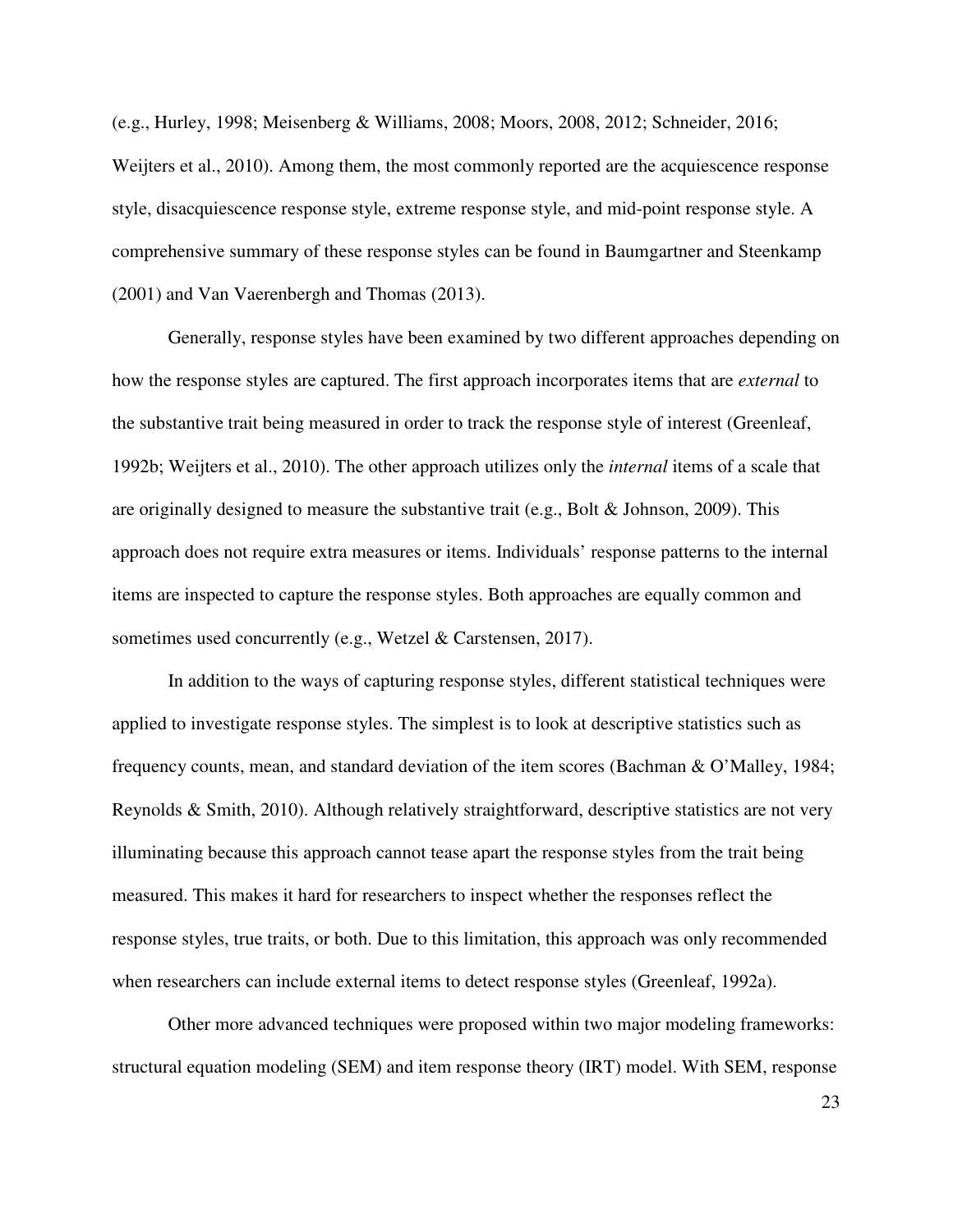styles were often modeled as continuous latent variables using confirmatory factor analysis (e.g., Billiet & McClendon, 2000; Welkenhuysen-Gybels et al., 2003). At times, response styles were modeled as categorical latent variables, and latent class analysis was applied to identify subgroups of individuals who display different preferences/avoidances when selecting the response categories (e.g., Moors, 2003, 2010; Van Rosmalen et al., 2010). As for the IRT model approach, some studies proposed a multidimensional nominal response model to examine and control for the extreme response style (e.g., Bolt & Johnson, 2009; Bolt & Newton, 2011; Johnson & Bolt, 2010). For others, polytomous IRT models such as the partial credit model were extended to mixture models to identify latent groups of distinct response styles (e.g., Austin et al., 2006).

Recently, a tree-structure based item response model, item response tree (IRTree) model, gained popularity in the study of response styles (e.g., Böckenholt, 2017; Böckenholt & Meiser, 2017; Khorramdel & Davier, 2014; Plieninger & Meiser, 2014; Thissen-Roe & Thissen, 2013; Zettler et al., 2016). By applying the IRTree model, researchers can explicitly specify the process of choosing the response categories as a series of multiple decision queries. In doing so, it provides great flexibility in investigating various tendencies to prefer/avoid particular response categories based on latent variables and item parameters associated with different decision steps. This feature also enables researchers to disentangle response styles from the substantive trait, based only on the internal items. Due to these benefits, previous studies have applied the IRTree model for examining response styles. However, most of these pioneer studies, if not all, focused on only the extreme and/or mid-point response styles in a five-point rating scale. There was little work on how the IRTree model can be extended to investigate other response styles.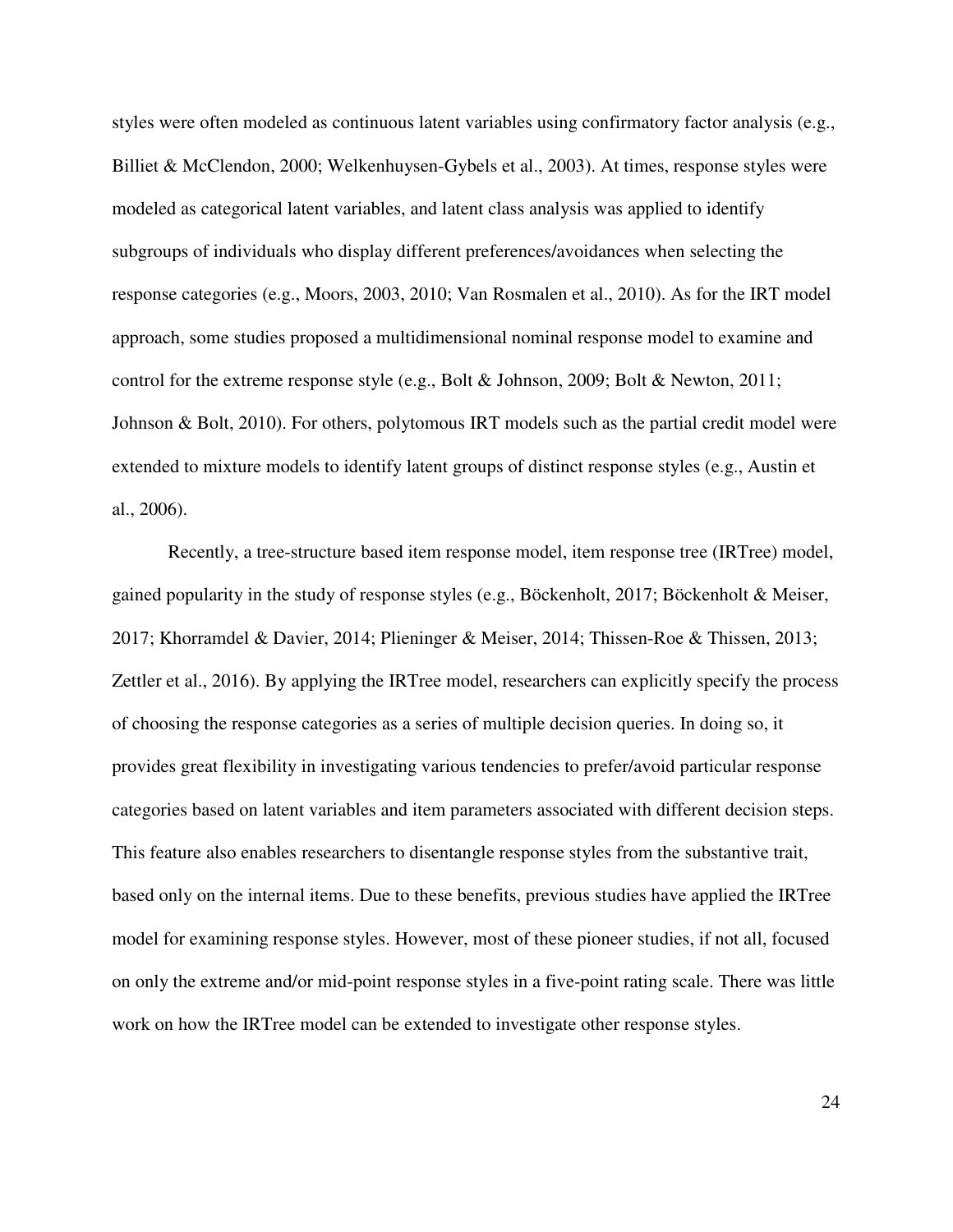This paper aims to show the application of the IRTree model to investigate a variety of hypotheses about response styles. Specifically, this study will examine extreme, acquiescence, and disacquiescence response styles that can occur in a four-point rating scale. To do so, we hold the view that the IRTree model is a part of a larger modeling framework, called *explanatory item response modeling*, proposed by De Boeck and Wilson (2004). As discussed earlier, within this framework, the IRTree model can be formulated in GLNMM and specified as descriptive or explanatory models. In the study of response styles, the previous applications of the IRTree model were largely limited to a descriptive model, including only the indicator predictors. To our best knowledge, the explanatory IRTree model has never been considered. In the present study, we will employ both descriptive and explanatory IRTree models. Specifically, we will showcase how the explanatory IRTree model can help to inspect acquiescence and disacquiescence response styles, which have not been discussed in previous studies.

The remaining paper is organized as follows. We will first discuss the response styles investigated in this study. Next, we will showcase the application of the descriptive and explanatory IRTree models to study acquiescence, disacquiescence, and extreme response styles in a four-point Likert-type Rosenberg Self-esteem Scale.

## **3.1.1 Extreme, Acquiescence, and Disacquiescence Response Styles**

 The present study focuses on response styles in a four-point Likert-type rating scale consisting of response categories of 'Strongly agree' (SA), 'Agree' (A), 'Disagree' (D), and 'Strongly disagree' (SD). This type of scale not only asks the respondents to indicate their agreement or disagreement with the item statement, but also the extremity of their responses. In this scale, the respondents may have a tendency to use one of these response categories, leading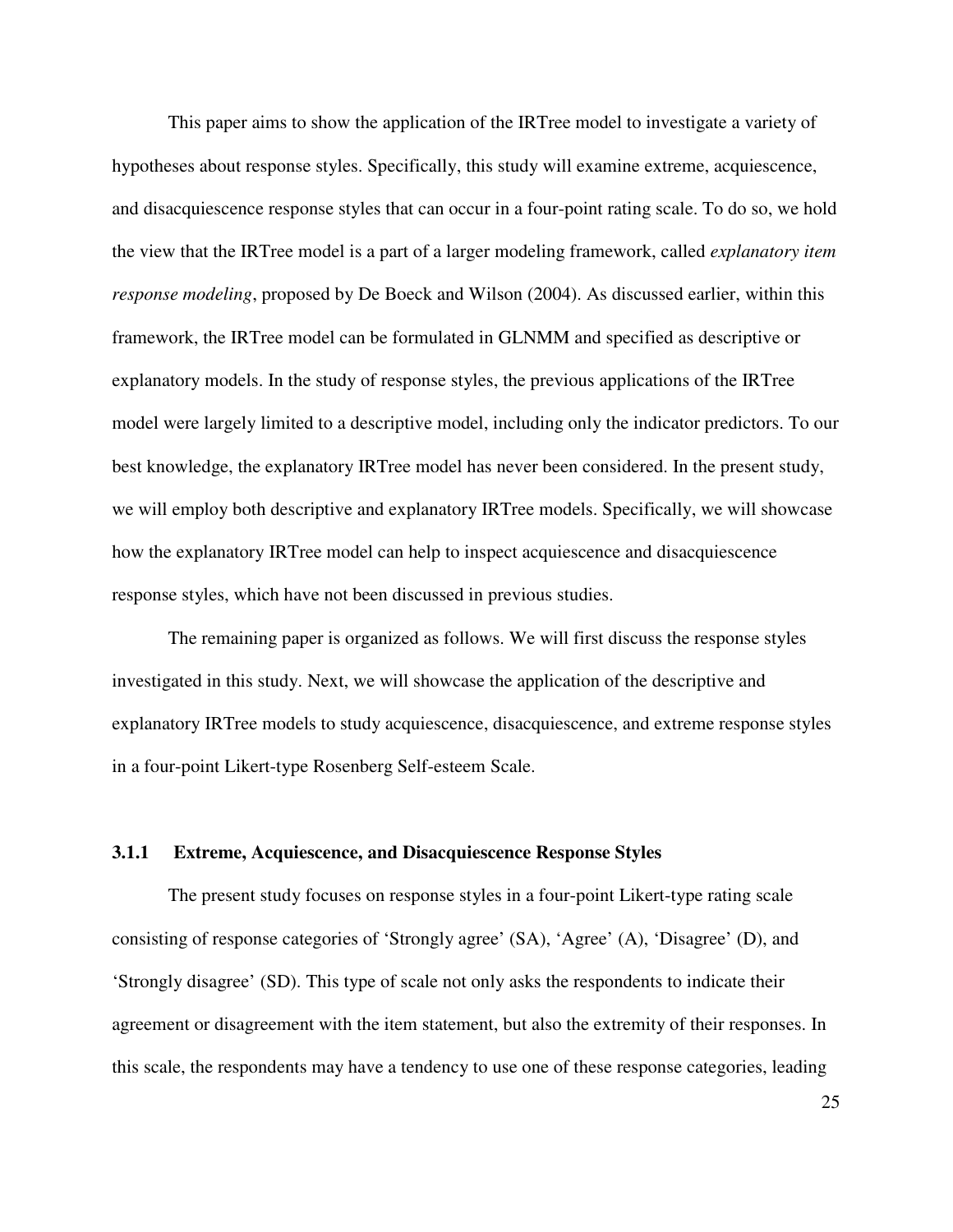to the extreme, acquiescence, and disacquiescence response styles. In this section, I will review these response styles and explain how they will be investigated in this study.

**Extreme Response Style**. Extreme response style refers to a tendency to use the extreme response categories, irrelevant to the trait being measured (Baumgartner & Steenkamp, 2001; Van Vaerenbergh & Thomas, 2013). This response style has been widely discussed because it can cause a bias in the measurement of the trait. For example, if the respondents tend to prefer or avoid the extreme categories, it can overestimate or underestimate their true level of the trait, and therefore their test scores may not properly represent the trait of interest. Because of this adverse effect, the extreme response style was regarded as a trait-irrelevant factor contaminating the measurement of the true trait.

Previous studies often assumed the extreme response style to be a unidimensional factor at the scale level (e.g., Bolt & Johnson, 2009; Bolt & Newton, 2011; Johnson & Bolt, 2010; Khorramdel & von Davier, 2014). However, this assumption may not be always true. For instance, in a rating scale having two extreme categories (e.g., 'Strongly agree' and 'Strongly disagree'), the behavior in choosing these two extreme categories might be quite different and point to two distinct extreme response styles. In the present study, we will test this assumption by examining the possibility of multidimensionality in the extreme response style. Moreover, we will evaluate where and how these extreme response styles occur among items. Previous studies often focused on evaluating the extreme response style at the scale level only. By inspecting the extreme response style at the item level, we will further provide rich and in-depth insight into the extreme response style.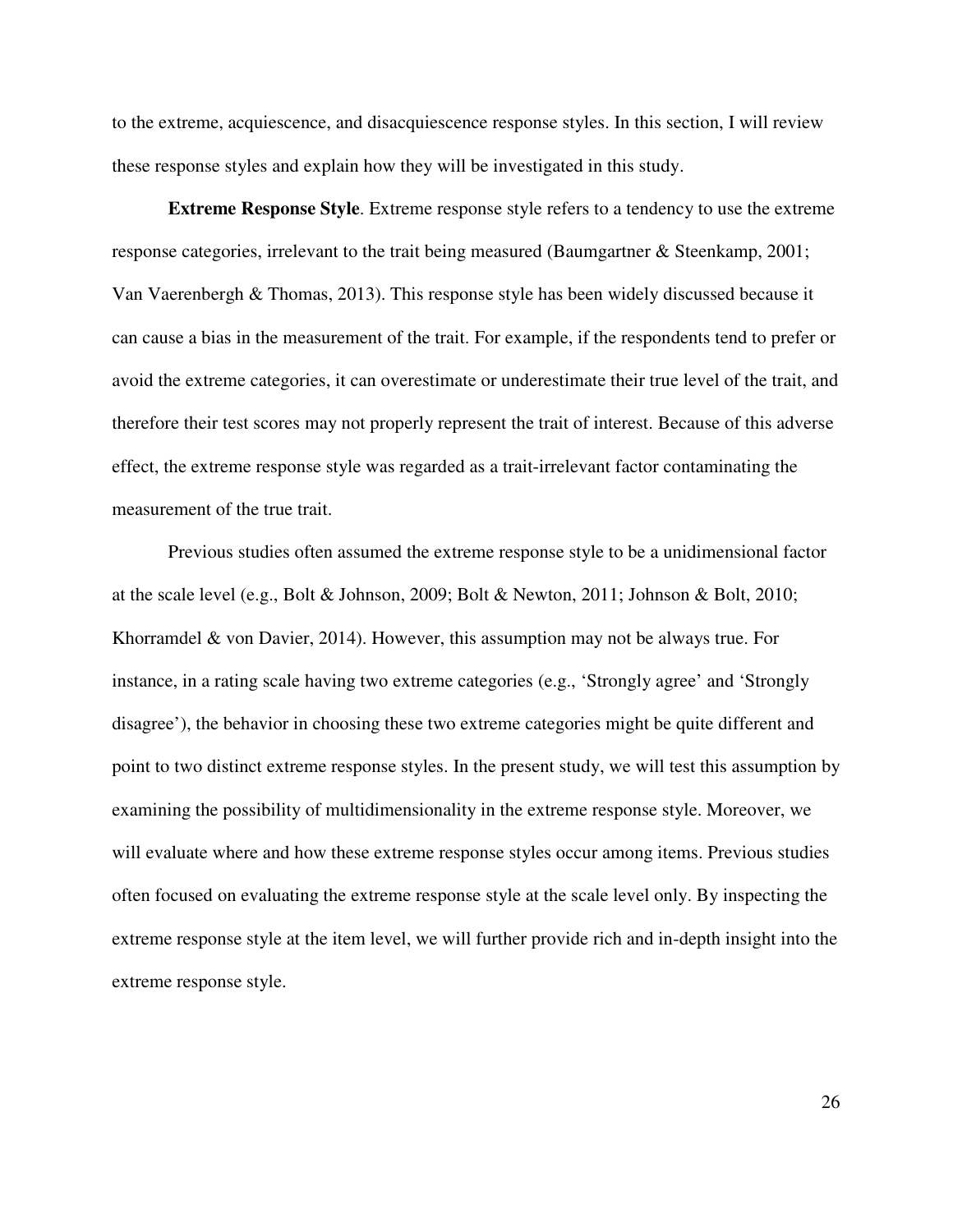**Acquiescence and Disacquiescence Response Styles.** The acquiescence response style describes a tendency, irrelevant to the trait being measured, to agree with the item statements, while the disacquiescence response style describes a tendency, irrelevant to the trait being measured, to disagree with the item statements (Baumgartner & Steenkamp, 2001; Van Vaerenbergh & Thomas, 2013). Both the acquiescence and disacquiescence styles are a concern because their presence can induce measurement bias and contaminate the meaning of scores. Suppose that the A and SA are deployed to indicate a higher level of the trait (e.g., self-esteem), and D and SD to indicate a lower level of the trait. On such a scale, if the respondents tend to select SA or A, their test scores are very likely to be inflated. In contrast, the respondents' tendency to select D or SD can deflate their scale scores.

To minimize the effects of acquiescence and disacquiescence response styles, it is a common practice to construct a balanced scale where half of the items are positively keyed, and the other half are negatively keyed (Billiet & McClendon, 2000). Positively keyed items are phrased to represent a relatively high level of the trait by agreeing with the statements (e.g., "I am proud of myself." for measuring self-esteem), whereas negatively keyed items are phrased to represent a relatively high level of trait by disagreeing with the statements (e.g., "I certainly feel useless at times." for measuring self-esteem). Note that negatively keyed items can either be negatively worded grammatically, e.g., "I feel I do *not* have much to be proud of.", or positively worded grammatically, e.g., "I certainly feel *useless* at times." (Coleman, 2013). Hence, negatively keyed items are not always negatively worded items. It is believed that with an equal number of positively and negatively keyed items, the effects of the acquiescence and disacquiescence can be offset at the scale level.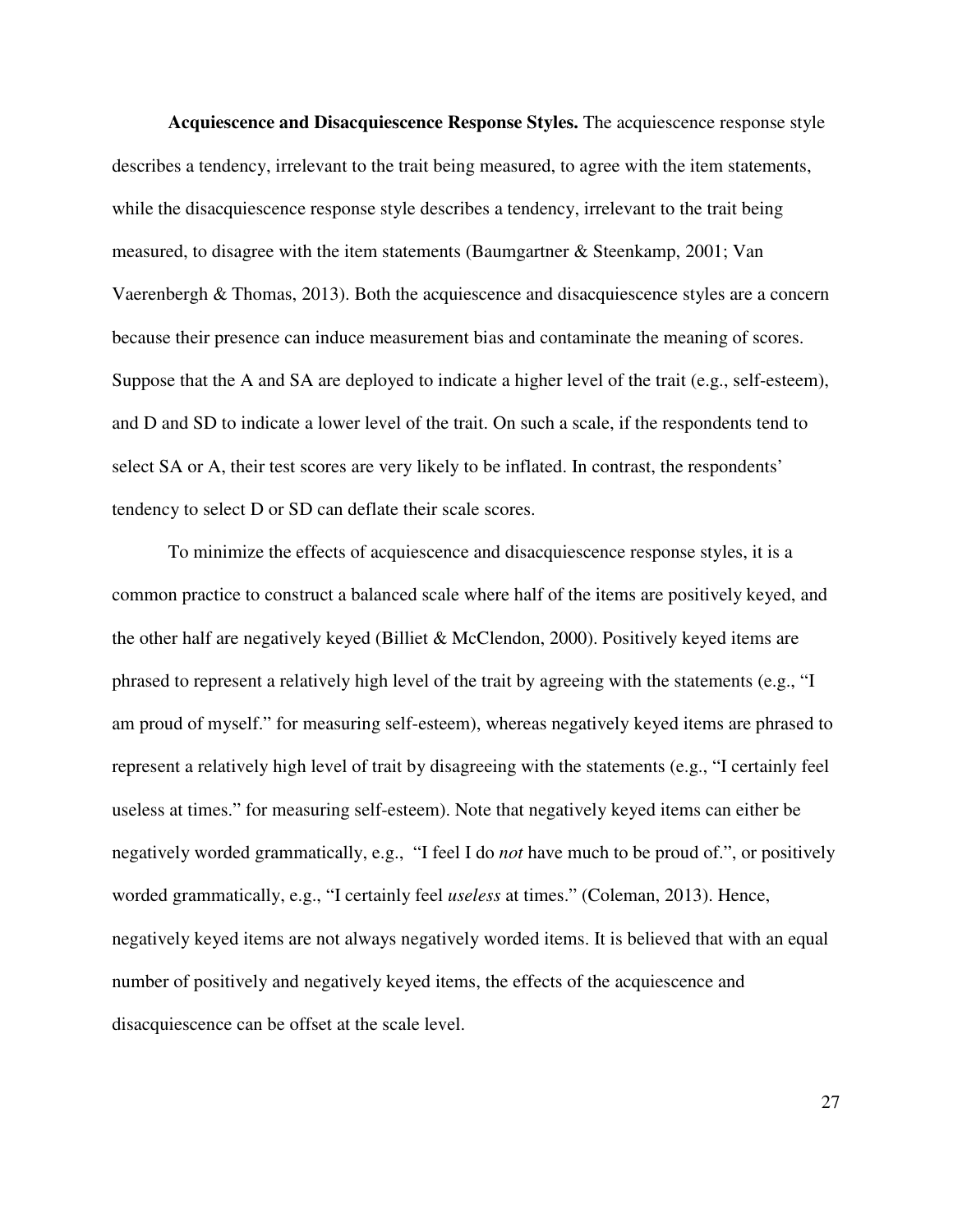In this paper, we attest that the data of a balanced scale contain useful information to detect the presence of acquiescence and disacquiescence response styles. Specifically, we will examine these two styles based on the pattern of *item agreeableness* statistics on a balanced scale. The item agreeableness statistic indicates how likely the response categories in an item, representing a high level of the trait, will be chosen. With mixed keyed items having four categories of SA, A, D, and SD, the item agreeableness can be defined as follows. The item agreeableness statistic of a positively keyed item indicates the likelihood of selecting the agree categories (i.e., A and SA) that reflect a high level of the trait. On the contrary, the item agreeableness statistic of a negatively keyed item indicates the likelihood of selecting the disagree categories (i.e., D and SD) that also reflect a high level of the trait.

The pattern of item agreeableness statistics for positively and negatively keyed items is informative for identifying acquiescence and disacquiescence response styles. If the respondents tend to choose the agree categories across items (i.e., acquiescence), this tendency will raise the item agreeableness levels of the positively keyed items, but lower the item agreeableness levels of the negatively keyed items. This will result in the agreeableness levels of the positively keyed items being higher than those of the negatively keyed items. On the contrary, if the respondents tend to choose the disagree categories across items (i.e., disacquiescence), this tendency will raise the item agreeableness levels of the negatively keyed items, but lower the item agreeableness levels of the positively keyed items. This will lead to the agreeableness levels of the negatively keyed items being higher than those of the positively keyed items. Following the same reasoning, when there is no acquiescence or disacquiescence, the item agreeableness levels will be similar between the positively keyed and negatively keyed items. These three scenarios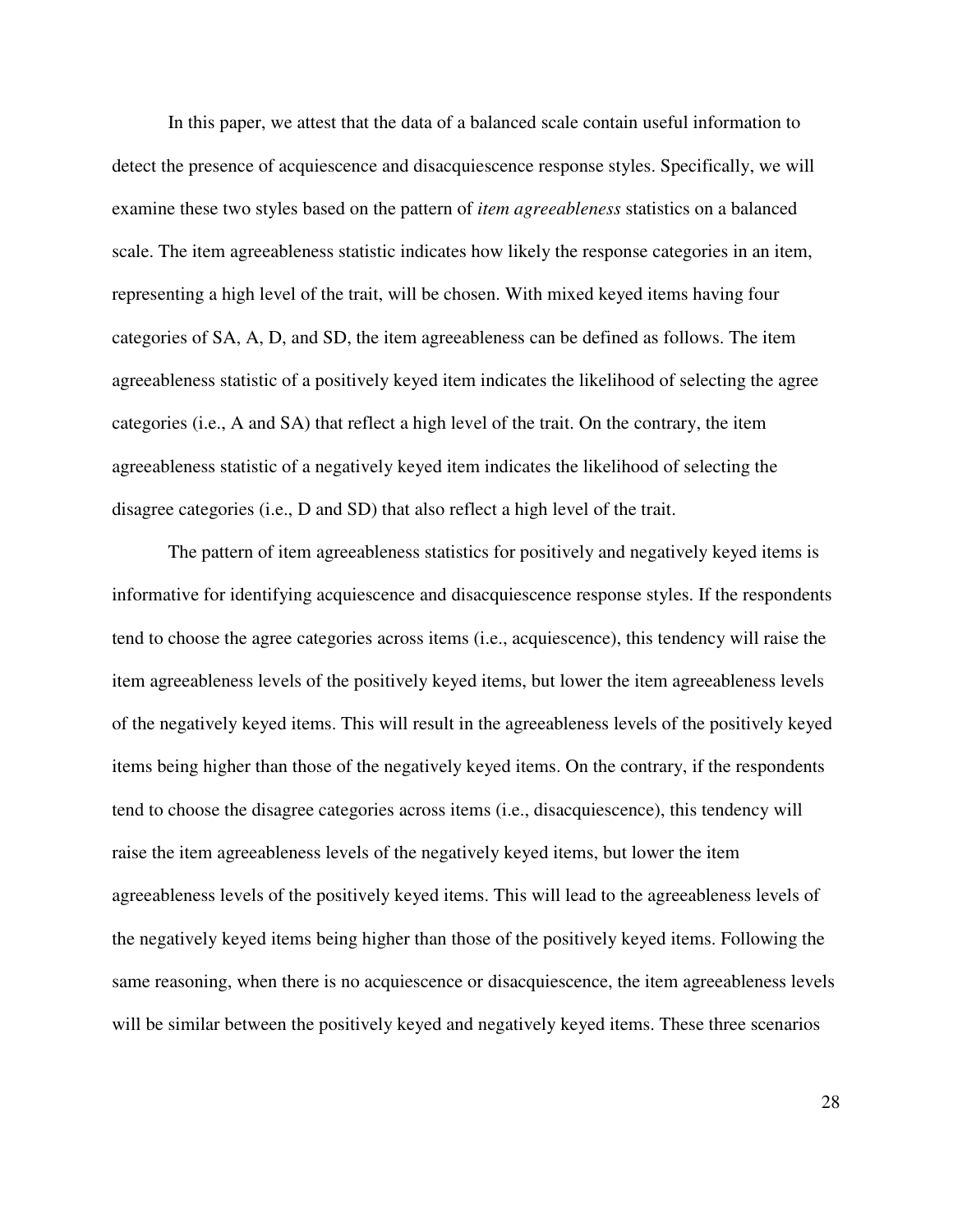are presented in Figure 3.1. This study will examine the presence of acquiescence and disacquiescence based on this reasoning.

Figure 3.1 Presence of acquiescence and disacquiescence based on the pattern of item agreeableness levels of the positively and negatively keyed items.



In the following section, we will demonstrate the examination of extreme, acquiescence, and disacquiescence response styles using descriptive and explanatory IRTree models based on the real responses to the Rosenberg's Self-esteem Scale.

# **3.2 Method**

# **3.2.1 Measure and Sample**

The Rosenberg's Self-esteem Scale is a 10-item Likert-type rating scale widely used for measuring individuals' global self-worth. Each item has a statement about an individual's general feelings about oneself and requires respondents to indicate how strongly they agree or disagree with the statement. The scale is balanced with five positively keyed items and five negatively keyed items. In all ten items, there are four response categories of SA, A, D, and SD.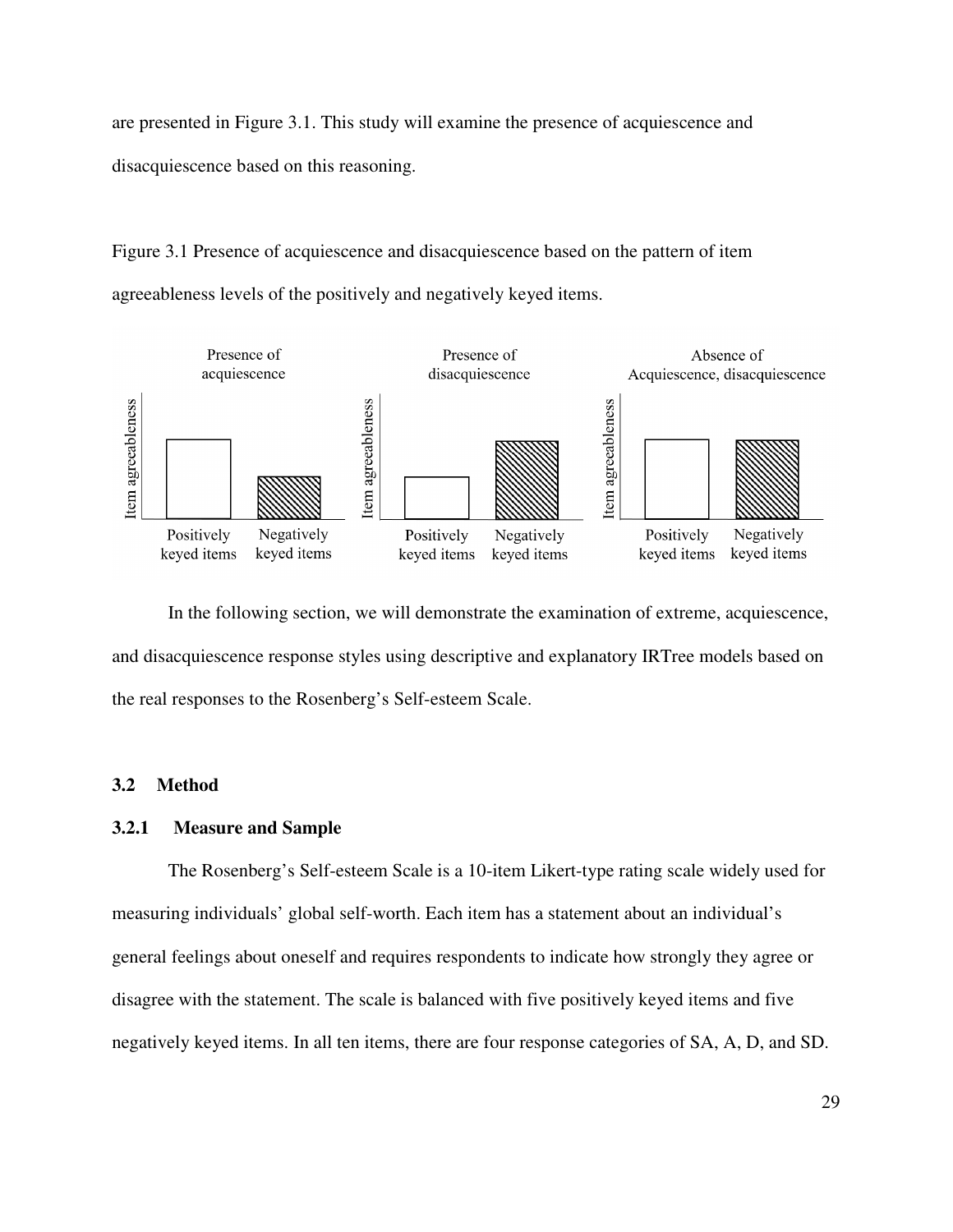See Appendix A for the actual items. Data were retrieved from the 2005 Longitudinal Study of Generation in California (Silverstein & Bengtson, 2008). A total of 1,566 participants were included in the analysis. The majority of participants were female (56.8%), married (66%), and had a college or university degree (53.5%). The average age was 49.4 ( $SD_{aae}$ =18.89, ranging from 16 to 98).

#### **3.2.2 Model Specification**

**Tree Structure.** To inspect extreme, acquiescence, and disacquiescence response styles by the IRTree model, we postulated the following decision process: (1) respondents determine whether they have positive feelings about themselves (i.e., a higher level of self-esteem) or negative feelings about themselves (i.e., a lower level of self-esteem), and then (2) they decide how strong their feelings are. The two-step decision process was described by a tree structure with three nodes in Figure 3.2. Node-1 represented whether the respondents chose the categories reflecting a high level of self-esteem (coded as 1) or the categories reflecting a low level of selfesteem (coded as 0). Thus, this node was referred to as *trait direction*. For the categories reflecting a lower level of self-esteem (i.e., when Node-1 branches out to 0), Node-2 represented whether the respondents chose the extreme category (coded as 1) or the mild category (coded as 0). This node was referred to as *extremity in low self-esteem direction*. For the categories reflecting a higher level of self-esteem (i.e., when Node-1 branches out to 1), Node-3 represented whether the respondents chose the extreme category (coded as 1) or the mild category (coded as 0). This node was referred to as *extremity in high self-esteem direction*. The participants' original choices of the four response categories were all recoded according to this tree structure. Note that response categories in the positively and negatively keyed items were recoded accordingly as the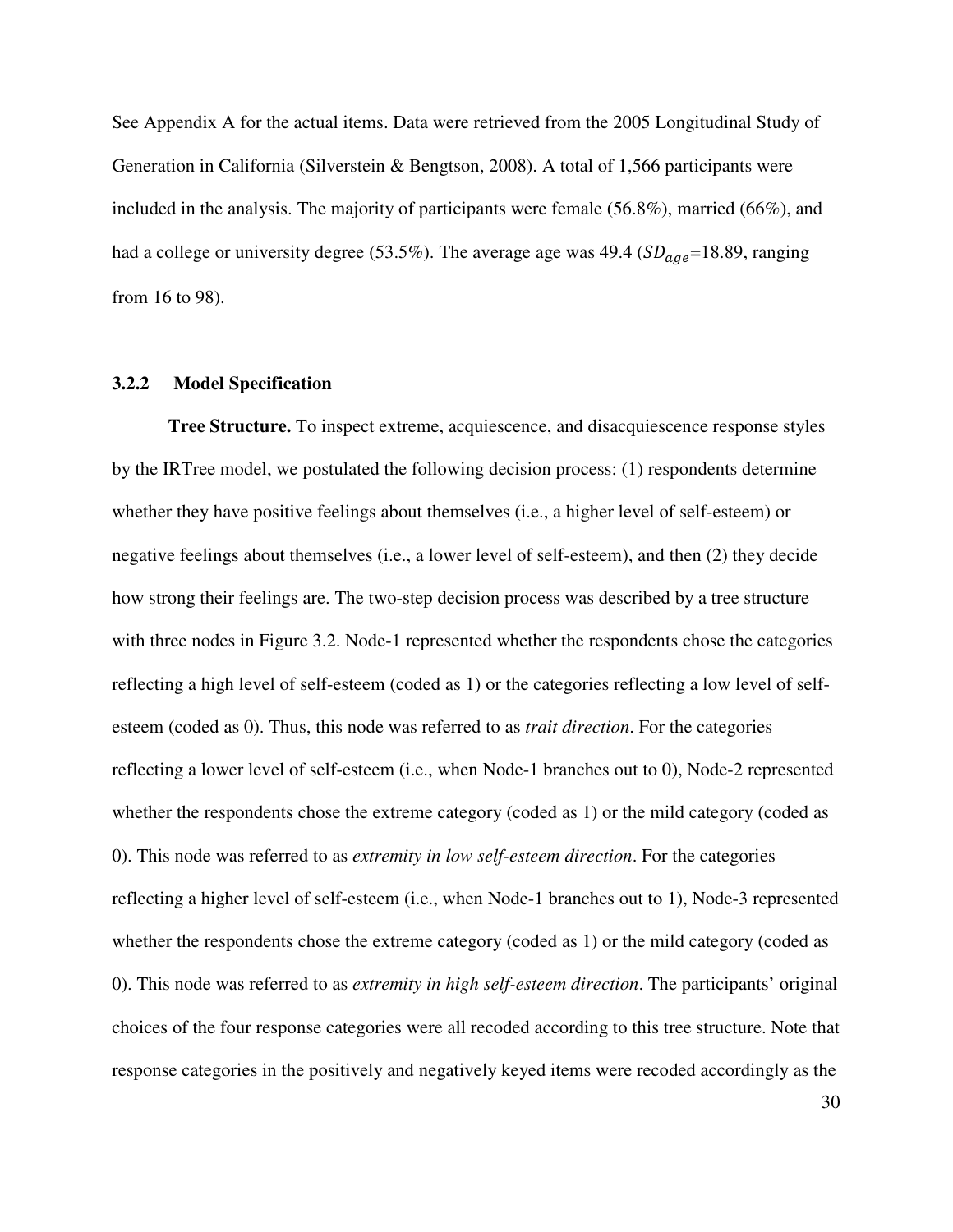categories can reflect a higher or lower level of self-esteem depending on the item keying direction.

Figure 3.2 Tree structure for detecting extreme, acquiescence, and disacquiescence response styles in the four-point Rosenberg's Self-esteem Scale.



Based on the tree structure, we specified descriptive and explanatory IRTree models to examine extreme, acquiescence, and disacquiescence response styles. Both the descriptive and explanatory models were specified as the generalized linear mixed models, hence, all models could be estimated by the *lme4* R package using the maximum likelihood estimation (Bates et al., 2015). In the following, we will explain these models.

**Descriptive IRTree Model for Extreme Response Style.** We first specified the descriptive IRTree model to examine the possibility of two distinct extreme response styles,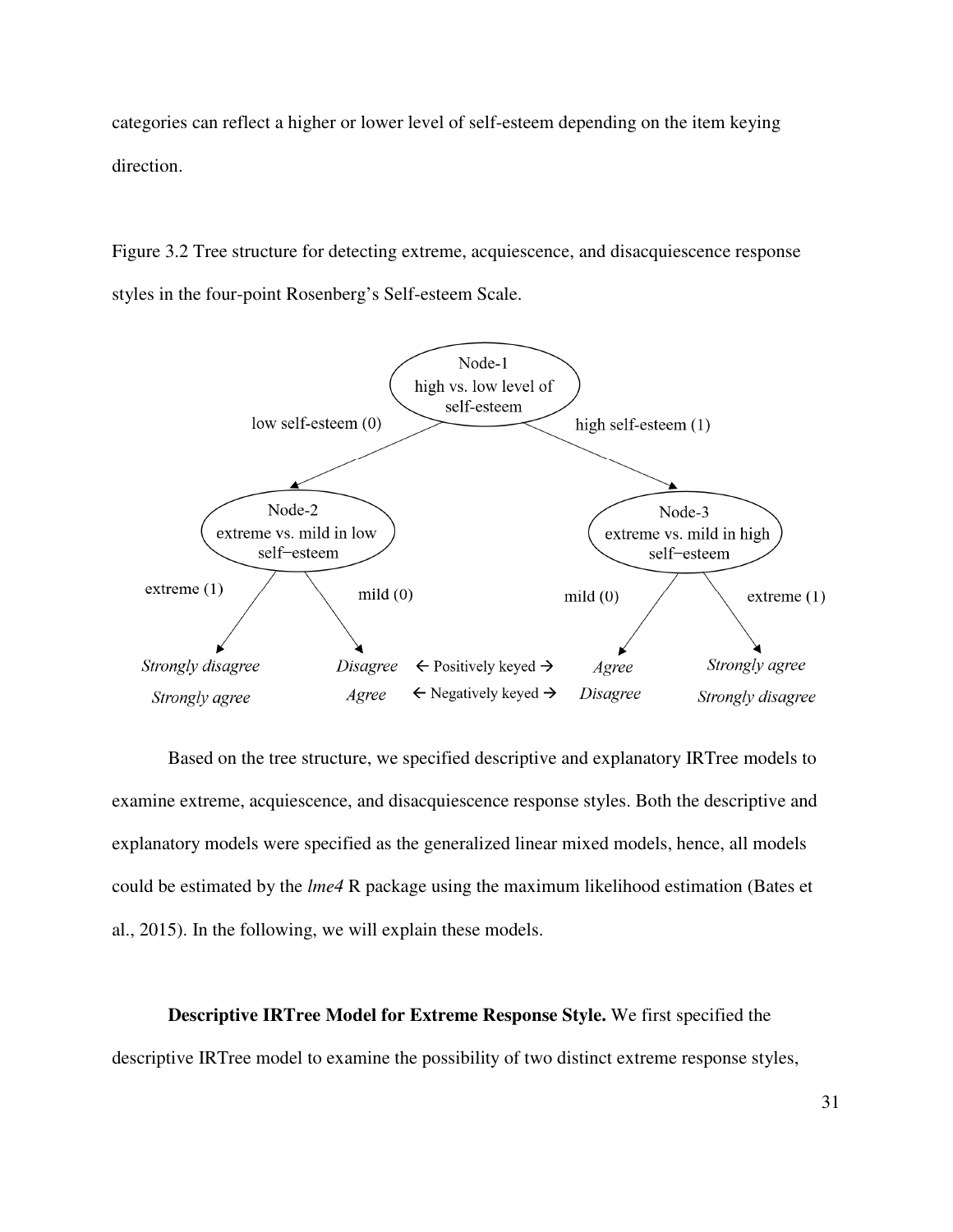while controlling for self-esteem. The descriptive IRTree model included only the indicator predictors of person and item (i.e., person ID and item ID). For all three nodes in Figure 3.2, the effect of the person indicator variable was specified as random (latent variables), and the effect of the item indicator variable was specified as fixed (item parameters). Therefore, the logit of the probability of the outcome  $y_{ijn}^*$  of node  $Y_{ijn}^*$  was specified as follows,

$$
logit\left(\pi(Y_{ijn}^* = y_{ijn}^*)\right) = \alpha 1_{ij} * node1 + \alpha 2_{ij} * node2 + \alpha 3_{ij} * node3,\tag{3.1}
$$

where

$$
\alpha 1_{ij} = \beta_{11} * Item1 + \beta_{12} * Item2 + \beta_{13} * Item3 + \beta_{14} * Item4 + \beta_{15} * Item5 + \beta_{16} * Item6 + \beta_{17} *Item7 + \beta_{18} * Item8 + \beta_{19} * Item9 + \beta_{110} * Item10 + \theta_{1i}
$$
(3.1a)  

$$
\alpha 2_{ij} = \beta_{21} * Item1 + \beta_{22} * Item2 + \beta_{23} * Item3 + \beta_{24} * Item4 + \beta_{25} * Item5 + \beta_{26} * Item6 + \beta_{27} *Item7 + \beta_{28} * Item8 + \beta_{29} * Item9 + \beta_{210} * Item10 + \theta_{2i}
$$
(3.1b)

$$
\alpha_3_{ij} = \beta_{31} * Item1 + \beta_{32} * Item2 + \beta_{33} * Item3 + \beta_{34} * Item4 + \beta_{35} * Item5 + \beta_{36} * Item6 + \beta_{37} *
$$
  
Item7 +  $\beta_{38} * Item8 + \beta_{39} * Item9 + \beta_{310} * Item10 + \theta_{3i}$  (3.1c)

The average logits of Node-1, Node-2, and Node-3 were indicated by the regression slopes  $\alpha 1_{ij}$ ,  $\alpha_1^2$ , and  $\alpha_2^3$ . Then, the average logit for each node was predicted by fixed effects of item indicators and random effect of person indicators. By plugging (3.1a), (3.1b), and (3.1c) into (3.1) and rearranging the equation, we can have a single equation shown below.

$$
logit\left(\pi(Y_{ijn}^* = y_{ijn}^*)\right) =
$$
\n
$$
(\beta_{11} * Item1 + \beta_{12} * Item2 + \beta_{13} * Item3 + \beta_{14} * Item4 + \beta_{15} * Item5 + \beta_{16} * Item6 + \beta_{17} * Item7 + \beta_{18}
$$
\n
$$
* Item8 + \beta_{19} * Item9 + \beta_{110} * Item10 + \theta_{1i}) * node1
$$
\n
$$
+ (\beta_{21} * Item1 + \beta_{22} * Item2 + \beta_{23} * Item3 + \beta_{24} * Item4 + \beta_{25} * Item5 + \beta_{26} * Item6 + \beta_{27} * Item7 + \beta_{28}
$$
\n
$$
* Item8 + \beta_{29} * Item9 + \beta_{210} * Item10 + \theta_{2i}) * node2
$$
\n
$$
+ (\beta_{31} * Item1 + \beta_{32} * Item2 + \beta_{33} * Item3 + \beta_{34} * Item4 + \beta_{35} * Item5 + \beta_{36} * Item6 + \beta_{37} * Item7 + \beta_{38} * Item8 + \beta_{39} * Item9 + \beta_{310} * Item10 + \theta_{3i}) * node3
$$
\n(3.2)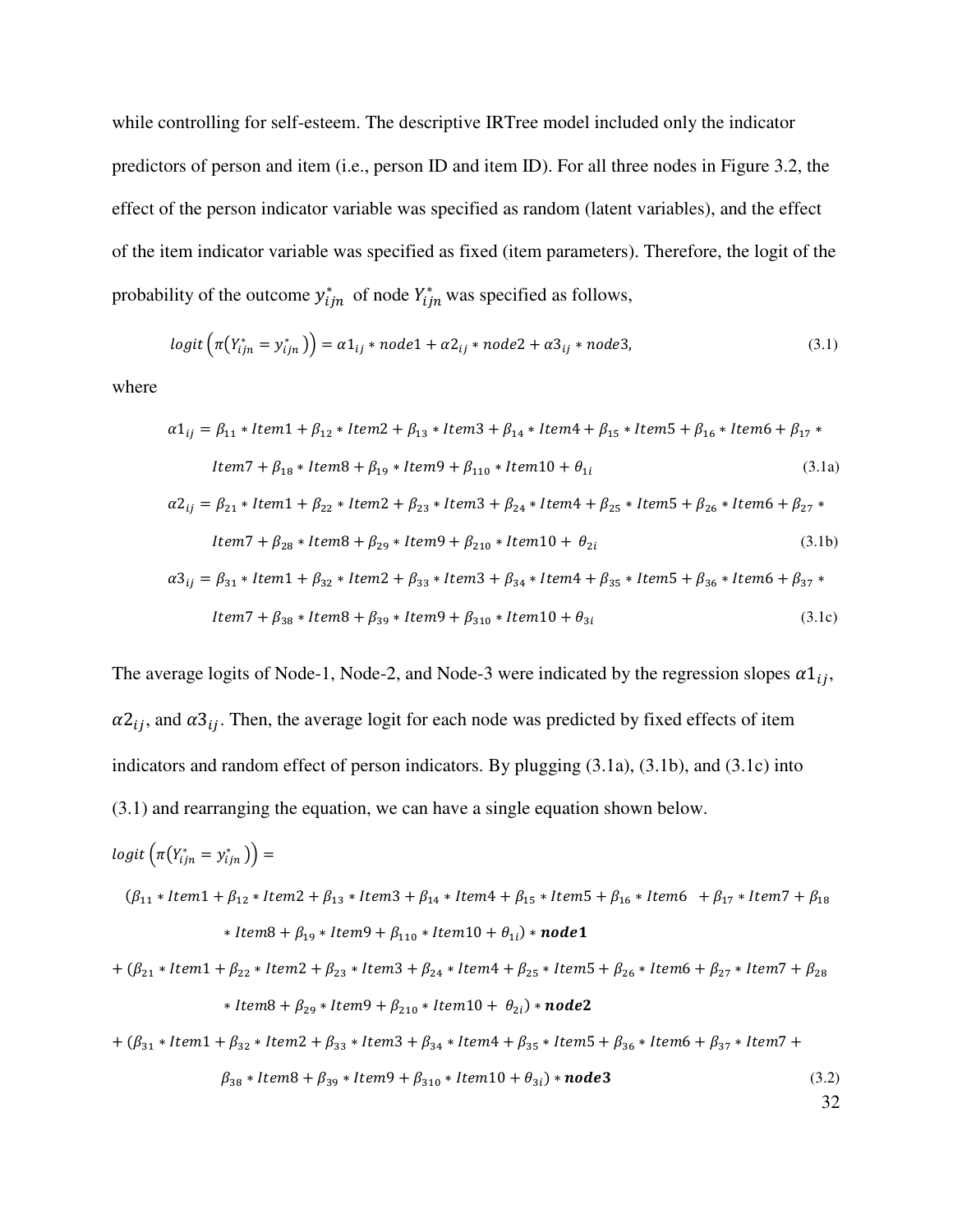This model resulted in three random effects for the three nodes. The first random effect represented individuals' levels of self-esteem,  $\theta_{trail}$  direction for Node-1 (i.e.,  $\theta_{1i}$ ). The second and third random effects represented individuals' extreme response styles in the low self-esteem direction,  $\theta_{extremity(low\, trait)}$  for Node-2 (i.e.,  $\theta_{2i}$ ) and in the high self-esteem direction,  $\theta_{extremity(high trait)}$  for Node-3 (i.e.,  $\theta_{3i}$ ). The two random effects for Node-2 and Node-3 allowed us to examine the presence of two extreme response styles in the opposite trait directions. To inspect extreme response styles in the scale, we compared the model with two distinct extreme styles to those of more constrained models – one with no extreme response styles at all, and the other with only one extreme response style regardless of the trait directions.

In addition to the three random effects, the model gave three sets of ten item parameters as the fixed effects,  $\beta_{jn}$ , one set for each of the three nodes (n = 1...3 for nodes, j = 1...10 for items). The set of ten item parameters for Node-1,  $\beta_{trail}$  direction: item (i.e.,  $\beta_{11}, \beta_{12}, ..., \beta_{110}$ ), indicated the item agreeableness statistics, showing how likely the categories reflecting a high level of self-esteem would be chosen. The item parameters for Node-2 and Node-3 provided information about the extreme response styles at the *item* level. The set of ten item parameters for Node-2,  $\beta_{extremity(low\ trait):item}$  (i.e.,  $\beta_{21}, \beta_{22}, ..., \beta_{210}$ ), indicated how likely the extreme category in the low self-esteem direction (SD in positively keyed items and SA in negatively keyed items) would be chosen. Likewise, the set of ten item parameters for Node-3,

 $\beta_{extremity(high trait):item}$  (i.e.,  $\beta_{31}, \beta_{32}, ..., \beta_{310}$ ), showed how likely the extreme categories in the high self-esteem direction (SA in positively keyed items and SD in negatively keyed items) would be chosen. These item parameters of Node-2 and Node-3 can be used to evaluate extreme response styles at the item level.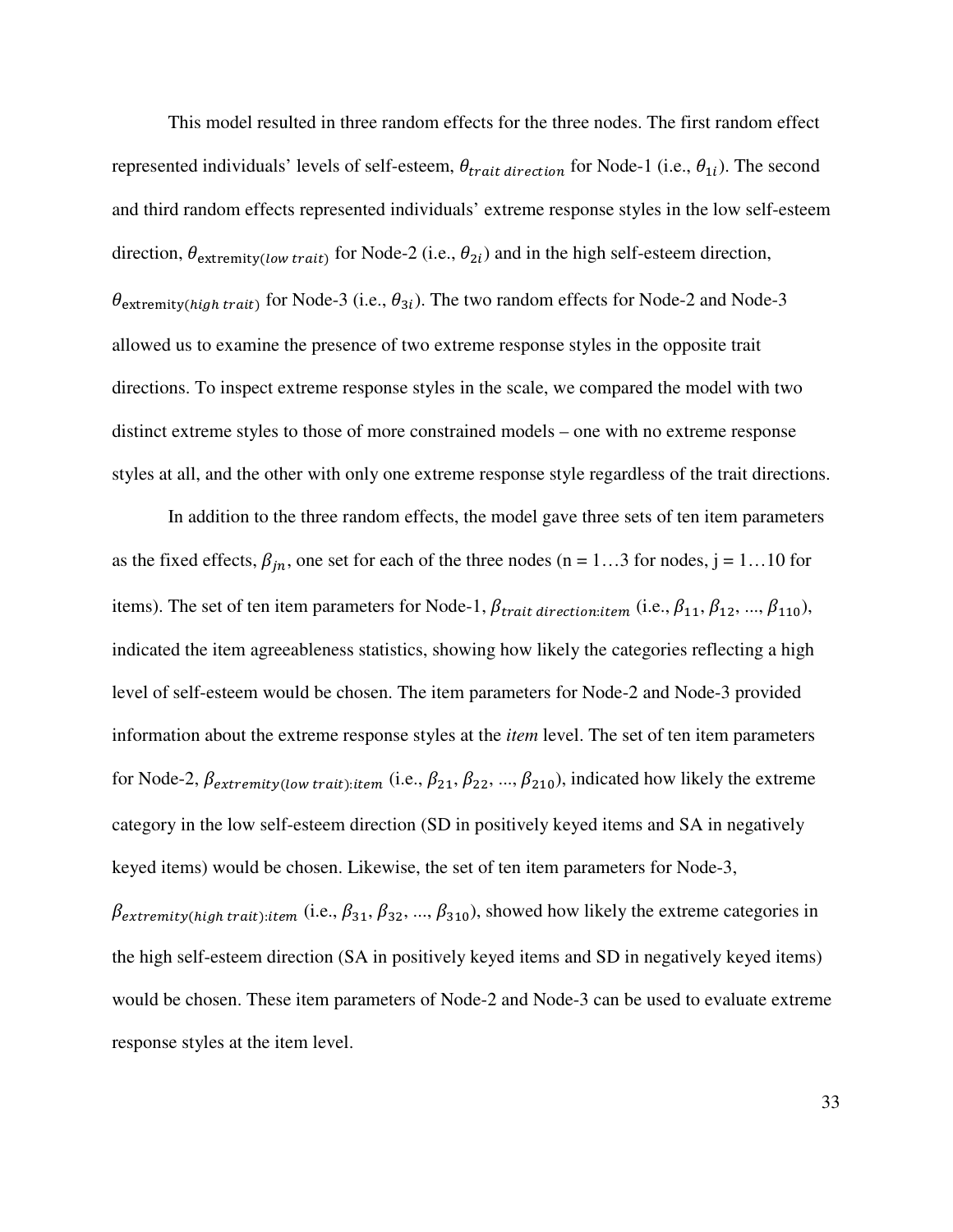#### **Explanatory IRTree Model for Acquiescence and Disacquiescence Response Styles.**

To inspect the presence of acquiescence and disacquiescence response styles, the explanatory IRTree model was specified by including the person indicator variable and the item property variable (i.e., keying direction) as predictors. Because item property of keying direction was included as a predictor, this model was explanatory with respect to items. As for being fixed or random, the effect of the person indicator variable was treated as random (latent variables) and the effect of item property was treated as fixed (item parameters) for each node. It is worth noting that the item indicators were also included as random effects to control for the extra response variability due to item-by-item differences (e.g., due to contents). This specification is similar to the linear logistic test model *with error* as discussed by De Boeck (2008). Thus, the explanatory IRTree model was specified as follows:

$$
logit\left(\pi(Y_{ijn}^* = y_{ijn}^*)\right) = \alpha 1_{ij} * node1 + \alpha 2_{ij} * node2 + \alpha 3_{ij} * node3,\tag{3.3}
$$

where

$$
\alpha 1_{ij} = \beta_{11} * Positively\ keyed + \beta_{12} * Negatively\ keyed + \theta_{1i} + u_{1j}
$$
\n(3.3a)

$$
\alpha 2_{ij} = \beta_{21} * Positively\ keyed + \beta_{22} * Negatively\ keyed + \theta_{2i} + u_{2j}
$$
\n(3.3b)

$$
\alpha_0^2_{ij} = \beta_{31} * Positively\ keyed + \beta_{32} * Negatively\ keyed + \theta_{3i} + u_{3j}
$$
\n(3.3c)

The regression slopes  $\alpha 1_{ij}$ ,  $\alpha 2_{ij}$ , and  $\alpha 3_{ij}$  indicated the average logit of Node-1, Node-2, and Node-3. Then, for each node, the average logit was predicted by fixed effects of item keying direction and random effects of person and item indicators. By plugging (3.3a), (3.3b), and (3.3c) into (3.3) and rearranging the equation, we can have a single equation shown below.

$$
logit\left(\pi(Y_{ijn}^* = y_{ijn}^*)\right) =
$$
\n
$$
(\beta_{11} * Positively\ keyed + \beta_{12} * Negatively\ keyed + \theta_{1i} + u_{1j}) * node1 +
$$
\n
$$
(\beta_{21} * Positively\ keyed + \beta_{22} * Negatively\ keyed + \theta_{2i} + u_{2j}) * node2 +
$$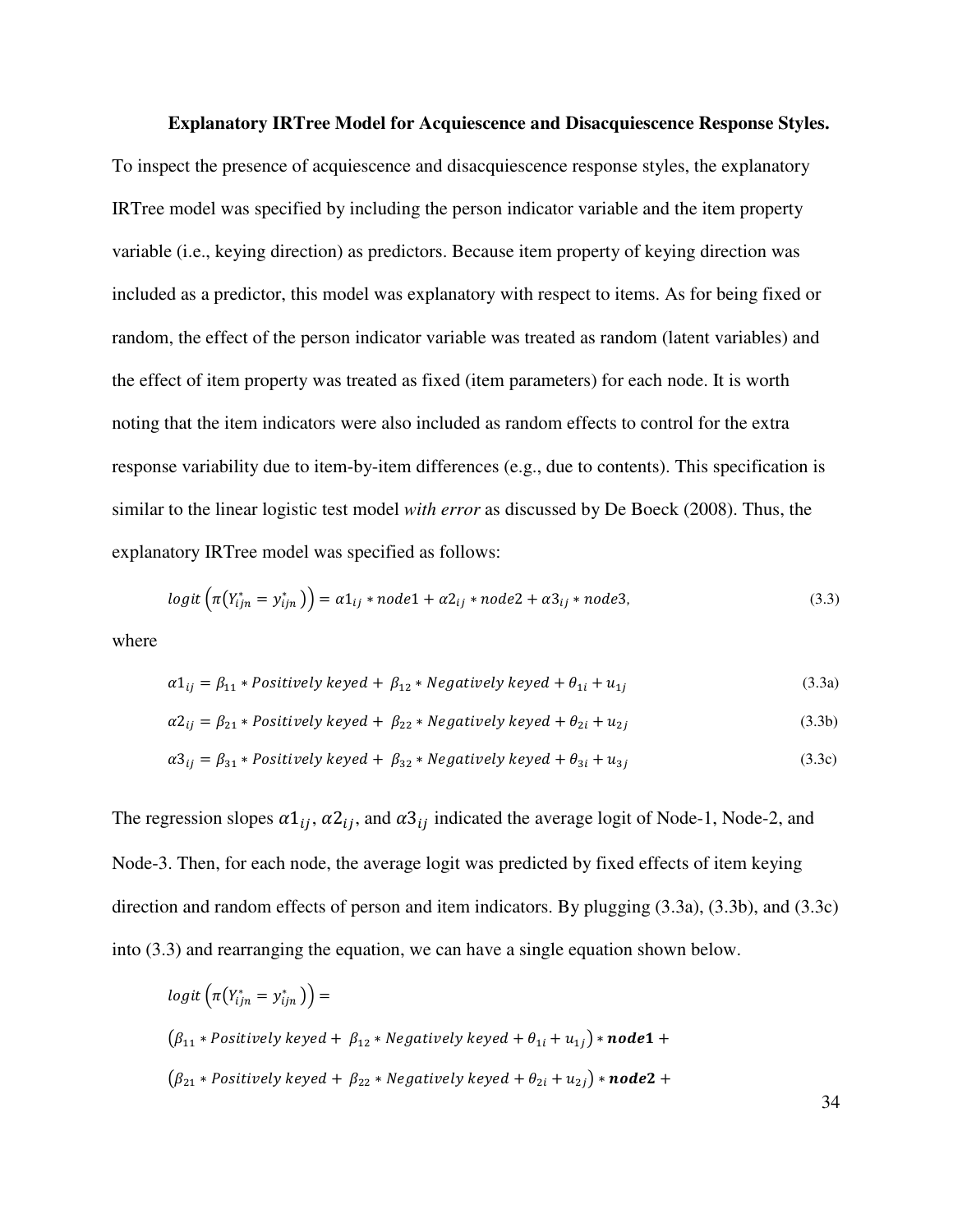$$
(\beta_{31} * Positively\ keyed + \beta_{32} * Negatively\ keyed + \theta_{3i} + u_{3j}) * \textbf{node3} \tag{3.4}
$$

The explanatory model resulted in three random effects of person indicators for the three nodes, representing individuals' levels of self-esteem and two extreme response styles,  $\theta_{\text{trait direction}}$  (i.e.,  $\theta_{1i}$ ),  $\theta_{\text{extremit}v(\text{low trait})}$  (i.e.,  $\theta_{2i}$ ),  $\theta_{\text{extremit}v(\text{high trait})}$  (i.e.,  $\theta_{3i}$ ) as well as three random effects of item indicators for the three nodes, representing item-by-item differences,  $u_{\text{train direction}}$  (i.e.,  $u_{1j}$ ),  $u_{\text{extremity}(low\, trait)}$  (i.e.,  $u_{2j}$ ), and  $u_{\text{extremity}(high\, trait)}$  $(i.e., u_{3i}).$ 

The model also yielded three sets of two item parameters as the fixed effects,  $\beta_{qn}$ , one set for each of the three nodes ( $n = 1...3$  for node,  $g = 1$  or 2 for item keying direction). The two item parameters for Node-1,  $\beta_{\text{trail direction:positively keyed}}$  (i.e.,  $\beta_{11}$ ) and

 $\beta_{\text{trait direction:}neq^\text{active}}$  (i.e.,  $\beta_{12}$ ), indicated the overall item agreeableness levels for positively and negatively keyed items, respectively. The relative sizes of these two item agreeableness statistics revealed the presence of acquiescence and disacquiescence response styles (i.e., a higher agreeableness level for positively keyed items indicates acquiescence, and a higher agreeableness level for negatively keyed items indicates disacquiescence). The sets of item parameters for Node-2,  $\beta_{extremity(low\ trait):positively\ keyed}$  (i.e.,  $\beta_{21}$ ) and

 $\beta$ extremity(low trait):negatively keyed (i.e.,  $\beta_{22}$ ), and Node-3,  $\beta$ extremity(high trait):positively keyed (i.e.,  $\beta_{31}$ ) and  $\beta_{extremity(high trait):negatively keyed}$  (i.e.,  $\beta_{32}$ ), indicated the potential effect of item keying direction on selecting the extreme categories. These two sets of parameters showed how likely the extreme categories would be chosen in the positively and negatively keyed items. This helped evaluate whether the extreme response styles would occur differently depending on the item keying direction.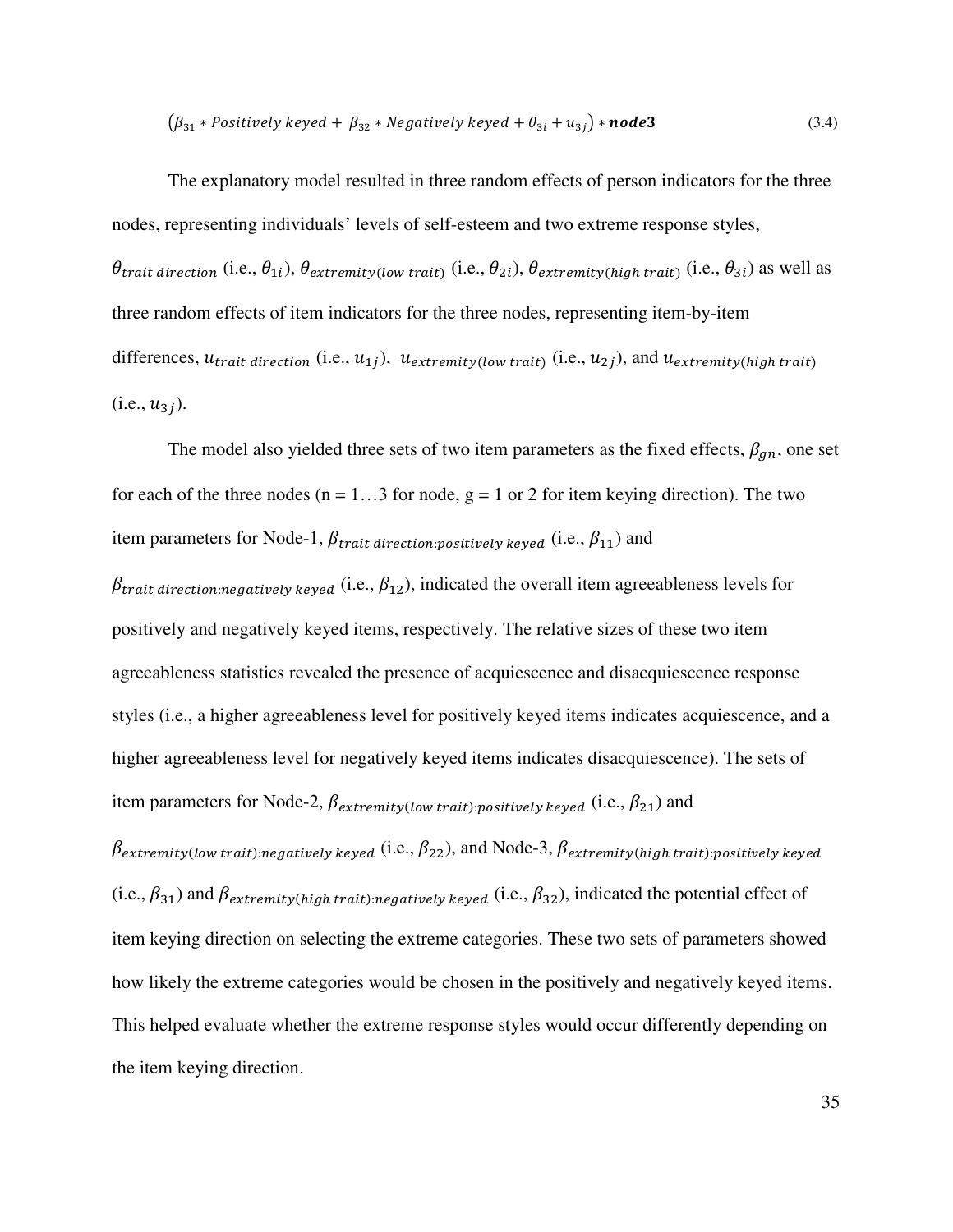The corresponding *lme4* R codes for descriptive and explanatory models were provided in Appendix D.

# **3.3 Results**

# **3.3.1 Descriptive IRTree Model for Extreme Response Style**

The descriptive model examined the extreme response style at the scale and item levels. At the scale level, the presence of the two distinct extreme response styles was evaluated by model fit comparisons. The results in Table 3.1 showed that the descriptive IRTree model with two extremity factors (Model 1c) fits noticeably better to the data, compared to the two other models – one specifying no extremity factor (1a in Table 3.1) and the other specifying a single extremity factor (1b in Table 3.1). This suggested the existence of two extreme response styles differentiated by the trait direction. The variance components (i.e., random effects) of these two extremity factors were noticeably greater than zero ( $\theta_{extremity(low\, trait)} = 1.810$  and  $\theta$ <sub>extremity(high trait)</sub> = 6.427) while controlling for the self-esteem factor ( $\theta$ <sub>trait direction</sub> = 4.461).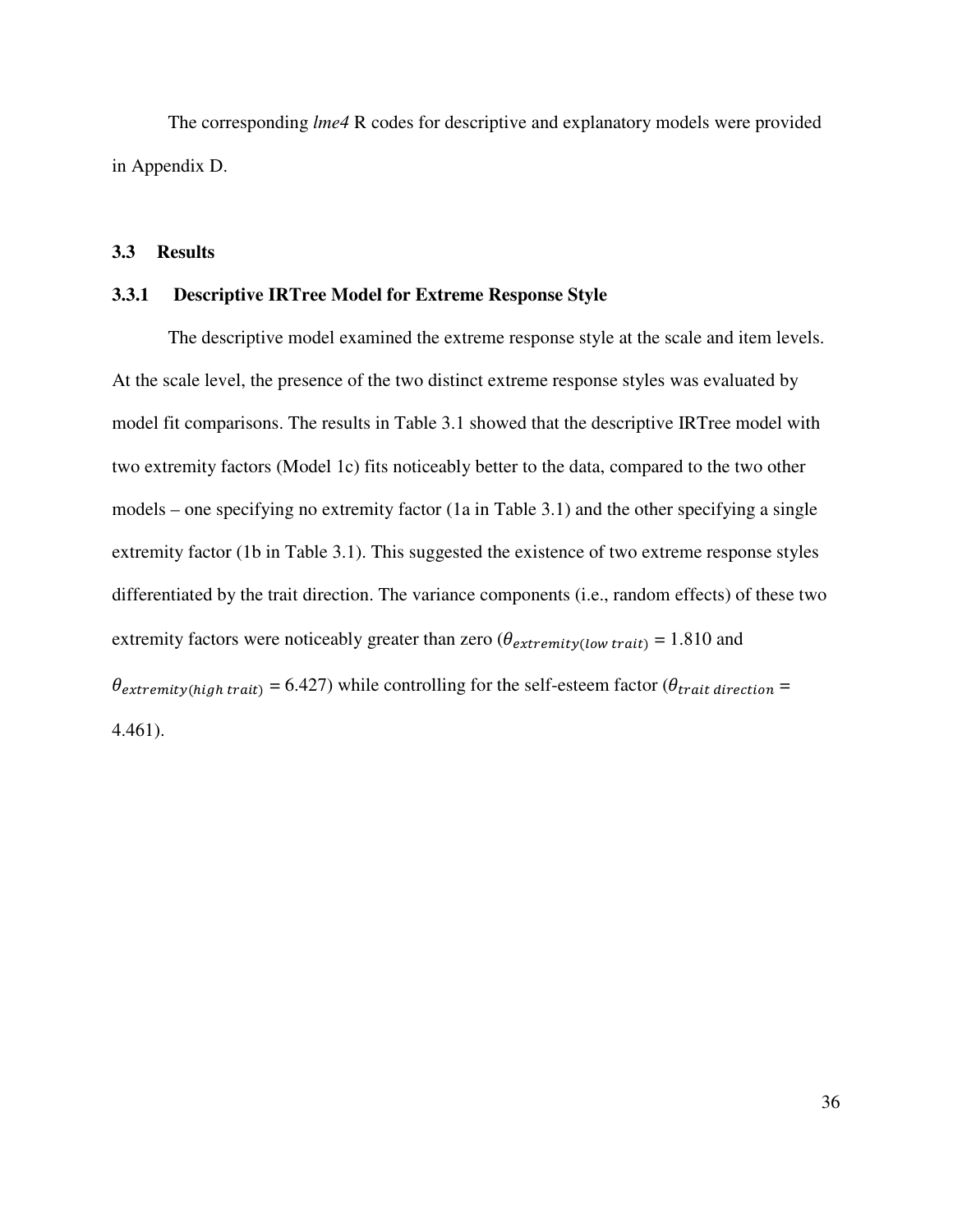| Models                                                                                                           | $-2$ LL | <b>AIC</b> | <b>BIC</b> |  |  |
|------------------------------------------------------------------------------------------------------------------|---------|------------|------------|--|--|
| 1a. Descriptive model with one trait factor and no ERS factors                                                   | 23316.2 | 23378.0    | 23637.0    |  |  |
| 1b. Descriptive model with one trait factor and one ERS factor                                                   | 22683.6 | 22730.0    | 22922.0    |  |  |
| 1c. Descriptive model with one trait factor and two ERS factors                                                  | 22457.0 | 22529.0    | 22830.0    |  |  |
| 2. Explanatory model with one trait factor and two ERS factors                                                   | 22620.8 | 22657.0    | 22807.0    |  |  |
| <i>Note</i> . Trait represents self-esteem. ERS = extreme response style; -2 LL = -2 times log likelihood; AIC = |         |            |            |  |  |
| Akaike information criterion; $BIC = Bayesian$ information criterion. The lower values of $-2$ LL, AIC, and      |         |            |            |  |  |
| BIC indicate that the model fits better to the data.                                                             |         |            |            |  |  |

Table 3.1 Model fits of descriptive and explanatory IRTree models

 To examine the two distinct extreme response styles at the item level, fixed effects of item indicators (*β*s) for Node-2 and Node-3 were evaluated (see Table 3.2). The estimates for Node-2 on the top panel of Table 3.2 showed where and how the extreme response style in the low-trait direction occurred in the items. For all items, the estimates were negative, suggesting that the extreme categories reflecting low self-esteem (SD in the positively keyed items and SA in the negatively keyed items) were less likely to be chosen, after controlling for self-esteem and item agreeableness. Likewise, the estimates for Node-3 on the bottom panel of Table 3.2 showed how the extreme response style in the high-trait direction (SD in the negatively keyed items and SA in the positively keyed items) occurred in the items. The results indicated no consistent pattern among the items after controlling for self-esteem and item agreeableness. The extreme categories in items 1, 2, 3, 5, and 10 were more likely to be chosen, whereas the extreme categories in items 4, 6, 7, 8, and 9 were less likely to be chosen.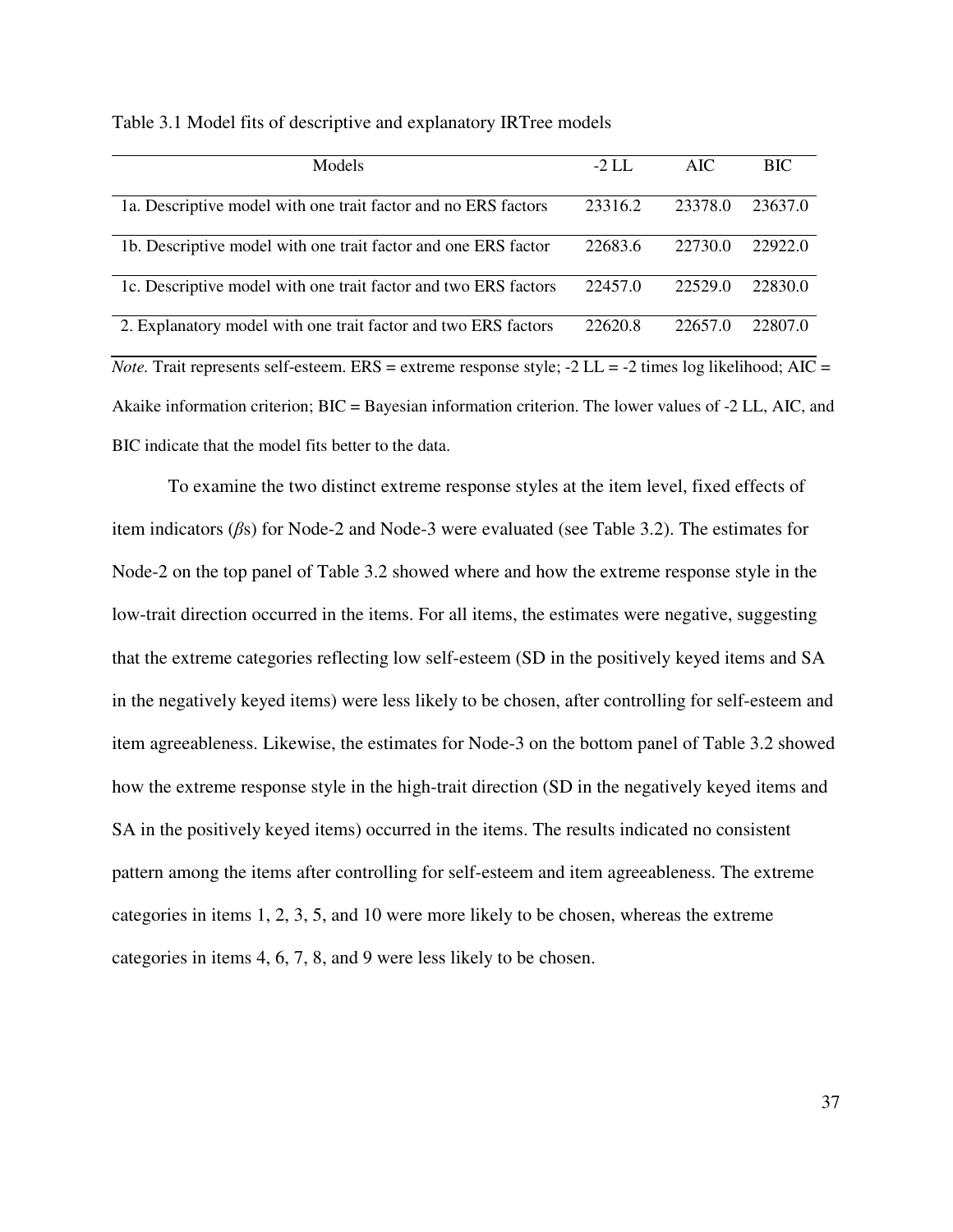| Node-2: extremity(low trait)  | Item                | $\beta$ extremity(low trait): item |       | $\boldsymbol{p}$ |
|-------------------------------|---------------------|------------------------------------|-------|------------------|
|                               | Item 1              | $-0.877$                           | 0.443 | 0.048            |
|                               | Item 2              | $-1.164$                           | 0.617 | 0.059            |
|                               | Item $3$            | $-1.646$                           | 0.356 | < 0.001          |
|                               | Item 4              | $-2.302$                           | 0.383 | < 0.001          |
|                               | Item $5$            | $-1.657$                           | 0.368 | < 0.001          |
|                               | Item 6              | $-3.173$                           | 0.462 | < 0.001          |
|                               | Item 7              | $-2.676$                           | 0.377 | < 0.001          |
|                               | Item 8              | $-1.901$                           | 0.204 | < 0.001          |
|                               | Item 9              | $-2.751$                           | 0.294 | < 0.001          |
|                               | Item $10$           | $-2.424$                           | 0.326 | < 0.001          |
|                               |                     |                                    |       |                  |
| Node-3: extremity(high trait) | Item                | $\beta$ extremity(high trait):item | SE    | $\boldsymbol{p}$ |
|                               | Item $\overline{1}$ | 0.925                              | 0.099 | < 0.001          |
|                               | Item 2              | 0.228                              | 0.097 | 0.019            |
|                               | Item $3$            | 0.966                              | 0.100 | < 0.001          |
|                               | Item 4              | $-0.682$                           | 0.099 | < 0.001          |
|                               | Item $5$            | 0.499                              | 0.099 | < 0.001          |
|                               | Item 6              | $-1.143$                           | 0.101 | < 0.001          |
|                               | Item 7              | $-1.151$                           | 0.101 | < 0.001          |
|                               | Item 8              | $-0.991$                           | 0.107 | < 0.001          |
|                               | Item 9              | $-0.388$                           | 0.102 | < 0.001          |

Table 3.2 Estimates of fixed effects for items in the descriptive IRTree model

*Note.* Negatively keyed items are underlined.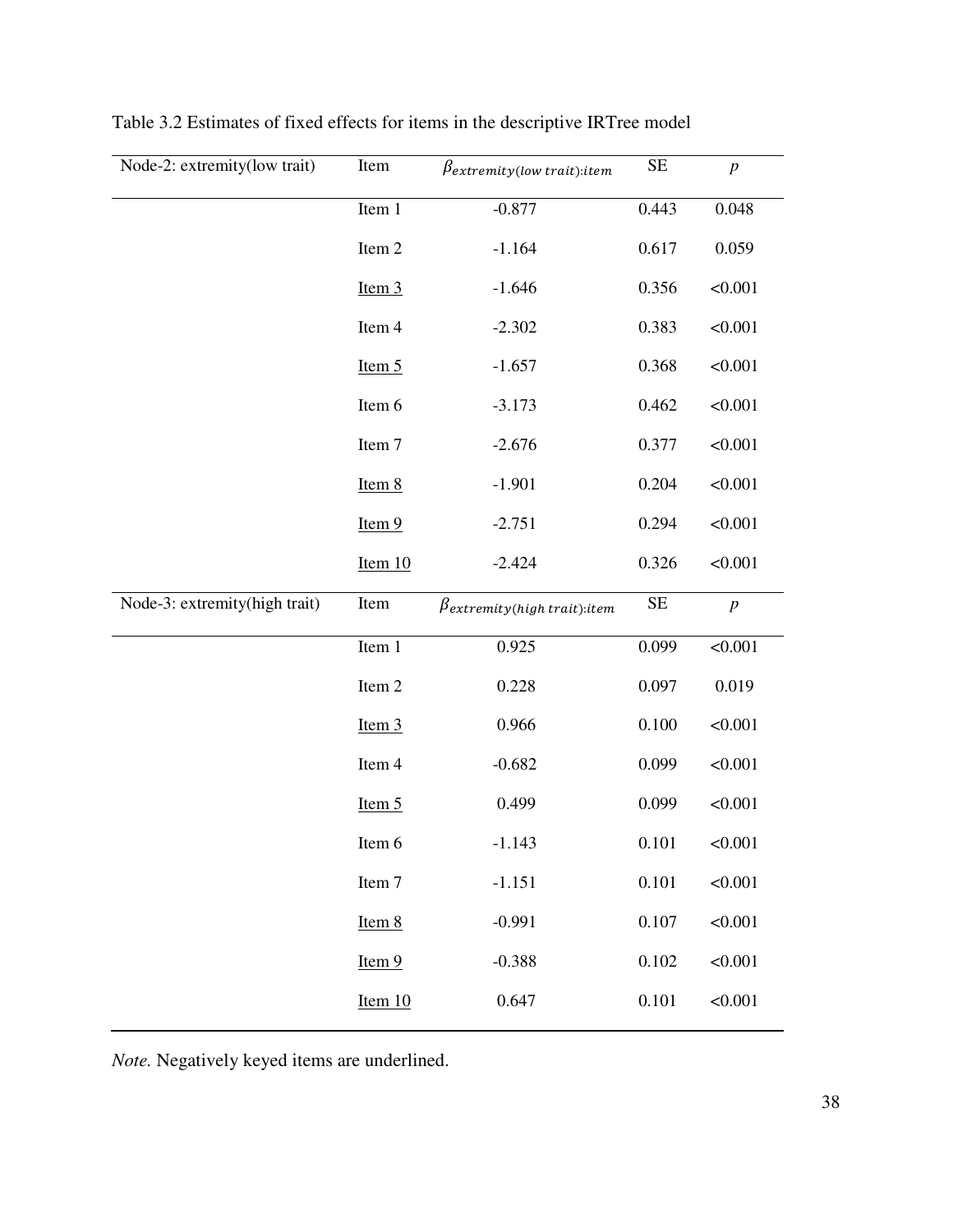## **3.3.2 Explanatory IRTree Model for Acquiescence and Disacquiescence Response Styles**

 The explanatory IRTree model examined the presence of acquiescence and disacquiescence styles. This model included the self-esteem factor and two extremity factors  $(\theta_{\text{trait direction}}= 4.253, \theta_{\text{extremity}(low\, trait)} = 1.833, \theta_{\text{extremity}(high\, trait)} = 6.337)$  as well as item-by-item differences  $(u_{\text{train direction}} = 0.964, u_{\text{extremit}v(low \text{ trait})} = 0.345,$  and  $u_{extremity(high trait)} = 0.579$ . These effects were controlled for while examining the presence of

acquiescence and disacquiescence response styles.

To evaluate the presence of acquiescence and disacquiescence styles, the fixed effects of item keying direction for Node-1 (*β*s), corresponding to the item agreeableness, were examined in Table 3.3. The results showed that the item agreeableness levels were noticeably higher for the positively keyed items than for the negatively keyed items, suggesting the presence of acquiescence response style. Furthermore, the fixed effects of item keying for Nodes-2 and -3 were examined to evaluate the respondents' uses of extreme categories in positively and negatively keyed items. The results showed that the respondents tended to avoid using the extreme categories reflecting a low level of trait for both item keying directions (see the negative estimates for Node-2 in Table 3.3). The extent of the avoidance was fairly comparable between positively and negatively keyed items. By contrast, there was no significant preference or avoidance of the extreme categories reflecting a high level of trait for both positively and negatively keyed items (see the estimates for Node- 3 in Table 3.3).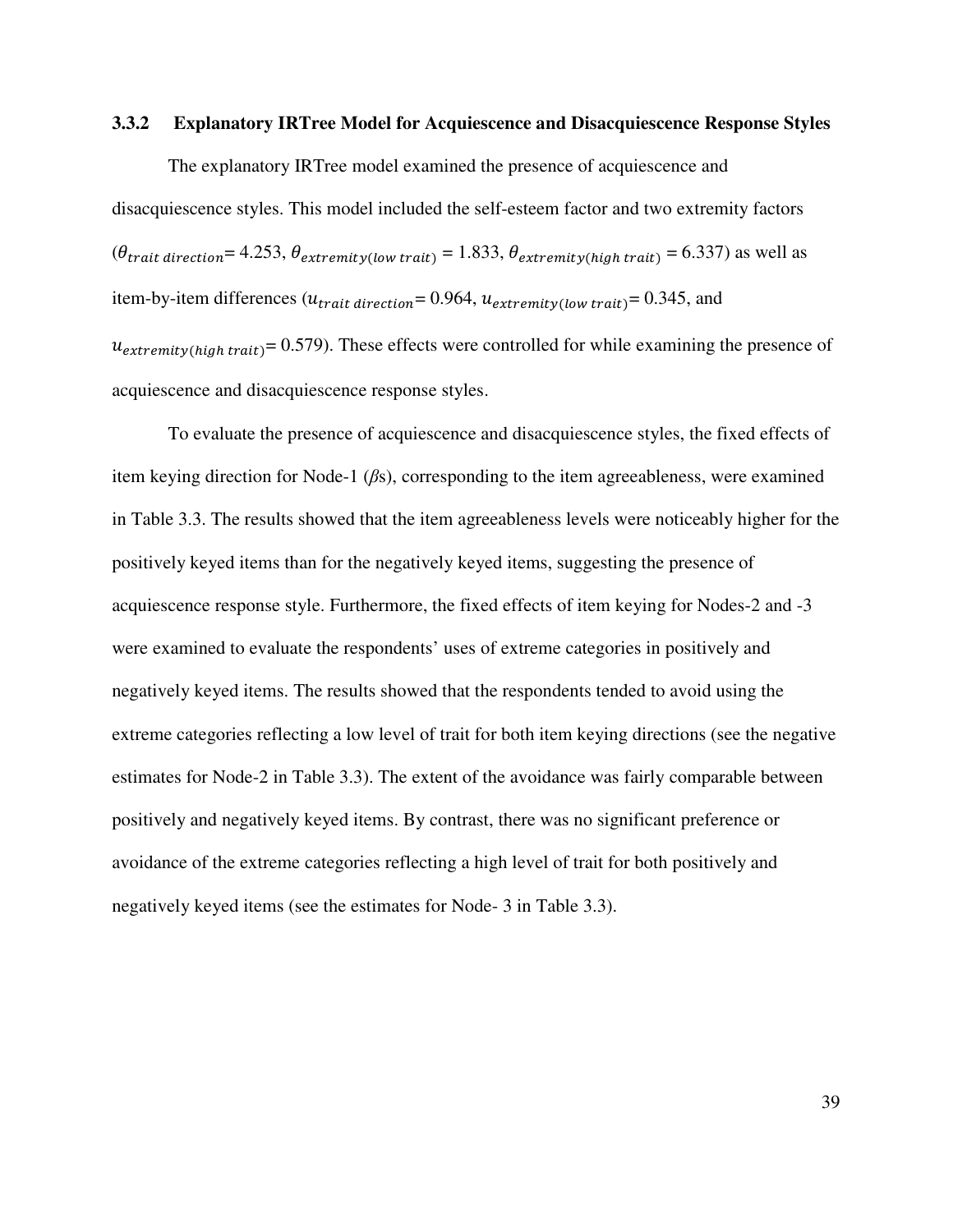| Node 1: trait direction       | Item Keying      | $\beta$ trait direction: keying       | <b>SE</b> | $\boldsymbol{p}$ |
|-------------------------------|------------------|---------------------------------------|-----------|------------------|
|                               | Positively keyed | 4.756                                 | 0.447     | < 0.001          |
|                               | Negatively keyed | 3.193                                 | 0.440     | < 0.001          |
| Node-2: extremity (low trait) | Item Keying      | $\beta$ extremity(low trait): keying  | <b>SE</b> | $\boldsymbol{p}$ |
|                               | Positively keyed | $-2.075$                              | 0.383     | < 0.001          |
|                               | Negatively keyed | $-2.015$                              | 0.343     | < 0.001          |
| Node-3: extremity(high trait) | Item Keying      | $\beta$ extremity(high trait): keying | <b>SE</b> | $\boldsymbol{p}$ |
|                               | Positively keyed | $-0.363$                              | 0.342     | 0.289            |
|                               | Negatively keyed | 0.143                                 | 0.342     | 0.676            |

Table 3.3 Estimates of fixed effects for item keying in the explanatory IRTree model

#### **3.4 Discussion**

 This study extended the applicability of an IRTree model in the study of response styles. Specifically, we showcased how the IRTree model, either descriptive or explanatory, can be stipulated from the vantage point of a generalized linear mixed model, under the explanatory item response modeling framework. As a demonstration, the extreme, acquiescence, and disacquiescence response styles were examined based on the responses to the Rosenberg's Selfesteem Scale. Our findings suggested the existence of two distinct extreme response styles in the low and high trait directions. The two extremity styles were examined at the item level as well. In all items, people tended to avoid the extreme categories that reflect a low level of self-esteem. The extent of the avoidance was fairly comparable between positively and negatively keyed items. In contrast, only for some items but not all, people tended to avoid the extreme categories that reflect a high level of self-esteem. No significant preference/avoidance of the extreme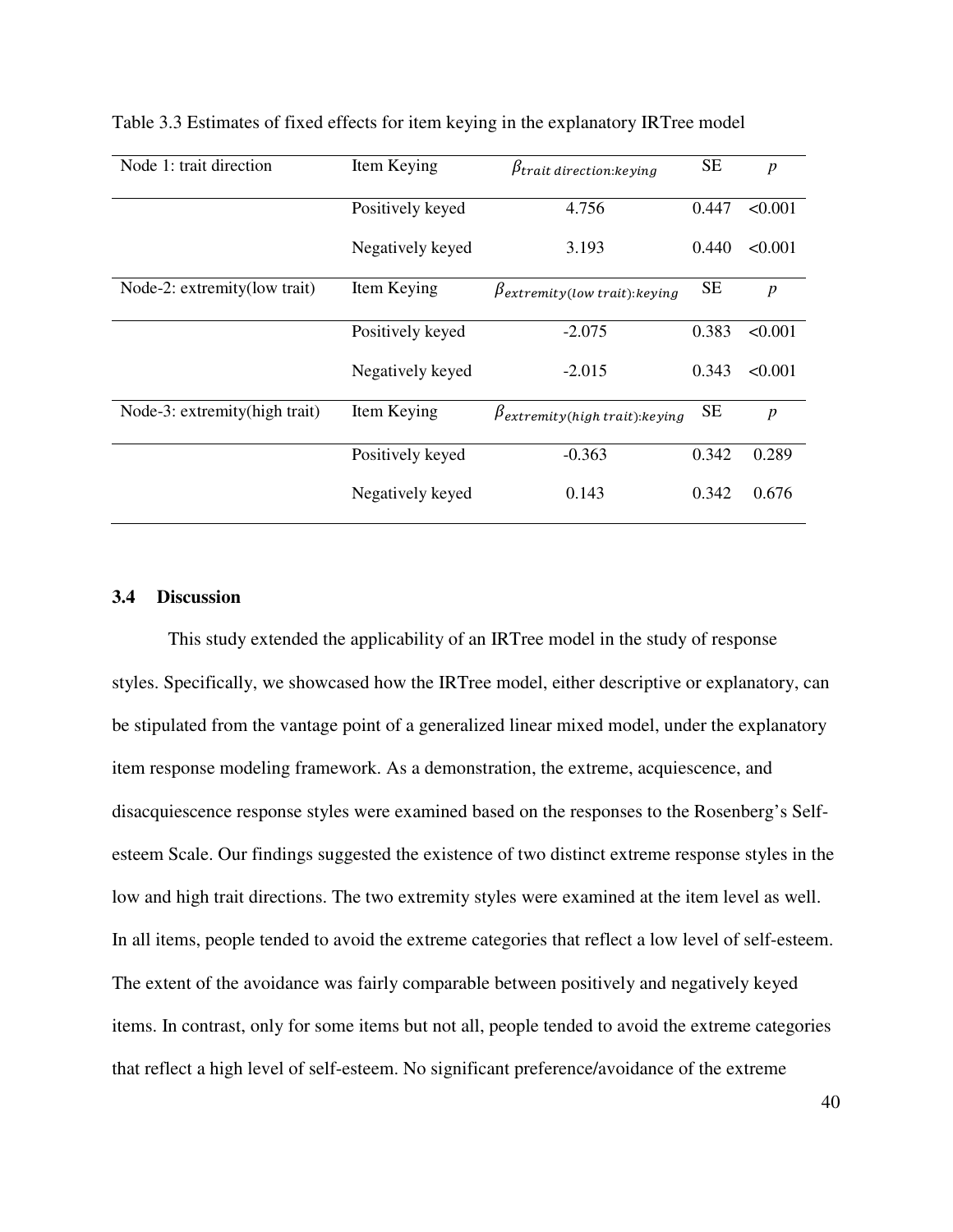categories was found for both positively and negatively keyed items. Moreover, our findings pointed to the acquiescence response style, but not the disacquiescence response style, when responding to the Rosenberg's Self-esteem Scale.

The present study makes new contributions in several ways. First, it explored the possibility of two distinct extreme response styles. Not only that, it evaluated the two extreme response styles in depth by looking into where and how the response styles occurred among the items. Second, we introduced the explanatory IRTree model, which has not been considered in previous studies of response styles. Our study demonstrated the explanatory IRTree model by incorporating item keying direction as a predictor and showed how the acquiescence and disacquiescence response styles can be indirectly detected without entailing external measures. Lastly, this article showcased the versatility of the IRTree models in the study of response styles, when conceived under the explanatory item response modeling framework. The IRTree model can be specified by combining different predictors, either as an indicator or a property, for person, item, and response category. This permits researchers to build a variety of models tailored to their own research hypotheses.

We would like to point out that the findings on response styles have several implications on the Rosenberg's Self-esteem Scale. First, the results of the extreme response styles indicate that the scale scores can be overestimated. That is, the respondents tended to consistently avoid the extreme categories that reflect a low level of self-esteem. For example, when respondents disagree with the statement 'I am proud of myself', they tended to avoid extreme answers (i.e., Strongly disagree). This tendency can result in respondents having higher scale scores than their true level of self-esteem. These overestimated scores can lead to a biased measure of self-esteem. Moreover, when it is used in research, it can deflate/inflate the correlations of self-esteem scores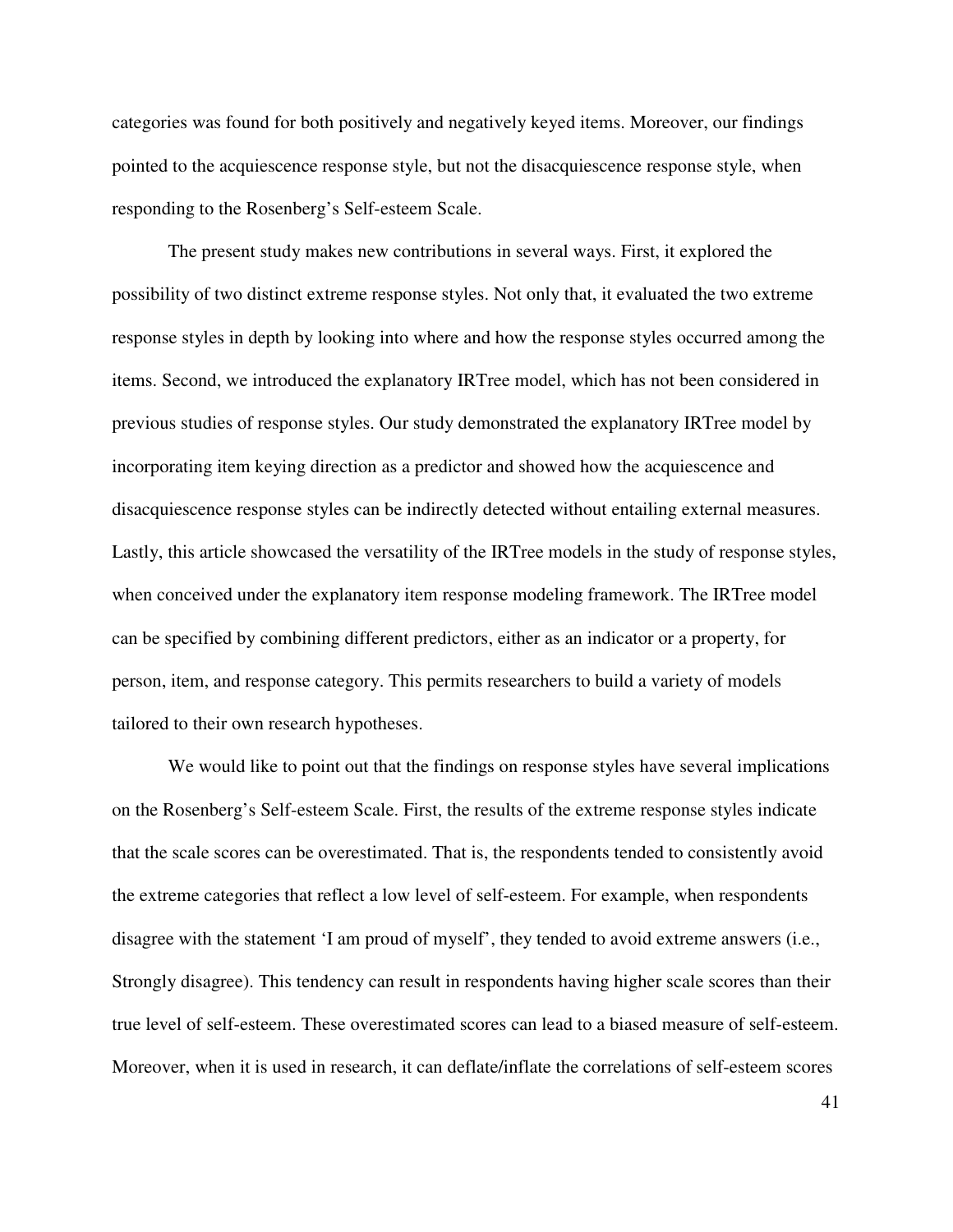with other measures. Hence, researchers should be aware of this issue when interpreting and using the Rosenberg Self-esteem Scale scores. Researchers may also consider statistical correction to control for the impact of extreme response styles.

Second, the results of the acquiescence response style suggest that the deployment of a balanced scale can be beneficial to the Rosenberg's Self-esteem Scale. This study showed that the respondents tended to agree with the statements (i.e., acquiescence) when responding to the questions. If the scale was not balanced with positively and negatively keyed items, the scale scores could be very likely to be inflated due to this tendency. As mentioned, the inflated scale scores can cause measurement biases and lead to dubious correlations with other measures. By using a balanced scale, the effect of the acquiescence response style can be mitigated.

The investigation of response styles can also provide an additional way of evaluating the validity of the Rosenberg's Self-esteem Scale. Validity is defined as "the degree to which evidence and theory support the interpretation of test scores for proposed uses of tests" (AERA et al., 2014). Thus, validation is an ongoing process by accumulating various sources of evidence. For the Rosenberg's Self-esteem Scale, validity has been evaluated based on evidence such as its factor structure (e.g., Hyland et al., 2014; Sinclair et al., 2010; Vermillion & Dodder, 2007) and relations with other measures (e.g., Bagley & Mallick, 2001; Hagborg, 1993). Evaluating response styles can provide an additional way of validation because it helps evaluate measurement bias that can affect the meaning of the scores. In the current study, we detected the acquiescence and extreme response styles, showing that the scores of the Rosenberg's Selfesteem Scale may be obfuscated by them. The presence of these response styles could undermine the validity of the score meaning. In the validation, these findings can help evaluate the interpretation of the scale score as extra evidence.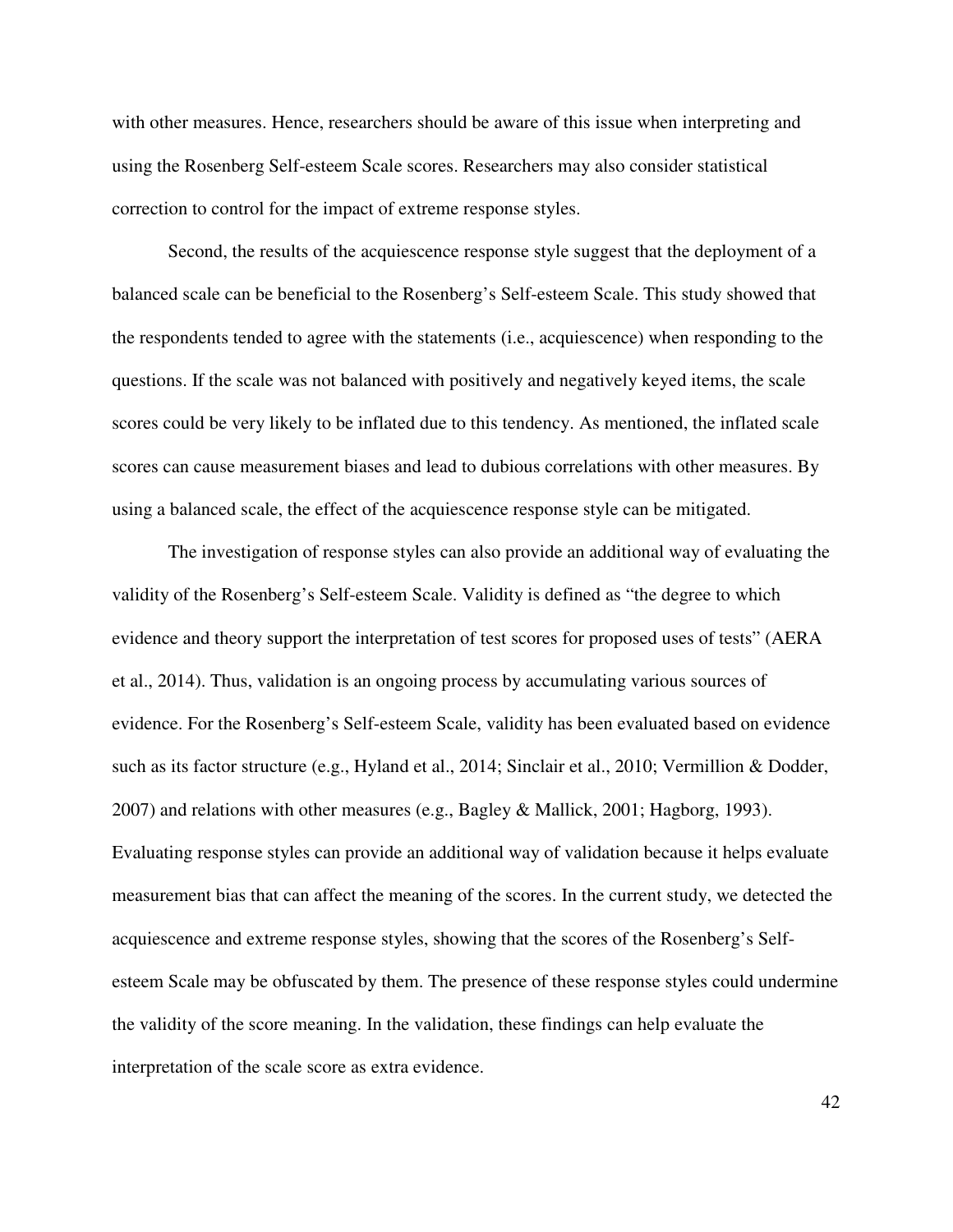It is reasonable to conjecture that the response styles identified in this study travel well to other measures of global self-esteem that have the same response format (i.e., four-point Likerttype rating scale comprising positively and negatively keyed items) and for similar population. However, these findings should not be generalized to measures of other constructs in different response formats, and/or for specific populations such as children, seniors, and clinical populations without further empirical evidence. We encourage future studies to verify these specific generalizations.

As a caveat, the findings of the present study were based only on a single dataset, hence further cross-validation is needed. In several previous studies, response styles were investigated based on multiple sources of evidence. For example, Zettler et al. (2016) used the self- and observer-report measures of personality traits for the same individuals to detect response styles. They emphasized that the consistency in findings from cross-source data is essential to verify the presence of response styles. In other reports, external measures were employed to verify the response styles (e.g., Plieninger & Meiser, 2014). Our findings were not based on cross-source data, nor were they compared to any external criteria. In this respect, we encourage future investigations to cross-validate the current findings.

Finally, as being showcased, the IRTree model permits researchers to disentangle response styles from the substantive trait by modeling the trait-relevant and trait-irrelevant factors as separate nodes in the tree structure. This feature enables researchers to differentiate those respondents who carry a response style from those who do not. For example, following the tree structure in Figure 3.2, it is possible to distinguish a respondent, say Mary, with an exceedingly high level of self-esteem but *no* extreme response styles from another respondent,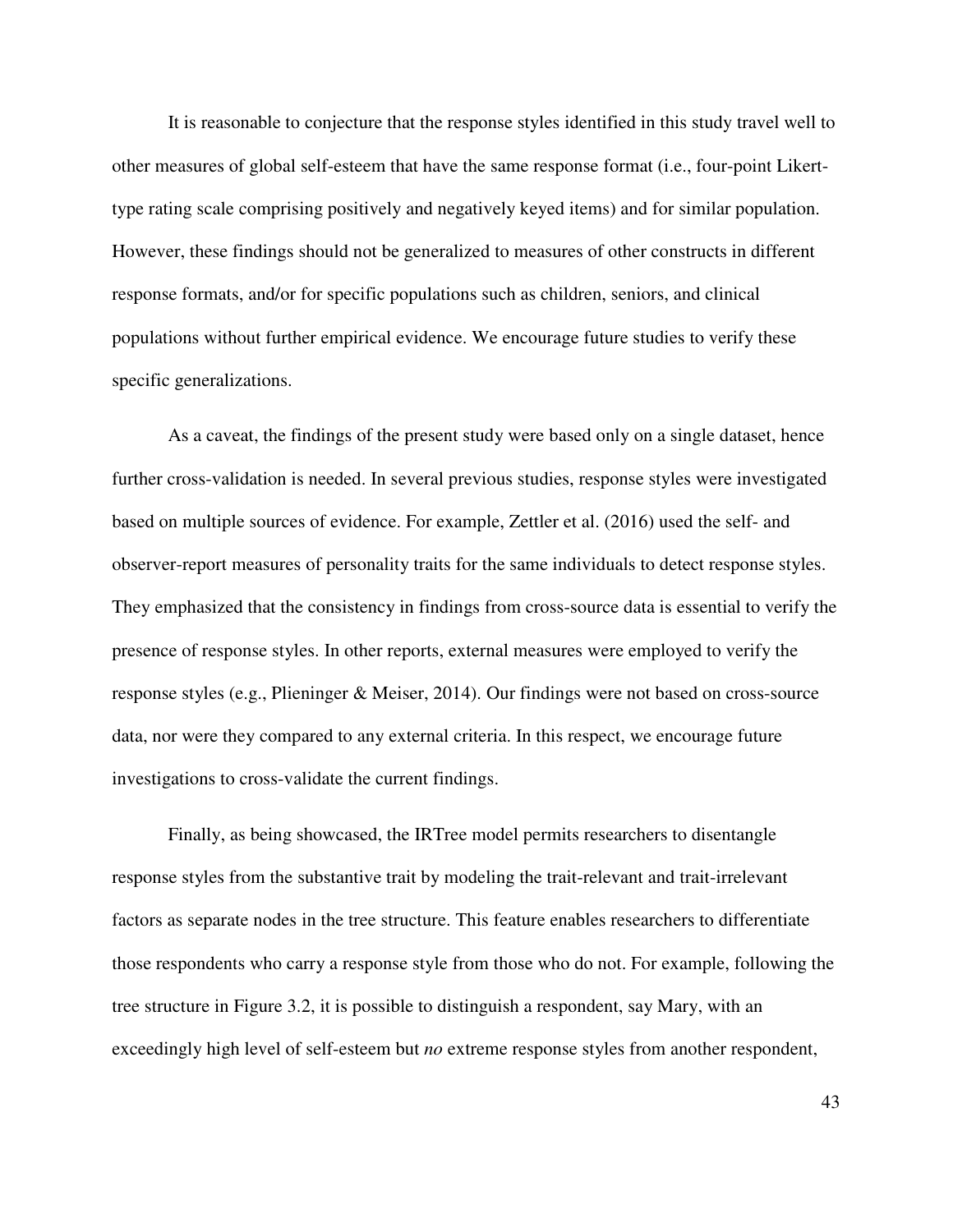say John, with a high level of self-esteem *and* extreme response styles (say, preferring extreme responses in both trait directions). Mary and John could have the same responses to an item (SD or SA), hence follow the same path in the tree structure. However, Mary would be estimated to have a higher score on the trait factor, compared to John. On the contrary, John would be estimated to have a higher score on the extreme response style factors, compared to Mary. In this respect, the IRTree model allows researchers to disentangle response styles from the substantive trait.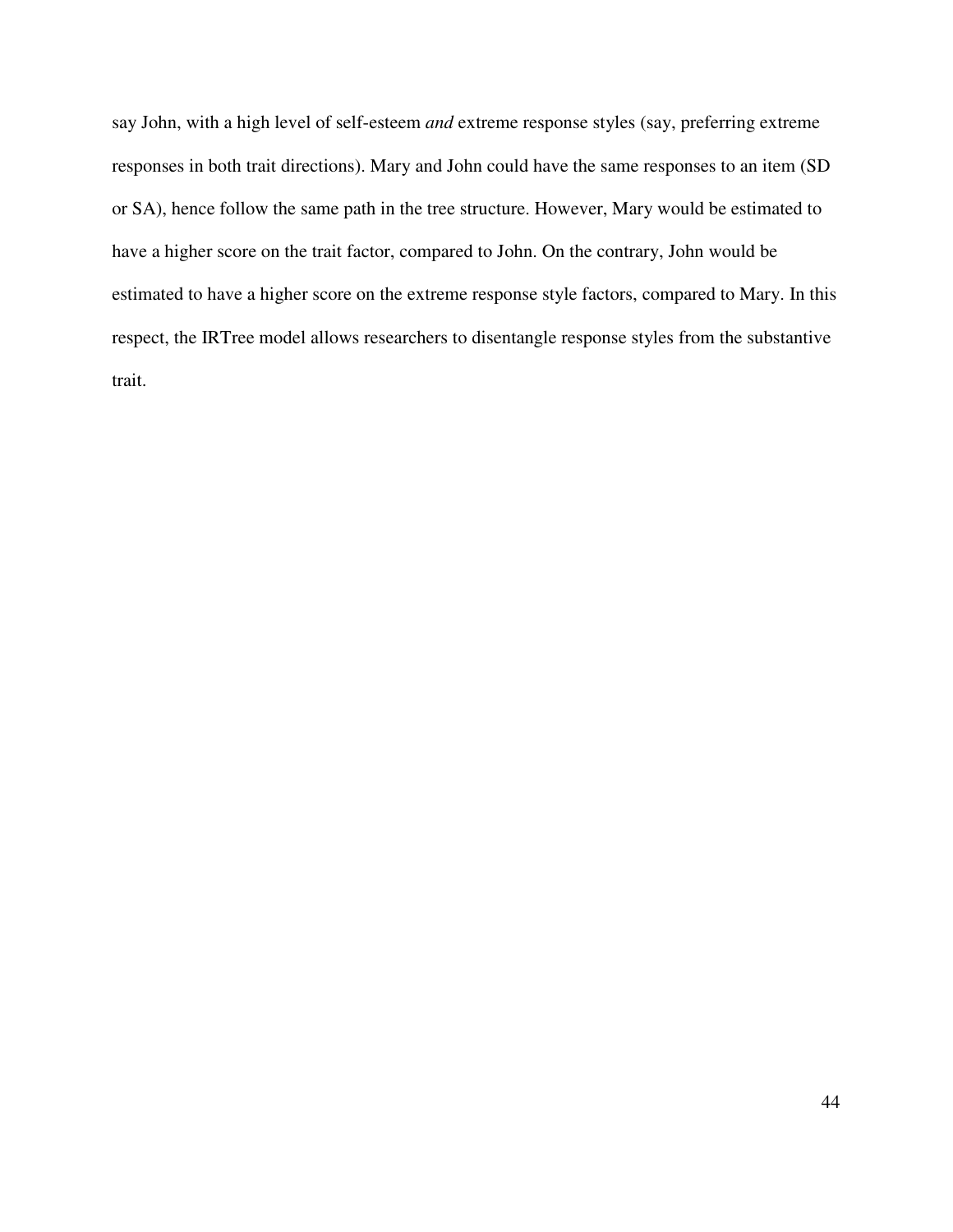# **Chapter 4: Examining Person and Item Characteristics Associated with Notreached and Omitted Responses Using Item Response Tree Models**

# **4.1 Introduction**

Large-scale educational assessments play a key role to evaluate students' progress in learning. The outcomes of these tests are a crucial source of information on teaching, performance development, and educational policy (Cresswell et al., 2015). Well-known examples include the Progress in International Reading Literacy Study, the Trends in International Mathematics and Science Study, the Programme for International Student Assessment, and the National Assessment of Educational Progress. In these educational assessments, it is not uncommon that test-takers omit the questions or do not complete the test. Such behaviors are generally referred to as item nonresponse (De Leeuw et al., 2003; Groves, 1989; Huisman, 1999; Köhler et al., 2017).

Large-scale educational assessments often discern two types of item nonresponse: omitted and not-reached. For example, the Progress in International Reading Literacy Study (PIRLS) defines omitted and not-reached responses as follows (Martin et al., 2017). A nonresponse is defined as an *omitted response* when the test-takers left the item blank, or the response was uninterpretable or out-of-range. In contrast, a nonresponse is defined as a *notreached response* when the test-takers did not attempt the items due to a lack of time. In other words, the not-reached response is flagged when test-takers fail to complete the test. This type of nonresponse is featured by the pattern of sequential missing near the end of the test. One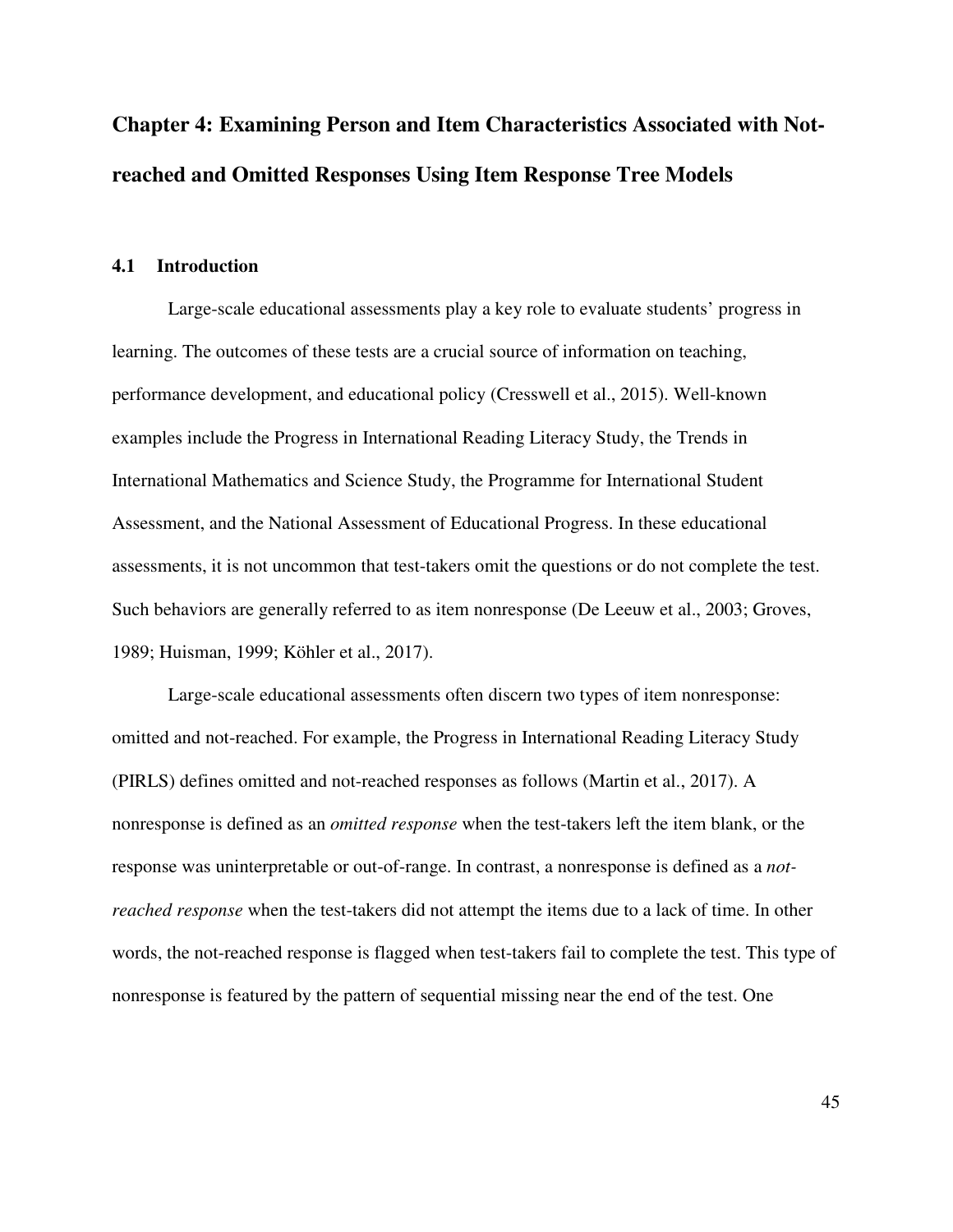example of such a pattern is  $(1, 0, 1, 1, 0, 9, 9, 9, 9, 9)$ , where 1 and 0 denote correct and incorrect answers respectively, and 9 is a missing response.

It is critical to understand how these two types of item nonresponse occur because they can cause serious biases in the assessment of student performance and test fairness (Köhler et al., 2017; Mislevy & Wu, 1996; Rose, 2013). Suppose that test-takers tend to omit some types of items (e.g., constructed-response items) more frequently. This can lead to a systematic failure in evaluating the skills/knowledge measured by these types of items. In such a case, the resultant test score may not properly reflect one's level of ability. Meanwhile, a particular group of testtakers (e.g., boys) may tend to omit the items more frequently. This can systematically underestimate their ability because most educational testing programs treat an item nonresponse as an incorrect answer in the scoring process (Martin et al., 2016, 2017). Thus, those who have a higher rate of item nonresponse tend to have lower test scores and could be mistakenly underestimated. This makes it difficult to have a fair comparison to other test-takers.

Despite its negative impacts, item nonresponse behaviors were not given much attention in the psychometric literature. To date, only several studies have investigated how item nonresponse occurs (e.g., Di Chiacchio et al., 2016; Köhler et al., 2015; Koretz et al., 1993; Matters & Burnett, 1999, 2003; Okumura, 2014). Most of these previous studies examined item nonresponse in large-scale educational assessments such as the Programme for International Student Assessment (PISA), the National Assessment of Educational Progress (NAEP), the National Educational Panel Study (NEPS), and the Queensland Core Skills (QCS) Test. Okumura (2014) examined the omitted response in the PISA reading assessment among Japanese students. It reported that the omitted response was more likely to occur for girls and open-ended items (vs. boys and multiple-choice items). Girls also tended to omit multiple-choice items more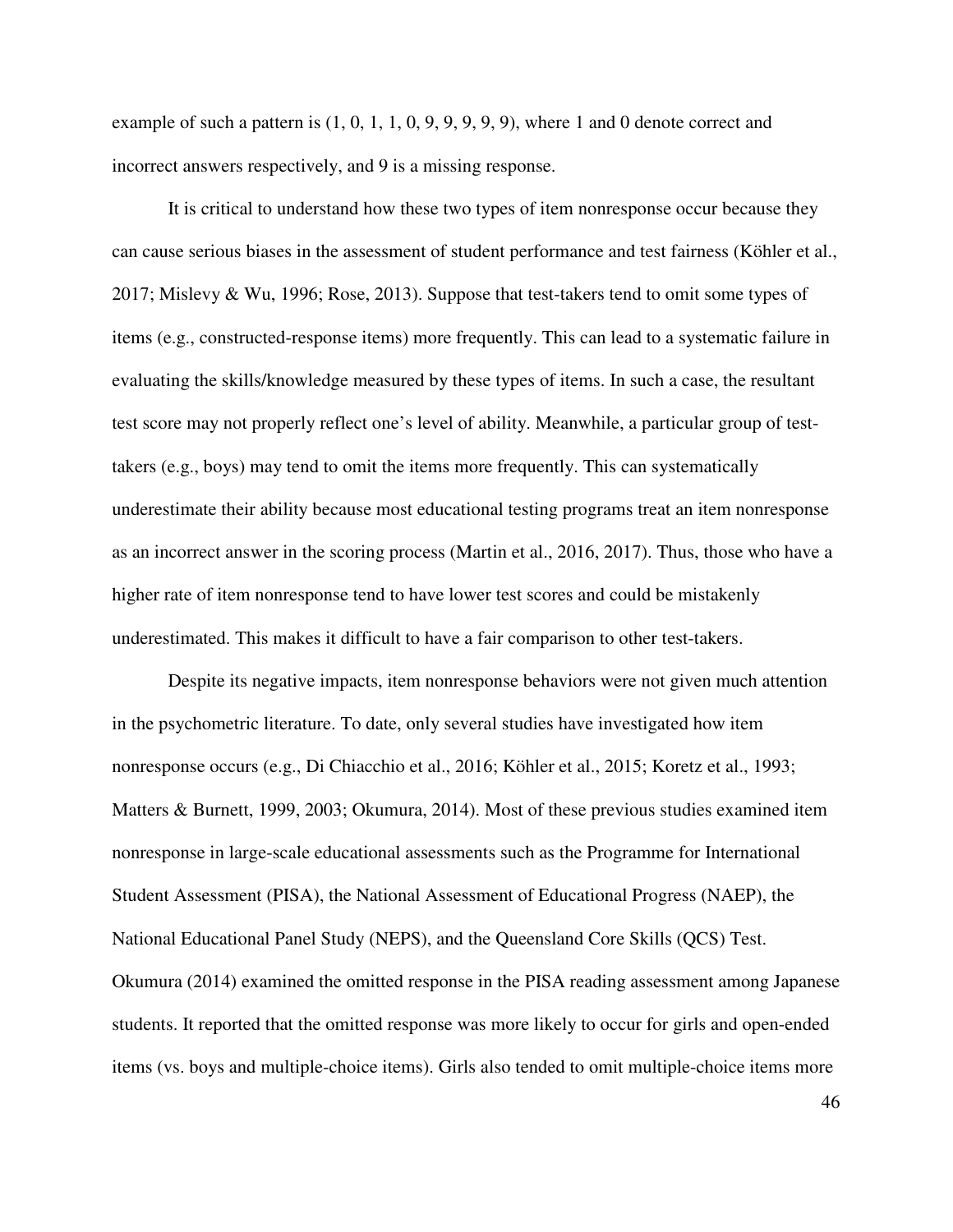frequently than boys, whereas the reversed pattern was found for open-ended items (i.e., boys were more likely to omit than girls). This study also identified other related factors such as social-cultural economic status, enjoyment of reading, and teachers' stimulation of reading engagement. More recently, Di Chiacchio et al. (2016) investigated both not-reached and omitted responses in the PISA science assessment among Italian students. They found that the notreached response was more prevalent for boys and test-takers having lower self-efficacy and greater enjoyment and interest in science. Meanwhile, the omitted response occurred more frequently for test-takers having lower self-efficacy and limited enjoyment in science.

Koretz et al. (1993) investigated both not-reached and omitted responses in the NAEP mathematics assessment among U.S. students. The authors found that open-ended items and minority ethnic groups were more likely to have a higher rate of omitted response (vs. multiplechoice items and Caucasian). They also reported a weak relationship between item format and not-reached response, implying that not completing the test is less affected by item format. With the NEPS, Köhler et al. (2015) examined item nonresponse behaviors in multiple competence domains of information and communication technologies, science, mathematics, and reading among German students. They reported that test-takers attending lower secondary schools<sup>1</sup> and having a migration background were more likely to not reach and omit their responses than their counterparts (i.e., upper secondary schools, no migration).

Matters and Burnett (1999) examined the Queensland Core Skills (QCS) Test – a statewide achievement test evaluating the common curriculum in Australia. They examined the

<sup>&</sup>lt;sup>1</sup> The lower secondary schools are loosely equivalent to junior high schools; the upper secondary schools are equivalent to senior high schools (UNESCO Institute for Statistics, 2012).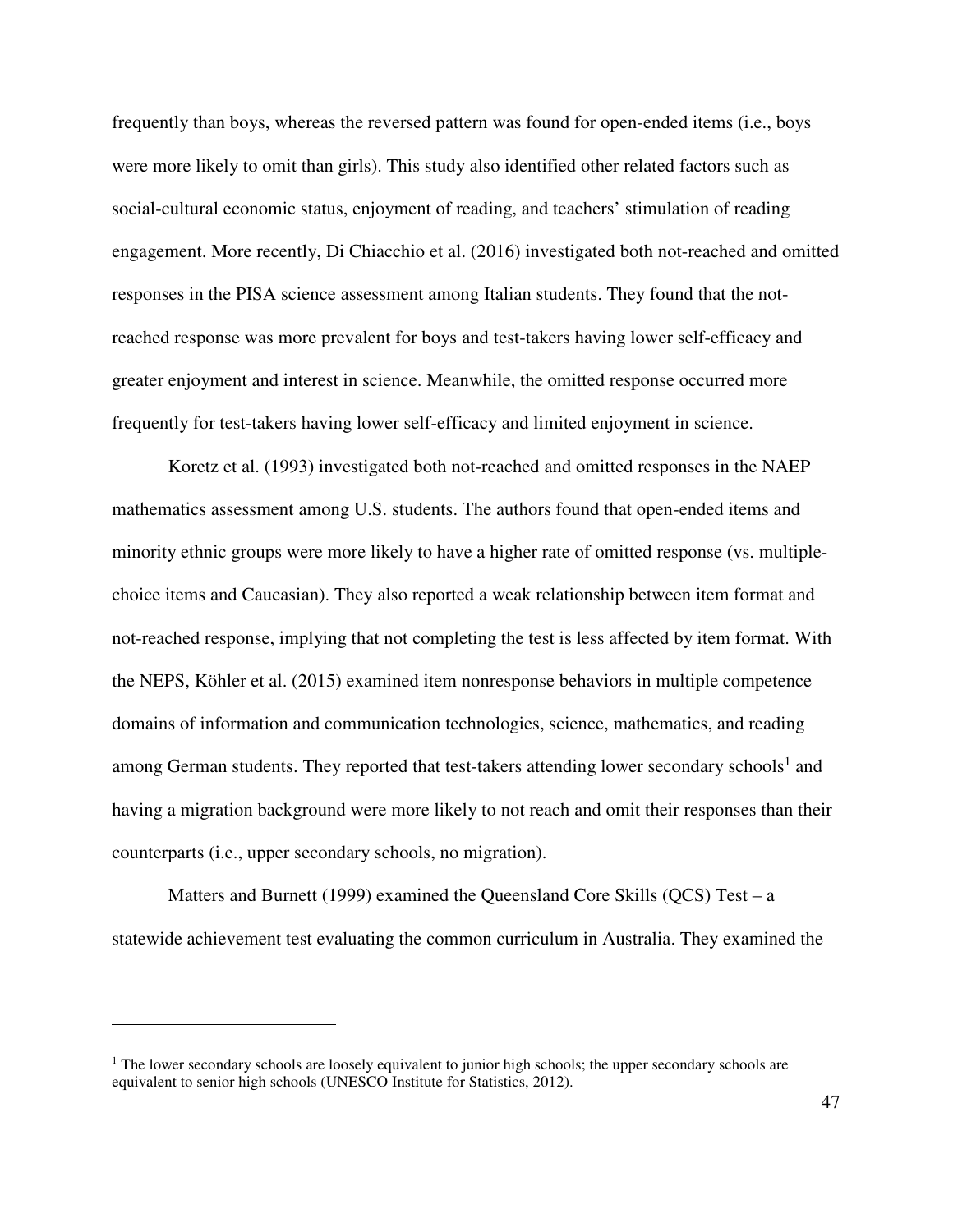omitting response behavior separately for short-response and multiple-choice items. For shortresponse items, they found that boys and students from government schools were more likely to omit responses than their counterparts (i.e., girls and those from non-government schools). They also found that girls from single-sex schools omitted less often than students from coeducational schools. The same pattern was found for multiple-choice items. In their follow-up work, Matters and Burnett (2003) further reported that test-takers with a lower level of academic self-efficacy, self-estimate of ability, and motivation were more likely to omit the items.

Worth noting is that these previous studies used different statistical techniques. The earlier works relied mostly on descriptive statistics (e.g., rates of omitted response) or correlations (Koretz et al., 1993; Matters & Burnett, 1999, 2003). Later, Di Chiacchio et al. (2016) used cluster analysis to identify groups of test-takers based on their patterns of item nonresponse (lower omitter, leaver, and jumper). They then examined how the clusters were associated with the test takers' characteristics. Not until recently have some studies adopted advanced item response modeling techniques (Köhler et al., 2015; Okumura, 2014) and examined the reasons for their occurrence.

As a recent method, the item response tree (IRTree) model was introduced as a promising tool for modeling a variety of response behaviors, including item nonresponse. The IRTree model enables researchers to analyze item responses by postulating a decision process via a tree structure. Taking this feature, several studies have shown that the IRTree model is not only useful for analyzing nonresponse behaviors but also for inspecting the effects of item and testtaker characteristics on them. De Boeck and Partchev (2012) were the first to suggest using the IRTree model for examining item nonresponse. They proposed to treat the omitted response as a response category and hypothesize the process leading to this category in a tree structure. Later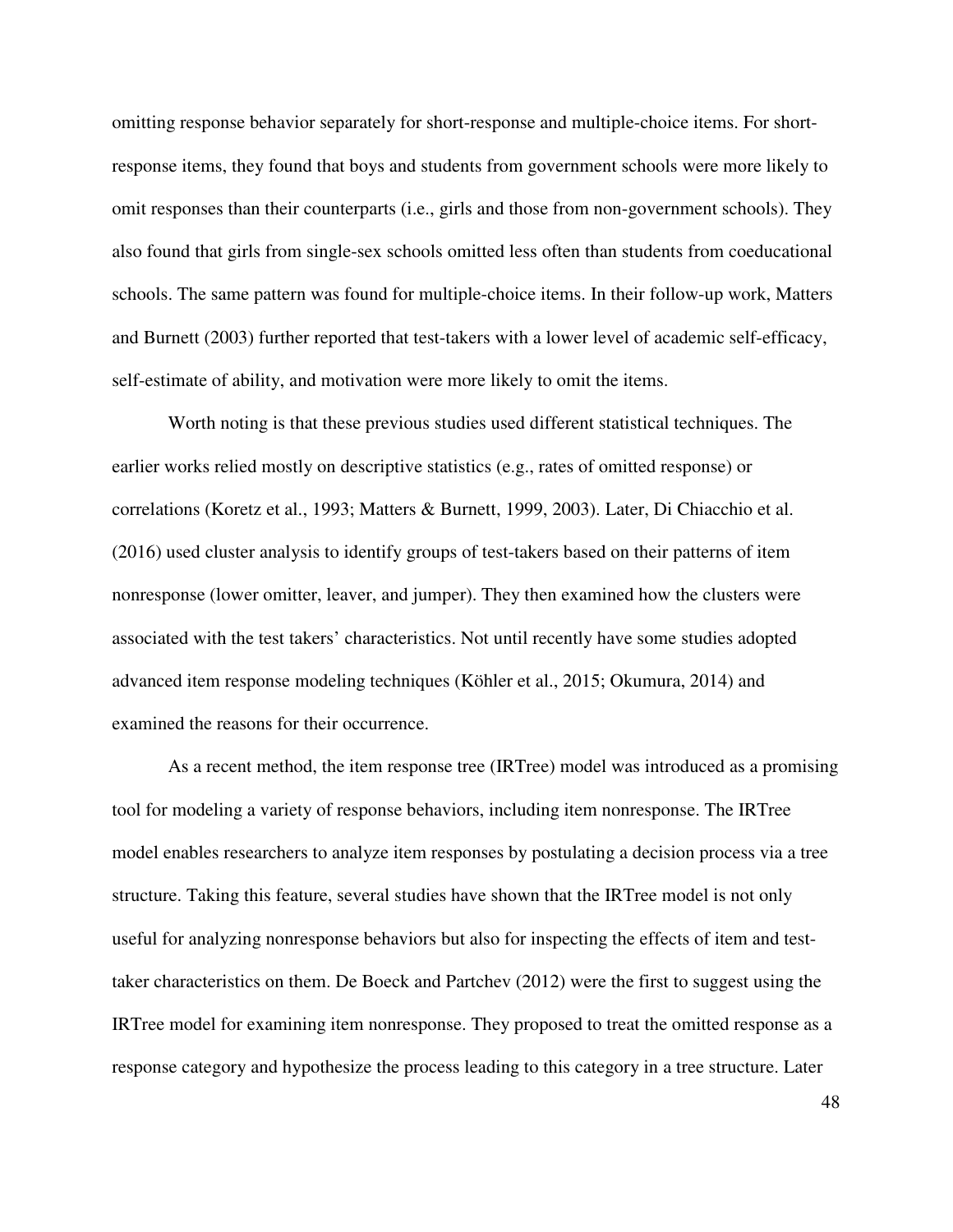on, Okumura (2014) followed this idea with real data to inspect the effects of the various item and test-taker characteristics, such as item format, sex, and enjoyment of reading. Okumura, however, only examined the omitted response. In a more recent work, Debeer et al., (2017) hypothesized several plausible decision processes for both not-reached and omitted responses and tested them with both simulated and real data. However, their focus was not on evaluating the effects of person and item characteristics.

The present study used the IRTree model to explain the occurrence of *both* not-reached and omitted response behaviors in the PIRLS reading test. To do so, our explication of the IRTree model will take the lenses of the *explanatory item response modeling framework* (De Boeck & Wilson, 2004). By adopting this framework, we can easily extend the standard IRTree model to the explanatory IRTree model as a form of a generalized linear and nonlinear mixed model (GLNMM). In this study, we will show how the explanatory IRTree model can help investigate various person and item characteristics related to both not-reached and omitted responses.

#### **4.1.1 Item Nonresponse in PIRLS**

The PIRLS has been widely used to evaluate reading literacy worldwide. Yet, there is limited information on item nonresponse behaviors when taking this test. In particular, the person and item characteristics that may lead to systematic differences in item nonresponse have not been examined. To fill this gap, this study will inspect the following four characteristics that can have practical ramifications on the PIRLS test scores: gender, test language, item location, and item format.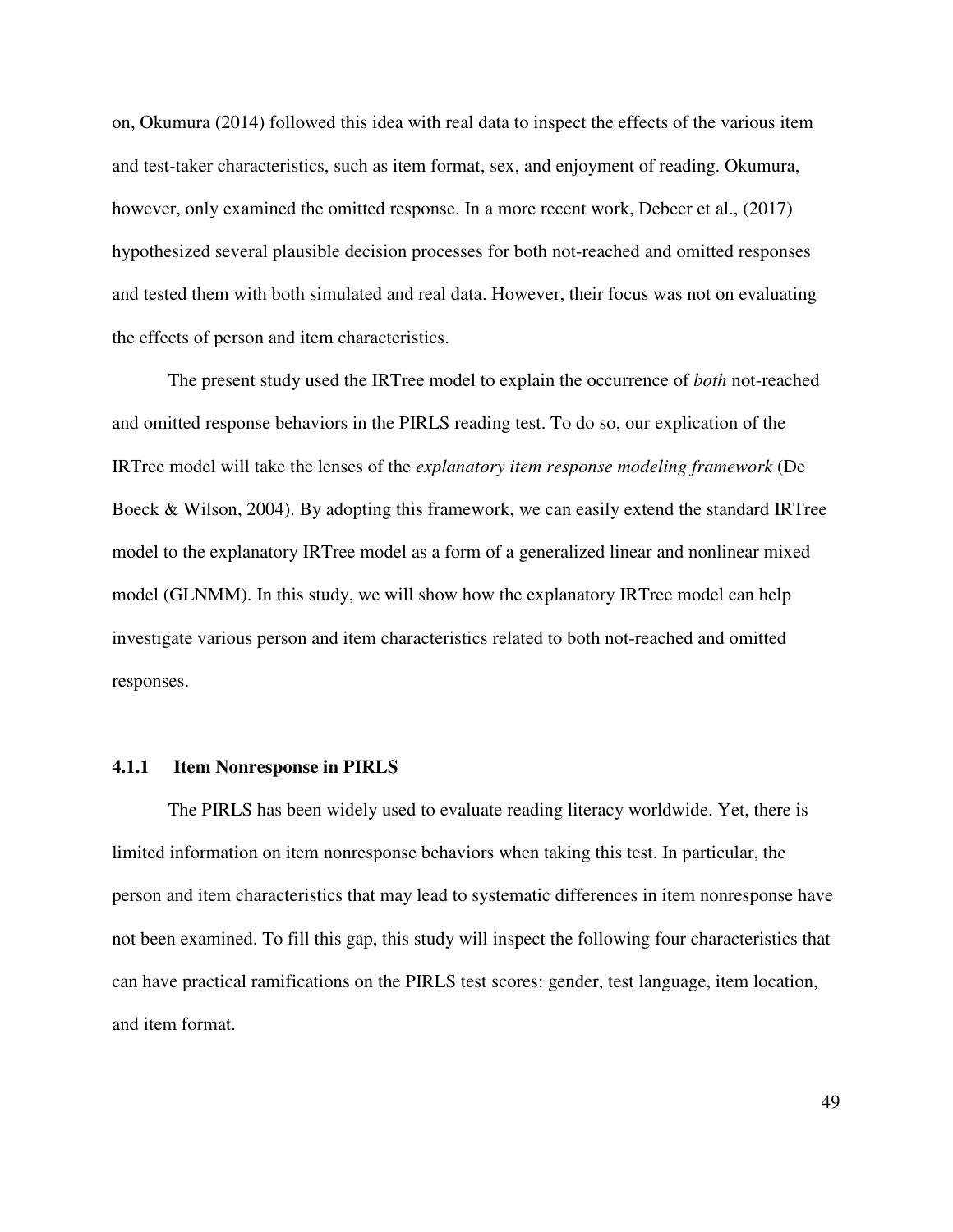First, we will examine potential gender differences in both not-reached and omitted responses. Gender was previously reported as a relevant factor in item nonresponse (Di Chiacchio et al., 2016; Matters & Burnett, 1999; Okumura, 2014). It is reasonable to believe that gender may also impact nonresponse in a large-scale reading test like the PIRLS. This can help identify whether one gender is disadvantaged due to item nonresponse. This study will also investigate the effect of item format. Many educational tests, including the PIRLS, use two item formats, multiple-choice and constructed-response (a.k.a. open-ended items). Previous studies observed that the constructed-response item is more prone to omission (Koretz et al., 1993; Okumura, 2014). This can cause a systematic failure in assessing the specific skills/knowledge measured by this format. This study will test whether this would occur in the PIRLS as well.

In this study, we will further examine two new factors, test language and item location, which have not been studied in previous research. The test language is an important factor in international testing like the PIRLS because it is translated into numerous languages. Hence, it is critical to ensure the comparability between different versions of translated tests. If item nonresponse is more prevalent for students taking either version, it can cause one test-language group to be disadvantaged and lead to a serious bias in performance comparison. Item location is also an important design factor in educational testing. Previous studies pointed out that testtakers' responses can be different depending on the order that items appear in the test (Hambleton & Traub, 1974; Laffitte, 1984; Lavrakas, 2008a; Zwick, 1991). Thus, we can anticipate that the location of where the items are placed in the test will affect the occurrence of nonresponse as well. If this indeed happens, the test scores may fail to reflect the particular skills/knowledge that the missed questions intend to assess.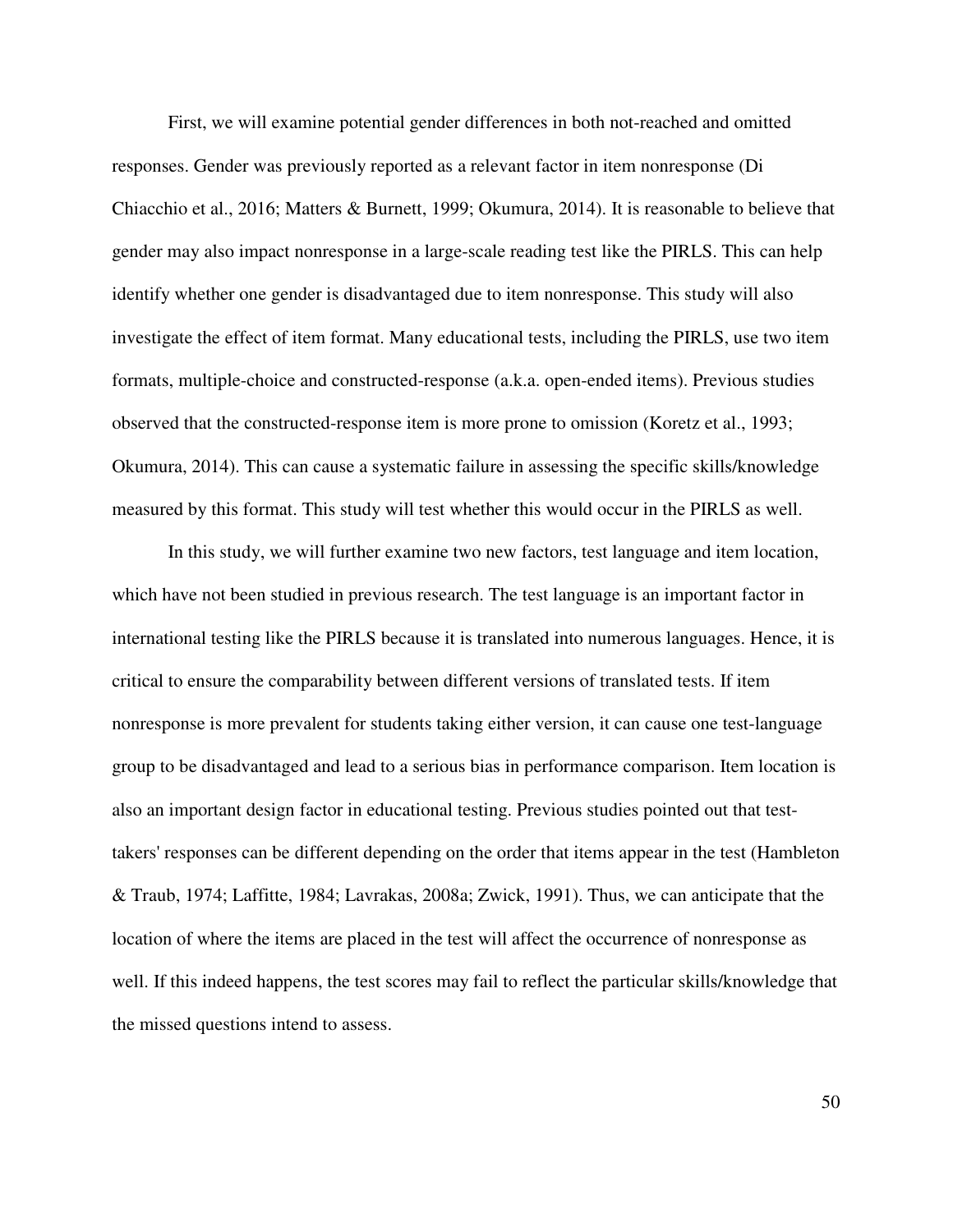In the next section, we will describe the PIRLS data and the specification of the explanatory IRTree model to examine item nonresponse behaviors.

#### **4.2 Method**

1

#### **4.2.1 Measure and Sample**

The PIRLS 2016 is an international assessment that aims to measure student learning in reading. It asks the students to answer multiple sets of items, each regarding a reading passage, in order to assess their comprehension of the content. The questions are either in the format of multiple-choice or constructed-response. For missing responses, the PIRLS indicated them either as not-reached or omitted. For valid responses to the questions, this study scored them either as correct (code = 1) or incorrect (code = 0) for both types of items.<sup>2</sup>

This study analyzed the data for 18,245 fourth-grade students in Canada. The dataset included the responses to the 181 items in all 13 booklets. The included person and item characteristics were: gender (boy = 50.1%, girl = 49.9%), test language (English = 67%, French  $= 33\%$ ), item format (multiple-choice  $= 47.5\%$ , construct response  $= 52.5\%$ ), and item location. For item location, because the number of items was not the same for different booklets, we calculated a value indicating an item's *relative* position in its given booklet. That is, each item's sequential position in the test was divided by the total number of items in that booklet. This made

 $2$  Originally, the PIRLS scored multiple-choice items as either correct or incorrect, while constructed-response items were scored as incorrect, partially correct, and correct. For consistency purpose, this study re-scored the constructedresponse items into binary scores by treating the incorrect and partially correct responses as incorrect.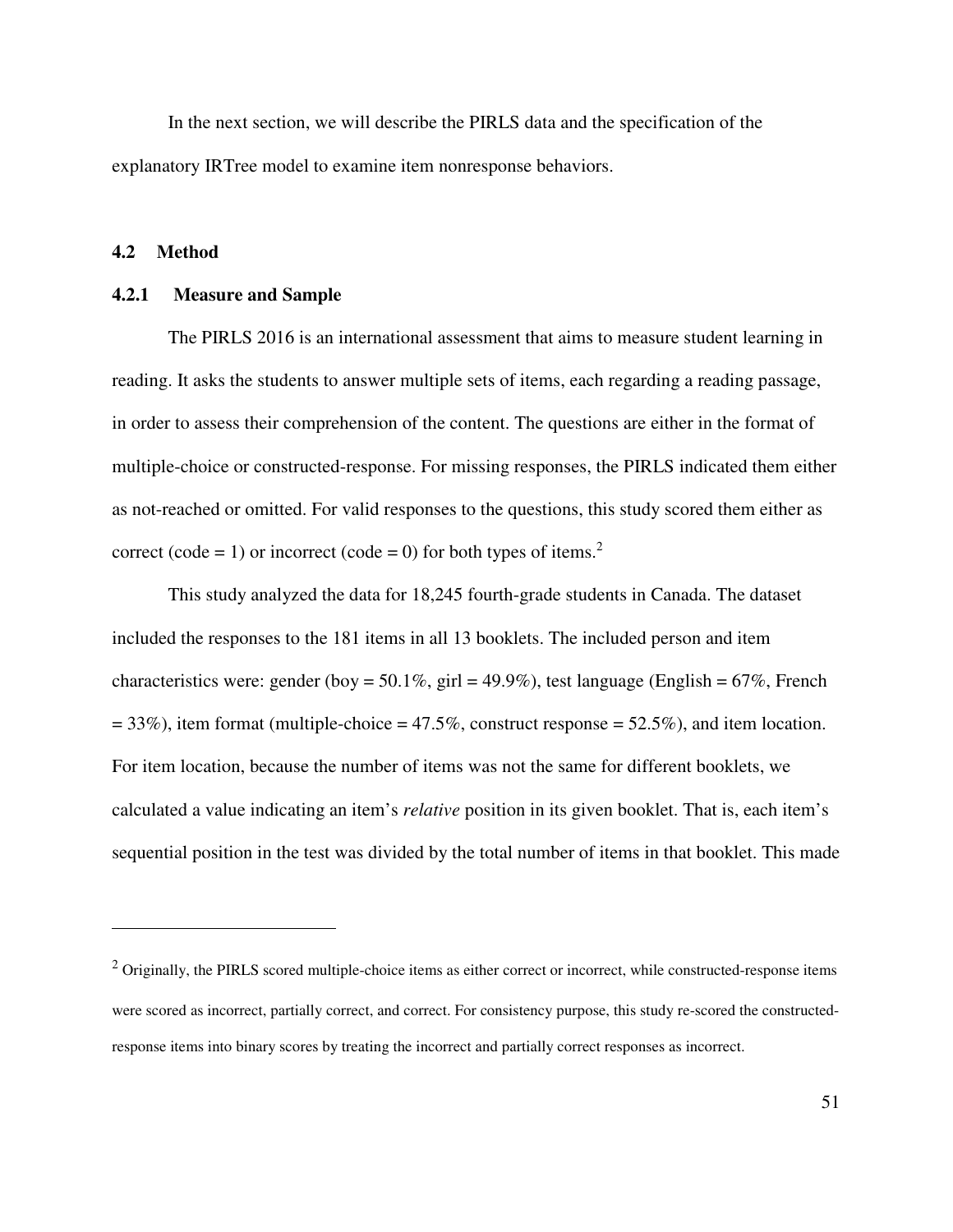the item location comparable across the booklets. We then standardized the values of relative item location so that it has a mean of zero and standard deviation of one. Hence, conceptually, an item with a large positive value means its relative location is far behind the middle location (i.e., closer to the end of the test). The rest of the three predictors were dummy coded: gender (girl  $=$  $0,$  boy = 1), test language (English = 0, French = 1), and item format (multiple-choice = 0, constructed-response  $= 1$ ). The extent of multicollinearity between the predictors was tested by the variance inflation factor (VIF). The VIF values of the predictors ranged from 1.04 to 2.27, indicating that the predictors were not highly correlated with each other (Cohen et al., 2003).

In the analysis, we split the entire dataset into two random halves. The specified IRTree model (to be explained) was fitted to the first half. The second half was used to cross-validate the findings by checking whether we can replicate the results from the first half.

#### **4.2.2 Model Specification**

**Tree structure.** This study specified a decision process that simultaneously models notreached and omitted responses, shown in Figure 4.1, as suggested by Debeer et al. (2017). This process consisted of three decision steps, leading to four response categories: not reached, omitted, correct, and incorrect. Node-1  $(Y_{ij1}^*)$  represented the first step regarding whether the students attempted the item (i.e., reached; branch coded as 0) or did not attempt the item (i.e., not reached; branch coded as 1). For students who attempted the item, as the second step, Node-2  $(Y_{ij2}^*)$  specified a decision about whether they omitted the items (branch coded as 1) or did not omit the items (branch coded as 0). If the students provided a valid response (i.e., did not omit), the last step in Node-3  $(Y_{ij3}^*)$  specified whether the response was correct (branch coded as 1) or incorrect (branch coded as 0).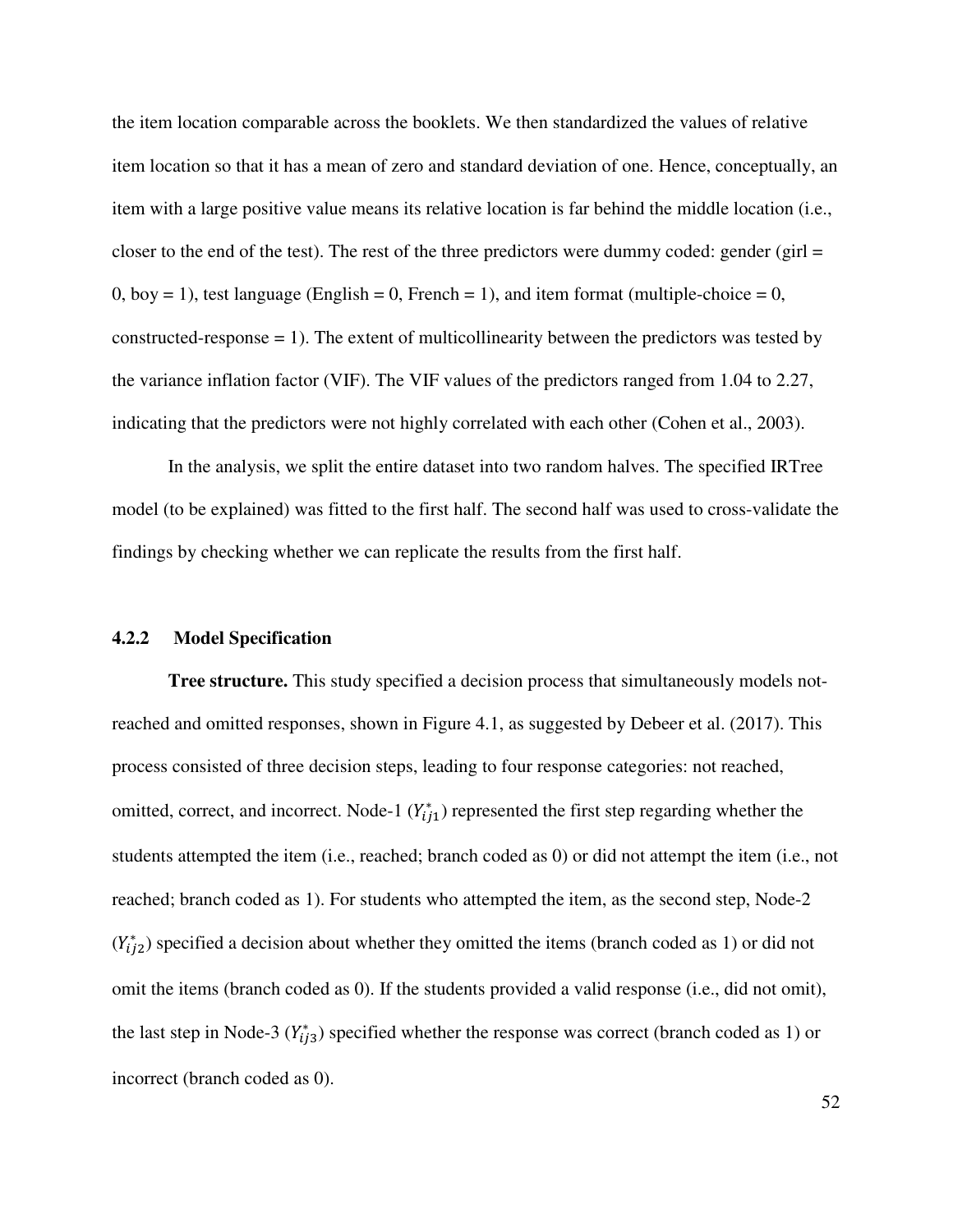Figure 4.1 Tree structure for not-reached and omitted responses.



Following this decision process, we recoded the original four observed responses  $(Y_{ij})$  for person *i* to item *j* into a set of node outcomes, shown as a mapping matrix in Table 4.1. The notreach response was recoded as (1, NA, NA) for the three nodes; the omitted response was coded as  $(0, 1, NA)$ ; the correct response was coded as  $(0, 0, 1)$ ; the incorrect response was coded as  $(0, 0, 1)$ 0, 0). The NA indicates that a decision step was not applicable. For example, if a question was not reached (Node-1), it was not applicable to consider whether it was omitted (Node-2) or answered correctly (Node-3), and therefore these nodes were coded as NA. Appendix B shows a sample of the recoded data according to this mapping matrix.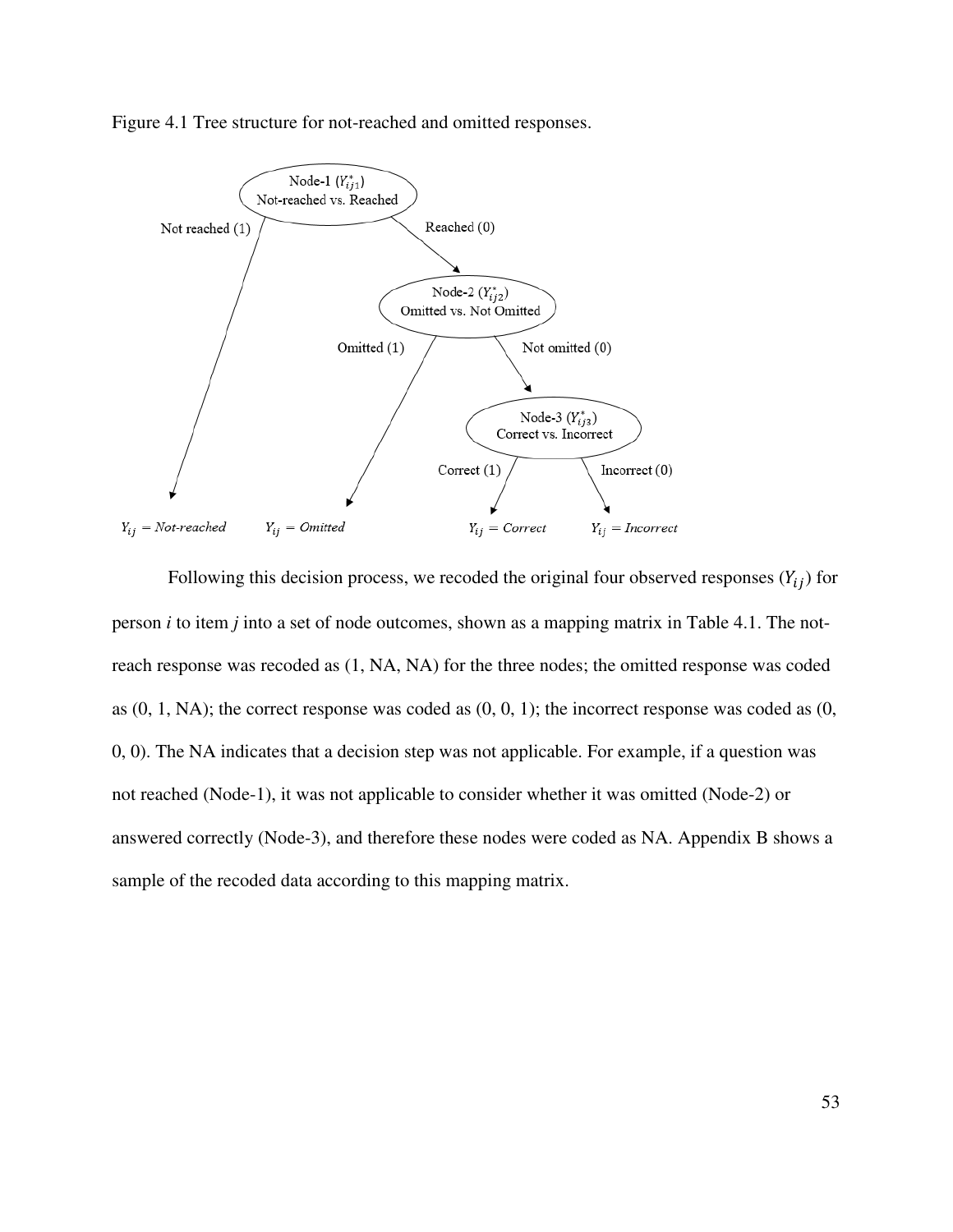| Responses $(Y_{ij})$ | Node-1 $(Y_{ij1}^*)$ | Node-2 $(Y_{ii2}^*)$ | Node-3 $(Y_{i j 3}^*)$ |
|----------------------|----------------------|----------------------|------------------------|
| Not-reached          |                      | <b>NA</b>            | <b>NA</b>              |
| Omitted              | $\boldsymbol{0}$     |                      | <b>NA</b>              |
| Correct              | $\boldsymbol{0}$     | $\boldsymbol{0}$     |                        |
| Incorrect            | $\overline{0}$       | $\boldsymbol{0}$     | $\theta$               |

Table 4.1 Mapping matrix for the IRTree model

*Note.* NA denotes not applicable.

Given the decision process, we specified the explanatory IRTree model to investigate the effects of person and item characteristics on the not-reached and omitted responses. The explanatory IRTree model, as a generalized linear mixed model, was estimated by the *lme4* R package using maximum likelihood estimation (Bates et al., 2015). In the following, we will explain its specification in detail.

**Explanatory IRTree model.** We specified the explanatory IRTree model by including item location, item format, gender, and test language as predictors. To inspect not-reached response, we specified item location, gender, and test language as having fixed effects in Node-1. For the omitted response, we included an additional factor, item format, as having a fixed effect for Node-2. Note that the item indicators were specified as having random effects on Node-1 and Node-2 so as to account for unexplainable variability due to item-by-item differences. This specification is similar to the linear logistic test model *with error* as discussed by De Boeck (2008). Moreover, we also controlled for student ability and item difficulty. It has been known that student ability and item difficulty are related to not-reached and omitted responses (Di Chiacchio et al., 2016; Köhler et al., 2015). That is, not-reached and omitted responses are more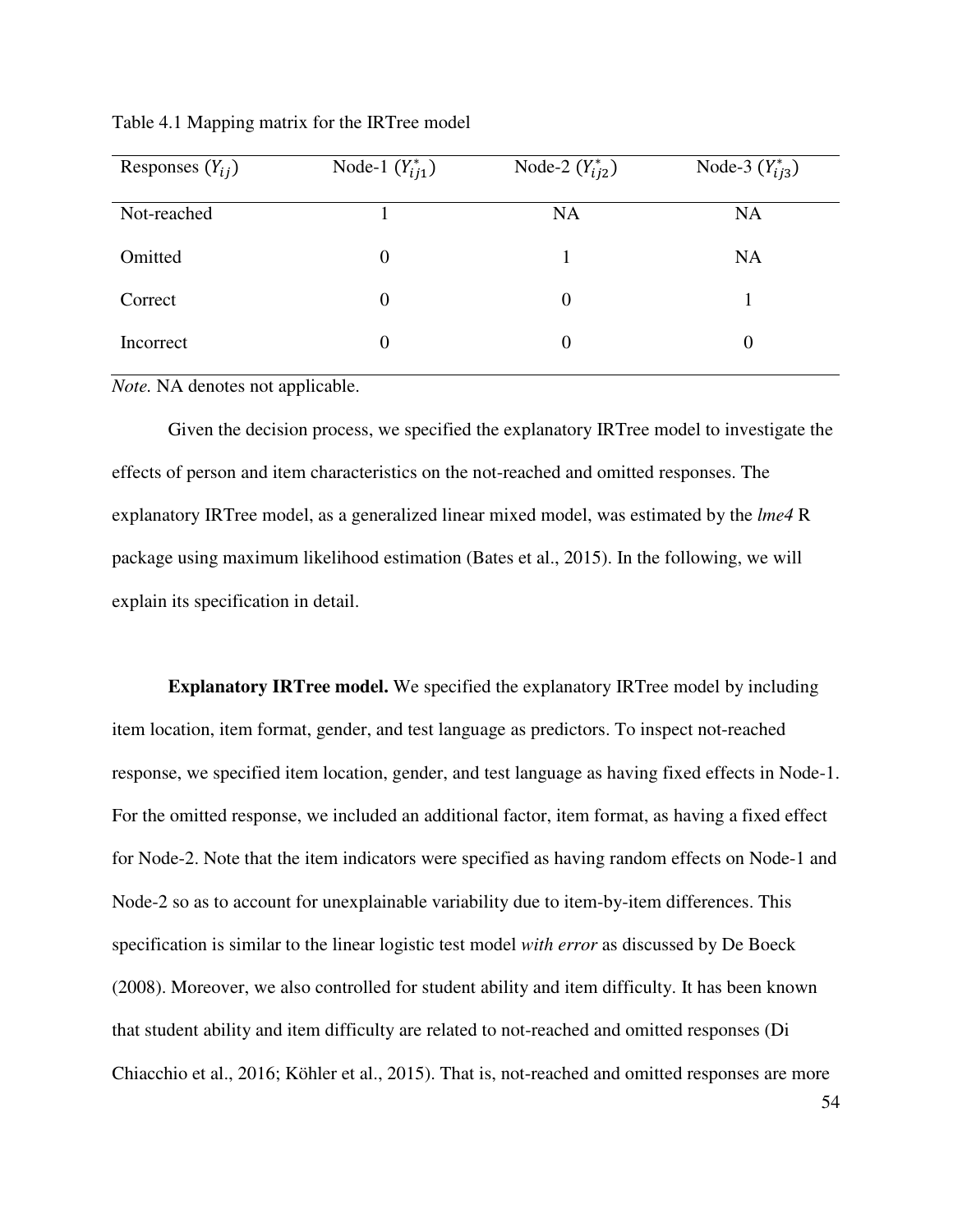likely to occur when test-takers have a lower level of ability and when items are more difficult. Therefore, these factors can be confounders when the major research interest is the effects of item/person properties. Thus, to control for student ability and item difficulty, we included person and item indicators as having random effects on Node-3. Hence, the logit of the probability of the outcome for node  $Y_{ijn}^*$  was specified as follows.

$$
logit\left(\pi(Y_{ijn}^* = y_{ijn}^*)\right) = \alpha 1_{ij} * node1 + \alpha 2_{ij} * node2 + \alpha 3_{ij} * node3,\tag{4.1}
$$

where

$$
\alpha 1_{ij} = \beta_{10} + \beta_{11} * ItemLoc + \beta_{12} * Gender + \beta_{13} * TestLang + u_{1j}
$$
\n
$$
(4.1a)
$$

$$
\alpha 2_{ij} = \beta_{20} + \beta_{21} * ItemLoc + \beta_{22} * Gender + \beta_{23} * TestLang + \beta_{24} * ItemForm + u_{2j}
$$
(4.1b)

$$
\alpha_0^2 = \beta_{30} + \theta_{3i} + u_{3j} \tag{4.1c}
$$

The average logits of Node-1, Node-2, and Node-3 were specified by  $\alpha 1_{ij}$ ,  $\alpha 2_{ij}$ , and  $\alpha 3_{ij}$ . Then, for each node, the average logit was predicted by fixed effects of person and item characteristics and random effects. By plugging (4.1a), (4.1b), and (4.1c) into (4.1) and rearranging the equation, the explanatory IRTree model can be presented as follows.

$$
logit\left(\pi(Y_{ijn}^* = y_{ijn}^*)\right) =
$$
\n
$$
(\beta_{10} + \beta_{11} * ItemLoc + \beta_{12} * Gender + \beta_{13} * TestLang + u_{1j}) * node1 +
$$
\n
$$
(\beta_{20} + \beta_{21} * ItemLoc + \beta_{22} * Gender + \beta_{23} * TestLang + \beta_{24} * ItemForm + u_{2j}) * node2 +
$$
\n
$$
(\beta_{30} + \theta_{3i} + u_{3j}) * node3
$$
\n(4.2)

First, the model included three conditional means, one for each node,  $\beta_{Node-1}$  (i.e.,  $\beta_{10}$ ),  $\beta_{Node-2}$  (i.e.,  $\beta_{20}$ ), and  $\beta_{Node-3}$  (i.e.,  $\beta_{30}$ ). These parameters indicated the average logits, hence the probabilities, of not-reached, omitted, and correct responses.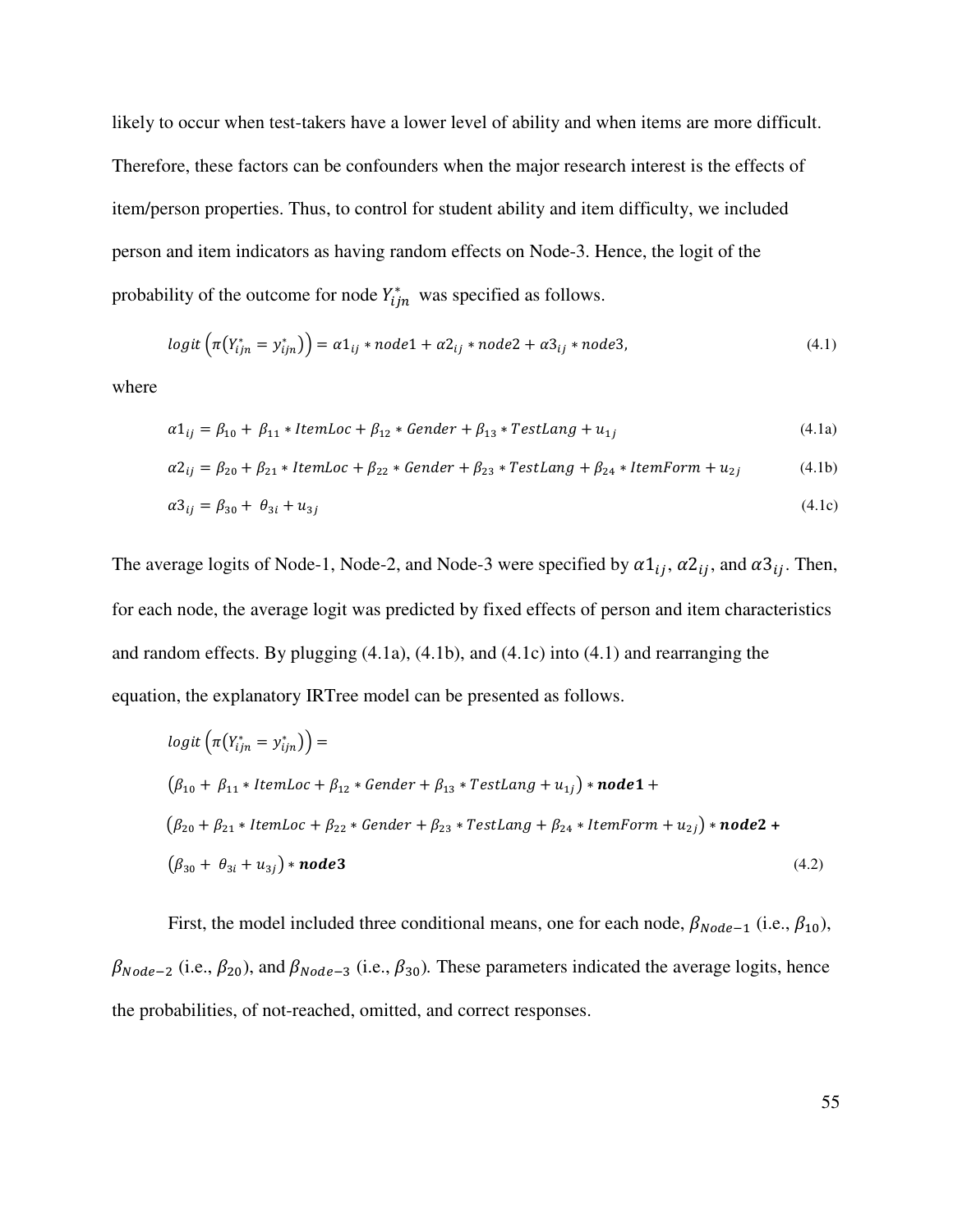Second, the IRTree model led to a set of fixed effects of person and item properties on Node-1 and Node-2, separately. For Node-1 (not-reached), the model yielded three fixed effects: (1) the parameter  $\beta_{Node-1:item location}$  (i.e.,  $\beta_{11}$ ), evaluating whether the not-reached response occurred differently depending on the item location, (2) the parameter  $\beta_{Node-1:gender}$  (i.e.,  $\beta_{12}$ ), examining the gender difference in the not-reached response, and (3) the parameter  $\beta_{Node-1:test\ language}$  (i.e.,  $\beta_{13}$ ), evaluating the difference between the English and the French versions in the not-reached response.

For Node-2, the first three predictors were the same, hence their fixed effect estimates,  $\beta_{Node-2:item location}$  (i.e.,  $\beta_{21}$ ),  $\beta_{Node-2:gender}$  (i.e.,  $\beta_{22}$ ), and  $\beta_{Node-2:test language}$  (i.e.,  $\beta_{23}$ ) had similar meaning except that omitting behavior was being explained. The fourth fixed effect,  $\beta_{Node-2:item format}$  (i.e.,  $\beta_{24}$ ), was the difference between the constructed-response and multiple-choice items in the omitted response.

Finally, as controls, this model yielded two random effects for Node-3, representing student ability,  $\theta_{Node-3}$  (i.e.,  $\theta_{3i}$ ), and item difficulty,  $u_{Node-3}$  (i.e.,  $u_{3j}$ ). In addition, two random effects of item indicators for Node-1 and Node-2,  $u_{Node-1}$  (i.e.,  $u_{1j}$ ) and  $u_{Node-2}$ (i. e.,  $u_{2i}$ ), were included, representing additional variability due to items in not-reached and omitted responses.

The corresponding *lme4* R code for the specified model was provided in Appendix D.

# **4.3 Results**

The explanatory model showed a better fit compared to the descriptive model (IRTree model with no person and item property variables) as shown by its lower model fit indices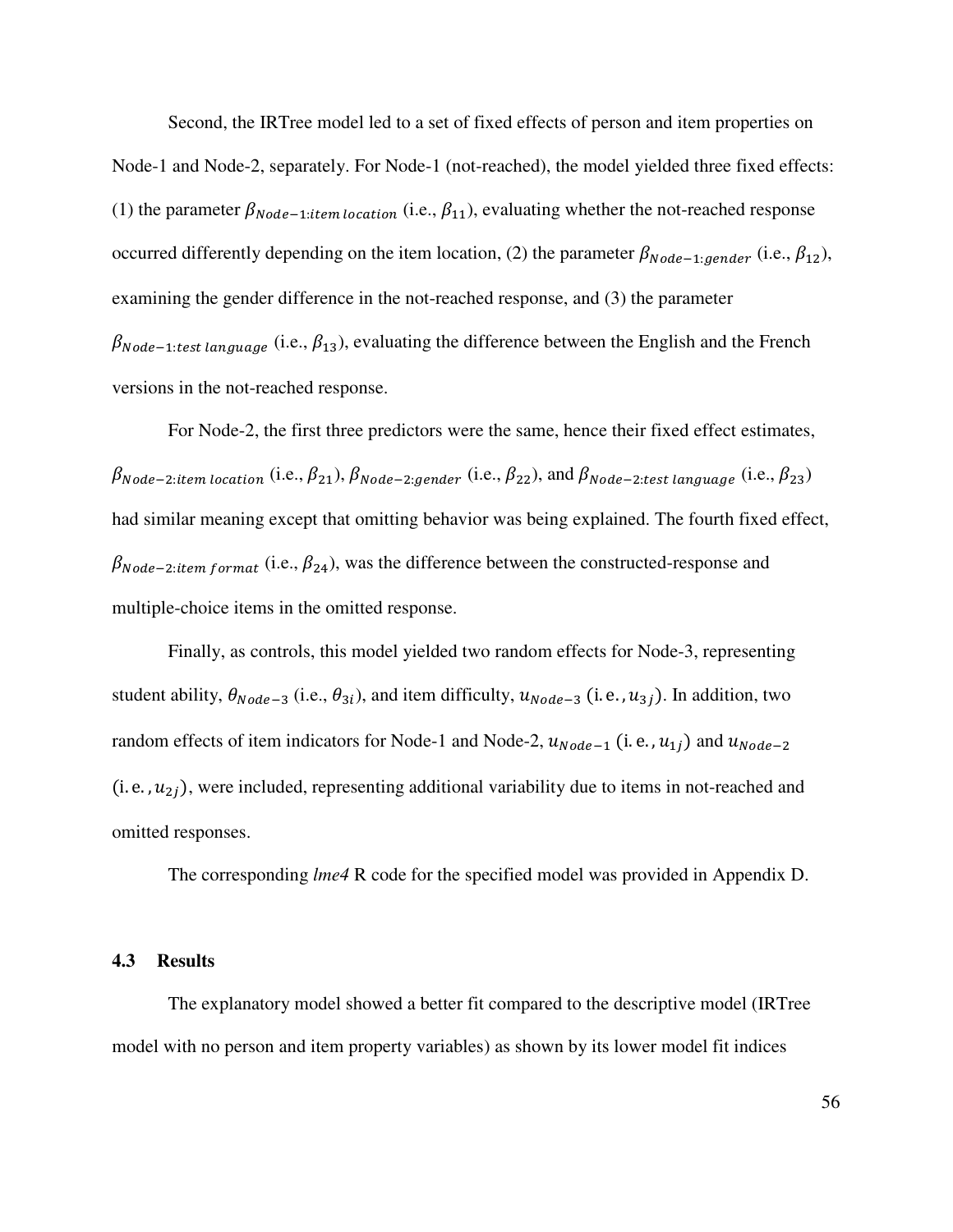reported in Table 4.2. Because the descriptive model was nested within the explanatory model, the Chi-square difference test was further conducted to examine the model fit. The  $\Delta X^2(7)$  = 1934.9, p <.001, showing that there was a significant improvement in fit to the data from the descriptive model to the explanatory model.

Table 4.2 Model fits of descriptive and explanatory IRTree models

| Models                                                                                               | $-2$ LL  | AIC      | <b>BIC</b> |  |  |
|------------------------------------------------------------------------------------------------------|----------|----------|------------|--|--|
| 1. Descriptive IRTree model                                                                          | 350941.9 | 350961.9 | 351077.7   |  |  |
| 2. Explanatory IRTree model                                                                          | 349007.0 | 349041.0 | 349237.8   |  |  |
| <i>Note.</i> -2 LL = -2 times log likelihood; $AIC = Akaike$ information criterion; $BIC = Bayesian$ |          |          |            |  |  |
| information criterion. A lower value of -2 LL, AIC, and BIC indicates that the model fits better     |          |          |            |  |  |

to the data.

The conditional means of the three nodes were estimated ( $\beta_{Node-1} = -6.668$ ,  $\beta_{Node-2} = -4.639$ , and  $\beta_{Node-3} = 0.842$ ). This showed that, on average, the chance of getting the correct answer was way higher than the other two nonresponse behaviors.

It also estimated the variances of ability and item difficulty as random effects ( $\theta_{Node-3}$  = 1.172 and  $u_{Node-3} = 2.084$ ). The additional item variabilities for Node-1 and Node-2 were estimated as well ( $u_{Node-1} = 0.938$  and  $u_{Node-2} = 0.520$ ). These random effects were controlled for while examining the fixed effects of person and item properties.

Of the most interest was the fixed effects of person and item properties, reported in Table 4.3. For Node-1, the results showed that item location and test language were significantly associated with the not-reached response. For item location, the positive estimate  $(\beta_{Node-1:item location} = 1.217)$  indicated that the items located later in the test were more likely to be not reached (i.e., not attempted). The odds of not being reached increased by 3.38 times for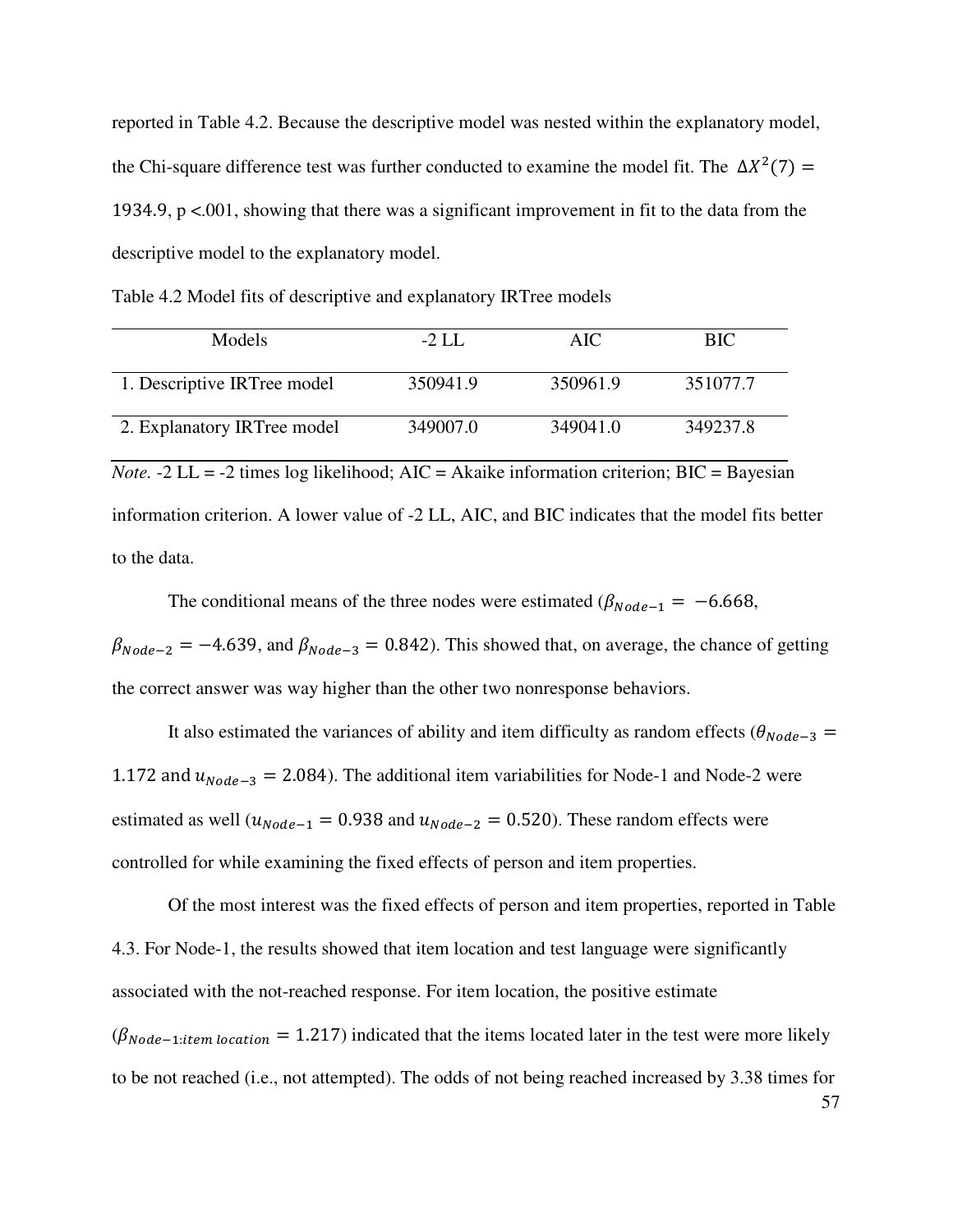every one standard deviation increase in the relative item location. As for test language, the estimate ( $\beta_{Node-1:test \ language} = 0.841$ ) showed a significant difference between the two test languages. The odds of having a not-reached response were 2.32 times higher for the students who took the French version than for those taking the English version. This indicated that the French version students were more likely to fail to complete the test than the English version students. The estimate of gender ( $\beta_{Node-1:gender} = 0.064$ ), however, was not significant. Table 4.3 The fixed effects of the person and item characteristics in the explanatory IRTree model

| Node-1 (not-reached) |               | $\beta$ | SE    | $\boldsymbol{p}$ | Odds ratio |
|----------------------|---------------|---------|-------|------------------|------------|
|                      | Item location | 1.217   | 0.087 | < .001           | 3.38       |
|                      | Gender        | 0.064   | 0.050 | 0.196            | 1.07       |
|                      | Test language | 0.841   | 0.050 | < .001           | 2.32       |
| Node-2 (omitted)     |               | $\beta$ | SE    | $\overline{p}$   | Odds ratio |
|                      | Item location | 0.266   | 0.045 | < .001           | 1.30       |
|                      | Item format   | 0.989   | 0.086 | < .001           | 2.69       |
|                      | Gender        | 0.129   | 0.021 | < .001           | 1.14       |
|                      | Test language | 0.746   | 0.021 | < .001           | 2.11       |
|                      |               |         |       |                  |            |

For Node-2, the fixed effects of item location, item format, gender, and test language on the omitted response were all significant. The positive estimate of item location  $(\beta_{Node-2:item location} = 0.266)$  suggested that the items located later in the test were more likely to be omitted. The odds of being omitted increased by 1.30 times for every one standard deviation increase in the relative item location. For item format, the estimate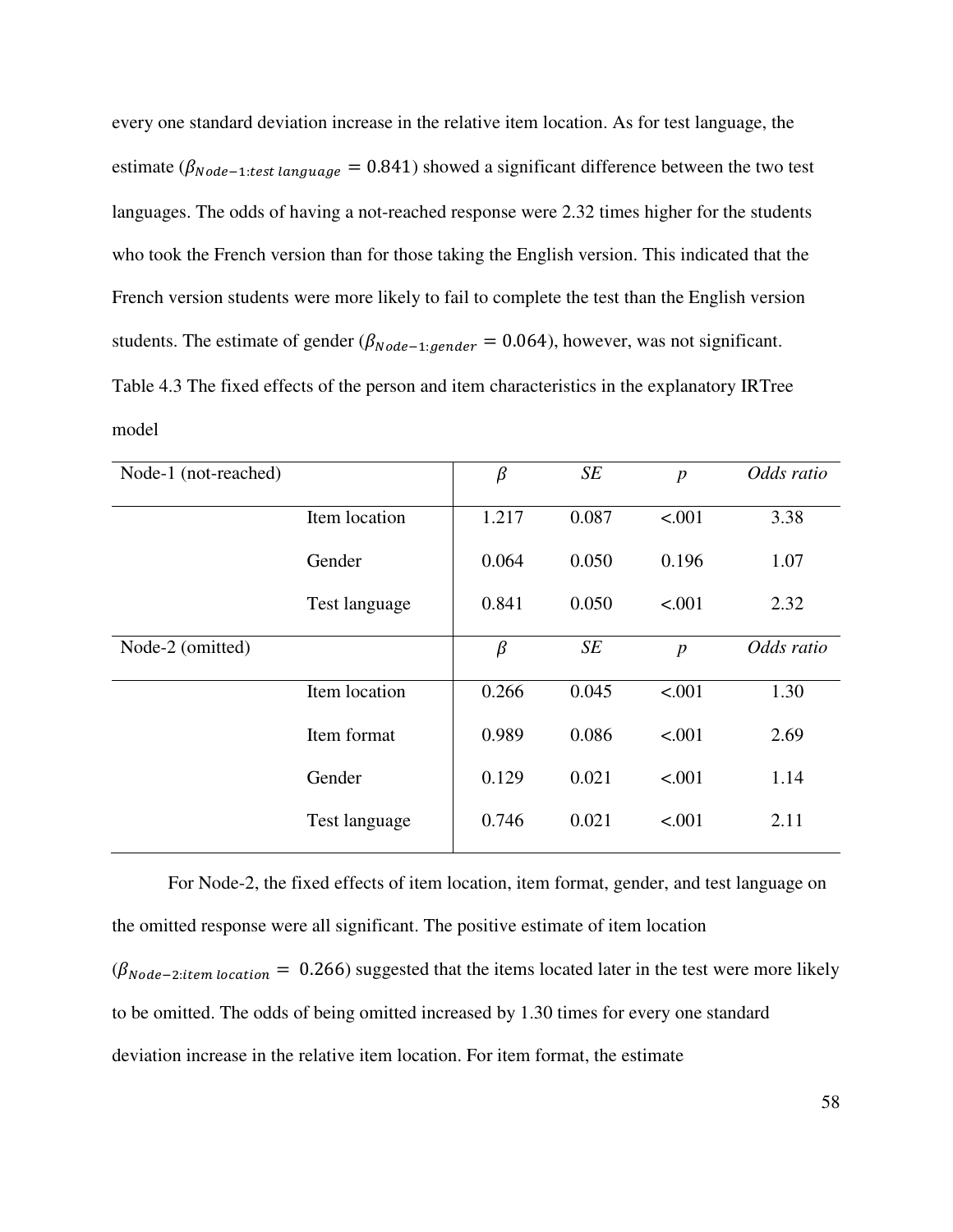$(\beta_{Node-2:item format} = 0.989)$  indicated that the constructed-response items were more likely to be omitted than multiple-choice items. The odds were 2.69 times higher for the constructedresponse items than for the multiple-choice items. In terms of gender, the estimate  $(\beta_{Node-2:gender} = 0.129)$  showed a significant difference in the omitted response. The odds of omitting the items were 1.14 times higher for boys compared to girls. Lastly, the estimate of test language ( $\beta_{Node-2:test\ language} = 0.746$ ) showed that students in the French version were more likely to omit the items than those in the English version. The odds were 2.11 times higher for the French version takers than their counterparts.

The results were cross-validated and we found similar results with the second random half of the data (see Appendix C).

### **4.4 Discussion**

This study introduced the explanatory IRTree model to examine the person and item characteristics related to item nonresponse behaviors in the PIRLS reading assessment among grade four Canadian students. With regards to person characteristics, gender and test language were found to be significant factors. Specifically, students taking the French version failed to complete the test (i.e., not reached) and omitted the items more frequently than those taking the English version. In comparing between boys and girls, boys were more likely to omit questions; however, the difference was small (odds ratio = 1.14). As for item properties, item location and item format were found to be significant factors. The closer an item was to the end of the test, the more likely the not-reached and omitted responses would occur. The omitted response was also more likely to happen to constructed-response items.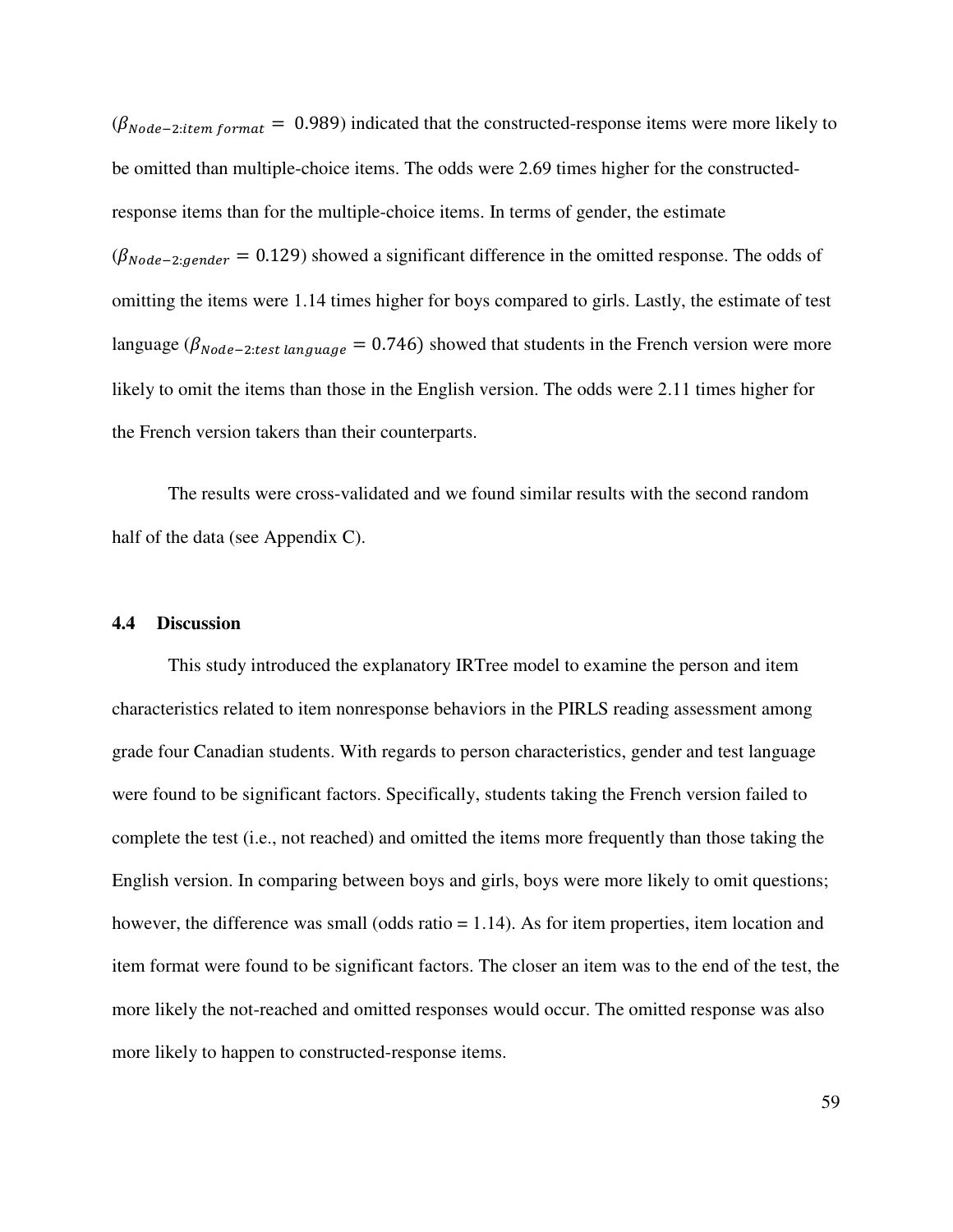The present study contributes to the literature of item nonresponse in several ways. First and foremost, this study broadened the utility of the IRTree model. Although the IRTree model has been applied to study item nonresponse and identify relevant factors (Debeer et al., 2017; Okumura, 2014), previous studies have not studied the effects of properties on *both* not-reached and omitted responses in one single integrated IRTree model. This study showcased how this could be done through the lenses of the explanatory item response modeling. Moreover, this study shed light on item nonresponse behaviors when taking the reading test of the PIRLS. Despite being used and researched worldwide, there were limited reports on item nonresponse. This study provided evidence on the effects of gender, test language, item location, and item format, which help to understand nonresponse behaviors and their undesirable effects on the PIRLS.

 The findings of this study are related to the literature in a number of aspects. First, the findings of gender differences were somewhat inconsistent with the extant literature. Inconsistent with Di Chiacchio et al. (2016) that reported Italian boys having a higher rate of not-reached response in the PISA science test, this study showed no significant gender difference in the notreached response. Although the difference was small, this study found that boys tended to omit the items more frequently. This is opposite to the report by Okumura (2014) where Japanese girls were found more likely to omit the items in the PISA reading test. These inconsistencies suggest that the gender differences in nonresponse may occur differently depending on the subject (e.g., reading, math) and/or samples (e.g., Canadian, Italian, and Japanese). Perhaps, nonresponse behaviors are specific to different subjects and educational cultures. Given the scarcity of literature on nonresponse, further investigation is needed to illuminate these inconsistencies.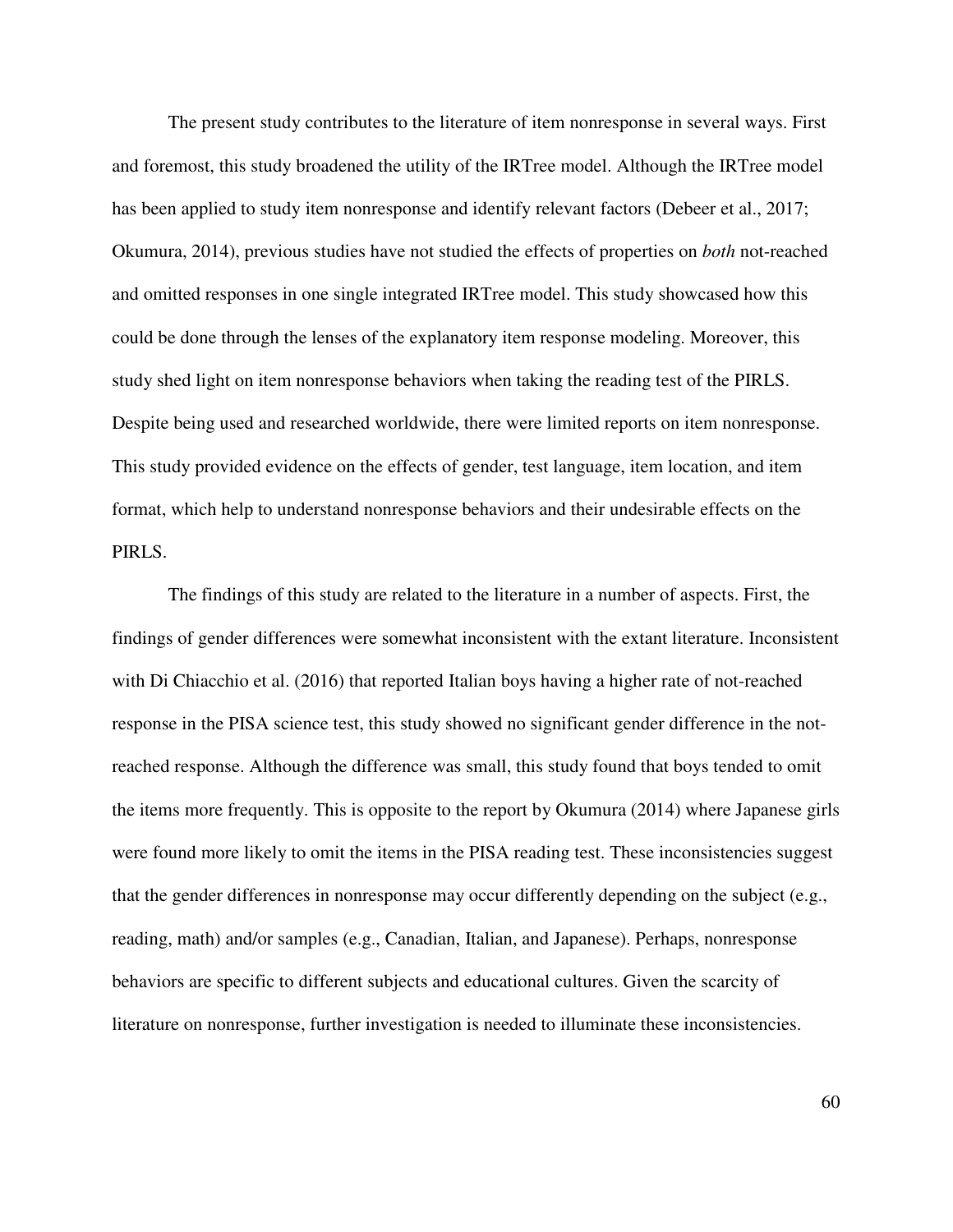The observed gender difference in this study raises some concerns about fairness in performance comparison. Many studies reported that girls outperformed boys in reading (Chiu & McBride-Chang, 2006; Logan & Johnston, 2010; Mullis et al., 2003, 2007). Likewise, PIRLS 2016 reported that fourth-grade girls had a higher average reading score than boys (Mullis et al., 2017). This performance discrepancy could partly be a byproduct of gender difference in omitting behavior. As discussed earlier, most educational testing programs, including the PIRLS, treat the omitted response as an incorrect answer (Martin et al., 2016, 2017). As a result, boys, who tended to omit the items more frequently, will have lower scores by design. Thus, boys' abilities could be systematically underestimated and reported as underperforming.

This study also showed that test language affected nonresponse behaviors. Students who took the French version of the test tended to exhibit more not-reached and omitted responses. These differences may be closely related to translation issues. In international large-scale educational tests, tests are translated into various languages to be administered internationally. However, it has been reported that translation may cause confusion due to factors such as cultural inappropriateness, unclear interpretations of translated items, improper language uses, and item writing conventions (Grisay, 2002; Solano-Flores et al., 2009; Solano‐Flores & Nelson‐ Barber, 2001; Solano-Flores & Trumbull, 2003). Reading tests like the PIRLS, in particular, can be more susceptible to these translation confusions, resulting in more frequent item nonresponse behaviors.

The findings on the item location suggested that students tended to not reach and omit the items that appeared later in the test, even after controlling for item difficulty and student ability. This finding is intuitively understandable because test-takers can be too exhausted to answer the questions or simply run out of time to complete the test, even though they are capable of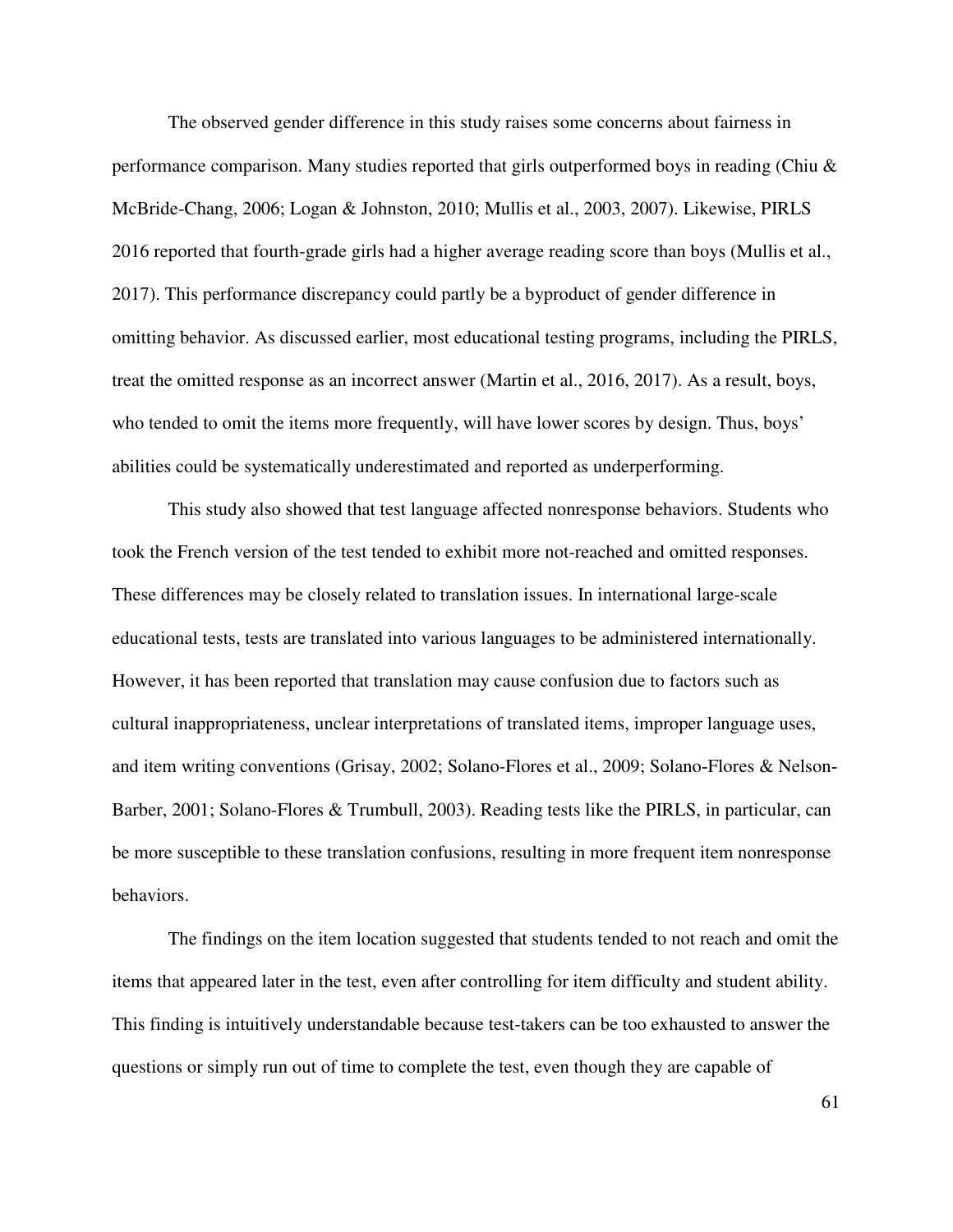providing answers. Consequently, the knowledge/skills to be measured by the items located later in the test (typically more advanced and sophisticated ones) might not be properly evaluated and therefore underrepresented in the final test scores.

As for item format, we found that students tended to omit the constructed-response items more frequently than the multiple-choice items after controlling for item difficulty and student ability. This result was consistent with the findings by Okumura (2014). This difference may occur because the constructed-response items generally require more effort compared to the multiple-choice items. This could be a hassle for students who had low test motivation, in particular when the consequence is low-stake. Similar to the undesirable effect of item location, the knowledge/skills measured by the constructed-response items may not be properly assessed and hence underrepresented in the final test score.

The findings based on the PIRLS had several practical implications on test development. First, test developers should be cautious about the handling of not-reached and omitted responses. These item nonresponses are often treated as incorrect responses when computing students' proficiency scores (Martin et al., 2017). However, this method could systematically underestimate the ability of those students having frequent nonresponses by giving them lower test scores. To reduce such potential bias, researchers can consider some remedies in scoring, such as the imputation-based approach (e.g., Bernaards & Sijtsma, 2000; Huisman & Molenaar, 2001; Rubin, 1987; Sijtsma & van der Ark, 2003) and the model-based approach (Glas & Pimentel, 2008; Holman & Glas, 2005; Köhler et al., 2017; Pohl et al., 2014; Rose et al., 2010).

Second, item nonresponse behaviors can be alleviated by providing sufficient testing time. The current study found that students tended to not respond to questions closer to the end of the test. Moreover, students taking the French version were more likely to fail to complete the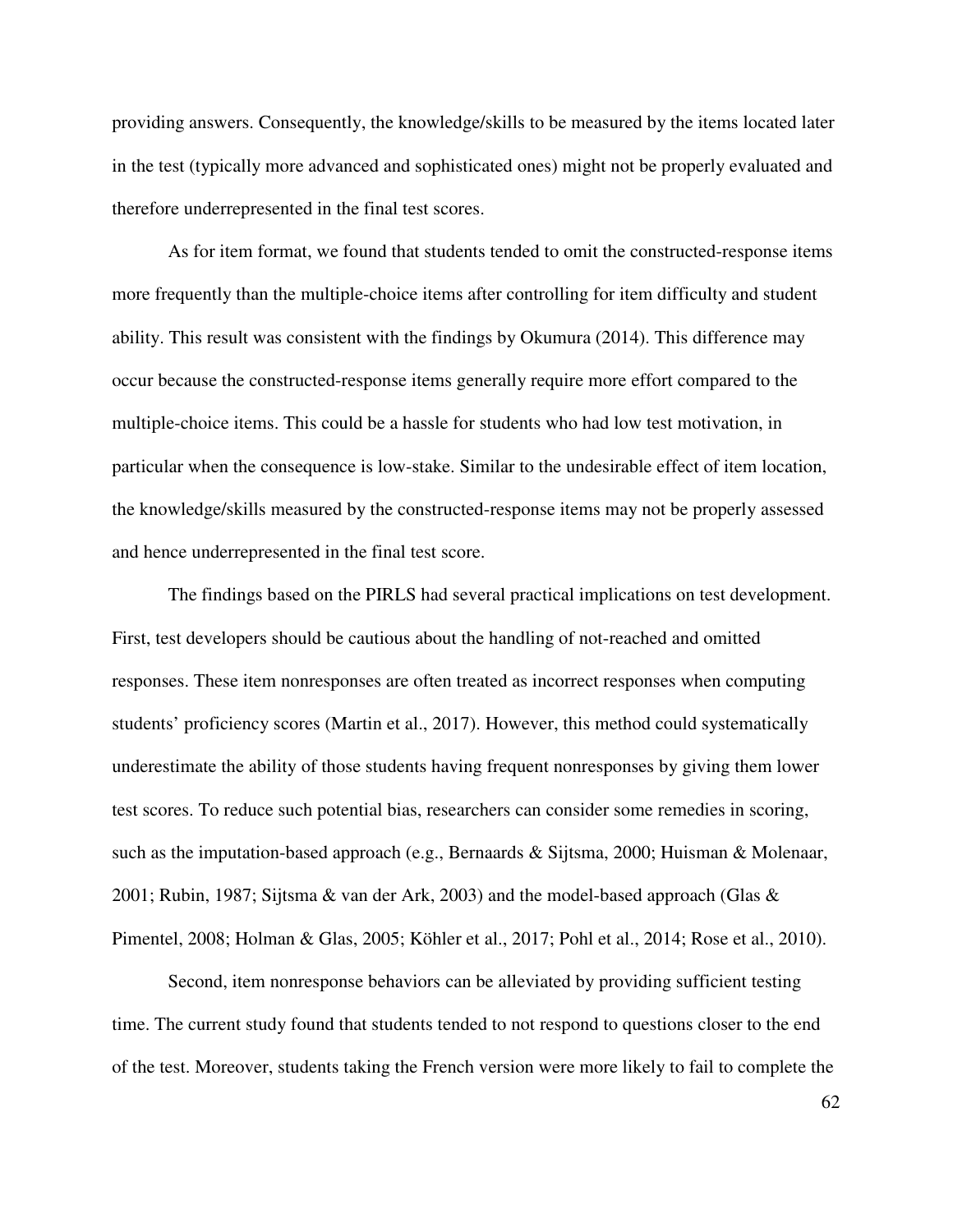test. This may suggest that not all students had sufficient testing time to answer all questions. For tests like the PIRLS, they are not designed to be a speed test (Martin et al., 2017). Hence, it is important to ensure the testing time is enough for students with different educational, language, and cultural backgrounds so that most, if not all, of the students, can respond to all the items.

Third, test developers could work on the design of constructed-response questions to mitigate the problem of frequent omitting. To give some examples, ensuring the prompts are concise and clear, requiring shorter rather than lengthy answers, and providing some structure to guide their response can be considered.

 There are several directions for future studies. The explanatory IRTree model can be further extended to examine interaction effects between person and item properties (e.g., between gender and item format). This enables researchers to explore how person and item characteristics work synergistically to affect item nonresponse. Also, although the current study treated reading ability as a confounding factor, it is possible to inspect how ability interacts with the item/person property variables to affect the nonresponse. However, it should be noted that an unnecessarily complex model can lead to identification and convergence problems in estimation.

There are some caveats in interpreting the results of the current study. The findings of this study may not be generalized to other samples of the PIRLS. Gender, test language, item location, and item format may show different relationships to nonresponse behaviors in samples from other countries. To fully understand item nonresponse behaviors, it would be useful to conduct analysis across all countries as future research. Finally, we encourage further work to investigate whether similar findings will be found in other large-scale educational tests such as PISA, TIMSS, and NAEP.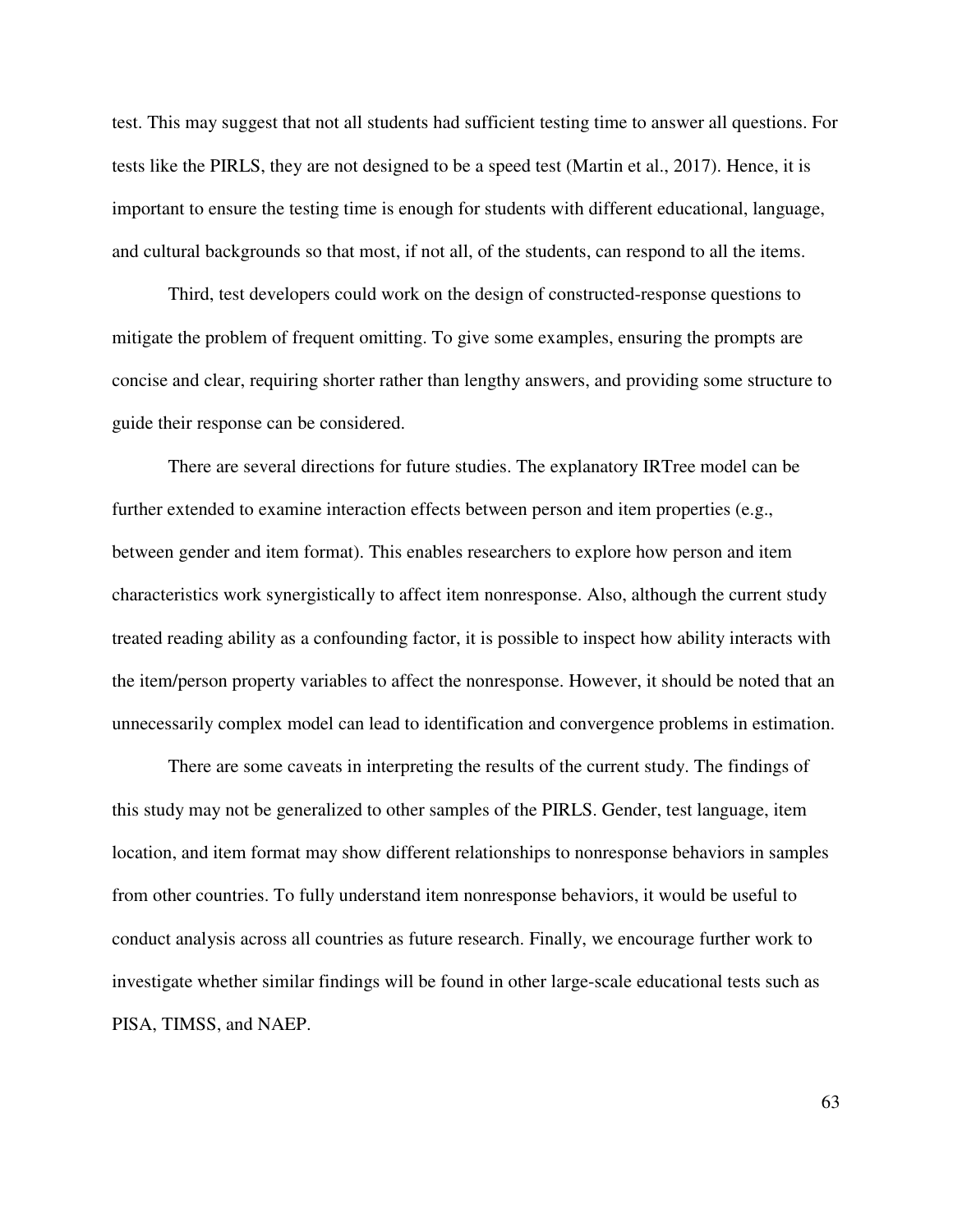### **Chapter 5: Discussion**

This chapter will discuss the entire work presented in this dissertation. It will begin by summarizing this dissertation and the main findings. I will then highlight the contributions and novelties of this dissertation. Following that, I will discuss several issues that may arise in fitting the IRTree model, in particular, when using the *lme4* R package. Finally, I will point out the limitations of this dissertation and recommendations for future research.

### **5.1 Summary of this dissertation**

This dissertation aimed to draw researchers' attention to the potential of the explanatory IRTree model in the study of response behaviors. In Chapter 2, I first introduced the IRTree model under the explanatory item response modeling framework and explicated the explanatory IRTree model within this framework. Based on that, in Chapter 3 and Chapter 4, I presented two studies, applying both the descriptive and explanatory IRTree models, for studying response styles and item nonresponse behaviors. As the main findings, Study-1 found the presence of two distinct extreme response styles and the acquiescence response style when responding to the Rosenberg's Self-esteem Scale. These findings had several critical implications on the score interpretation and use of this scale. Study-2 found several factors related to item nonresponse behaviors. Specifically, the findings showed that students taking the French version were more likely to leave the test incomplete and omit the items; boys were more likely to omit the items. Moreover, not-reached and omitted responses happened more frequently for the items closer to the end of the test. The omitted response was also more likely to happen to constructed-response items. These findings had practical implications for test development.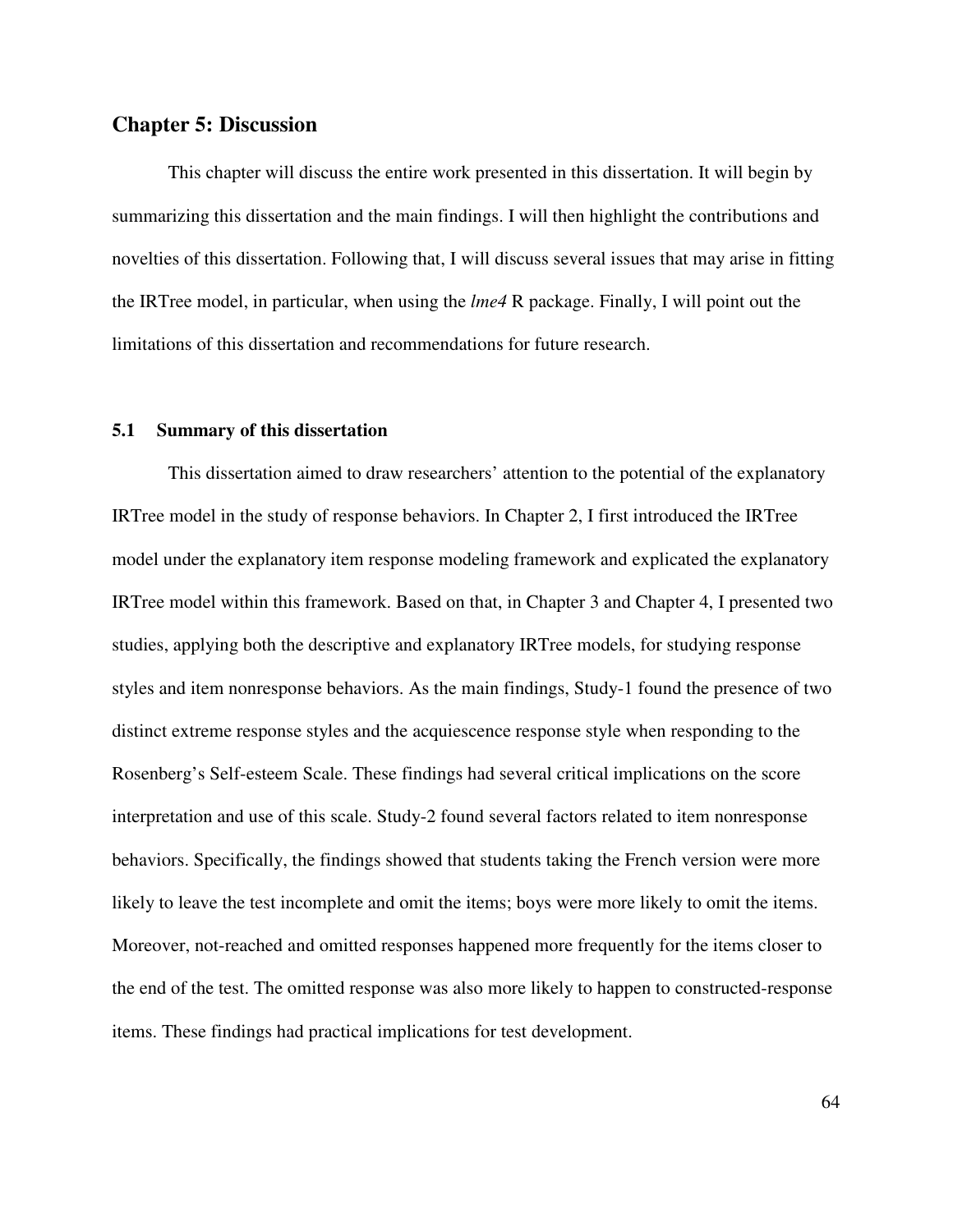### **5.2 Contributions of this research**

This dissertation makes new contributions in several aspects. First and foremost, this dissertation facilitates the explanatory use of the IRTree model. Despite the fact that the explanatory IRTree model is not entirely new (see Böckenholt, 2019; Debeer et al., 2017; Jeon & De Boeck, 2016; Okumura, 2014), it has been seldom discussed without a rigorous explanation. This dissertation is the first attempt to explicate the IRTree model within the explanatory item response modeling framework. By adopting this framework, I elaborated on how the standard descriptive IRTree model can be readily extended to the explanatory IRTree model as a form of GLNMM. This conceptualization makes it easier for applied researchers to understand and recognize the benefits of the explanatory IRTree model as long as they have some basic training in mixed models.

Moreover, I illustrated the explanatory IRTree model with real data examples and R codes in the context of studying response styles and item nonresponse behaviors. This didactic work not only can help applied researchers understand the explanatory IRTree model but also provides useful hands-on aids. In practice, this can help expand the versatility of the IRTree model and gain an in-depth understanding of response behaviors.

 The two empirical studies in this dissertation have substantive contributions to the field of measurement and test development as well. Although the IRTree model has been used to inspect response styles, the previous applications often focused on the extreme and mid-point response styles only (Böckenholt, 2017; Böckenholt & Meiser, 2017; Khorramdel & von Davier, 2014; Plieninger & Meiser, 2014; Thissen-Roe & Thissen, 2013; Zettler et al., 2016). This study is the first application of the IRTree model to examine acquiescence and disacquiescence response styles based on item keying property (positively and negatively keyed items).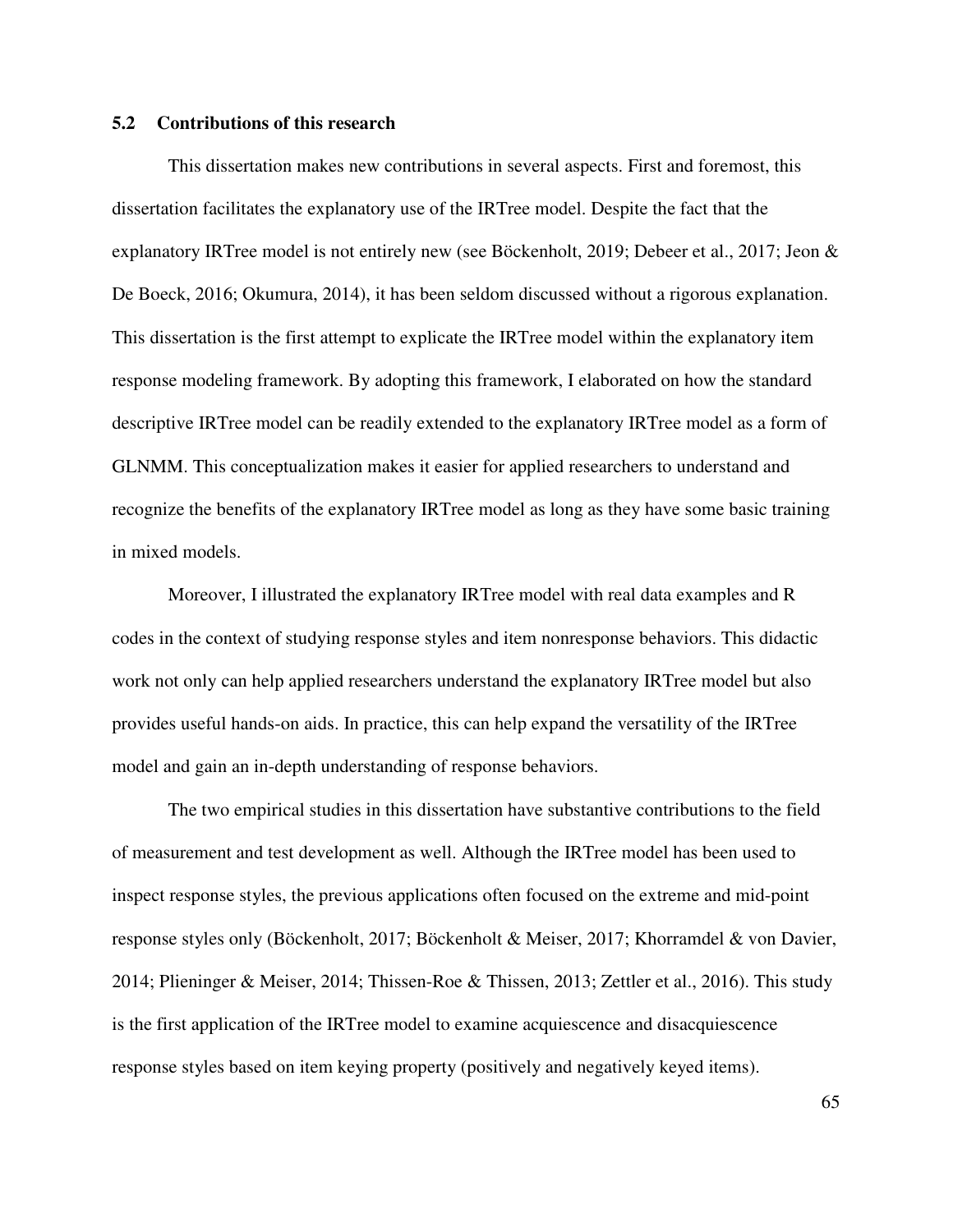Moreover, this study revealed the existence of two distinct extreme response styles and examined them at both the scale and item levels. These findings deepen our understanding of response styles and caution the validity of the Rosenberg's Self-esteem Scale.

 Likewise, Study-2 has several methodological and practical contributions. Although Okumura (2014) was the first to use the IRTree model to study person and item characteristics associated with item nonresponse, it was limited to omitted response only. This study is the first attempt to examine the effects of person and item characteristics on *both* not-reached and omitted responses simultaneously using an explanatory IRTree model. In addition, this study contributes to the measurement literature in terms of understanding item nonresponse. Using the PIRLS data, this study found extra evidence for the effects of gender and item format on item nonresponse. Moreover, this study identified two new factors of test language and item location. Based on these findings, I also provided suggestions for handling these undesirable effects such as treatment of item nonresponse, testing time, and the writing of constructed-response items.

### **5.3 Fitting the IRTree model using the** *lme4* **R package**

In this dissertation, I fitted the IRTree model using the *lme4* package. The *lme4* package was developed for fitting a generalized linear mixed model and it has been widely used (Bates et al., 2015). Previous studies demonstrated how various item response models including the IRTree model can be estimated using the *lme4* functions (De Boeck et al., 2011; De Boeck & Partchev, 2012; Doran et al., 2007). The *lme4* R codes formulated in this dissertation were largely driven by this previous research. In the following, I will address several issues that may arise in using this package.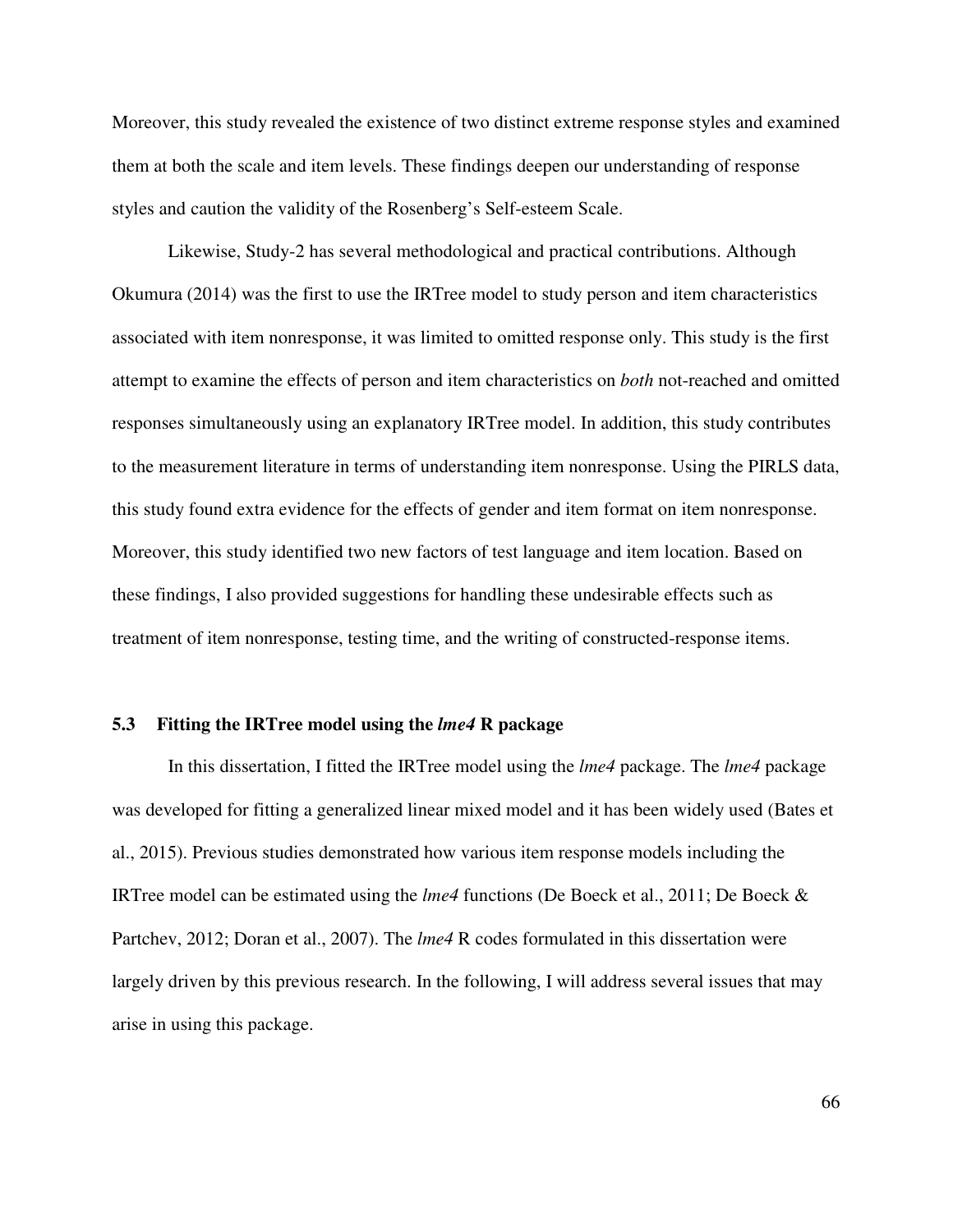Readers may notice that the intercept is suppressed in the specification of the IRTree model in the *lme4*. That is, the R code includes 0 (or -1) along with predictors of interest to suppress the intercept. In item response models, this specification is commonly adopted to avoid one of the predictor values to be taken as the reference point (e.g., De Boeck et al., 2011; Doran et al., 2007), which may lead to cumbersome interpretation. For example, with the intercept, the fixed effect of the item will be an estimate of how much each item deviates from the reference item (e.g., first item). By suppressing the intercept, the fixed effect can be estimated for all the items without comparing them to a reference item. For this reason, the intercept was suppressed in the IRTree model.

Among applied researchers, one of the common issues with using *lme4* is that it does not always provide a p-value. However, this issue does not apply when fitting the IRTree model. The IRTree model was fitted using the *glmer* function of *lme4* as a "generalized" model. In this function, the p-value is calculated based on asymptotic Wald tests following the standard practice for generalized linear models (Bates et al., 2020). Even so, the developers pointed out that "these tests assume that shape of the log-likelihood surface and the accuracy of a chisquared approximation to differences in log-likelihoods." Hence, researchers should be cautious about interpreting the p-value when these assumptions fail.

Finally, it should be noted that researchers can consider other software for fitting the IRTree model. Although this dissertation employed the *lme4* R package, any software with GLNMM available can be used to fit the IRTree model. Specifically, the *flirt* R package developed by Jeon and Rijmen (2016) can be a good option for applied researchers. This package is specialized for the IRTree model and includes functions that help researchers with data preparation and model specification.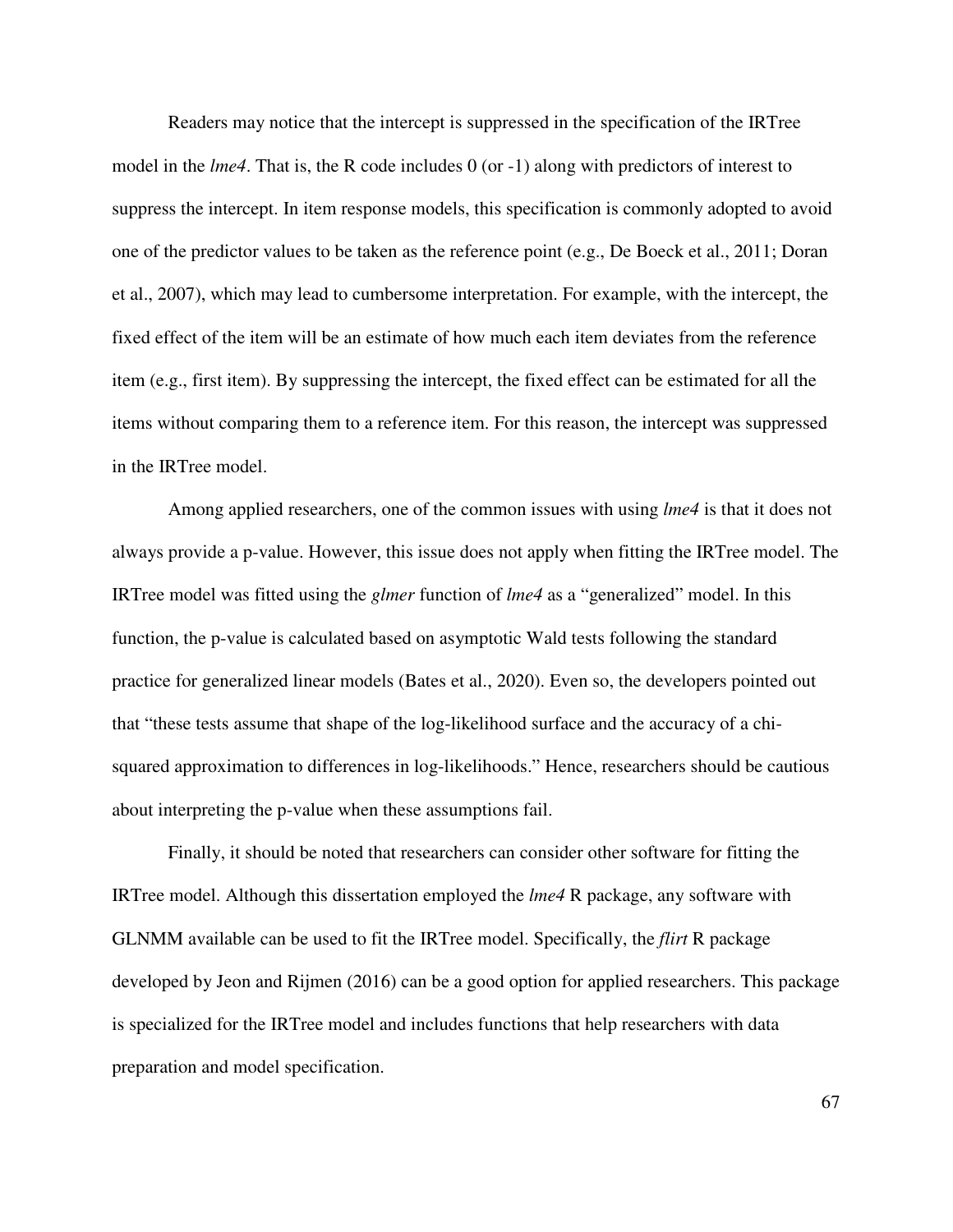### **5.4 Limitations and recommendations for future research**

There are some caveats and limitations in this dissertation. First, the IRTree models demonstrated in this dissertation were limited to one-parameter models with binary decision outcomes. It is important to note that it is also possible to fit two- and three-parameter models (Jeon & De Boeck, 2016). In such cases, the IRTree model will be a generalized *nonlinear* mixed model. Equally worth noting, the nodes do not have to be binary (two branches). A node can have multiple branches depending on the researchers' questions and the data at hand. In these cases, multinomial or ordinal IRTree models are most appropriate, and the statistical packages that can handle multiple node outcomes such as the *flirt* R package by Jeon and Rijmen (2016) can be considered. In future research, it would be valuable to extend the explanatory IRTree model with a nonlinear form and multiple decision outcomes. These extensions will provide even more flexibility in tailoring the IRTree model to the researcher's specific data for their specific questions.

Second, the legitimacy of the assumed decision process in the tree structure is pivotal for the trustworthiness of the findings. If the decision process assumed by the researchers does not reflect the reality of how the respondents come to the response outcomes, the findings could be called into question. Hence a well-thought-out process is crucial to IRTree model applications. For future research, I recommend the following methods for choosing a decision process. First, researchers can hypothesize several alternative decision processes and evaluate their appropriateness based on goodness-of-fit measures such as – 2 log likelihood, AIC, and BIC. This approach helps identify the best decision process for the data. Recently, Debeer et al. (2017) used this approach and identified the best fitting process for studying item nonresponse. Second, researchers can evaluate the decision process by model residuals. Once the IRTree model is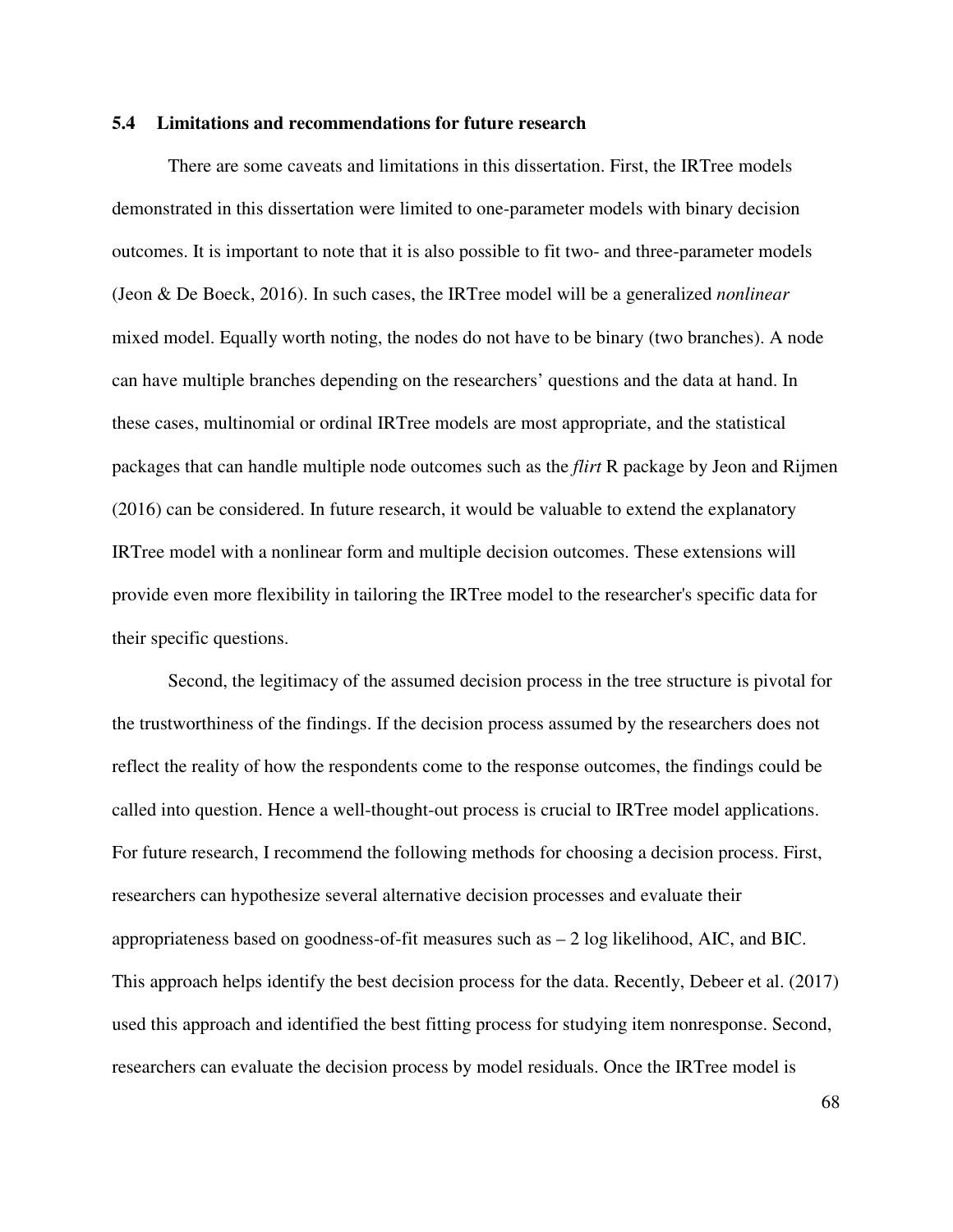fitted based on a postulated decision process, researchers can obtain residuals (i.e., the difference between the observed data and estimated data). The residuals can be useful for examining whether the hypothesized decision process goes along with the real data. Large residuals for many respondents suggest that the decision process is probably not suitable for the sample. Lastly, qualitative approaches, such as the think-aloud method, are commonly used to find out the realistic response processes (e.g., Charters, 2010; Fonteyn et al., 1993). Researchers can work with some of the participants using this approach and compare whether the results are consistent with the specified decision process. Qualitative approaches would be also beneficial when it comes to identify an appropriate decision process when researchers do not have a firm hypothesis. This approach can identify more than one process among respondents. In such a case, researchers can test all the different hypotheses against the data to see which one fits better to the sample data. Alternatively, one can fit separate IRTree models to reflect the population heterogeneity in the item response decision processes (e.g., Kim & Bolt, 2021).

In future research, I also recommend extending Study-1 and Study-2 for other different contexts. In Study-1, I presented the application of the IRTree model for studying response styles in the Likert-type Rosenberg's Self-esteem Scale. Future research can extend this application to other Likert-type psychological scales and examine response styles. Likewise, the application introduced in Study-2 can be used in other large-scale educational tests, such as PISA, TIMSS, and NAEP, to inspect item nonresponse. The method in Study-2 will be also useful for examining nonresponse behaviors in psychological measures or surveys. In these types of measures, it is common to include response options such as 'Do not know', 'Not applicable', and 'Reject to answer'. These response options can be readily modeled via a tree structure in the IRTree model. For example, researchers can first specify the decision query about whether the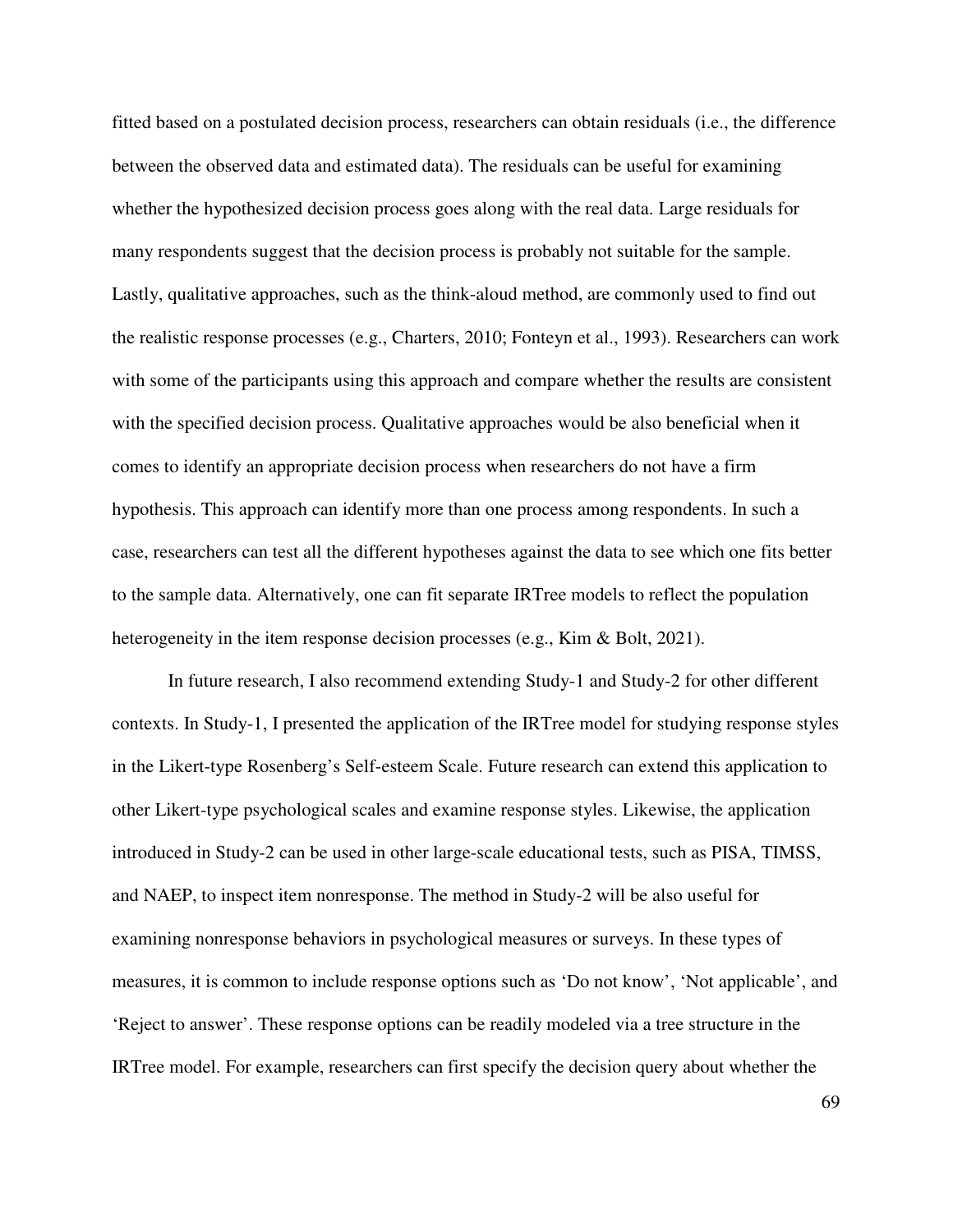question is applicable to the respondents (e.g., the question 'Are you pregnant?' for males). If the question is applicable, it can further specify whether the respondents provide a valid response or choose 'Don't know' or 'Reject to answer' as a second step. By modeling the response options in this way, it can help understand the underlying mechanism in item nonresponse.

### **5.5 Conclusion**

This dissertation sheds light on the explanatory IRTree model and its applications in the context of studying response behaviors. I believe that this work will help researchers gain a deeper understanding of the IRTree model and learn more about response styles and item nonresponse behaviors. Measurement professionals and psychometricians, in particular, can benefit from learning this technique, for the purposes of test evaluation, validation, and research. Given its flexibility and versatility, researchers interested in studying response behaviors are also encouraged to utilize the IRTree model as they see fit.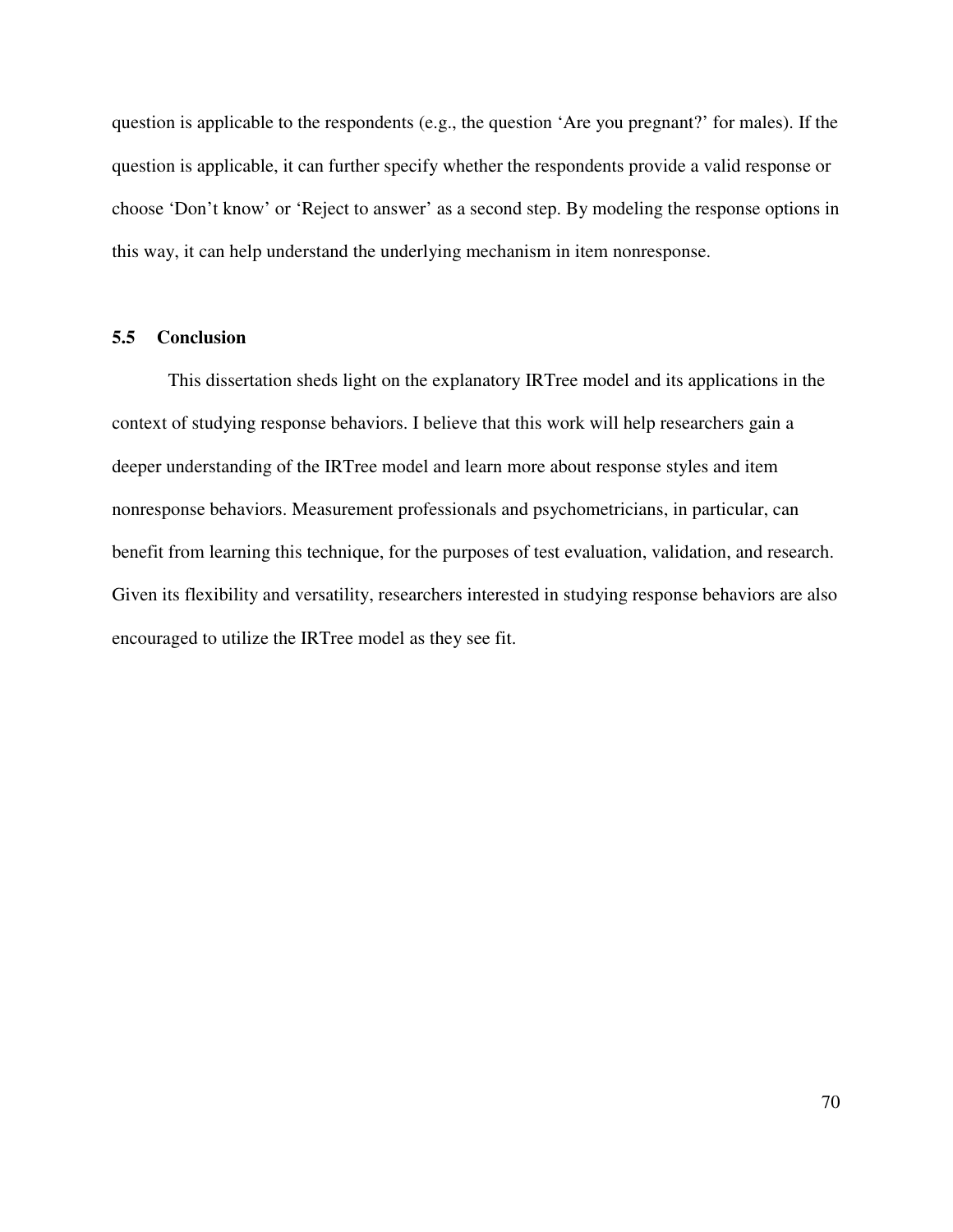# **References**

- American Educational Research Association, American Psychological Association, & National Council on Measurement in Education [AERA, APA, NCME]. (2014). *Standards for educational and psychological testing*. Washington, DC: American Educational Research Association.
- Austin, E. J., Deary, I. J., & Egan, V. (2006). Individual differences in response scale use: Mixed Rasch modelling of responses to NEO-FFI items. *Personality and Individual Differences*, *40*(6), 1235–1245. https://doi.org/10.1016/j.paid.2005.10.018
- Austin, J. S. (1992). The detection of fake good and fake bad on the MMPI-2. *Educational and Psychological Measurement*, *52*(3), 669–674.
- Baayen, R. H., Davidson, D. J., & Bates, D. M. (2008). Mixed-effects modeling with crossed random effects for subjects and items. *Journal of Memory and Language*, *59*(4), 390– 412. https://doi.org/10.1016/j.jml.2007.12.005
- Bachman, J. G., & O'Malley, P. M. (1984). Yea-saying, nay-saying, and going to extremes: Black-white differences in response styles. *The Public Opinion Quarterly*, *48*(2), 491– 509. https://doi.org/10.1086/268845
- Bagley, C., & Mallick, K. (2001). Normative data and mental health construct validity for the Rosenberg Self-Esteem Scale in British adolescents. *International Journal of Adolescence and Youth*, *9*(2), 117–126. https://doi.org/10.1080/02673843.2001.9747871
- Barrett, L. F. (2004). Feelings or words? Understanding the content in self-report ratings of experienced emotion. *Journal of Personality and Social Psychology*, *87*(2), 266–281. https://doi.org/10.1037/0022-3514.87.2.266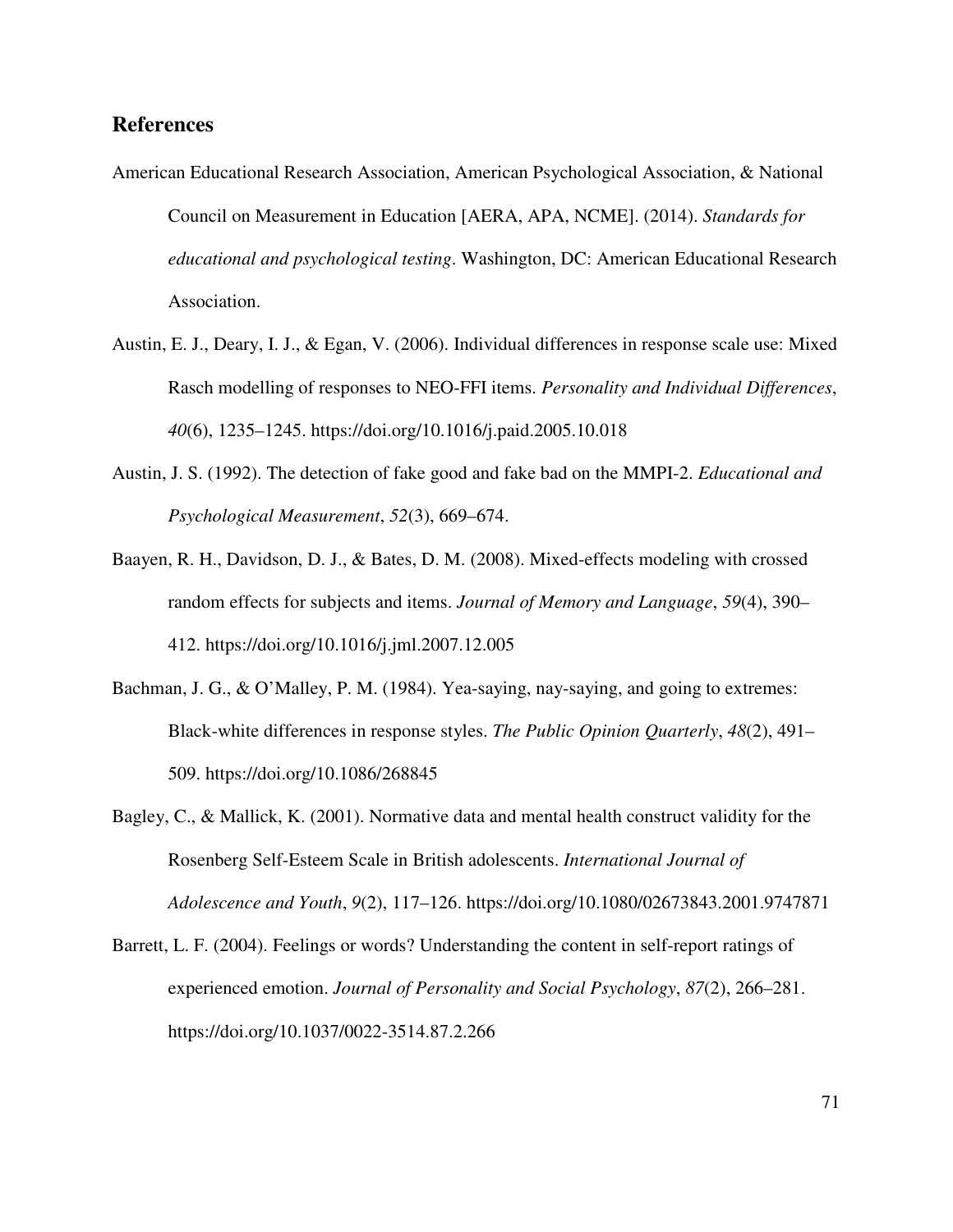- Bates, D., Mächler, M., Bolker, B., & Walker, S. (2015). Fitting linear mixed-effects models using lme4. *Journal of Statistical Software*, *67*(1), 1-48. https://doi.org/10.18637/jss.v067.i01
- Bates, D., Maechler, M., Bolker, B., Walker, S., Christensen, R. H. B., Singmann, H., Dai, B., Scheipl, F., Grothendieck, G., Green, P., Fox, J., Bauer, A., & Krivitsky, P. N. (2020). *Linear mixed-effects models using "Eigen" and S4*. https://github.com/lme4/lme4/
- Baumgartner, H., & Steenkamp, J. B. E. M. (2001). Response styles in marketing research: A cross-national investigation. *Journal of Marketing Research*, *38*(2), 143–156. https://doi.org/10.1509/jmkr.38.2.143.18840
- Bernaards, C. A., & Sijtsma, K. (2000). Influence of imputation and EM methods on factor analysis when item nonresponse in questionnaire data is nonignorable. *Multivariate Behavioral Research*, *35*(3), 321–364. https://doi.org/10.1207/S15327906MBR3503\_03
- Billiet, J. B., & McClendon, M. J. (2000). Modeling acquiescence in measurement models for two balanced sets of items. *Structural Equation Modeling: A Multidisciplinary Journal*, *7*(4), 608–628. https://doi.org/10.1207/S15328007SEM0704\_5
- Bock, R. D. (1972). Estimating item parameters and latent ability when responses are scored in two or more nominal categories. *Psychometrika*, *37*(1), 29–51. https://doi.org/10.1007/BF02291411
- Böckenholt, U. (2012). Modeling multiple response processes in judgment and choice. *Psychological Methods*, *17*(4), 665–678. https://doi.org/10.1037/a0028111
- Böckenholt, U. (2017). Measuring response styles in Likert items. *Psychological Methods*, *22*(1), 69–83. https://doi.org/10.1037/met0000106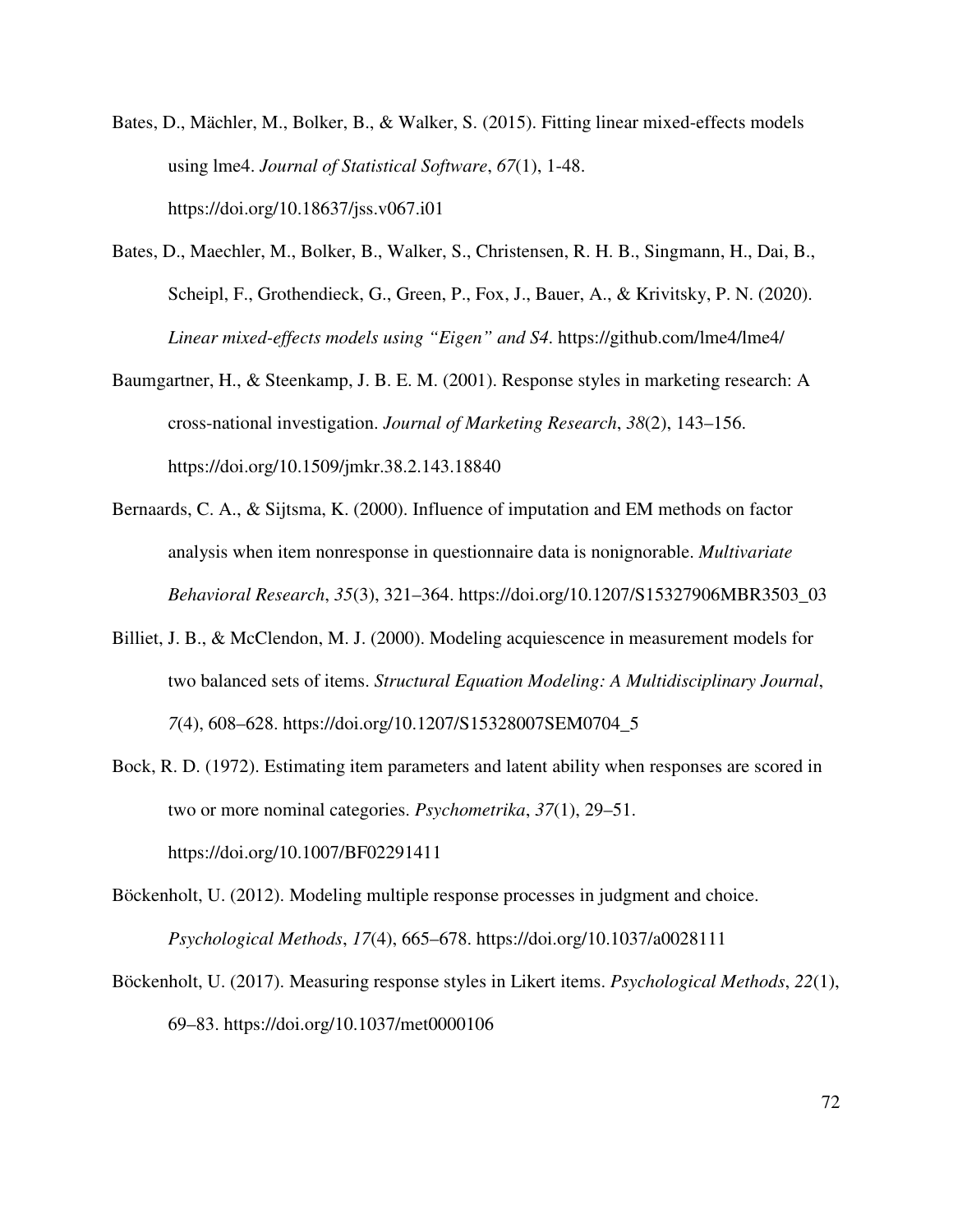Böckenholt, U. (2019). Assessing item‐feature effects with item response tree models. *British Journal of Mathematical and Statistical Psychology*, *72*(3), 486–500. https://doi.org/10.1111/bmsp.12163

- Böckenholt, U., & Meiser, T. (2017). Response style analysis with threshold and multi-process IRT models: A review and tutorial. *British Journal of Mathematical and Statistical Psychology*, *70*(1), 159–181. https://doi.org/10.1111/bmsp.12086
- Bolt, D. M., & Johnson, T. R. (2009). Addressing score bias and differential item functioning due to individual differences in response style. *Applied Psychological Measurement*, *33*(5), 335–352. https://doi.org/10.1177/0146621608329891
- Bolt, D. M., & Newton, J. R. (2011). Multiscale measurement of extreme response style. *Educational and Psychological Measurement*, *71*(5), 814–833. https://doi.org/10.1177/0013164410388411
- Briggs, D. C. (2008). Using explanatory item response models to analyze group differences in science achievement. *Applied Measurement in Education*, *21*(2), 89–118.
- Charters, E. (2010). The use of think-aloud methods in qualitative research an introduction to think-aloud methods. *Brock Education*, *12*(2). https://doaj.org/article/abaaa51b144d4a0c8c47ac83f290e99a
- Chiu, M. M., & McBride-Chang, C. (2006). Gender, context, and reading: A comparison of students in 43 countries. *Scientific Studies of Reading*, *10*(4), 331–362. https://doi.org/10.1207/s1532799xssr1004\_1
- Cho, S., Brown-Schmidt, S., De Boeck, P., & Shen, J. (2020). Modeling intensive polytomous time-series eye-tracking data: A dynamic tree-based item response model. *Psychometrika*, *85*(1), 154–184. https://doi.org/10.1007/s11336-020-09694-6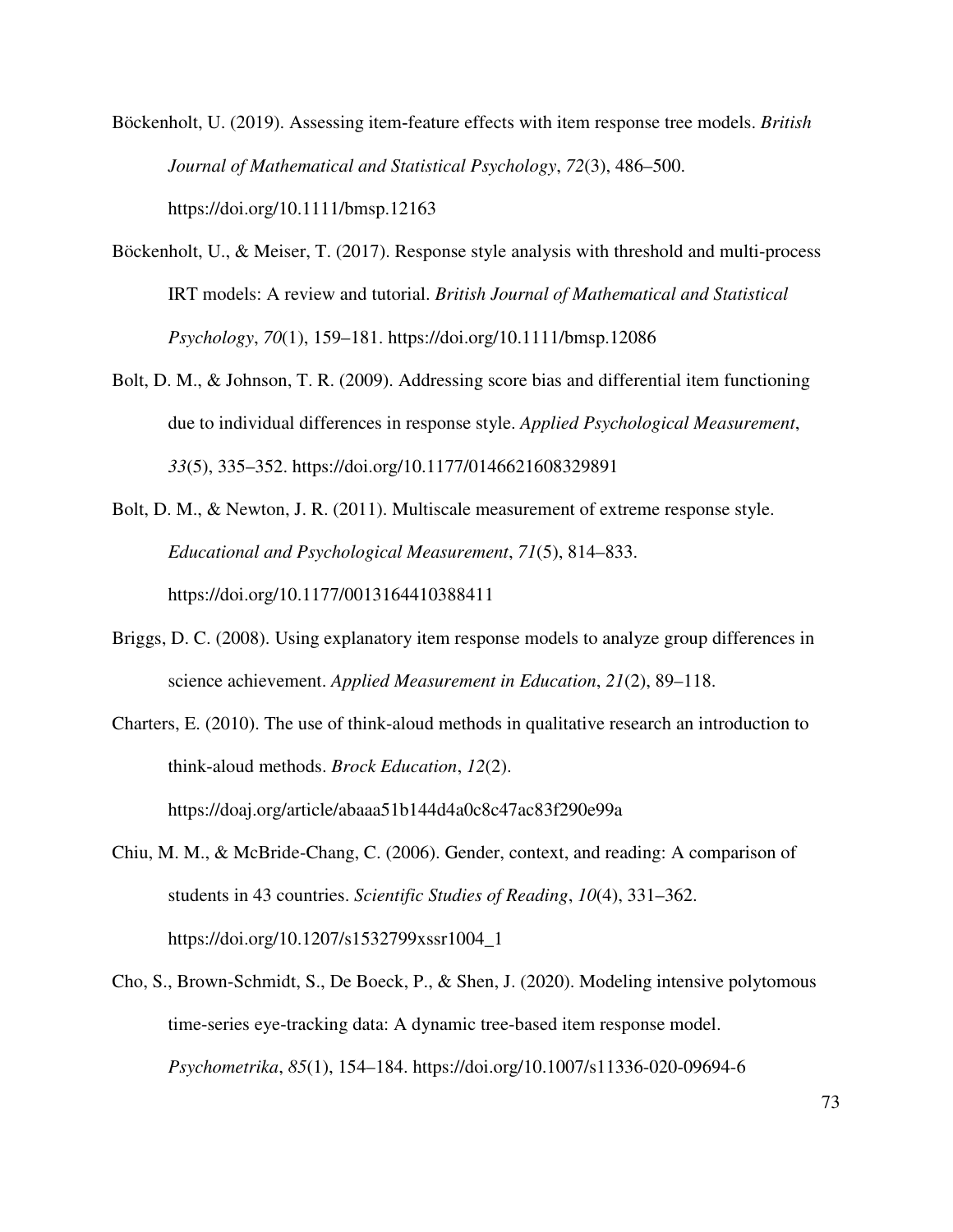Cohen, J., Cohen, P., West, S. G., & Aiken, L. S. (Eds.). (2003). Outliers and multicollinearity: Diagnosing and solving regression problems II. In *Applied multiple regression/correlation analysis for the behavioral sciences* (3rd ed, pp. 390–430). L. Erlbaum Associates.

Coleman, C. (2013). Effects of negative keying and wording in attitude measures: A mixedmethods study (Doctoral dissertation). https://commons.lib.jmu.edu/diss201019/73/?utm\_source=commons.lib.jmu.edu%2Fdiss 201019%2F73&utm\_medium=PDF&utm\_campaign=PDFCoverPages

Cresswell, J., Schwantner, U., & Waters, C. (2015). *A review of international large-scale assessments in education: Assessing component skills and collecting contextual data*. Organization for Economic Cooperation and Development. https://doi.org/10.1787/9789264248373-en

- Cronbach, L. J. (1946). Response sets and test validity. *Educational and Psychological Measurement*, *6*(4), 475–494. https://doi.org/10.1177/001316444600600405
- De Boeck, P. (2008). Random item IRT models. *Psychometrika*, *73*(4), 533–559. https://doi.org/10.1007/s11336-008-9092-x
- De Boeck, P., Bakker, M., Zwitser, R., Nivard, M., Hofman, A., Tuerlinckx, F., & Partchev, I. (2011). The estimation of item response models with the lmer function from the lme4 package in R. *Journal of Statistical Software*, *39*(12), 1–28. https://doi.org/10.18637/jss.v039.i12
- De Boeck, P., & Partchev, I. (2012). IRTrees: Tree-based item response models of the GLMM family. *Journal of Statistical Software*, *48*(1), 1–28. https://doi.org//10.18637/jss.v048.c01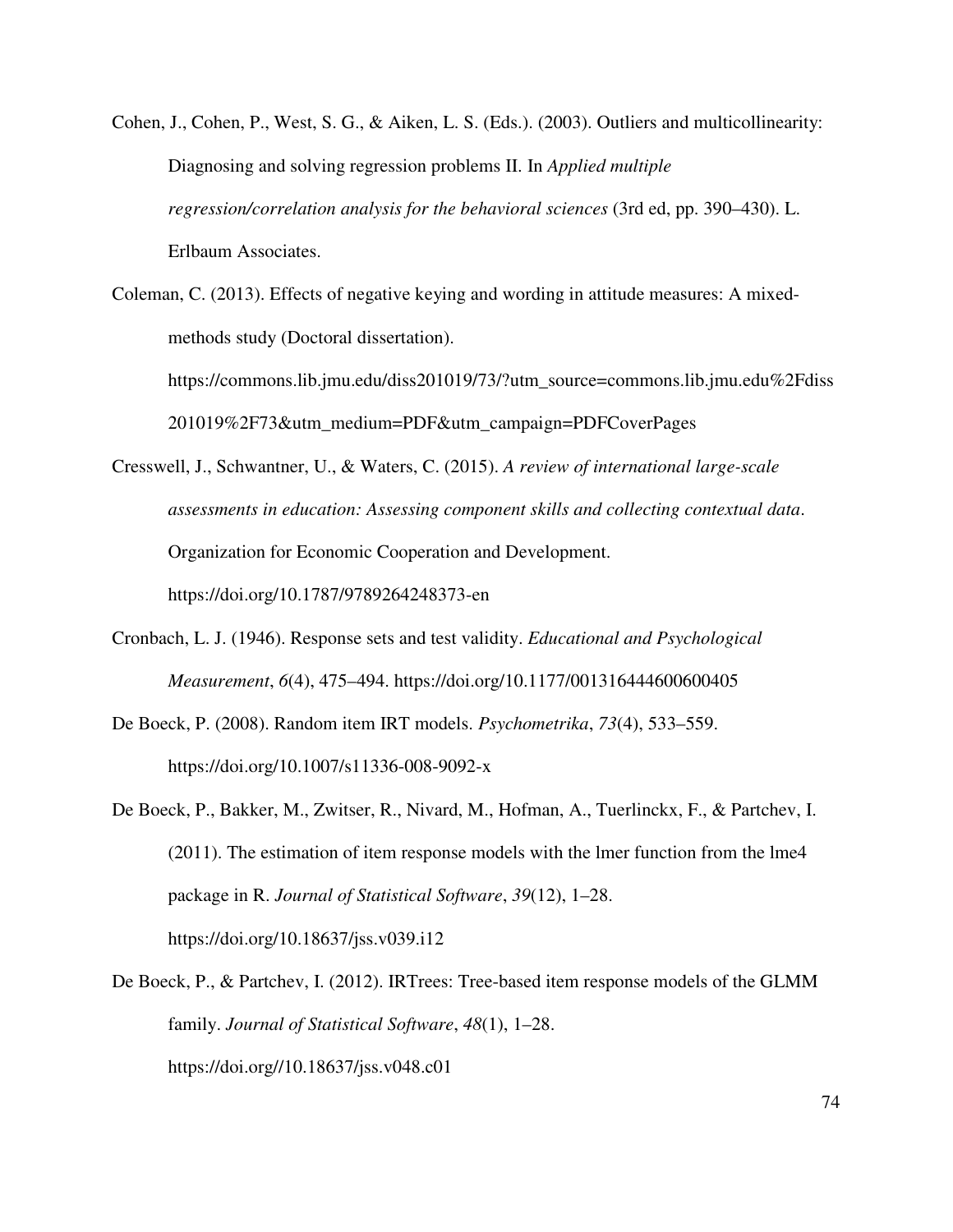- De Boeck, P., & Wilson, M. (Eds.). (2004). *Explanatory item response models: A generalized linear and nonlinear approach*. Springer.
- De Leeuw, E. D., Hox, J. J., & Huisman, M. (2003). Prevention and treatment of item nonresponse. *Journal of Official Statistics*, *19*(2), 153–176.

Debeer, D., Janssen, R., & De Boeck, P. (2017). Modeling skipped and not-reached items using IRTrees. *Journal of Educational Measurement*, *54*(3), 333–363. https://doi.org/10.1111/jedm.12147

- Di Chiacchio, C., De Stasio, S., & Fiorilli, C. (2016). Examining how motivation toward science contributes to omitting behaviours in the Italian PISA 2006 sample. *Learning and Individual Differences*, *50*, 56–63. https://doi.org/10.1016/j.lindif.2016.06.025
- DiTrapani, J., Jeon, M., De Boeck, P., & Partchev, I. (2016). Attempting to differentiate fast and slow intelligence: Using generalized item response trees to examine the role of speed on intelligence tests. *Intelligence*, *56*, 82–92. https://doi.org/10.1016/j.intell.2016.02.012
- Doran, H., Bates, D., Bliese, P., & Dowling, M. (2007). Estimating the multilevel Rasch model: With the lme4 Package. *Journal of Statistical Software*, *20*(2), 1–28. https://doi.org/10.18637/jss.v020.i02
- Finlay, W. M., & Lyons, E. (2001). Methodological issues in interviewing and using self-report questionnaires with people with mental retardation. *Psychological Assessment*, *13*(3), 319–335. https://doi.org/10.1037//1040-3590.13.3.319
- Fischer, G. H. (1973). The linear logistic test model as an instrument in educational research. *Acta Psychologica*, *37*(6), 359–374. https://doi.org/10.1016/0001-6918(73)90003-6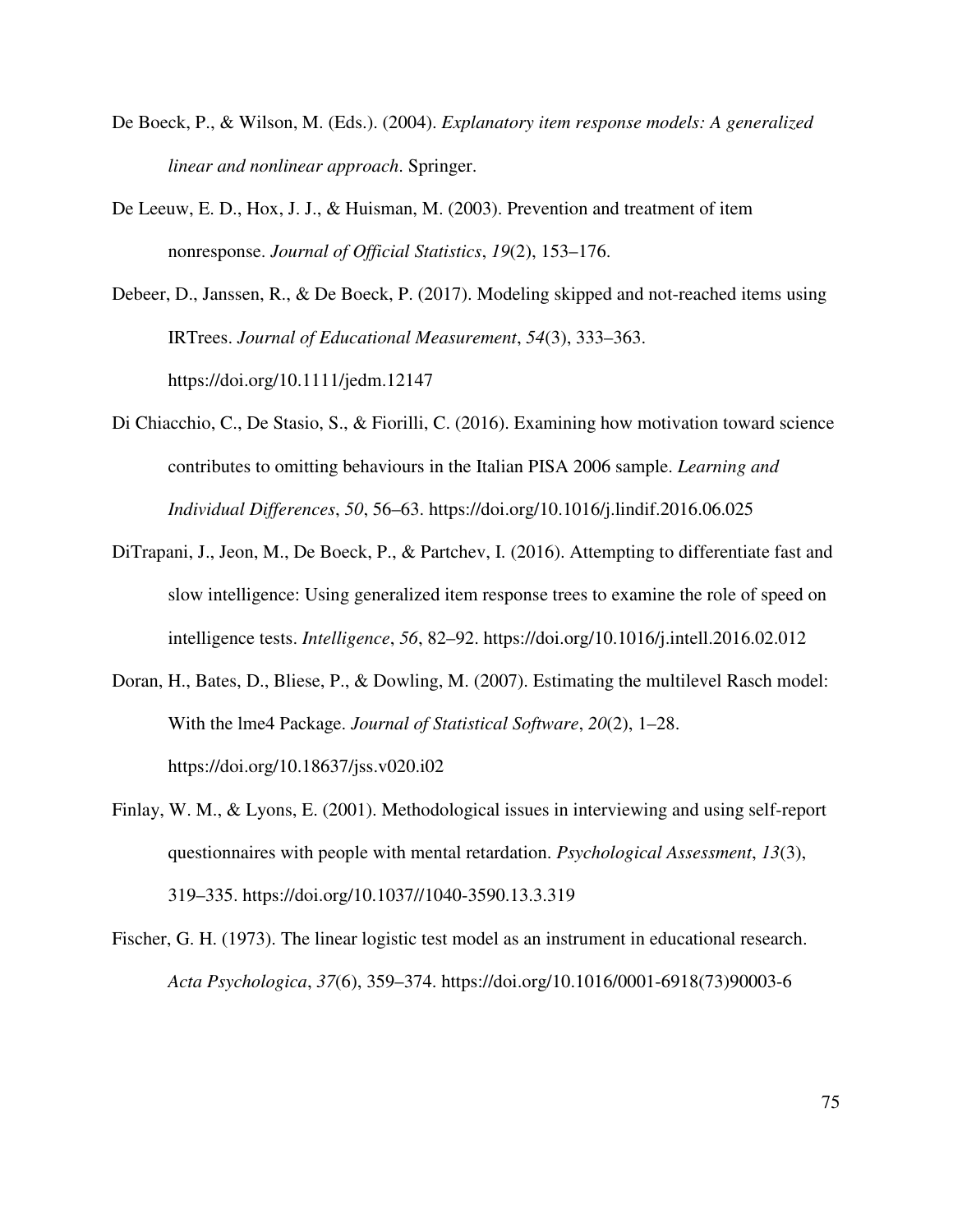- Fonteyn, M. E., Kuipers, B., & Grobe, S. J. (1993). A description of think aloud method and protocol analysis. *Qualitative Health Research*, *3*(4), 430–441. https://doi.org/10.1177/104973239300300403
- Foulds, M. L., & Warehime, R. G. (1971). Effects of a" fake good" response set on a measure of self-actualization. *Journal of Counseling Psychology*, *18*(3), 279–280.

Glas, C. A. W., & Pimentel, J. L. (2008). Modeling nonignorable missing data in speeded tests. *Educational and Psychological Measurement*, *68*(6), 907–922. https://doi.org/10.1177/0013164408315262

- Greenleaf, E. A. (1992a). Improving rating scale measures by detecting and correcting bias components in some response styles. *Journal of Marketing Research*, *29*(2), 176–188. https://doi.org/10.2307/3172568
- Greenleaf, E. A. (1992b). Measuring extreme response style. *Public Opinion Quarterly*, *56*(3), 328–351. https://doi.org/10.1086/269326
- Grisay, A. (2002). Translation and cultural appropriateness of the test and survey material. In R. Adams & M. Wu (Eds.), *PISA 2000 technical report* (pp. 57–70). Organization for Economic Cooperation and Development.
- Groves, R. M. (1989). Nonresponse in sample surveys. In *Survey Errors and Survey Costs* (pp. 133–183). John Wiley & Sons, Ltd. https://doi.org/10.1002/0471725277.ch4
- Hagborg, W. J. (1993). The Rosenberg Self-Esteem Scale and Harter's Self-Perception Profile for adolescents: A concurrent validity study. *Psychology in the Schools*, *30*(2), 132–136.
- Hambleton, R. K., & Traub, R. E. (1974). The effects of item order on test performance and stress. *The Journal of Experimental Education*, *43*(1), 40–46.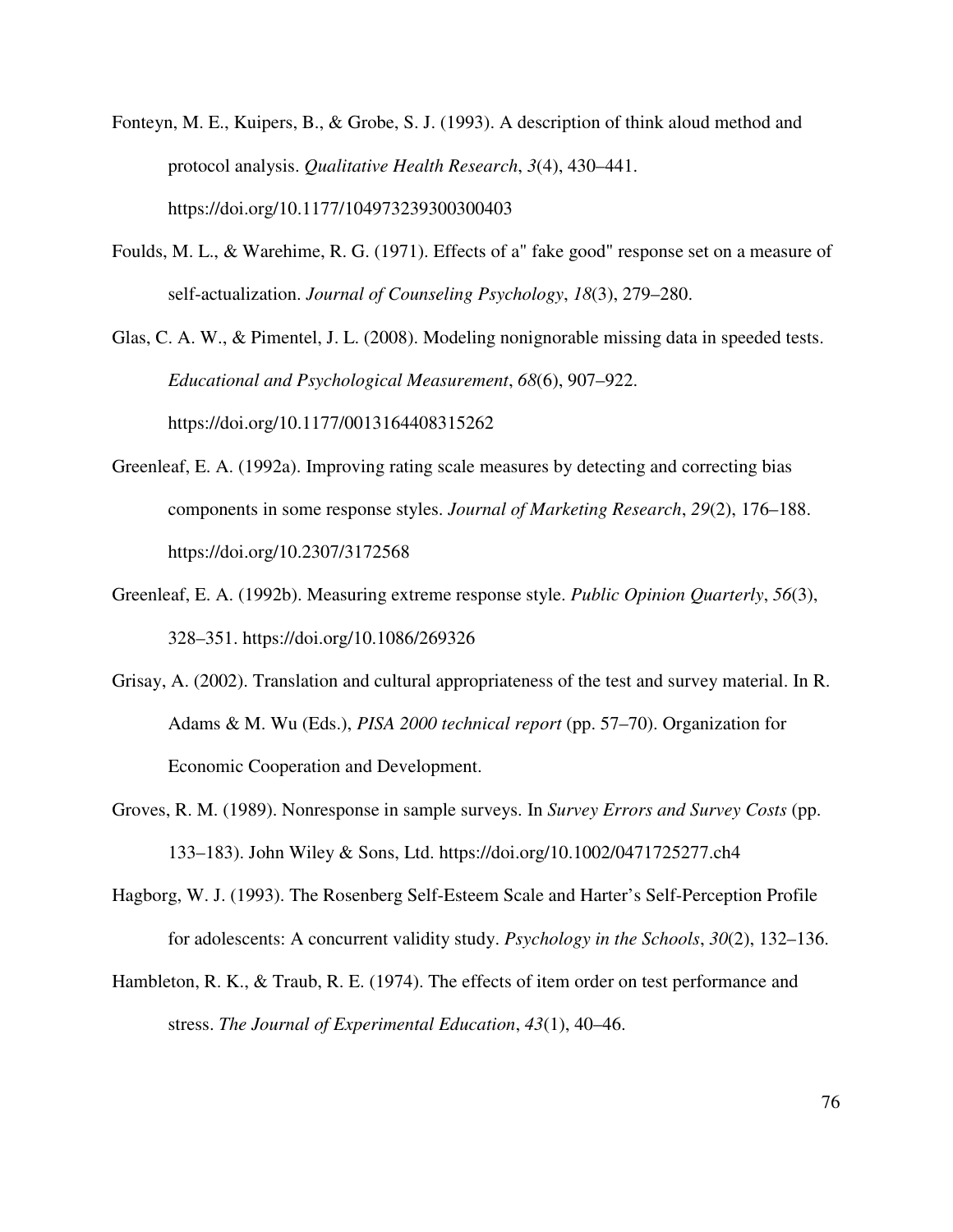- Hartig, J., Frey, A., Nold, G., & Klieme, E. (2012). An application of explanatory item response modeling for model-based proficiency scaling. *Educational and Psychological Measurement*, *72*(4), 665–686. https://doi.org/10.1177/0013164411430707
- Holman, R., & Glas, C. A. W. (2005). Modelling non-ignorable missing-data mechanisms with item response theory models. *British Journal of Mathematical and Statistical Psychology*, *58*(1), 1–17. https://doi.org/10.1111/j.2044-8317.2005.tb00312.x
- Huisman, M. (1999). *Item nonresponse: Occurrence, causes, and imputation of missing answers to test items*. DSWO Press.
- Huisman, M., & Molenaar, I. W. (2001). Imputation of missing scale data with item response models. In A. Boomsma, M. A. J. van Duijn, & T. A. B. Snijders (Eds.), *Essays on item response theory* (pp. 221–244). Springer. https://doi.org/10.1007/978-1-4613-0169-1\_13
- Hurley, J. R. (1998). Timidity as a response style to psychological questionnaires. *The Journal of Psychology*, *132*(2), 201–210. https://doi.org/10.1080/00223989809599159
- Hyland, P., Boduszek, D., Dhingra, K., Shevlin, M., & Egan, A. (2014). A bifactor approach to modelling the Rosenberg Self Esteem Scale. *Personality and Individual Differences*, *66*, 188–192. https://doi.org/10.1016/j.paid.2014.03.034
- Jackson, D. N., & Messick, S. (1958). Content and style in personality assessment. *Psychological Bulletin*, *55*(4), 243–252. https://doi.org/10.1037/h0045996

Jeon, M., & De Boeck, P. (2016). A generalized item response tree model for psychological assessments. *Behavior Research Methods*, *48*(3), 1070–1085. https://doi.org/10.3758/s13428-015-0631-y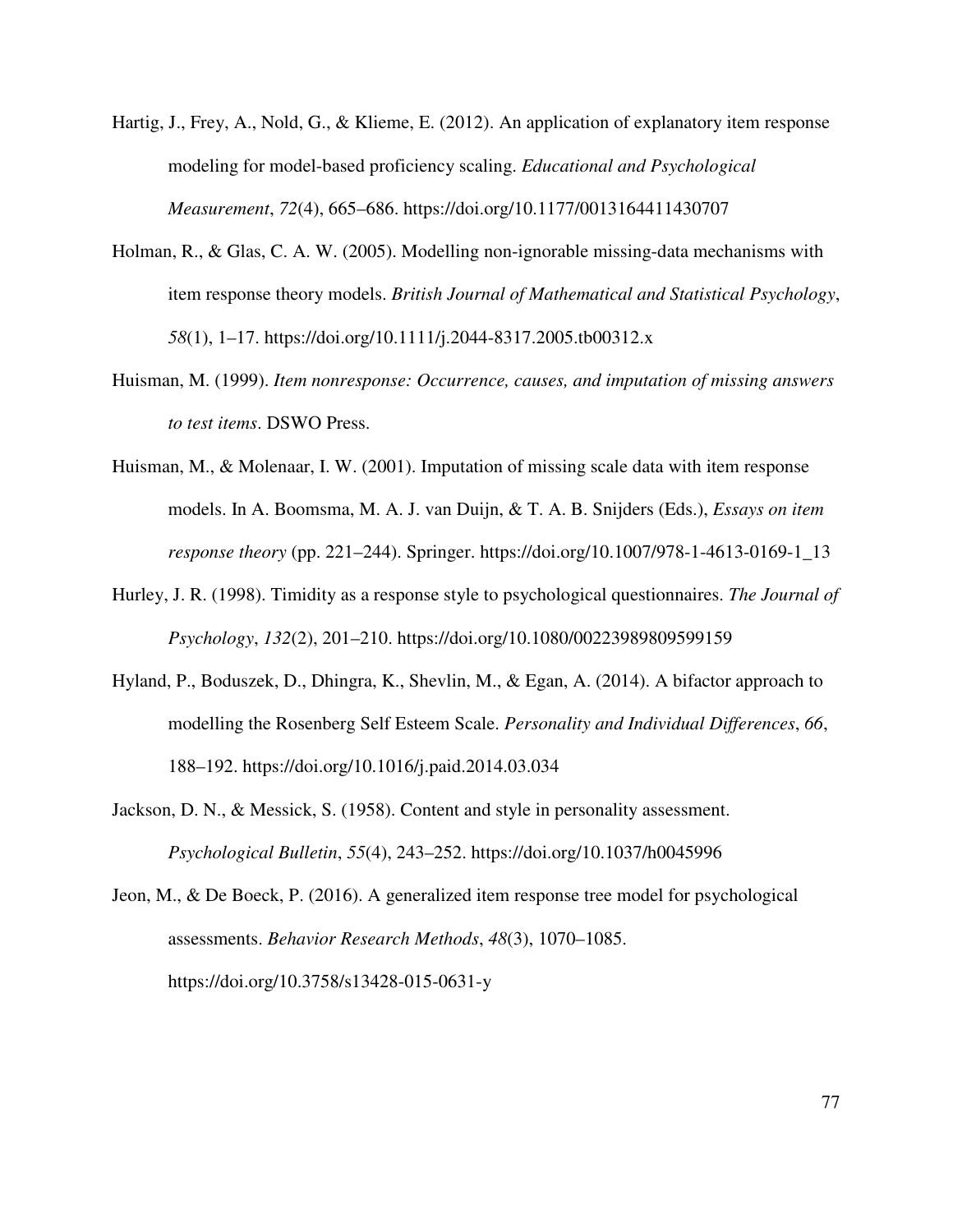- Jeon, M., De Boeck, P., & van der Linden, W. (2017). Modeling answer change behavior: An application of a generalized item response tree model. *Journal of Educational and Behavioral Statistics*, *42*(4), 467–490. https://doi.org/10.3102/1076998616688015
- Jeon, M., & Rijmen, F. (2016). A modular approach for item response theory modeling with the R package flirt. *Behavior Research Methods*, *48*(2), 742–755. https://doi.org/10.3758/s13428-015-0606-z
- Johnson, T. R., & Bolt, D. M. (2010). On the use of factor-analytic multinomial logit item response models to account for individual differences in response style. *Journal of Educational and Behavioral Statistics*, *35*(1), 92–114. https://doi.org/10.3102/1076998609340529
- Kam, C. C. S., & Fan, X. (2017). Approaches to handling common response styles and issues in educational surveys. *Oxford Research Encyclopedia of Education*. https://doi.org/10.1093/acrefore/9780190264093.013.90
- Khorramdel, L., & Davier, M. von. (2014). Measuring response styles across the big five: A multiscale extension of an approach using multinomial processing trees. *Multivariate Behavioral Research*, *49*(2), 161–177. https://doi.org/10.1080/00273171.2013.866536
- Khorramdel, L., & von Davier, M. (2014). Measuring response styles across the big five: A multiscale extension of an approach using multinomial processing trees. *Multivariate Behavioral Research*, *49*(2), 161–177. https://doi.org/10.1080/00273171.2013.866536
- Kim, N., & Bolt, D. M. (2021). A mixture IRTree model for extreme response style: Accounting for response process uncertainty. *Educational and Psychological Measurement*, *81*(1), 131–154. https://doi.org/10.1177/0013164420913915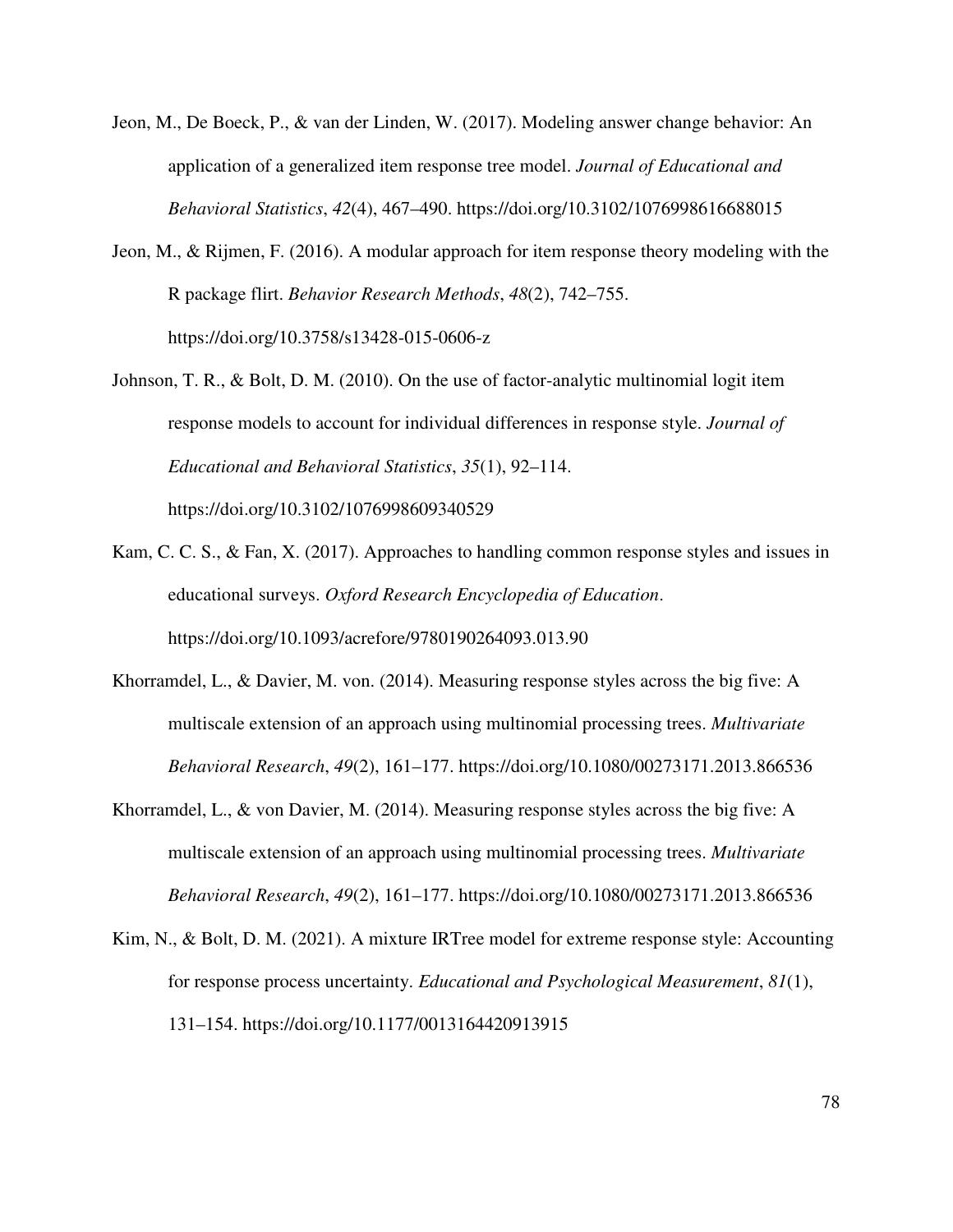- Köhler, C., Pohl, S., & Carstensen, C. H. (2015). Investigating mechanisms for missing responses in competence tests. *Psychology Science*, *57*(4), 499–522.
- Köhler, C., Pohl, S., & Carstensen, C. H. (2017). Dealing with item nonresponse in large-scale cognitive assessments: The impact of missing data methods on estimated explanatory relationships. *Journal of Educational Measurement*, *54*(4), 397–419. https://doi.org/10.1111/jedm.12154
- Koretz, D., Lewis, E., Skewes-Cox, T., & Burstein, L. (1993). *Omitted and not-reached items in mathematics in the 1990 National Assessment of Educational Progress* (Report No. CSE Technical Report 357). Center for Research on Evaluation, Standards, and Student Testing (CRESST). https://eric.ed.gov/?id=ED378220
- Laffitte, R. G. (1984). Effects of item order on achievement test scores and students' perception of test difficulty. *Teaching of Psychology*, *11*(4), 212–214. https://doi.org/10.1177/009862838401100405
- LaHuis, D. M., Blackmore, C. E., Bryant-Lees, K. B., & Delgado, K. (2019). Applying item response trees to personality data in the selection context. *Organizational Research Methods*, *22*(4), 1007–1018. https://doi.org/10.1177/1094428118780310
- Lavrakas, P. (2008a). Item order randomization. In *Encyclopedia of survey research methods* (Vols. 1–0). Sage Publications, Inc. https://doi.org/10.4135/9781412963947.n255
- Lavrakas, P. (2008b). Self-reported measure. In *Encyclopedia of survey research methods* (Vols. 1–0). Sage Publications, Inc. https://methods.sagepub.com/reference/encyclopedia-ofsurvey-research-methods
- Logan, S., & Johnston, R. (2010). Investigating gender differences in reading. *Educational Review*, *62*(2), 175–187. https://doi.org/10.1080/00131911003637006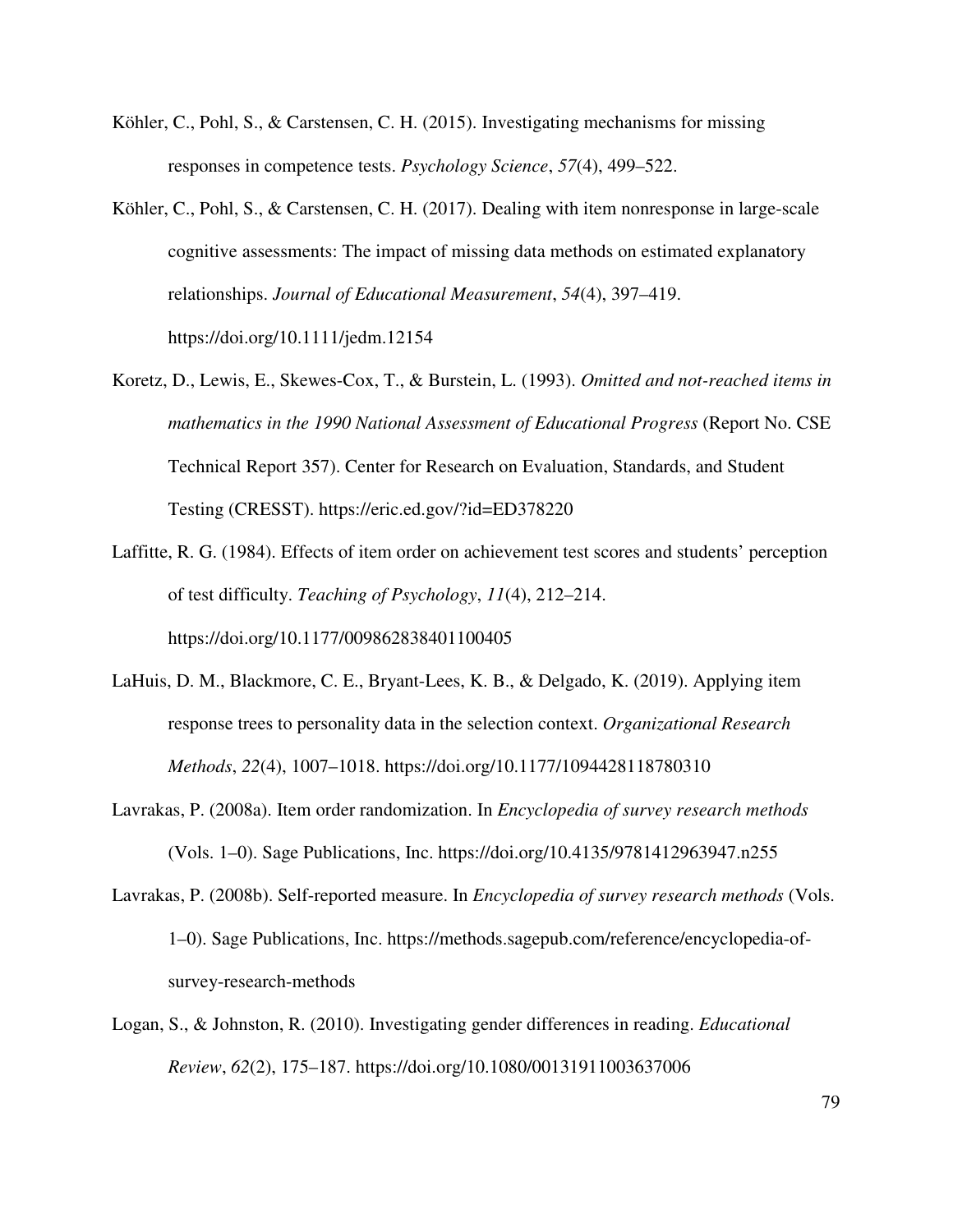- Martin, M. O., Mullis, I. V. S., & Hooper, M. (2016). *Methods and procedures in TIMSS 2015*. TIMSS & PIRLS International Study Center, Lynch School of Education, Boston College and International Association for the Evaluation of Educational Achievement (IEA).
- Martin, M. O., Mullis, I. V. S., & Hooper, M. (2017). *Methods and procedures in PIRLS 2016*. TIMSS & PIRLS International Study Center, Lynch School of Education, Boston College and International Association for the Evaluation of Educational Achievement (IEA).
- Masters, G. N. (1982). A Rasch model for partial credit scoring. *Psychometrika*, *47*(2), 149–174. https://doi.org/10.1007/BF02296272
- Matters, G., & Burnett, P. C. (1999). Multiple-choice versus short-response items: Differences in omit behaviour. *Australian Journal of Education*, *43*(2), 117–128. https://doi.org/10.1177/000494419904300202
- Matters, G., & Burnett, P. C. (2003). Psychological predictors of the propensity to omit shortresponse items on a high-stakes achievement test. *Educational and Psychological Measurement*, *63*(2), 239–256. https://doi.org/10.1177/0013164402250988
- Meade, A. W., & Craig, S. B. (2012). Identifying careless responses in survey data. *Psychological Methods*, *17*(3), 437–455.
- Meisenberg, G., & Williams, A. (2008). Are acquiescent and extreme response styles related to low intelligence and education? *Personality and Individual Differences*, *44*(7), 1539– 1550. https://doi.org/10.1016/j.paid.2008.01.010
- Min, H., Zickar, M., & Yankov, G. (2018). Understanding item parameters in personality scales: An explanatory item response modeling approach. *Personality and Individual Differences*, *128*, 1–6. https://doi.org/10.1016/j.paid.2018.02.012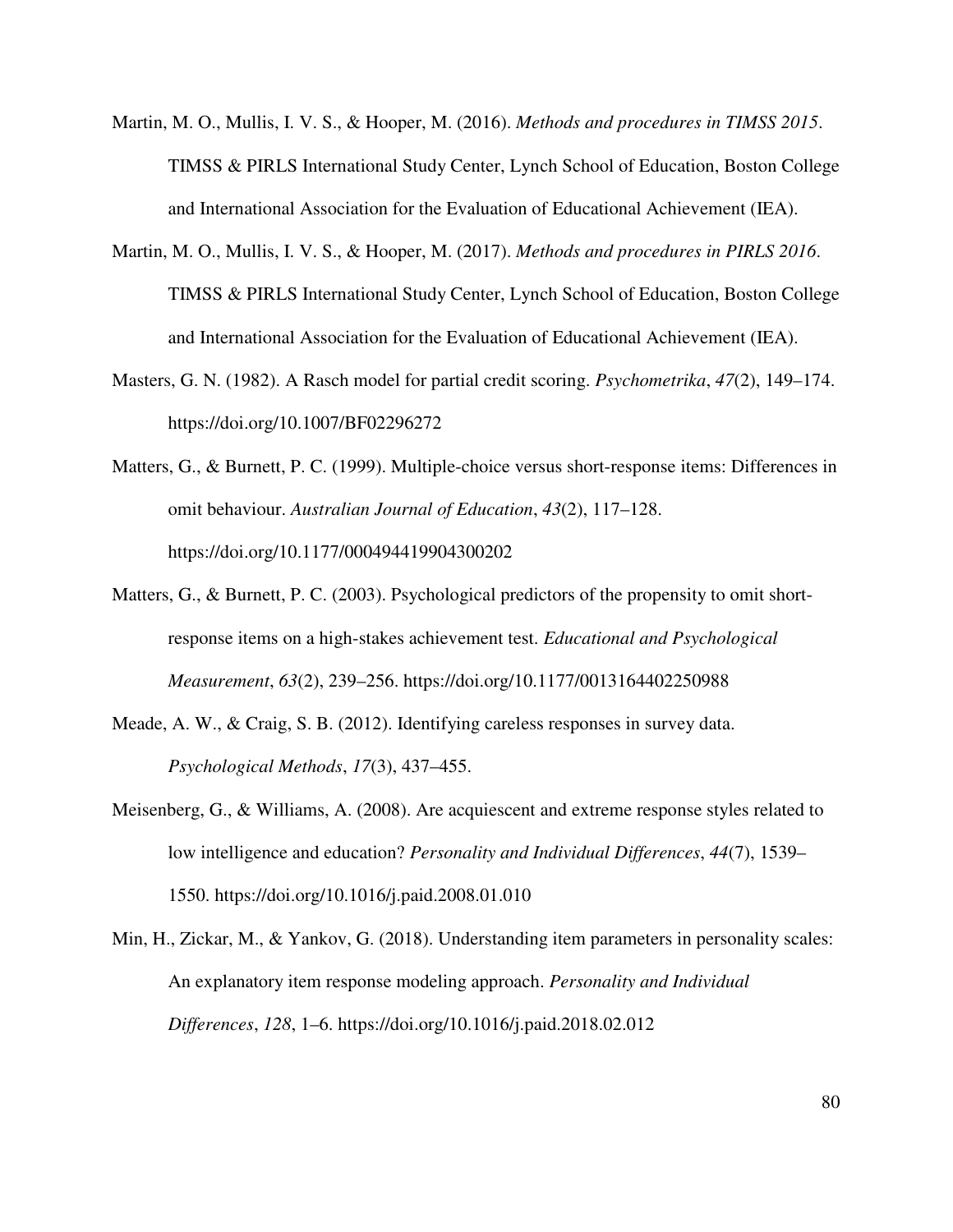- Mislevy, R. J., & Wu, P. (1996). *Missing responses and IRT ability estimation: Omits, choice, time limits, and adaptive testing* (Report No. RR-96-30-ONR). Educational Testing Service. http://doi.wiley.com/10.1002/j.2333-8504.1996.tb01708.x
- Moors, G. (2003). Diagnosing response style behavior by means of a latent-class factor approach. Socio-demographic correlates of gender role attitudes and perceptions of ethnic discrimination reexamined. *Quality and Quantity*, *37*(3), 277–302. https://doi.org/10.1023/A:1024472110002
- Moors, G. (2008). Exploring the effect of a middle response category on response style in attitude measurement. *Quality and Quantity*, *42*(6), 779–794. https://doi.org/10.1007/s11135-006-9067-x
- Moors, G. (2010). Ranking the ratings: A latent-class regression model to control for overall agreement in opinion research. *International Journal of Public Opinion Research*, *22*(1), 93–119. https://doi.org/10.1093/ijpor/edp036
- Moors, G. (2012). The effect of response style bias on the measurement of transformational, transactional, and laissez-faire leadership. *European Journal of Work and Organizational Psychology*, *21*(2), 271–298. https://doi.org/10.1080/1359432X.2010.550680
- Mullis, I. V. S., Martin, M. O., Foy, P., & Hooper, M. (2017). *PIRLS 2016 international results in reading*. TIMSS & PIRLS International Study Center, Lynch School of Education, Boston College and International Association for the Evaluation of Educational Achievement (IEA).
- Mullis, I. V. S., Martin, M. O., Gonzalez, E. J., & Kennedy, A. M. (2003). *PIRLS 2001 international report: IEA's study of reading literacy achievement in primary schools in 35 countries*. International Study Center, Lynch School of Education, Boston College.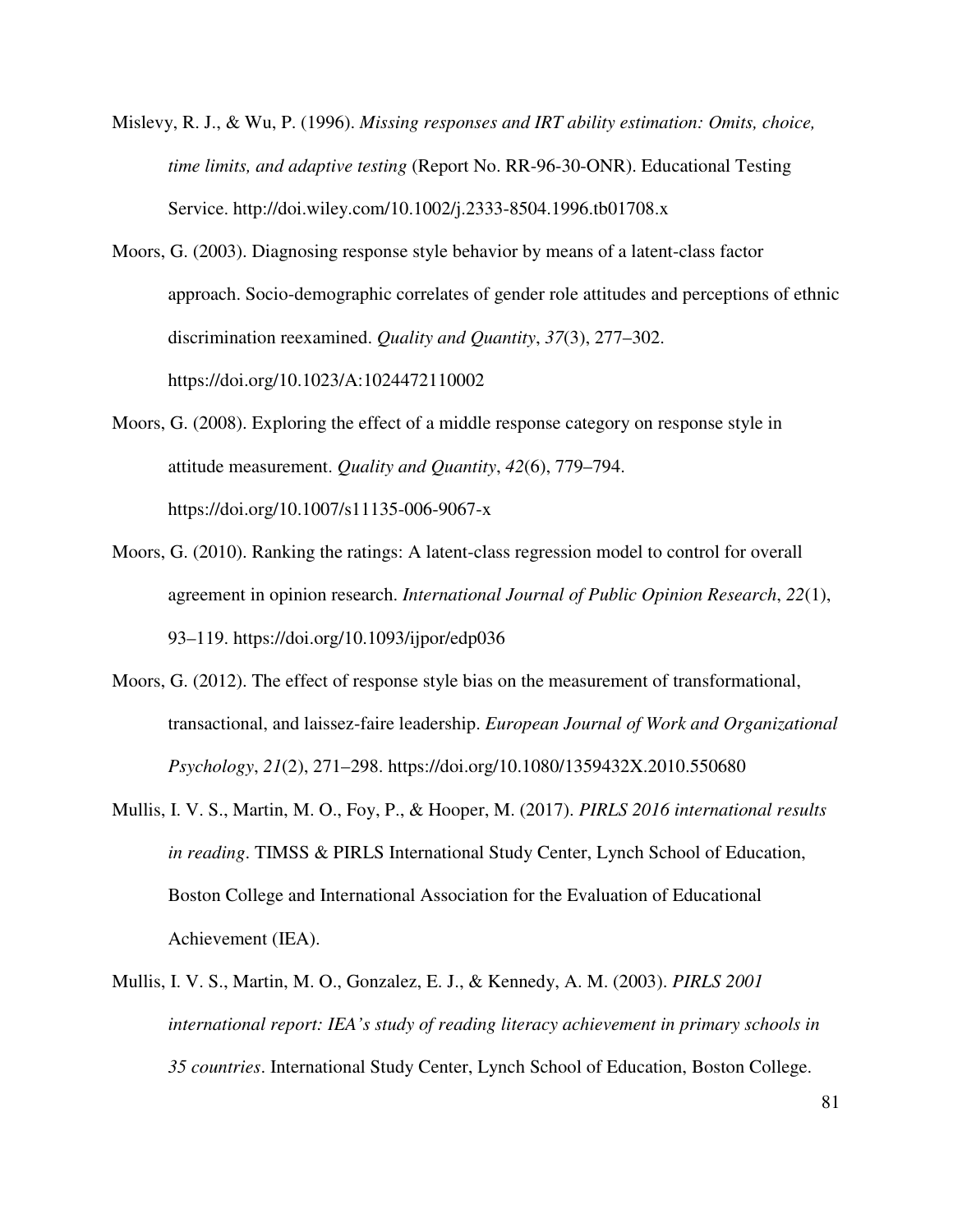- Mullis, I. V. S., Martin, M. O., Kennedy, A. M., & Foy, P. (2007). *PIRLS 2006 international report: IEA's progress in international reading literacy study primary schools in 40 countries*. TIMSS & PIRLS International Study Center, Lynch School of Education, Boston College and International Association for the Evaluation of Educational Achievement (IEA).
- Myers, A. J., Ames, A. J., Leventhal, B. C., & Holzman, M. A. (2020). Validating rubric scoring processes: An application of an item response tree model. *Applied Measurement in Education*, *33*(4), 293–308. https://doi.org/10.1080/08957347.2020.1789143
- Okumura, T. (2014). Empirical differences in omission tendency and reading ability in PISA. *Educational and Psychological Measurement*, *74*(4), 611–626. https://doi.org/10.1177/0013164413516976
- Parker, J. F., & Ryan, V. (1993). An attempt to reduce guessing behavior in children's and adults' eyewitness identifications. *Law and Human Behavior*, *17*(1), 11–26.
- Partchev, I., & De Boeck, P. (2012). Can fast and slow intelligence be differentiated? *Intelligence*, *40*(1), 23–32. https://doi.org/10.1016/j.intell.2011.11.002
- Paulhus, D. L. (1991). Measurement and control of response bias. In J. P. Robinson, P. R. Shaver, & L. S. Wrightsman (Eds.), *Measures of personality and social social psychological attitudes* (pp. 17–59). Academic Press. https://doi.org/.10.1016/B978-0-12- 590241-0.50006-X
- Plieninger, H., & Meiser, T. (2014). Validity of multiprocess IRT models for separating content and response styles. *Educational and Psychological Measurement*, *74*(5), 875–899. https://doi.org/10.1177/0013164413514998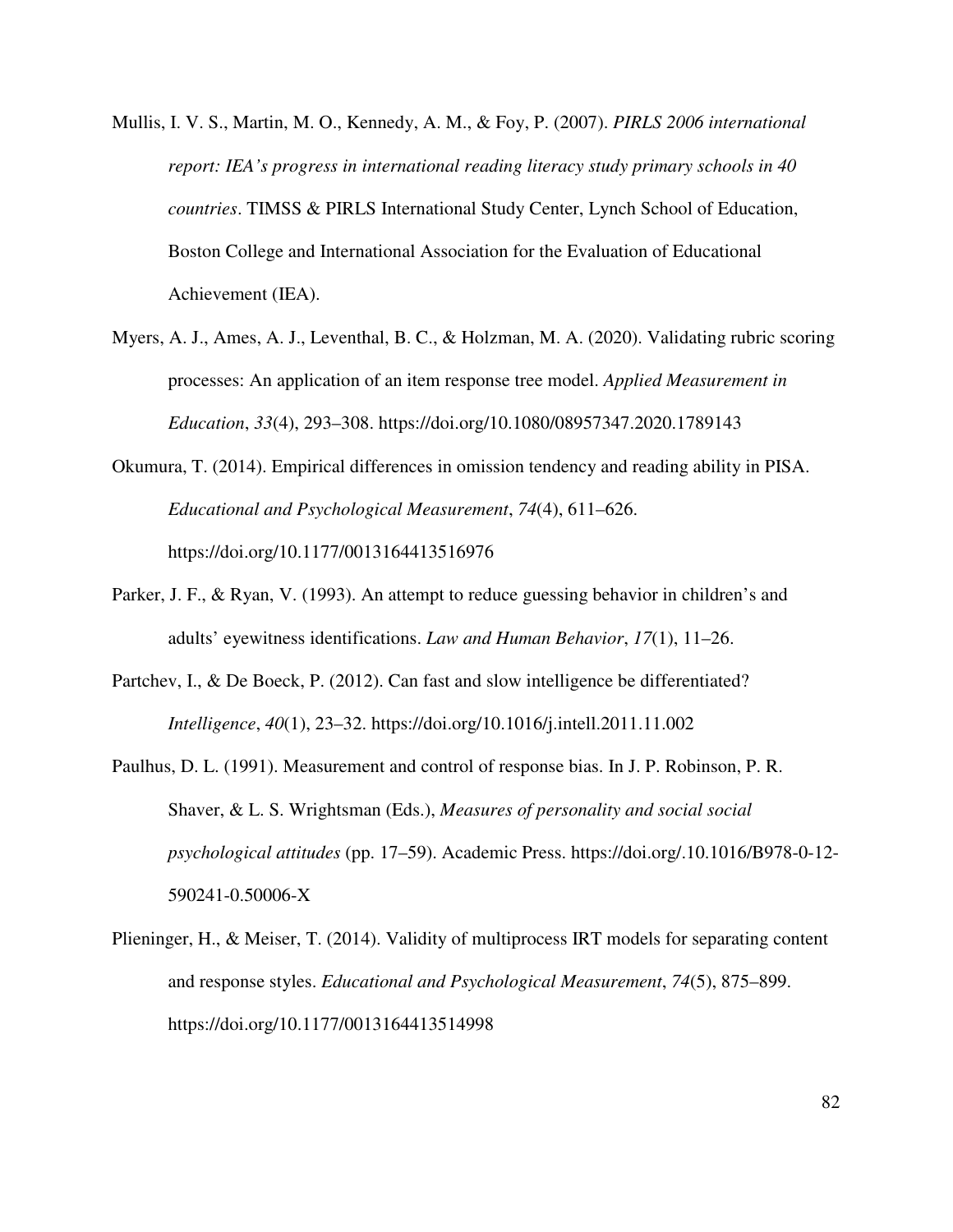- Pohl, S., Gräfe, L., & Rose, N. (2014). Dealing with omitted and not-reached items in competence tests: Evaluating approaches accounting for missing responses in item response theory models. *Educational and Psychological Measurement*, *74*(3), 423–452. https://doi.org/10.1177/0013164413504926
- Pokropek, A. (2016). Grade of membership response time model for detecting guessing behaviors. *Journal of Educational and Behavioral Statistics*, *41*(3), 300–325.
- Randall, J., Cheong, Y. F., & Engelhard Jr, G. (2011). Using explanatory item response theory modeling to investigate context effects of differential item functioning for students with disabilities. *Educational and Psychological Measurement*, *71*(1), 129–147.
- Rasch, G. (1960). *Studies in mathematical psychology: I. Probabilistic models for some intelligence and attainment tests*. Nielsen & Lydiche.
- Reynolds, N., & Smith, A. (2010). Assessing the impact of response styles on cross-cultural service quality evaluation: A simplified approach to eliminating the problem. *Journal of Service Research*, *13*(2), 230–243. https://doi.org/10.1177/1094670509360408
- Rijmen, F., Tuerlinckx, F., De Boeck, P., & Kuppens, P. (2003). A nonlinear mixed model framework for item response theory. *Psychological Methods*, *8*(2), 185–205. https://doi.org/10.1037/1082-989X.8.2.18
- Rios, J. A., Guo, H., Mao, L., & Liu, O. L. (2017). Evaluating the impact of careless responding on aggregated-scores: To filter unmotivated examinees or not? *International Journal of Testing*, *17*(1), 74–104.
- Rose, N. (2013). *Item nonresponses in educational and psychological measurement* (Doctoral dissertation). https://www.db-thueringen.de/receive/dbt\_mods\_00022476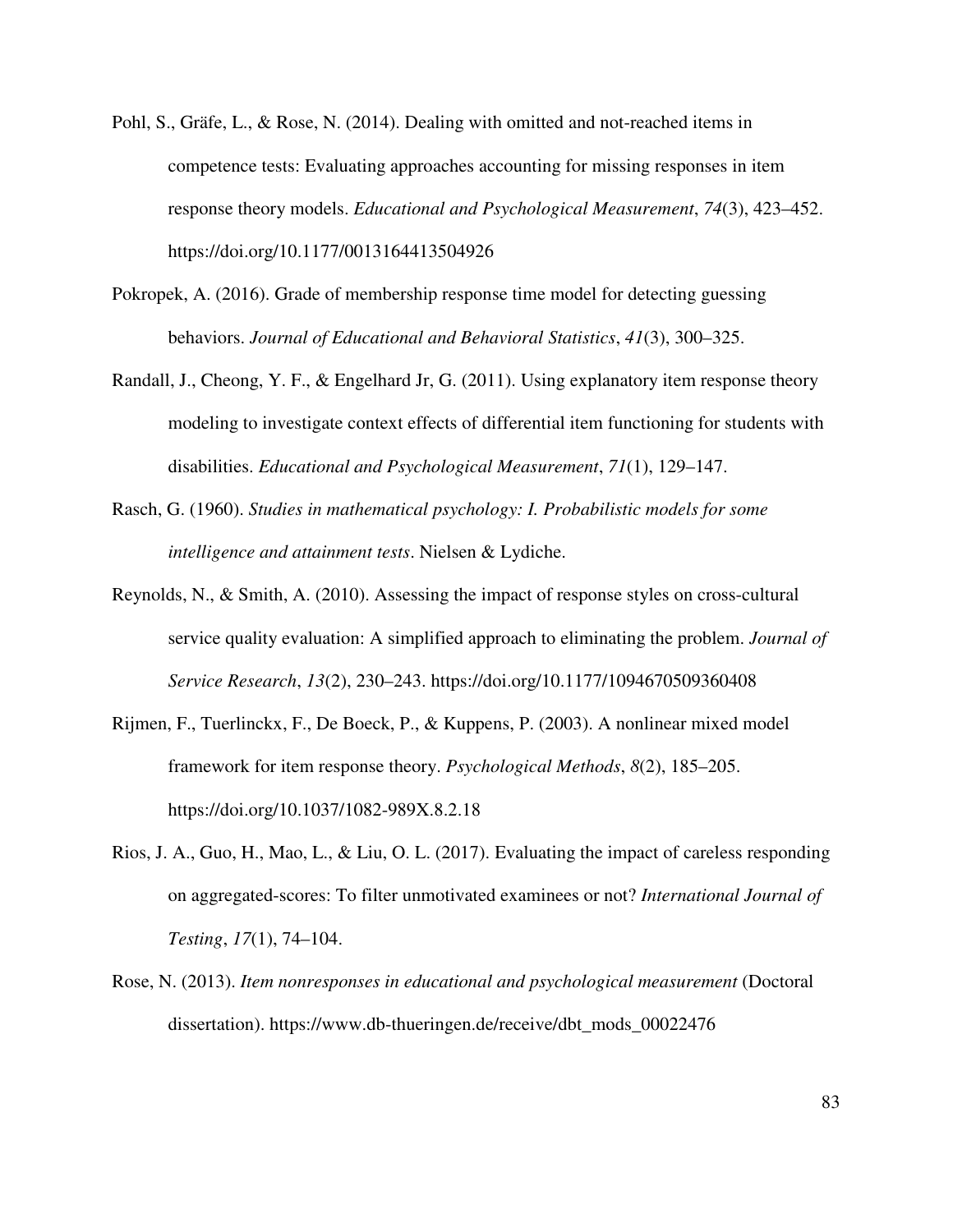Rose, N., Davier, M. von, & Xu, X. (2010). *Modeling nonignorable missing data with item response theory (IRT)* (Report No. ETS RR-10-11). Educational Testing Service. http://onlinelibrary.wiley.com/doi/abs/10.1002/j.2333-8504.2010.tb02218.x

Rubin, D. B. (1987). *Multiple imputation for nonresponse in surveys*. Wiley.

- Samejima, F. (1969). Estimation of latent ability using a response pattern of graded scores. Psychometrika, 34, 1-97. https://doi.org/10.1007/BF03372160
- Schneider, S. (2016). Extracting response style bias from measures of positive and negative affect in aging research. *Journals of Gerontology: Series B*, *73*(1), 67–74. https://doi.org/10.1093/geronb/gbw103
- Sijtsma, K., & van der Ark, L. A. (2003). Investigation and treatment of missing item scores in test and questionnaire data. *Multivariate Behavioral Research*, *38*(4), 505–528. https://doi.org/10.1207/s15327906mbr3804\_4
- Silverstein, M., & Bengtson, V. L. (2008). *Longitudinal Study of Generations, California, 1971, 1985, 1988, 1991, 1994, 1997, 2000, 2005*. Inter-university Consortium for Political and Social Research [distributor].
- Sinclair, S. J., Blais, M. A., Gansler, D. A., Sandberg, E., Bistis, K., & LoCicero, A. (2010). Psychometric properties of the Rosenberg Self-Esteem Scale: Overall and across demographic groups living within the United States. *Evaluation & the Health Professions*, *33*(1), 56–80. https://doi.org/10.1177/0163278709356187
- Solano-Flores, G., Backhoff, E., & Contreras-Niño, L. Á. (2009). Theory of test translation error. *International Journal of Testing*, *9*(2), 78–91. https://doi.org/10.1080/15305050902880835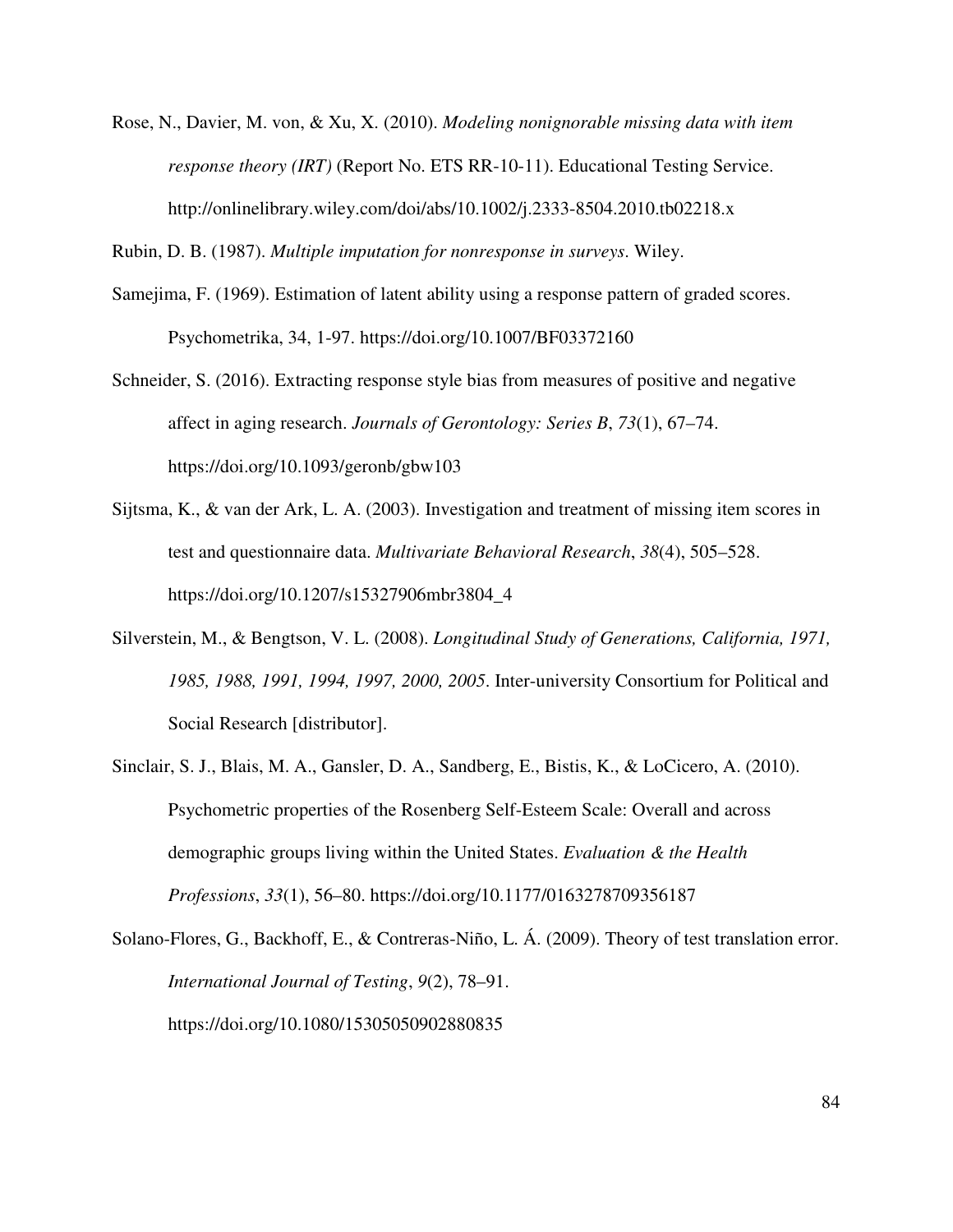Solano-Flores, G., & Nelson-Barber, S. (2001). On the cultural validity of science assessments. *Journal of Research in Science Teaching*, *38*(5), 553–573. https://doi.org/10.1002/tea.1018

- Solano-Flores, G., & Trumbull, E. (2003). Examining language in context: The need for new research and practice paradigms in the testing of English-language learners. *Educational Researcher*, *32*(2), 3–13.
- Stanke, L., & Bulut, O. (2019). Explanatory item response models for polytomous item responses. *International Journal of Assessment Tools in Education*, *6*(2), 259–278. https://doi.org/10.21449/ijate.515085
- Thissen-Roe, A., & Thissen, D. (2013). A two-decision model for responses to Likert-type items. *Journal of Educational and Behavioral Statistics*, *38*(5), 522–547. https://doi.org/10.3102/1076998613481500
- UNESCO Institute for Statistics. (2012). *International standard classification of education: ISCED 2011*. UNESCO Institute for Statistics.
- Van Rosmalen, J., Van Herk, H., & Groenen, P. J. (2010). Identifying response styles: A latentclass bilinear multinomial logit model. *Journal of Marketing Research*, *47*(1), 157–172. https://doi.org/10.1509/jmkr.47.1.157
- Van Vaerenbergh, Y., & Thomas, T. D. (2013). Response styles in survey research: A literature review of antecedents, consequences, and remedies. *International Journal of Public Opinion Research*, *25*(2), 195–217. https://doi.org/10.1093/ijpor/eds021
- Vermillion, M., & Dodder, R. A. (2007). An examination of the Rosenberg Self-Esteem Scale using collegiate wheelchair basketball student athletes. *Perceptual and Motor Skills*, *104*(2), 416–418. https://doi.org/10.2466/pms.104.2.416-418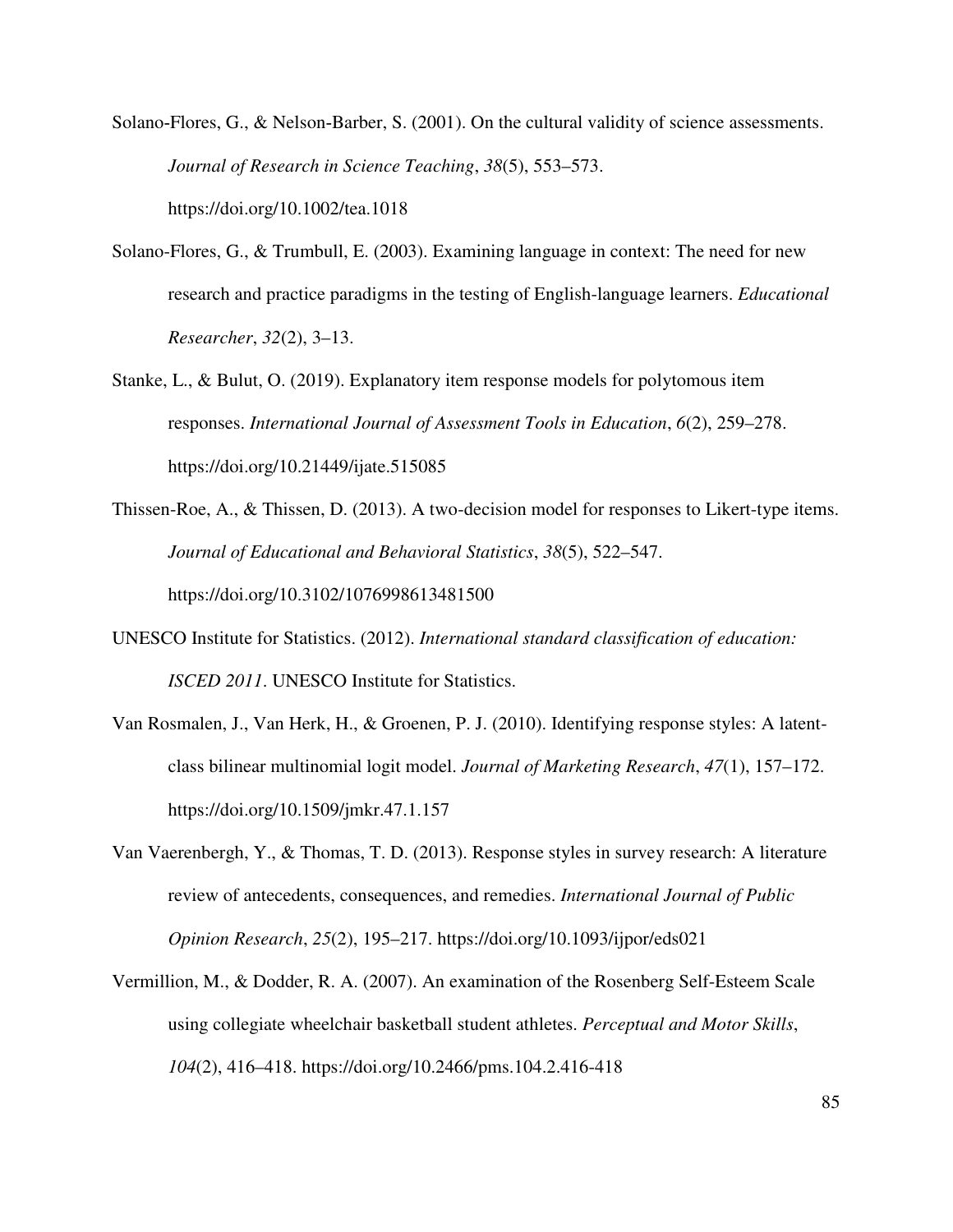- Weijters, B., Cabooter, E., & Schillewaert, N. (2010). The effect of rating scale format on response styles: The number of response categories and response category labels. *International Journal of Research in Marketing*, *27*(3), 236–247. https://doi.org/10.1016/j.ijresmar.2010.02.004
- Welkenhuysen-Gybels, J., Billiet, J., & Cambré, B. (2003). Adjustment for acquiescence in the assessment of the construct equivalence of Likert-type score items. *Journal of Cross - Cultural Psychology*, *34*(6), 702. https://doi.org/10.1177/0022022103257070
- Wetzel, E., & Carstensen, C. H. (2017). Multidimensional modeling of traits and response styles. *European Journal of Psychological Assessment*, *33*(5), 352–364. https://doi.org/10.1027/1015-5759/a000291
- Wu, Y., & Jin, K. (2020). An extended item response tree model for wording effects in mixedformat scales (paper presentation). In M. Wiberg, D. Molenaar, J. González, U. Böckenholt, & J. Kim (Eds.), *Quantitative Psychology. IMPS 2019* (Vol. 322). Springer. https://doi.org/10.1007/978-3-030-43469-4\_4
- Zettler, I., Lang, J. W. B., Hülsheger, U. R., & Hilbig, B. E. (2016). Dissociating indifferent, directional, and extreme responding in personality data: Applying the three-process model to self- and observer reports. *Journal of Personality*, *84*(4). https://doi.org/10.1111/jopy.12172
- Zwick, R. (1991). Effects of item order and context on estimation of NAEP reading proficiency. *Educational Measurement: Issues and Practice*, *10*(3), 10–16. https://doi.org/10.1111/j.1745-3992.1991.tb00198.x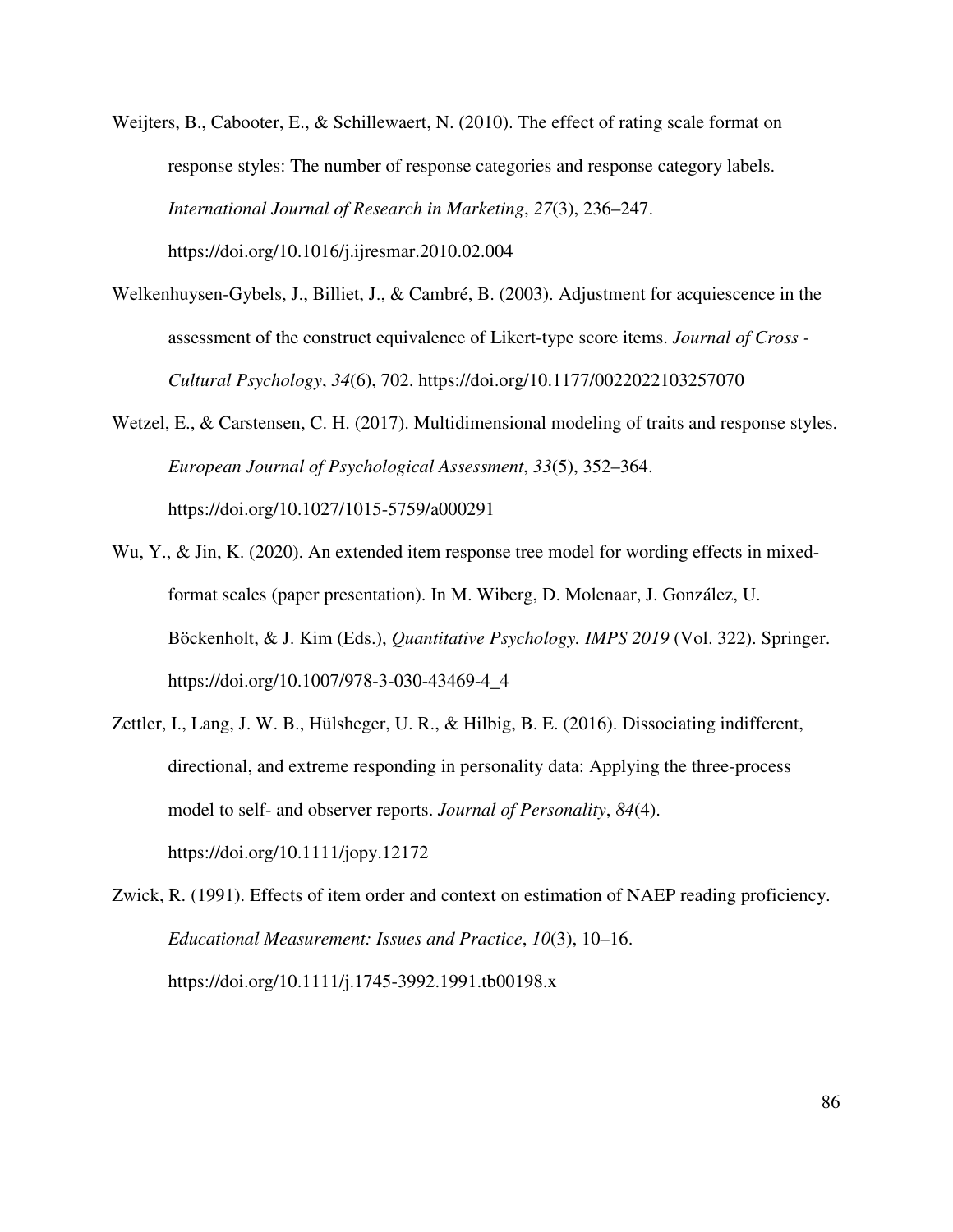# **Appendices**

# **Appendix A**

# Rosenberg's Self-esteem Scale

| 1. WB033R8 – I feel that I'm a person of worth, at least on an equal basis with others |                                                                             |              |                    |                          |  |
|----------------------------------------------------------------------------------------|-----------------------------------------------------------------------------|--------------|--------------------|--------------------------|--|
|                                                                                        | $\Box$ Strongly agree $\Box$ Agree $\Box$ Disagree $\Box$ Strongly disagree |              |                    |                          |  |
| 2. WB034R8 – I feel that I have a number of good qualities                             |                                                                             |              |                    |                          |  |
|                                                                                        | $\Box$ Strongly agree $\Box$ Agree $\Box$ Disagree $\Box$ Strongly disagree |              |                    |                          |  |
| 3. WB035R8 – All in all, I am inclined to feel that I am a failure                     |                                                                             |              |                    |                          |  |
|                                                                                        | $\Box$ Strongly agree $\Box$ Agree $\Box$ Disagree $\Box$ Strongly disagree |              |                    |                          |  |
| 4. WB036R8 – I am able to do things as well as most other people                       |                                                                             |              |                    |                          |  |
|                                                                                        | $\Box$ Strongly agree $\Box$ Agree $\Box$ Disagree $\Box$ Strongly disagree |              |                    |                          |  |
|                                                                                        | 5. WB037R8 – I feel I do not have much to be proud of                       |              |                    |                          |  |
|                                                                                        | $\Box$ Strongly agree $\Box$ Agree $\Box$ Disagree $\Box$ Strongly disagree |              |                    |                          |  |
| 6. WB038R8 - I take a positive attitude toward myself                                  |                                                                             |              |                    |                          |  |
|                                                                                        | $\Box$ Strongly agree $\Box$ Agree $\Box$ Disagree                          |              |                    | $\Box$ Strongly disagree |  |
| 7. WB039R8 – On the whole, I am satisfied with myself                                  |                                                                             |              |                    |                          |  |
|                                                                                        | $\Box$ Strongly agree $\Box$ Agree $\Box$ Disagree                          |              |                    | $\Box$ Strongly disagree |  |
| 8. WB040R8 - I wish I could have more respect for myself                               |                                                                             |              |                    |                          |  |
|                                                                                        | $\Box$ Strongly agree $\Box$ Agree $\Box$ Disagree                          |              |                    | $\Box$ Strongly disagree |  |
| 9. WB041R8 - I certainly feel useless at times                                         |                                                                             |              |                    |                          |  |
|                                                                                        | $\Box$ Strongly agree                                                       | $\Box$ Agree | $\Box$ Disagree    | $\Box$ Strongly disagree |  |
| 10. WB042R8 – At times I think I am no good at all                                     |                                                                             |              |                    |                          |  |
|                                                                                        | $\Box$ Strongly agree                                                       | $\Box$ Agree | $\square$ Disagree | $\Box$ Strongly disagree |  |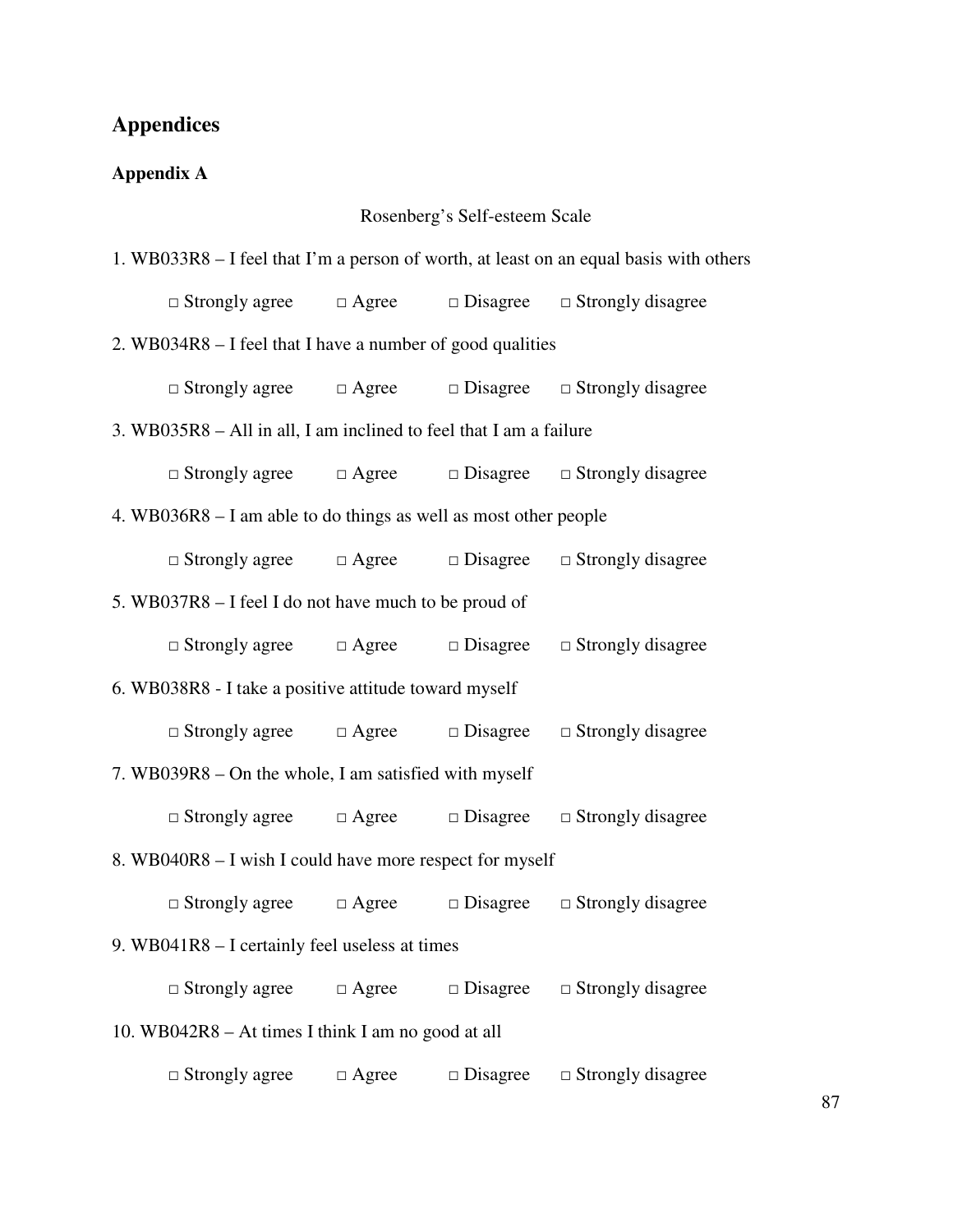# **Appendix B**

| Person       | Item (original responses) | Node   | Node outcome     |
|--------------|---------------------------|--------|------------------|
| $\mathbf{1}$ | Item-1 (Correct)          | Node-1 | $\overline{0}$   |
| $\mathbf{1}$ | Item-1 (Correct)          | Node-2 | $\overline{0}$   |
| $\mathbf{1}$ | Item-1 (Correct)          | Node-3 | $\mathbf{1}$     |
| $\mathbf{1}$ | Item-2 (Incorrect)        | Node-1 | $\boldsymbol{0}$ |
| $\mathbf{1}$ | Item-2 (Incorrect)        | Node-2 | $\boldsymbol{0}$ |
| $\mathbf{1}$ | Item-2 (Incorrect)        | Node-3 | $\boldsymbol{0}$ |
| $\mathbf{1}$ | Item-3 (Not-reached)      | Node-1 | $\mathbf{1}$     |
| $\mathbf{1}$ | Item-3 (Not-reached)      | Node-2 | $\overline{0}$   |
| $\mathbf{1}$ | Item-3 (Not-reached)      | Node-3 | $\boldsymbol{0}$ |
| $\mathbf{1}$ | Item-4 (Not-reached)      | Node-1 | <b>NA</b>        |
| $\mathbf{1}$ | Item-4 (Not-reached)      | Node-2 | <b>NA</b>        |
| $\mathbf{1}$ | Item-4 (Not-reached)      | Node-3 | NA               |
| $\mathbf{1}$ | Item-5 (Not-reached)      | Node-1 | <b>NA</b>        |
| $\mathbf{1}$ | Item-5 (Not-reached)      | Node-2 | <b>NA</b>        |
| $\mathbf{1}$ | Item-5 (Not-reached)      | Node-3 | NA               |
| $\mathbf{1}$ | .                         |        |                  |
| $\mathbf{1}$ | Item-10 $(D)$             | Node-1 | NA               |
| $\mathbf{1}$ | Item-10 $(D)$             | Node-2 | <b>NA</b>        |
| $\mathbf{1}$ | Item-10 $(D)$             | Node-3 | <b>NA</b>        |

Table B.1 Long format of an example data matrix for fitting the IRTree model in Chapter 4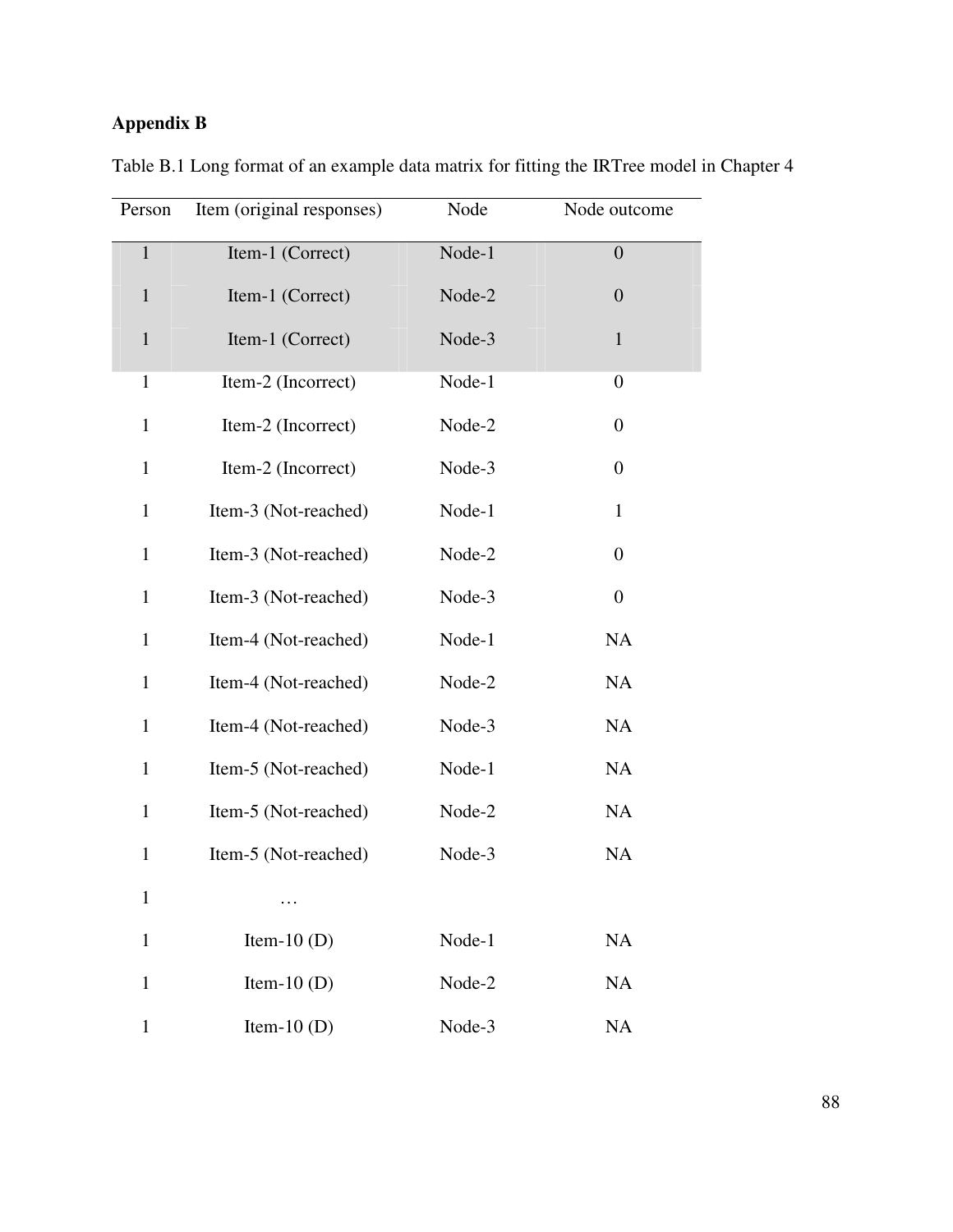| 2                           | Item-1 (Incorrect) | Node-1 |          |
|-----------------------------|--------------------|--------|----------|
| 2                           | Item-1 (Incorrect) | Node-2 |          |
| $\mathcal{D}_{\mathcal{L}}$ | Item-1 (Incorrect) | Node-3 | $\theta$ |
| $\mathcal{D}_{\mathcal{L}}$ | Item-2 (Correct)   | Node-1 |          |
| 2                           | Item-2 (Correct)   | Node-2 | $\theta$ |
| $\mathcal{D}_{\mathcal{L}}$ | Item-2 (Correct)   | Node-3 |          |
|                             | .                  |        |          |

*Note.* This data format is based on the mapping matrix in Table 4.1; NA = not applicable. For each person, if the first not-reached response was identified in the test, the rest of the items were treated as NA. This is because the test-taker stops attempting the test and the remaining items are not applicable anymore.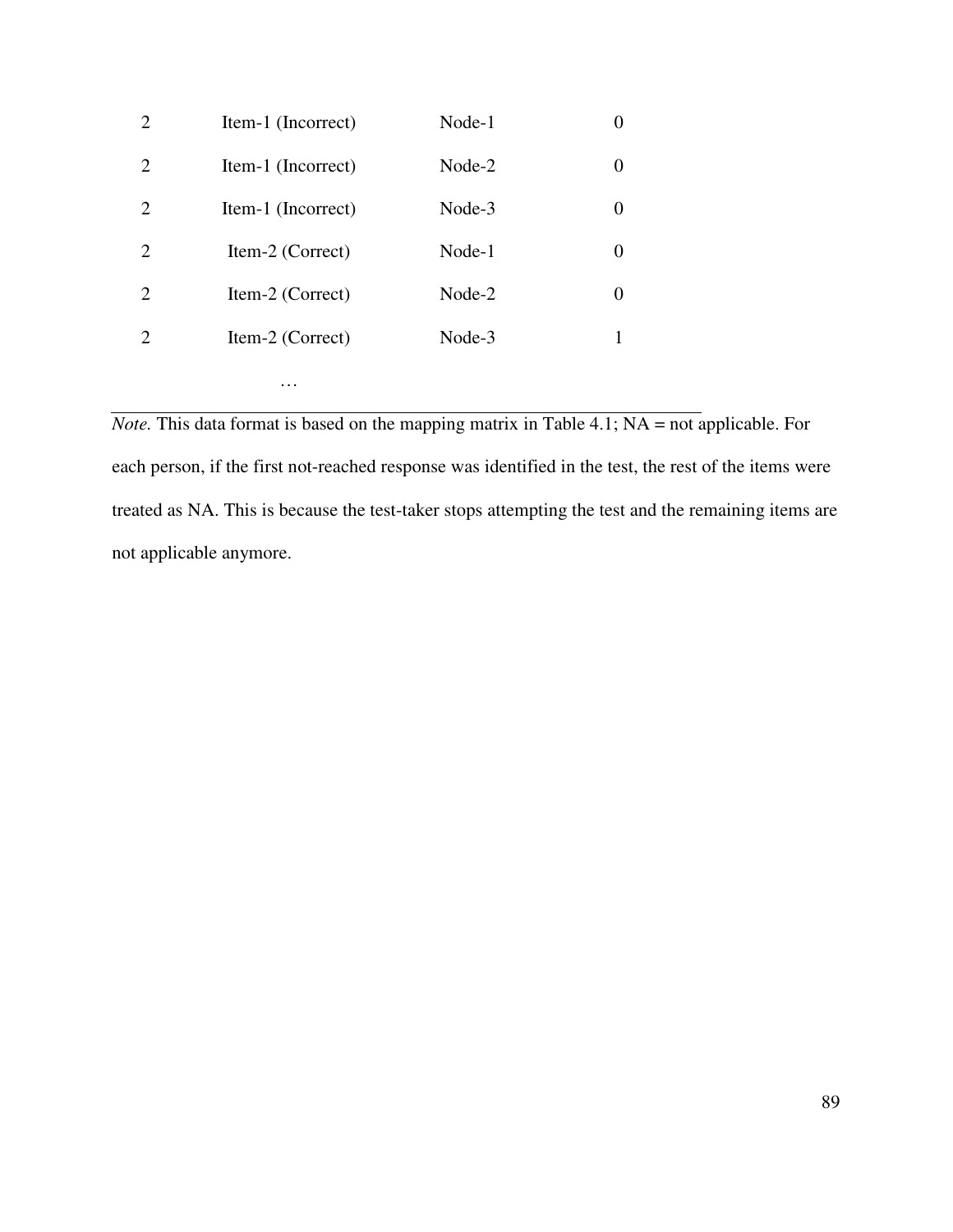# **Appendix C**

This appendix presents the results of the explanatory IRTree model with the second random half in Chapter 4.

As shown in Table C.1, the explanatory IRTree model fitted better than the descriptive model. The conditional means of the three nodes were estimated ( $\beta_{Node-1} = -6.443$ ,  $\beta_{Node-2} = -4.42$ , and  $\beta_{Node-3} = 0.797$ . The random effects were student's ability and item difficulty ( $\theta_{Node-3} = 1.151$  and  $u_{Node-3} = 2.030$ ) for Node-3 and additional item variabilities  $(u_{Node-1} = 1.077$  and  $u_{Node-2} = 0.527$  for Node-1 and Node-2. The effects of person and item characteristics were reported in Table C.2.

Table C.1 Model fits of descriptive and explanatory IRTree models (with the second random half)

| <b>Models</b>               | $-2$ LL  | AIC.     | <b>BIC</b> |
|-----------------------------|----------|----------|------------|
| 1. Descriptive IRTree model | 353942.6 | 353962.6 | 354078.4   |
| 2. Explanatory IRTree model | 352801.9 | 352835.9 | 353032.8   |

*Note.*  $-2$  LL =  $-2$  times log likelihood; AIC = Akaike information criterion; BIC = Bayesian information criterion. A lower value of -2 LL, AIC, and BIC indicates that the model fits better to the data.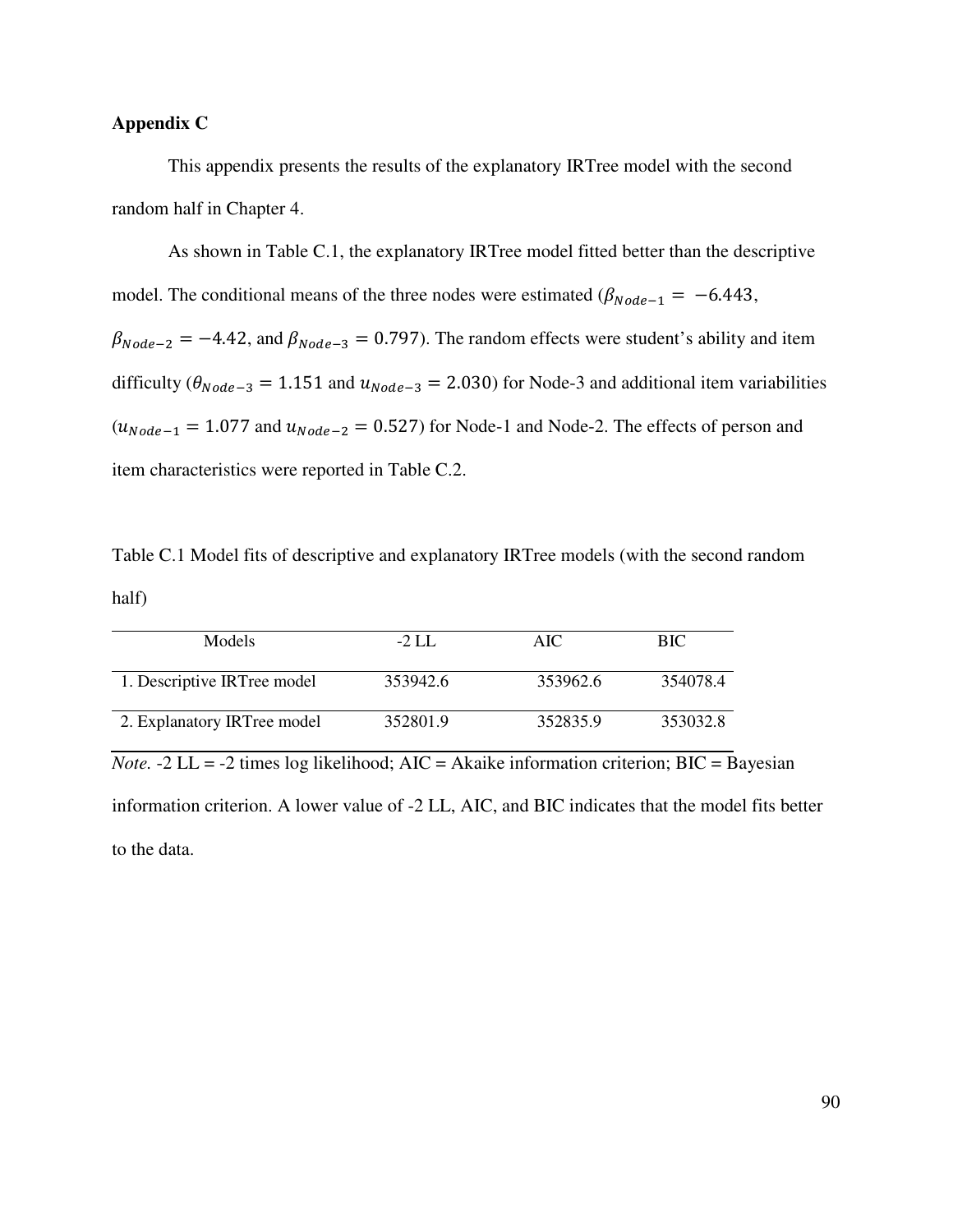Table C.2 The fixed effects of the person and item characteristics in the explanatory IRTree model (with the second random half)

| Node-1 (not-reached) |               | $\beta$ | SE    | $\overline{p}$   | Odds ratio |
|----------------------|---------------|---------|-------|------------------|------------|
|                      | Item location | 1.190   | 0.090 | < .001           | 3.29       |
|                      | Gender        | 0.037   | 0.049 | 0.450            | 1.04       |
|                      | Test language | 0.530   | 0.050 | < .001           | 1.70       |
| Node-2 (omitted)     |               | $\beta$ | SE    | $\boldsymbol{p}$ |            |
|                      | Item location | 0.239   | 0.045 | < .001           | 1.27       |
|                      | Item format   | 0.972   | 0.089 | < .001           | 2.64       |
|                      | Gender        | 0.097   | 0.021 | < .001           | 1.10       |
|                      | Test language | 0.542   | 0.021 | < .001           | 1.72       |